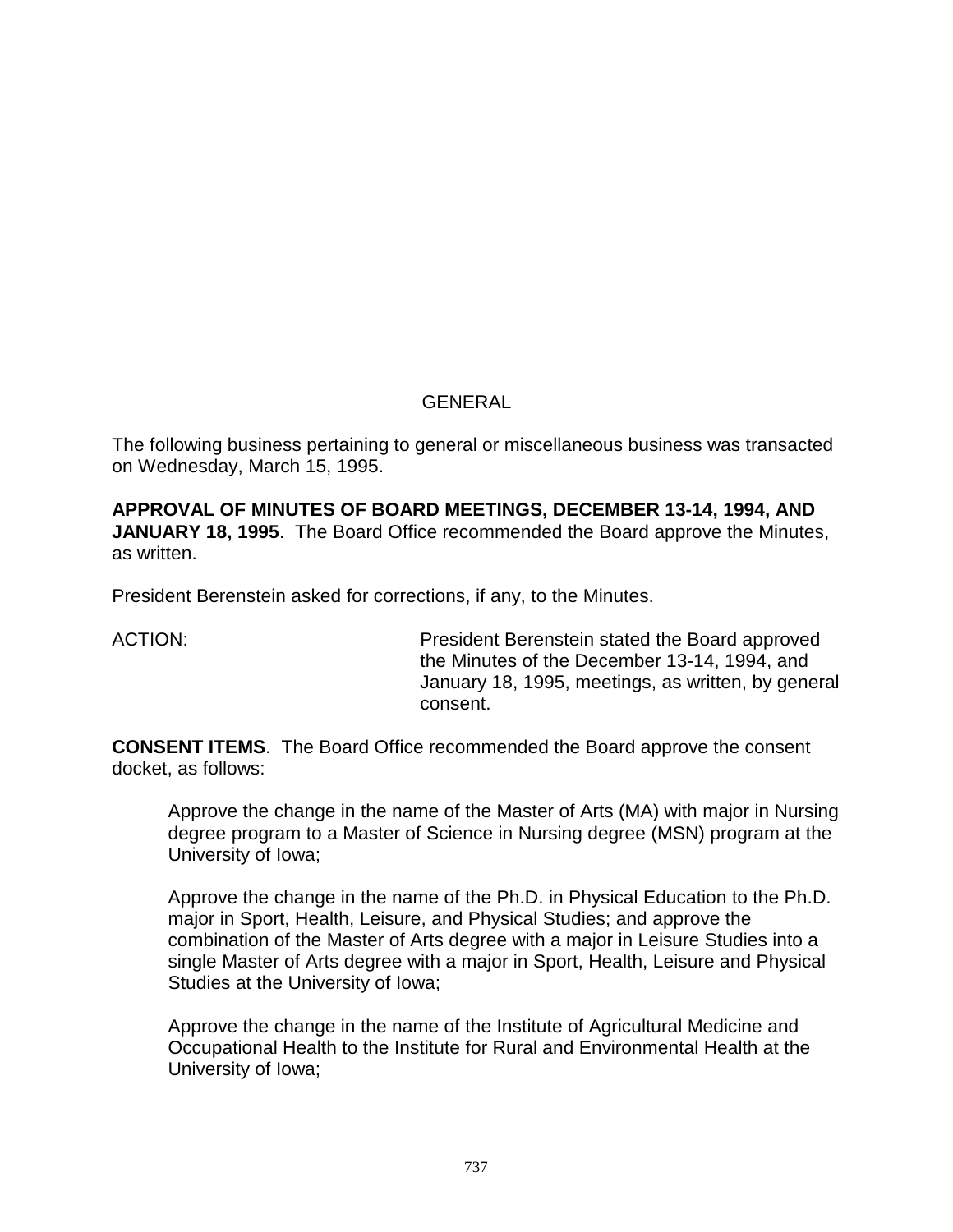Approve the change in the name of the Master of Arts with a major in Accountancy degree program to the Master of Accountancy degree program at the University of Iowa;

Receive the status report on the Board Office budget for fiscal year 1995;

Approve the Board Meetings Schedule;

Refer the Iowa State University post-audit report on the Master of Fine Arts degree program to the Interinstitutional Committee on Educational Coordination and the Board Office for review and recommendation;

Receive the Register of Capital Improvement Business Transactions for the Iowa School for the Deaf; and

Receive the Register of Capital Improvement Business Transactions for the Iowa Braille and Sight Saving School.

MOTION: Regent Collins moved to approve the consent docket, as presented. Regent Johnson-Matthews seconded the motion. MOTION CARRIED UNANIMOUSLY.

**INTERINSTITUTIONAL COMMITTEE ON EDUCATIONAL COORDINATION**. (a) Name Change, (MA) Major in Nursing - University of Iowa. The Board Office recommended the Board approve the change in the name of the Master of Arts (MA) with major in Nursing degree program to a Master of Science in Nursing degree (MSN) program at the University of Iowa.

There has been a nationwide movement toward the use of the Master of Science in Nursing degree title. The University of Iowa is the only Research I University with a Master of Arts rather than the Master of Science in Nursing.

There are no new costs as a result of this name change.

The proposal was reviewed by the Board Office and the Interinstitutional Committee on Educational Coordination, and both recommended approval.

ACTION: **This item was approved, by consent.**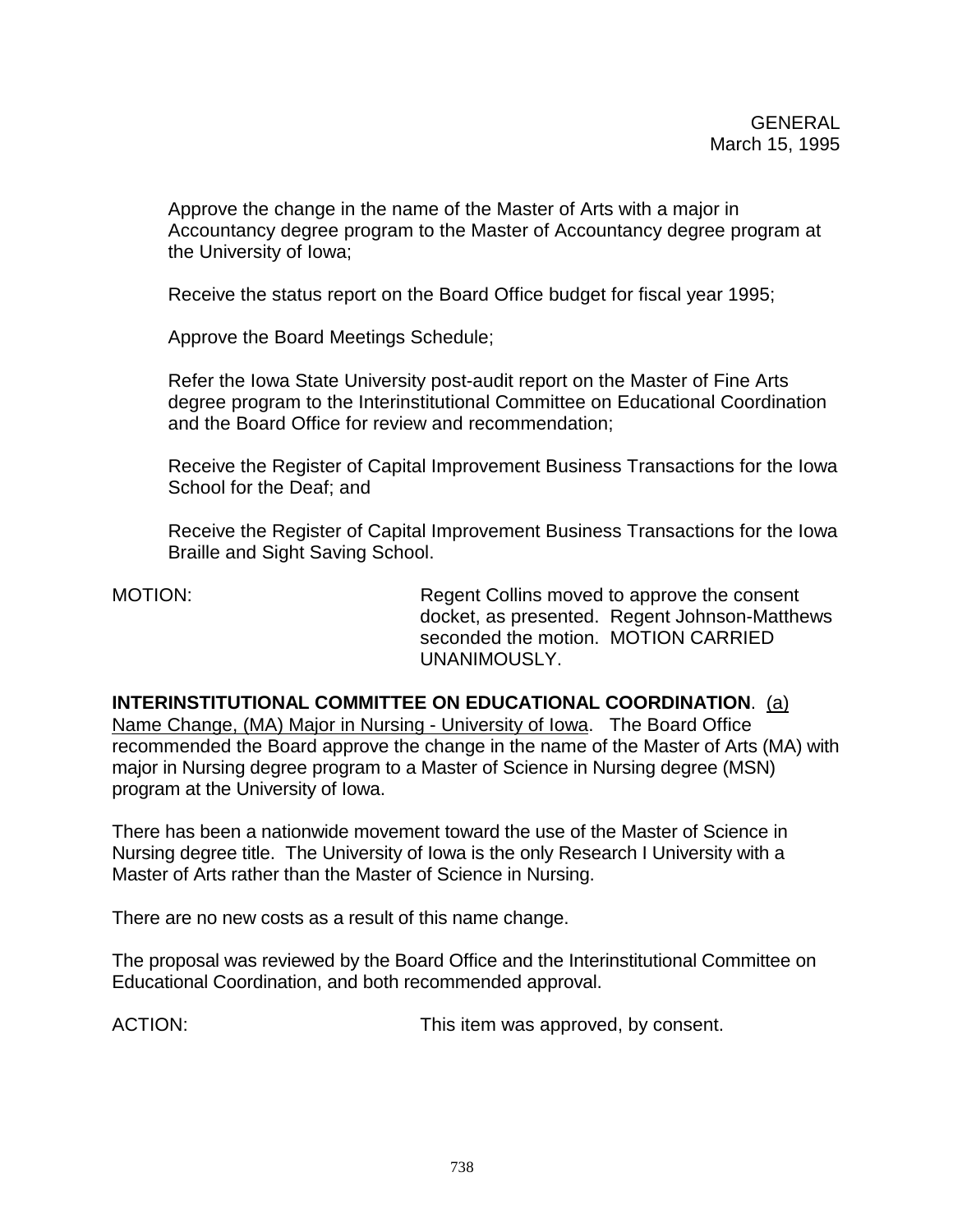(b) Discontinue Minor in Actuarial Science - University of Iowa. The Board Office recommended the Board approve the request to discontinue the minor in Actuarial Science at the University of Iowa after currently-enrolled students complete the program.

University of Iowa officials proposed to discontinue the minor in actuarial science. The university will continue to offer a B.S. degree in actuarial science.

This request was based on the inability of the minor program to provide for the program enrichment and technical skills necessary for employment in the field, thus limiting its practical value for graduates.

There are no identified savings as a result of discontinuing this program.

The proposal was reviewed by the Board Office and the Interinstitutional Committee on Educational Coordination, and both recommended approval.

MOTION: Regent Furgerson moved to approve the request to discontinue the minor in Actuarial Science at the University of Iowa after currently-enrolled students complete the program. Regent Tyrrell seconded the motion. MOTION CARRIED UNANIMOUSLY.

(c) Name Change, (Ph.D.) Major in Physical Education - University of Iowa. The Board Office recommended the Board (1) approve the change in the name of the Ph.D. in Physical Education to the Ph.D. major in Sport, Health, Leisure, and Physical Studies; and (2) approve the combination of the Master of Arts degree with a major in Leisure Studies into a single Master of Arts degree with a major in Sport, Health, Leisure and Physical Studies.

In 1993 the Board of Regents approved a merger of the Department of Physical Education and Sports Studies with the Department of Leisure Studies. This restructuring resulted in a need to restructure the new combined department's programs. With the approval of the changes proposed this month all the programmatic restructuring will be complete.

The name changes were proposed to bring into line the names of the programs with the name of the administrative unit housing the programs. The combined program will be strengthened as a result of the combined course offerings and faculty support.

There were no new programs being proposed nor were there any additional costs or major savings to be identified as a result of this action.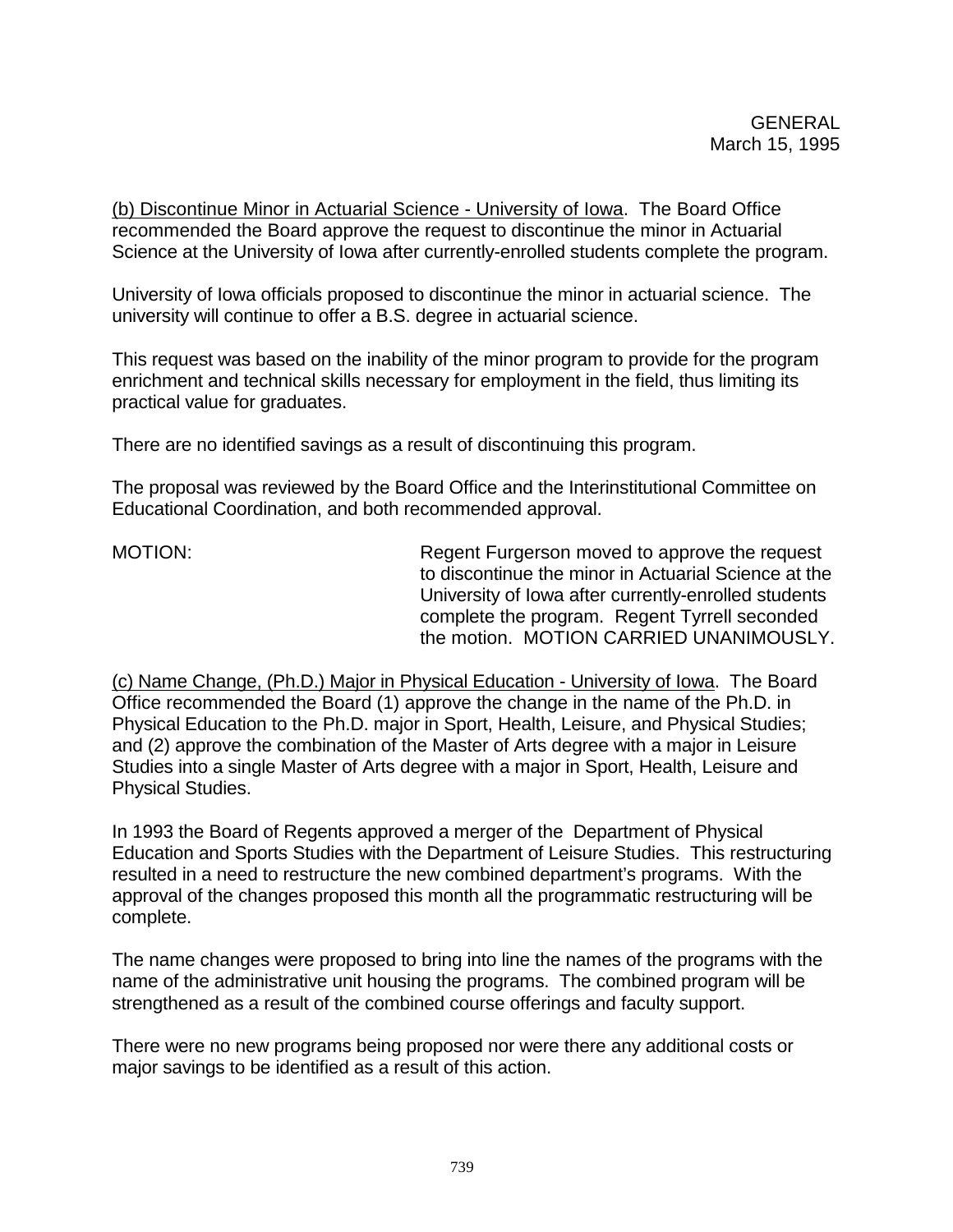The proposal was reviewed by the Board Office and the Interinstitutional Committee on Educational Coordination, and both recommended approval.

ACTION: **This item was approved, by consent.** 

(d ) Name Change, Institute for Agricultural Medicine and Occupational Health - University of Iowa. The Board Office recommended the Board approve the change in the name of the Institute of Agricultural Medicine and Occupational Health to the Institute for Rural and Environmental Health.

This change was proposed to more accurately represent the institute's programs, improve recruitment of graduate students and postdoctoral fellows, and enhance the institute's opportunities to compete successfully for rural health and environmental grants.

The mission of the unit is rural health and environmental health graduate research and community service. The unit is financed from grants from various Federal and State agencies and private sector contracts.

This name change will not result in any major organizational or financial alterations of the institute other than it may enhance the institute's capacity to attract grants.

This request was reviewed by the Board Office and the Interinstitutional Committee on Educational Coordination, and both recommended approval.

ACTION: **This item was approved, by consent.** 

(e) Name Change, (MA) Major in Accounting - University of Iowa. The Board Office recommended the Board approve the change in the name of the Master of Arts with a major in Accountancy degree program to the Master of Accountancy degree program at the University of Iowa.

Two major factors contributed to this request: (1) A new State law requires that by the year 2001 individuals must have completed 150 semester hours of academic credit in order to apply for a Certified Public Accountant (CPA) certificate; and (2) a shift in the master's-level degree toward professional training.

The change in the title from Master of Arts to Master of Accountancy will conform with a recommendation by the Council of Graduate Schools that such professional programs carry a title of "Master of (discipline)" to distinguish these programs from the usually more academic and research oriented "Master of Arts" and "Master of Science" degree programs.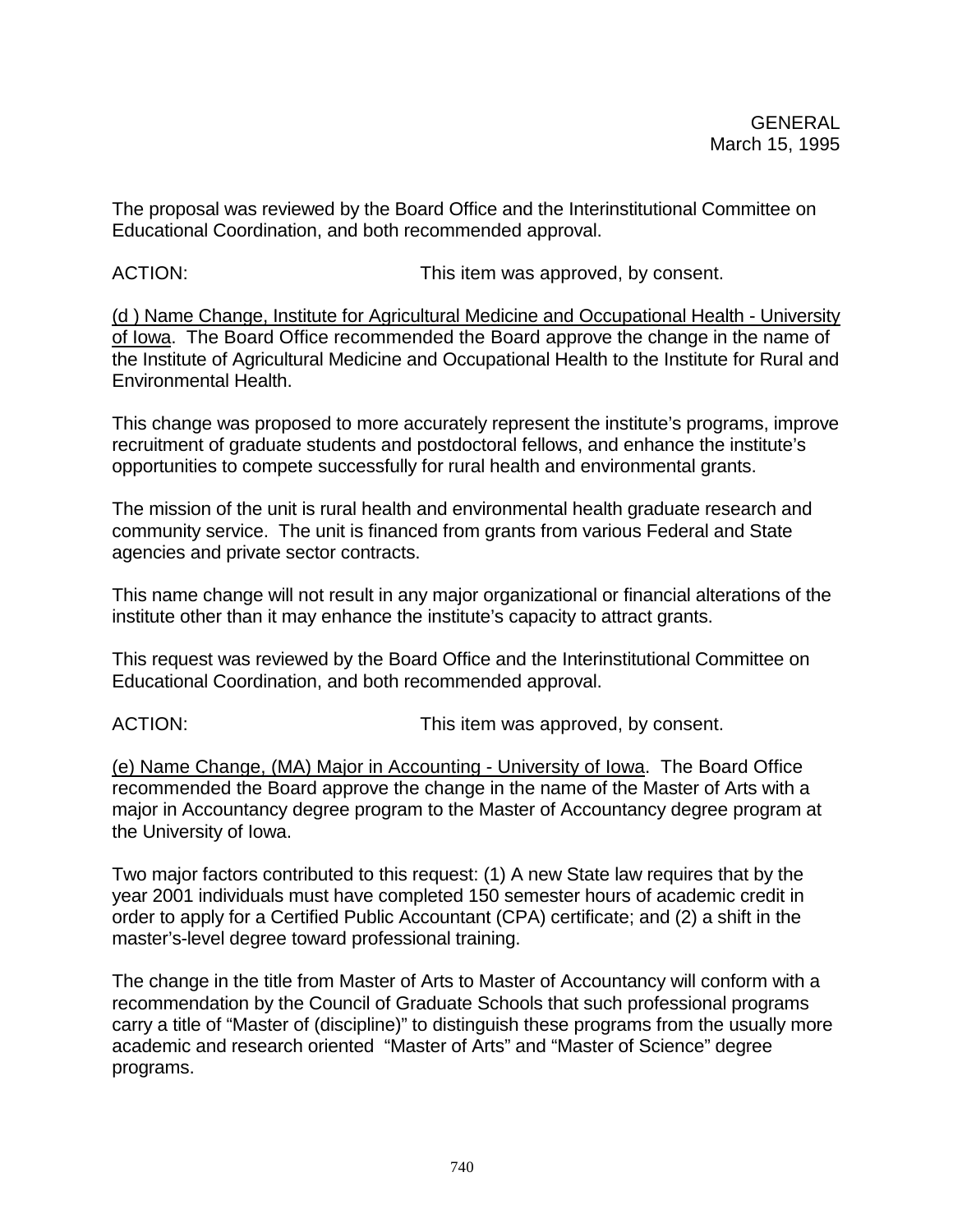This name change does not result in any new costs.

The name change was reviewed by the Board Office and the Interinstitutional Committee on Educational Coordination, and both recommended approval.

ACTION: This item was approved, by consent.

**ACCREDITATION REPORTS**. (a) Bachelor Degree Programs in Music - Iowa State University. The Board Office recommended the Board receive the report on reaccreditation of the bachelor programs in music at Iowa State University.

Iowa State University officials were notified that the bachelor degree programs in music were recommended for reaccreditation. The program was recognized by the review team for its strengths. Areas of concern were also identified.

Iowa State University and the Department of Music officials were congratulated for persisting through the rigorous accreditation procedures of the National Association of Schools of Music. A full set of documents regarding this accreditation is on file in the Board Office.

ACTION: President Berenstein stated the Board received the report on reaccreditation of the bachelor programs in music at Iowa State University, by general consent.

(b) Industrial Technology - University of Northern Iowa. The Board Office recommended the Board receive the report.

In January 1993 University of Northern Iowa officials reported that 4 of the 5 bachelor degree programs it offers in Industrial Technology had received initial accreditation by the National Association of Industrial Technology (NAIT). The four programs accredited were Construction, General Industry and Technology, Graphic Communications, and Manufacturing Technology. A fifth program, Electro-Mechanical Systems, was not accredited because it has an engineering technology component and NAIT does not accredit programs with such a component.

The accreditation process consisted of a self-study by the Department of Industrial Technology, an on-site visit in April 1992 by a review team, a report by the review team, the university's response to the report, and a final review by NAIT's Board of Accreditation.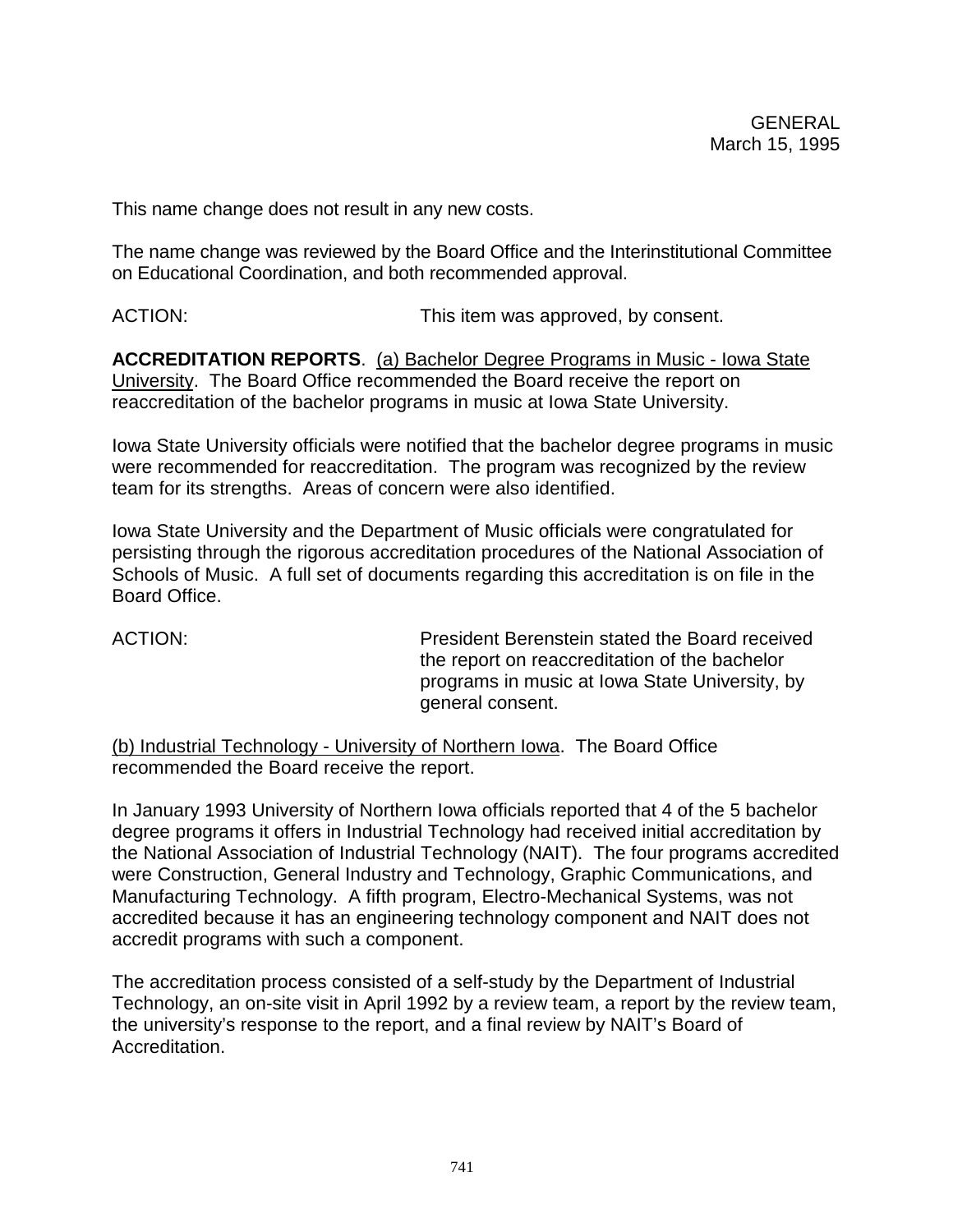NAIT granted provisional accreditation after finding that the program had met minimum overall accreditation standards but was not in complete compliance with six accreditation standards.

NAIT requested an interim report on standards and issues involved in the areas of partial compliance. UNI submitted the requested interim report in August 1994 and NAIT granted full accreditation in October 1994. The full accreditation runs through October 1996.

In February, the Board received a report on the NAIT accreditation of Iowa State University's industrial technology programs. Like the University of Northern Iowa, the Iowa State programs were first granted provisional accreditation followed by full accreditation after completing an interim report addressing areas of concern.

Regent Newlin asked if university officials had any plans to accredit the fifth program, electro-mechanical systems. Provost Marlin responded that there were plans. There is no agency that accredits those programs.

ACTION: President Berenstein stated the Board received the report, by general consent.

(c) Bachelor Degree Program in Athletic Training - University of Iowa. The Board Office recommended the Board receive the report on the initial accreditation of the bachelor degree program in Athletic Training at the University of Iowa.

The Commission on Accreditation of Allied Health Education Programs awarded initial accreditation to the University of Iowa's bachelor degree program in Athletic Training. The accreditation runs through 1999.

The accreditation process consisted of a self study, a site visit and report by a review team, a response from the program to the review team's report and recommendations, and a final review by the Commission on Accreditation of Allied Health Education Programs.

The athletic training program is offered by the Department of Exercise Science as a separate degree track under the Bachelor of Science in Exercise Science. The program provides concentrated study and clinical experiences leading to certification by the National Athletic Training Association.

Regent Newlin asked about the success of students who have taken the certification test. Provost Nathan responded that University of Iowa students' scores are very high,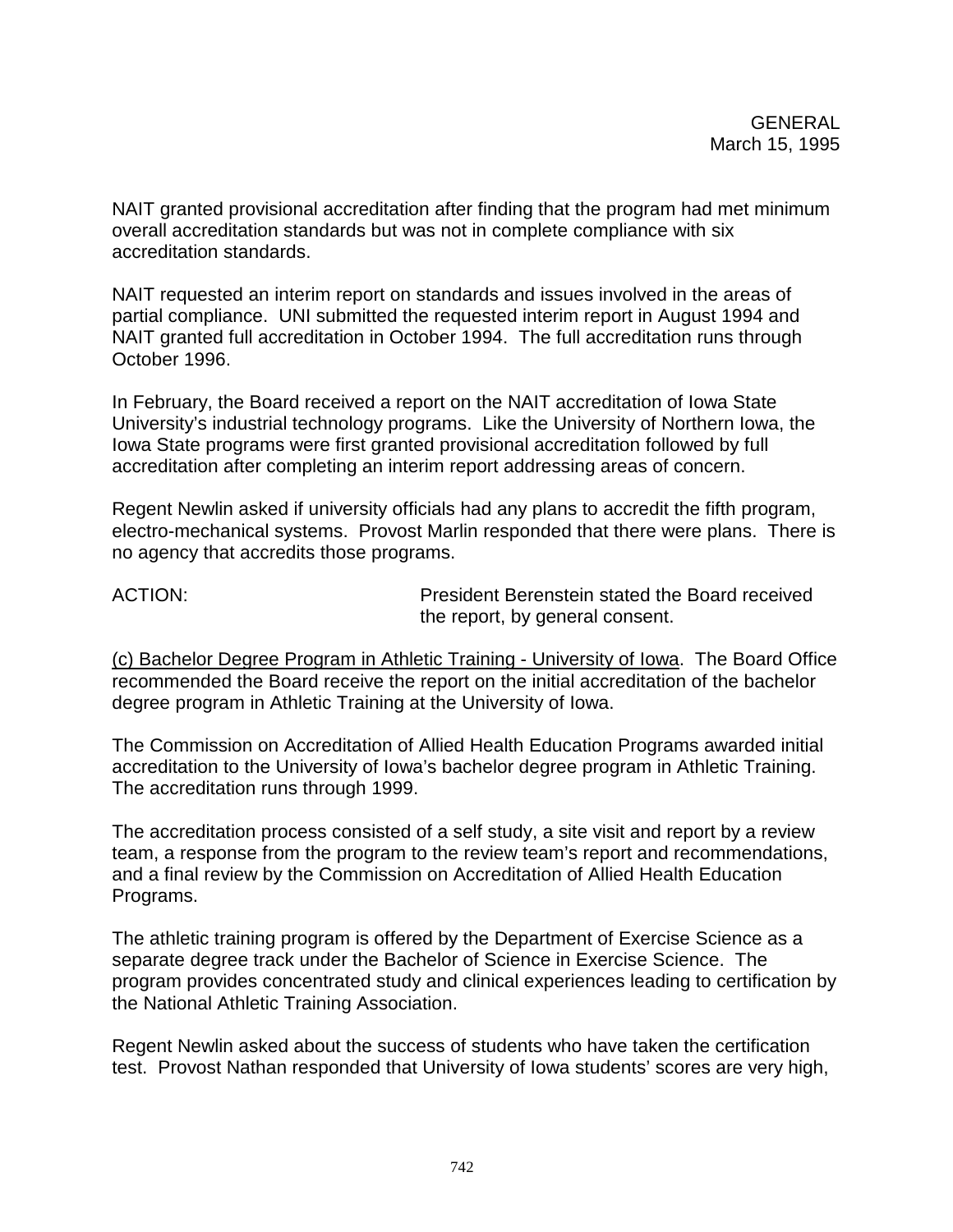virtually the best in the U.S. Graduates are much sought after in the job market. Their training gives them a very good position in terms of job placement.

Regent Newlin asked that in the future university officials prepare that kind of data for the Regents when accreditation reports are brought forward.

ACTION: President Berenstein stated the Board received the report on the initial accreditation of the bachelor degree program in Athletic Training at the University of Iowa, by general consent.

**SPRING ENROLLMENT REPORT**. The Board Office recommended the Board receive the report on spring 1994 enrollments at Regent universities.

General Headcount Enrollment Trends

Total Regent university spring 1995 headcount enrollment totaled 59,513 students, a decrease of 717 students (-1.2 percent) from spring 1994 enrollment and a decline of 4,719 students (7.3 percent) from fall 1994. Regentwide spring 1995 headcount enrollment is lower than any spring enrollment over the last ten years and is 6.2 percent lower than that for 1985-86.

Spring enrollments closely track fall enrollments: Fall 1994 enrollment was the lowest for the most recent ten-year period and was 5.1 percent lower than that for 1985-86.

Following are fall and spring headcount enrollment information for the last two years: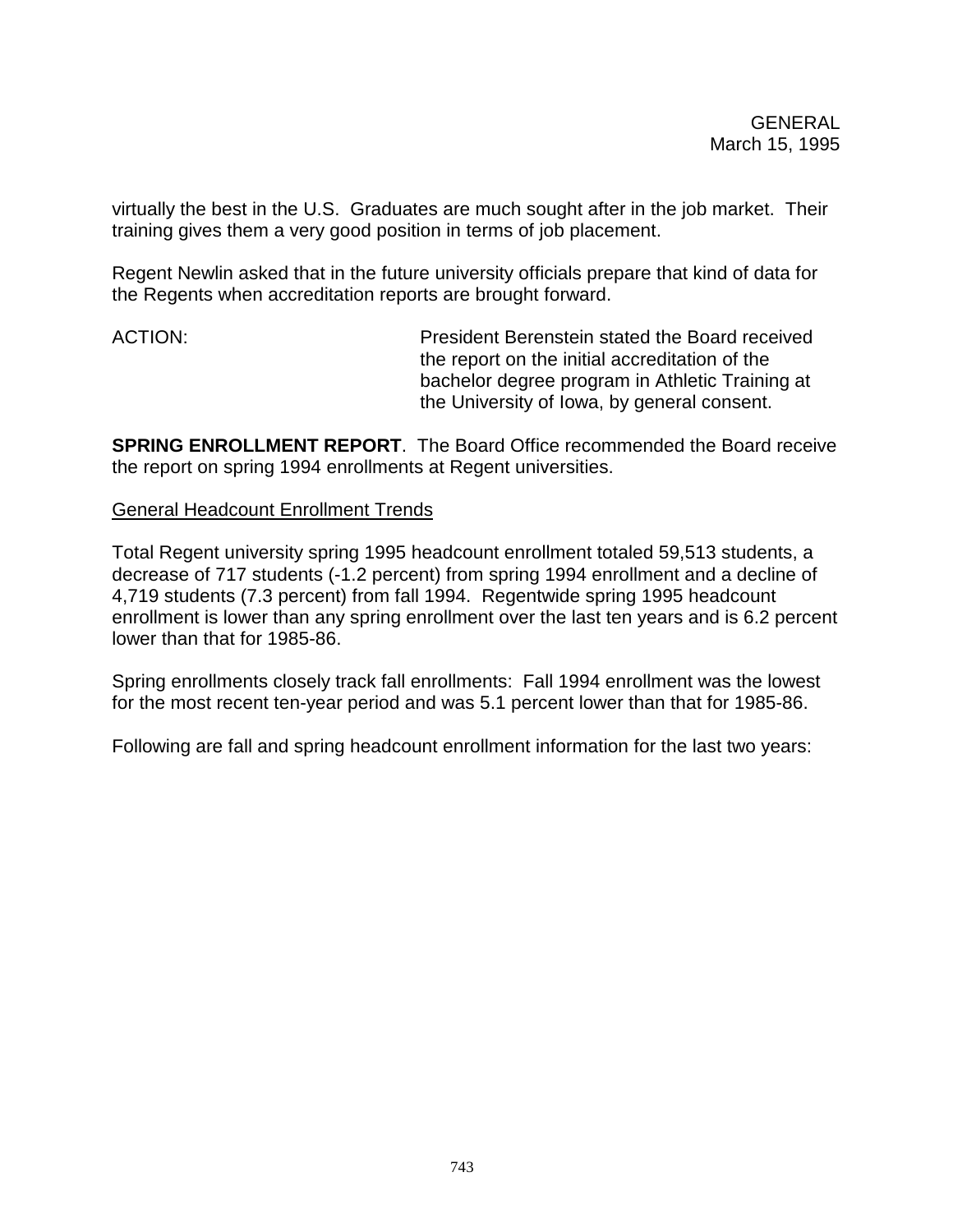

### **Fall and Spring Headcount Enrollments 1993-94 and 1994-95**

The last two years (1993-94 and 1994-95) have been years in which the percentage decline in enrollment from fall to spring has been greater than that of any of the last ten years.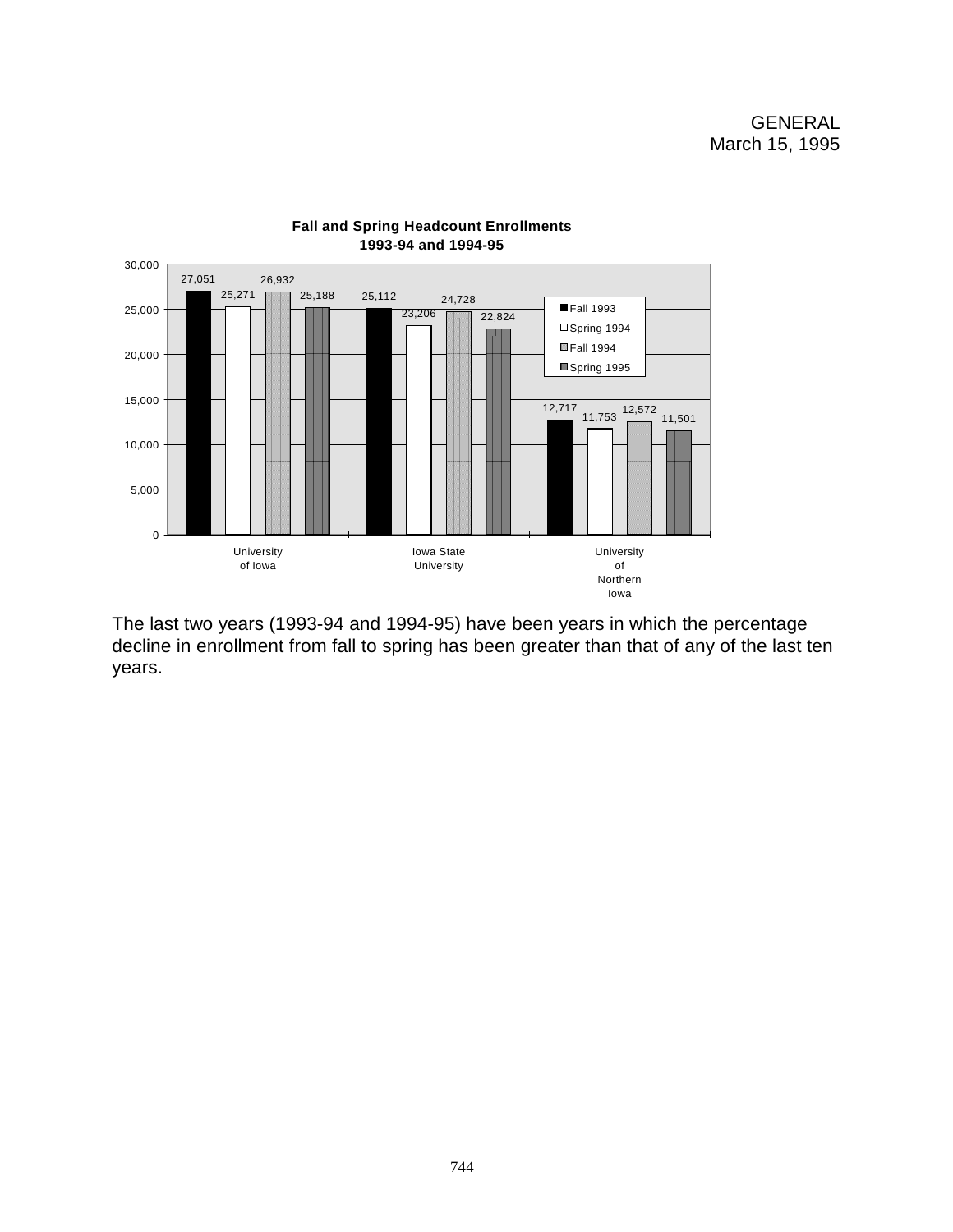## **Percent Decrease in Enrollment From Fall to Spring 1985-86 to 1994-95 Regentwide**



# **FTE Enrollments**

FTE enrollments declined from fall to spring by 7.8 percent Regentwide, an increase over 7.6 percent in 1993-94. The FTE decline of 7.8 percent was greater than the 7.3 percent decline in headcount and means that average course loads are lighter in the spring.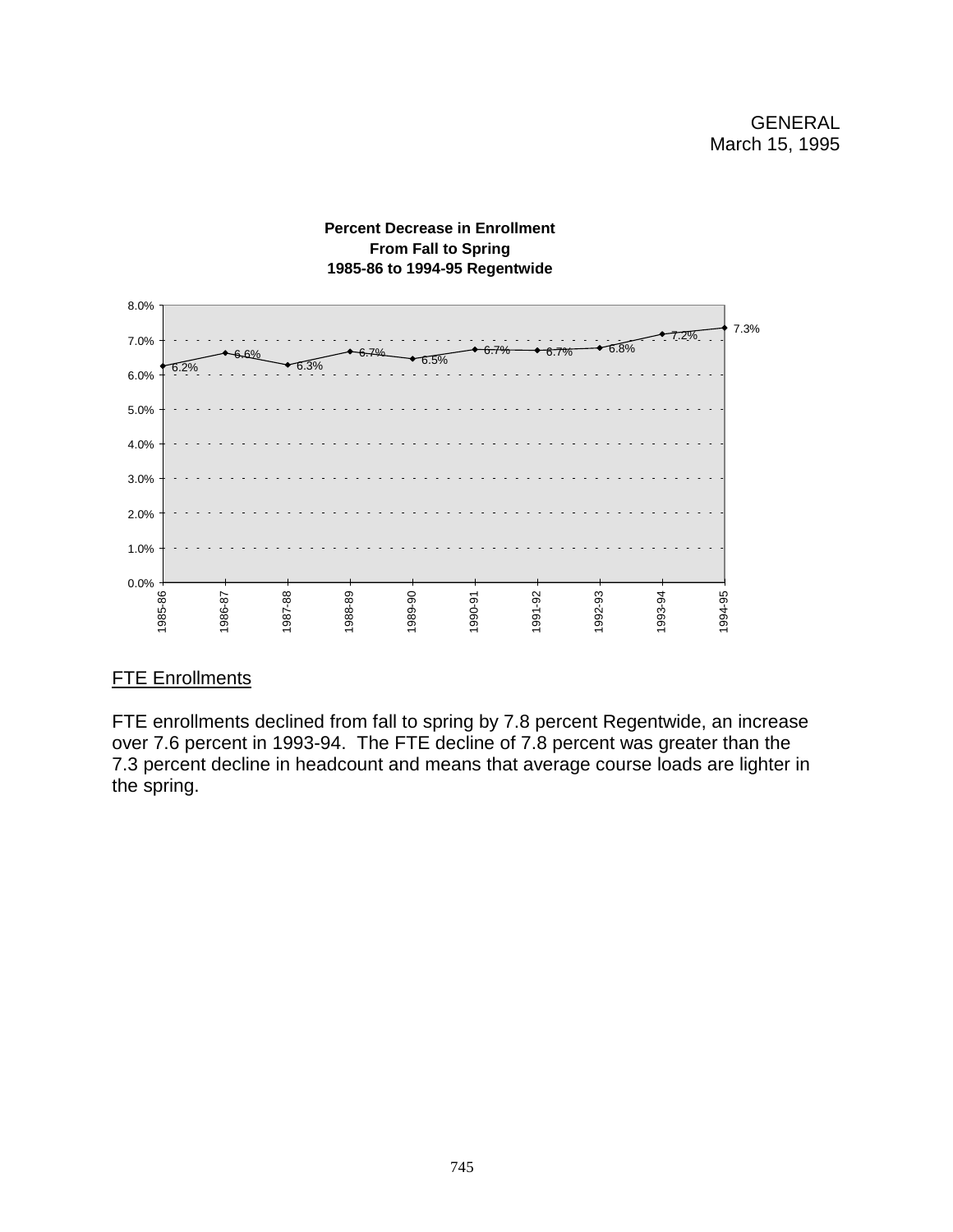# GENERAL March 15, 1995



**FTE Enrollments Fall and Spring 1993-94 and 1994-95**

**Decrease in Spring FTE Enrollment from Previous Fall** 

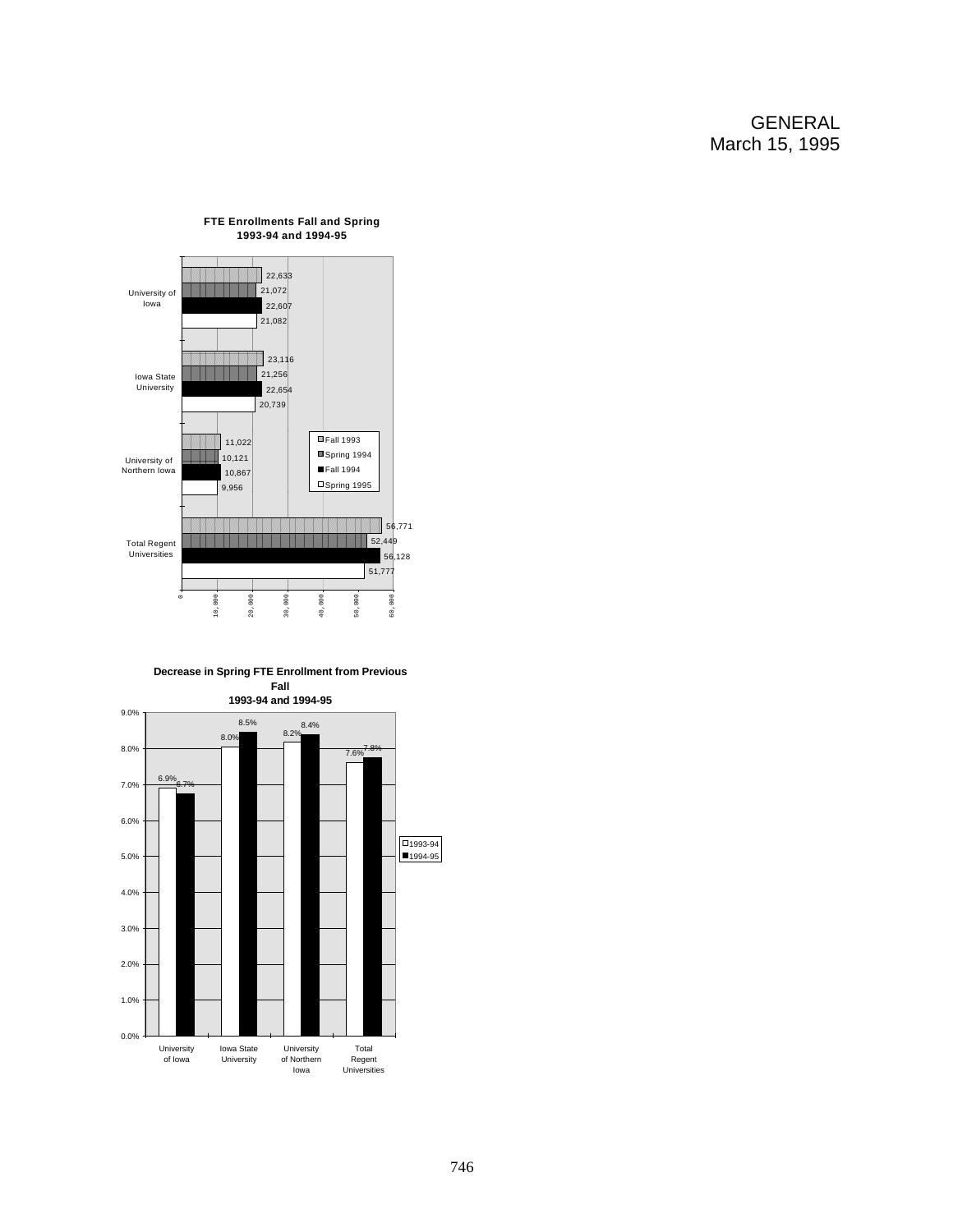Analysis of the ratio of FTE to headcount for fall and spring semesters shows that Regentwide the decline in course load is among graduate and professional students, not undergraduates.

# **Headcount Enrollment by Class Level**

Historically, the highest percentage loss in headcount enrollment has been in the freshmen class.

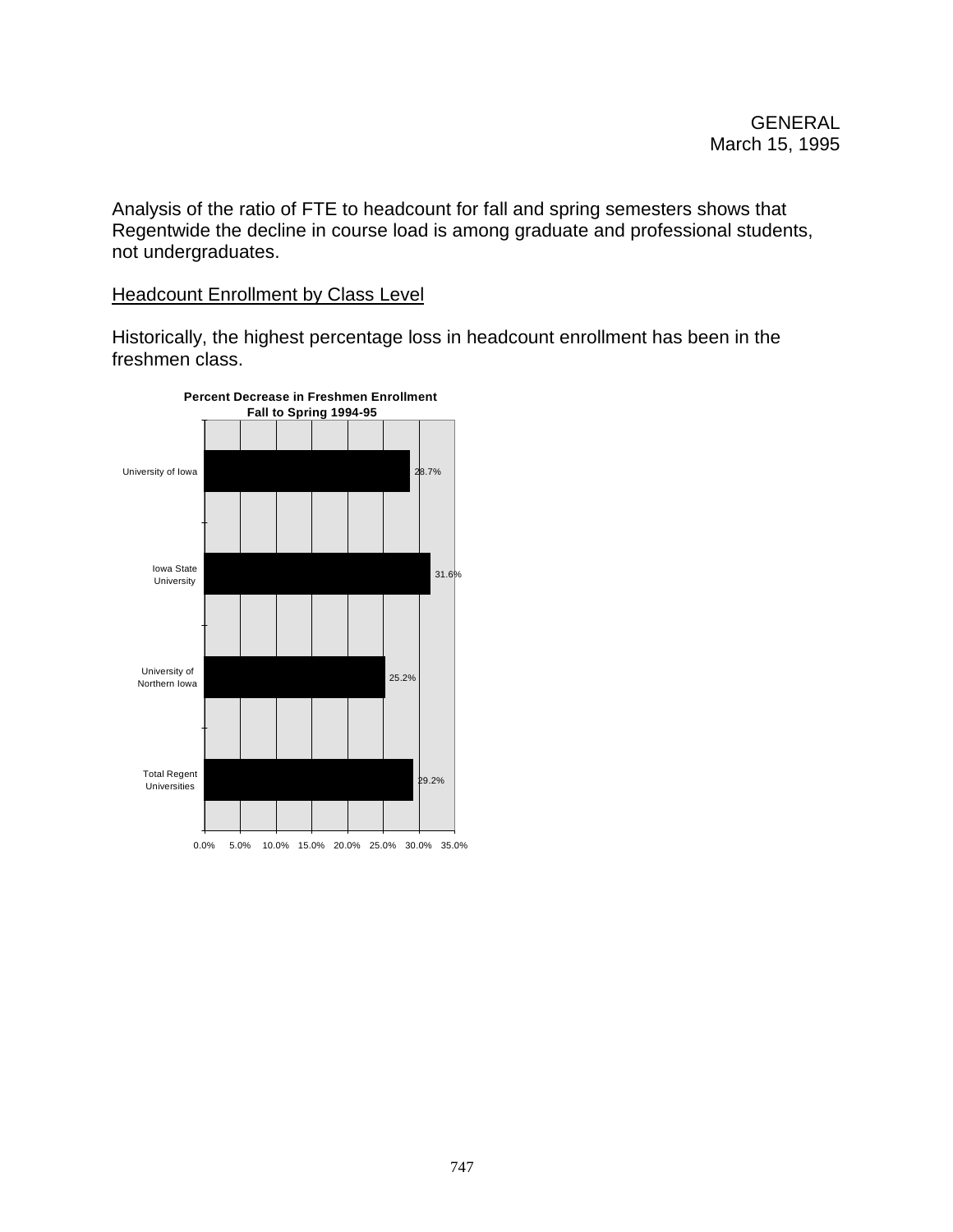

#### **Freshmen Enrollment Fall and Spring Semesters 1994-95**

The drop in enrollment from fall to spring decreases with class level to the point where the senior class consistently grows from fall to spring.

The following table shows changes in enrollment in each class from fall to spring.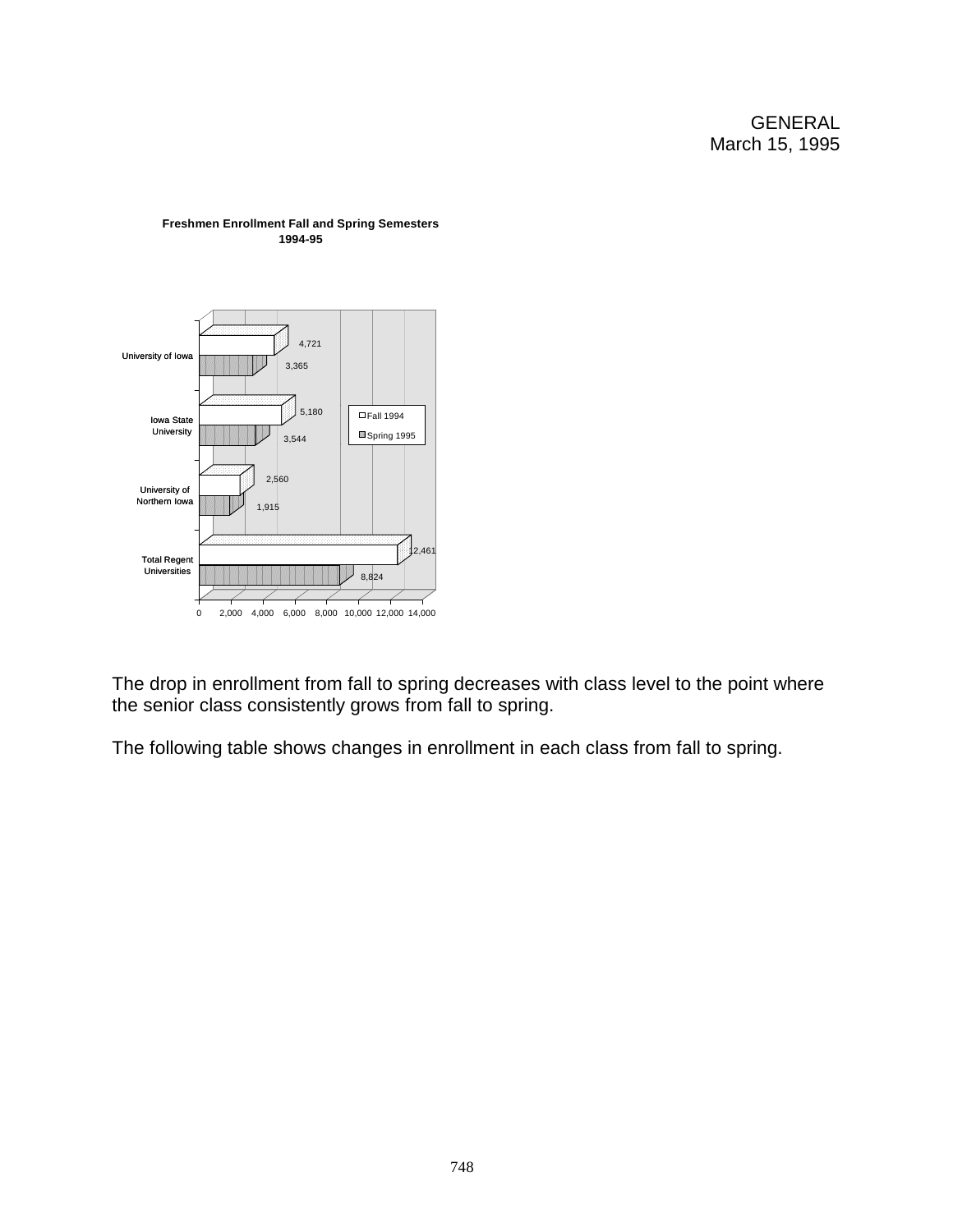|                             |                     |                     |              | Change From Fall |
|-----------------------------|---------------------|---------------------|--------------|------------------|
| University                  | Undergraduate Class | $F\texttt{all1994}$ | Spring 1995  | to Spring        |
|                             |                     |                     |              |                  |
| University of Iow a         | Freshmen            |                     | 4,721 3,365  | $-28.7%$         |
|                             | Sophom ores         |                     | 3.922 3.657  | $-6.8%$          |
|                             | Juniors             |                     | 4,169 4,140  | $-0.7%$          |
|                             | Senions             | 4,551               | 4,888        | 7.4%             |
|                             |                     |                     |              |                  |
| Iow a State University      | Freshmen            |                     | 5,180 3,544  | $-31.6%$         |
|                             | Sophom ores         | 4013                | 3,824        | $-4.7%$          |
|                             | Juniors             | 4371                | 4,263        | $-2.5%$          |
|                             | Seniors             | 6,059               | 6,324        | 4.4%             |
|                             |                     |                     |              |                  |
| University of Northern Ibwa | Freshm en           | 2,560               | 1,915        | $-25.2$          |
|                             | Sophom ores         | 2.088               | 1,963        | $-6.0%$          |
|                             | Juniors             | 2,822               | 2,524        | $-10.6%$         |
|                             | Senions             | 3,550               | 3,652        | 2.9%             |
|                             |                     |                     |              |                  |
| TotalRegentUniversities     | Freshm en           |                     | 12,461 8,824 | $-29.2$          |
|                             | Sophom ores         | 10,023              |              | $9,444$ $-5.8$   |
|                             | Junions             | 11,362              | 10,927       | $-3.8%$          |
|                             | Senions             | 14,160              | 14,864       | 5.0%             |

# **U ndergraduate Classes at Regent U niversities: Enrollm ents Fall1994 and Spring 1995**

Regentwide graduate and professional enrollments declined only 2.9 percent from fall to spring in 1994-95 and actually increased at Iowa State University by 3.2 percent.



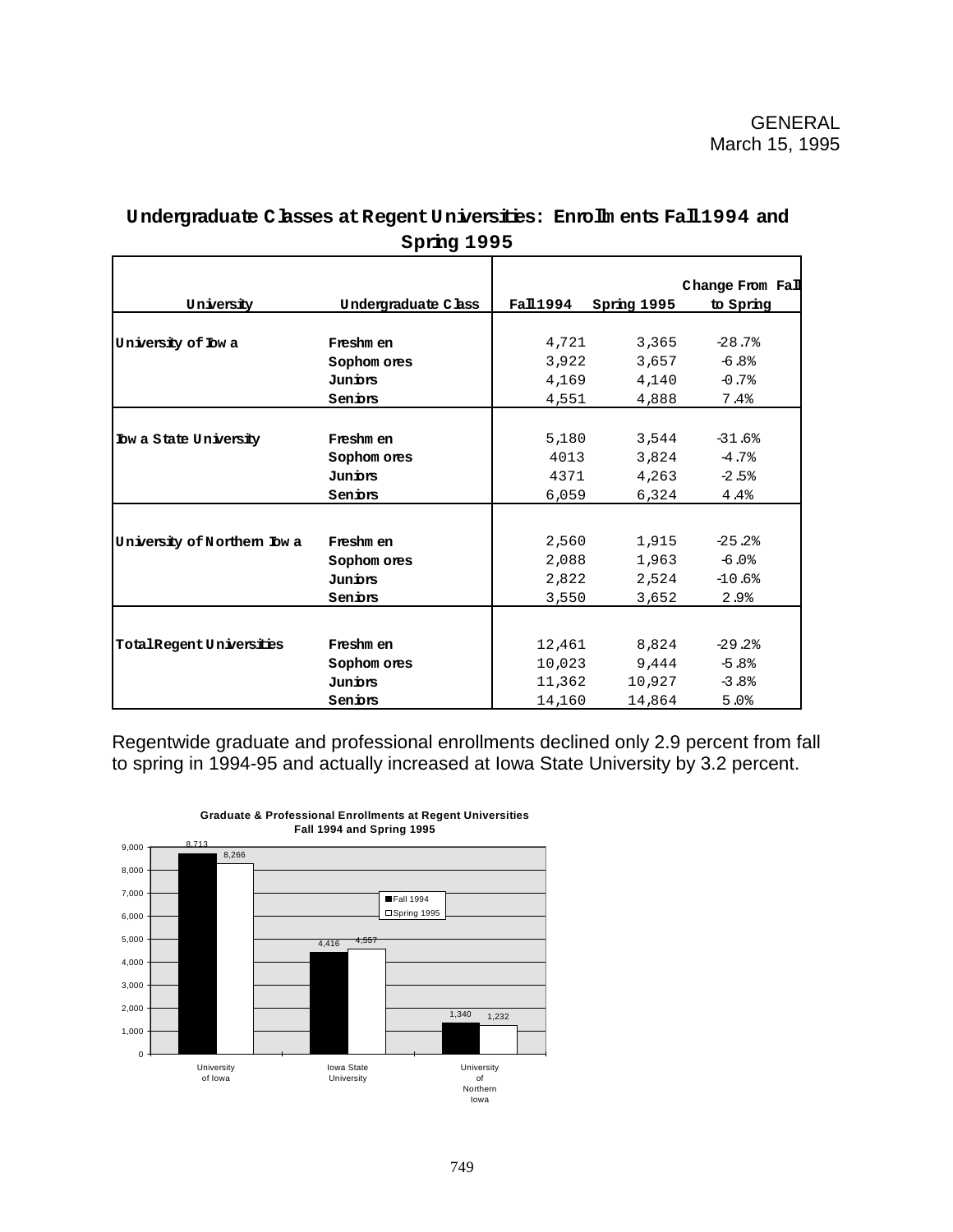## Headcount Enrollment by Residence Status

There was little difference between resident and nonresident students in loss of enrollment between fall and spring at either the undergraduate or graduate/professional levels.

|                                            |               |          |          |        |          |             |        | Percent Change From Fall to Spring |          |          |
|--------------------------------------------|---------------|----------|----------|--------|----------|-------------|--------|------------------------------------|----------|----------|
|                                            |               |          | Fall1994 |        |          | Spring 1995 |        |                                    | 1994-95  |          |
|                                            |               |          | Non-     |        |          | $Non-$      |        |                                    | $Non-$   |          |
|                                            |               | Resident | resident | Total  | Resident | resident    | Total  | Resident                           | resident | Total    |
|                                            |               |          |          |        |          |             |        |                                    |          |          |
| University of Ibwa                         | Undergraduate | 12,581   | 5.638    | 18,219 | 11,672   | 5,250       | 16,922 | $-7.2%$                            | $-6.9%$  | $-7.1%$  |
|                                            | Graduate &    |          |          |        |          |             |        |                                    |          |          |
|                                            | Professional  | 4.971    | 3.742    | 8,713  | 4.750    | 3,516       | 8,266  | $-4.4%$                            | $-6.0%$  | $-5.1%$  |
|                                            |               |          |          |        |          |             |        |                                    |          |          |
|                                            | Total         | 17,552   | 9,380    | 26,932 | 16,422   | 8,766       | 25,188 | $-6.4%$                            | $-6.5%$  | $-6.5%$  |
|                                            |               |          |          |        |          |             |        |                                    |          |          |
| Iow a State University                     | Undergraduate | 15,501   | 4,811    | 20,312 | 13,998   | 4,269       | 18,267 | $-9.7%$                            | $-11.3%$ | $-10.1%$ |
|                                            |               |          |          |        |          |             |        |                                    |          |          |
|                                            | Graduate &    |          |          |        |          |             |        |                                    |          |          |
|                                            | Professional  | 2.047    | 2.369    | 4.416  | 2.190    | 2,367       | 4.557  | 7.0%                               | $-0.1%$  | 3.2%     |
|                                            |               |          |          |        |          |             |        |                                    |          |          |
|                                            | Total         | 17,548   | 7,180    | 24,728 | 16,188   | 6,636       | 22,824 | $-7.8%$                            | $-7.6%$  | $-7.7%$  |
| University of Northern Ibw a Undergraduate |               | 10.742   | 490      | 11,232 | 9,813    | 456         | 10,269 | $-8.6%$                            | $-6.9%$  | $-8.6%$  |
|                                            |               |          |          |        |          |             |        |                                    |          |          |
|                                            | Graduate &    |          |          |        |          |             |        |                                    |          |          |
|                                            | Professional  | 1.094    | 246      | 1,340  | 1.006    | 226         | 1,232  | $-8.0%$                            | $-8.1%$  | $-8.1%$  |
|                                            |               |          |          |        |          |             |        |                                    |          |          |
|                                            | Total         | 11,836   | 736      | 12,572 | 10,819   | 682         | 11,501 | $-8.6%$                            | $-7.3%$  | $-8.5%$  |
|                                            |               |          |          |        |          |             |        |                                    |          |          |
| TotalRegent Universities                   | Undergraduate | 38.824   | 10.939   | 49,763 | 35.483   | 9,975       | 45,458 | $-8.6%$                            | $-8.8°$  | $-8.7%$  |
|                                            | Graduate &    |          |          |        |          |             |        |                                    |          |          |
|                                            | Professional  | 8.112    | 6.357    | 14,469 | 7.946    | 6.109       | 14.055 | $-2.0%$                            | $-3.9%$  | $-2.9%$  |
|                                            |               |          |          |        |          |             |        |                                    |          |          |
|                                            | Total         | 46,936   | 17,296   | 64,232 | 43,429   | 16,084      | 59,513 | $-7.5%$                            | $-7.0%$  | $-7.3%$  |

#### **Changes in Resident/Nonresident Enrollm ent Fall1994 to Spring 1995**

Regentwide the drop in headcount enrollment from fall 1994 to spring 1995 was slightly greater for nonresident than for resident freshmen although the University of Iowa had a slightly higher percentage decrease for resident freshmen than for nonresident freshmen.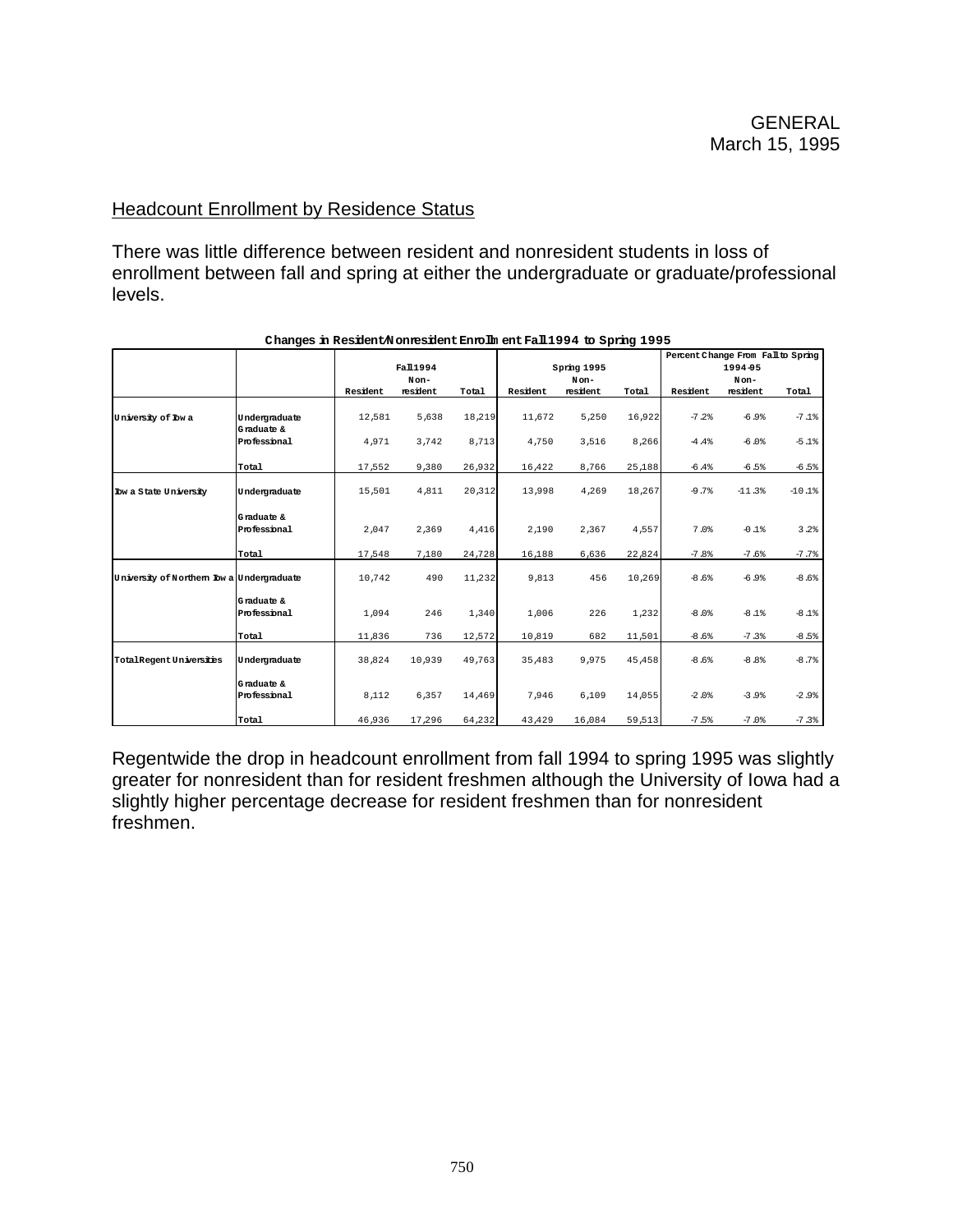

#### **Decrease in Headcount Enrollment From Fall to Spring Among Resident and Nonresident Freshmen**

## **Implications**

Recent declines in fall undergraduate enrollments have placed some strain on budgets and may have created some inefficiencies. It may be advisable to examine the desirability of significantly decreased spring enrollments.

Adjustments in admissions and advising practices could help to reduce the disparity between fall and spring enrollments. It is possible that an increase in spring undergraduate enrollment, particularly of freshmen, could increase the rate of student progress toward degree attainment and maximize efficiency in the use of university instructional resources.

Director Barak reviewed the report with the Regents. He noted that this year there was a bigger decrease in enrollments than what has been the pattern.

President Berenstein asked if a decrease of 4,700 students is normal. Director Barak responded that the number was a little more than the typical pattern in recent years.

President Rawlings stated that graduation rates continue to go up at the University of Iowa. Students are completing their degrees more quickly than before. Enrollment at the University of Iowa has now stabilized. He said there will be a slow increase in the size of the student body; next year the student body size will be about level with this year, and then there will be a slow increase. The size of the Iowa high school class is slowly growing after 17 years of decline. The non-resident recruiting is also going very well.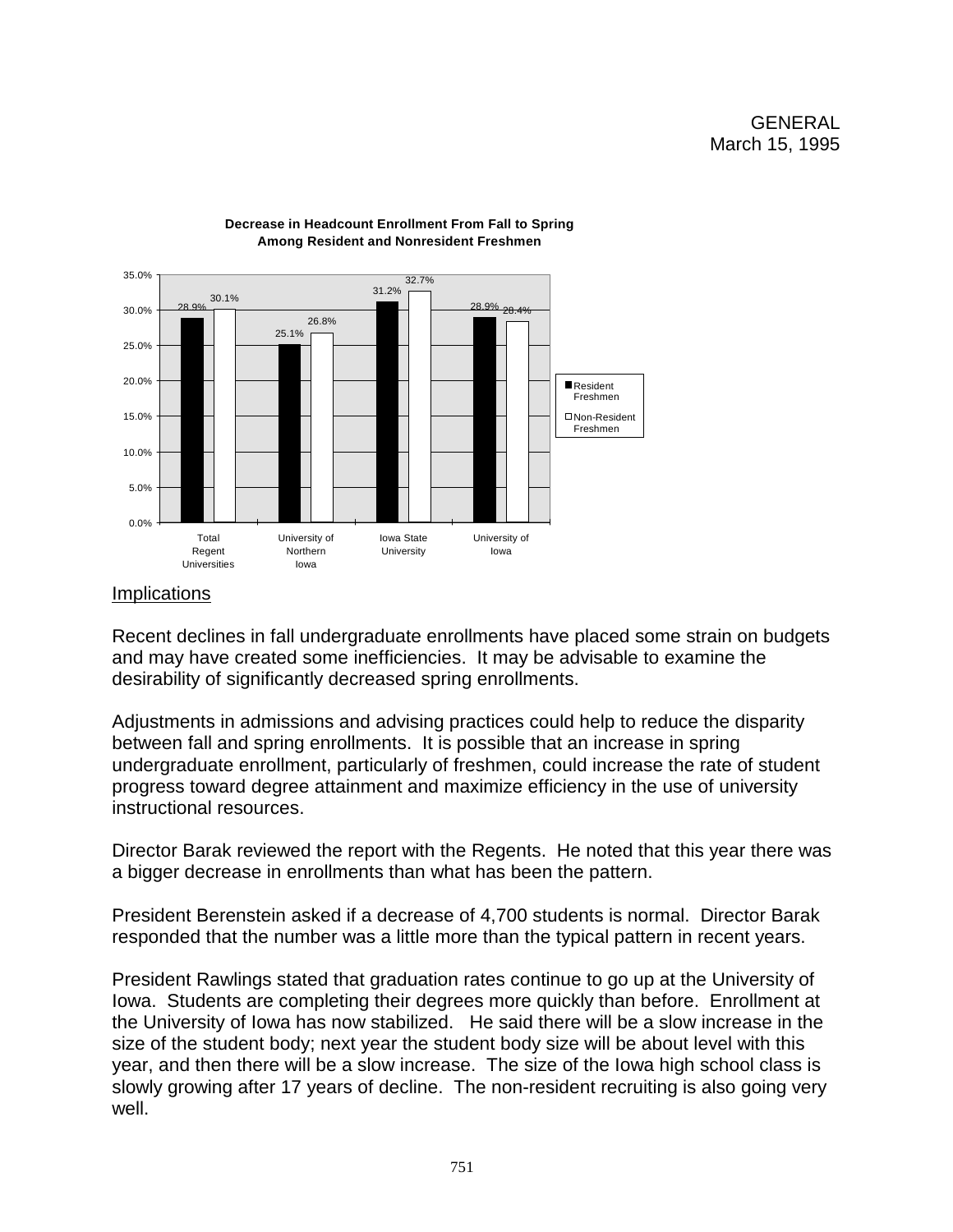ACTION: President Berenstein stated the Board received the report on spring 1994 enrollments at Regent universities, by general consent.

**BIENNIAL REPORT ON FACULTY CONSULTING ACTIVITIES**.The Board Office recommended the Board receive the report on the professional consulting activities of faculty at Regent universities.

Regentwide the average number of faculty engaged in consulting each year during the academic years 1992-93 and 1993-94 was 982. For 1992-93 and 1993-94 the average number of faculty consulting per year was 466 at the University of Iowa, 357 at Iowa State University, and 159 at the University of Northern Iowa.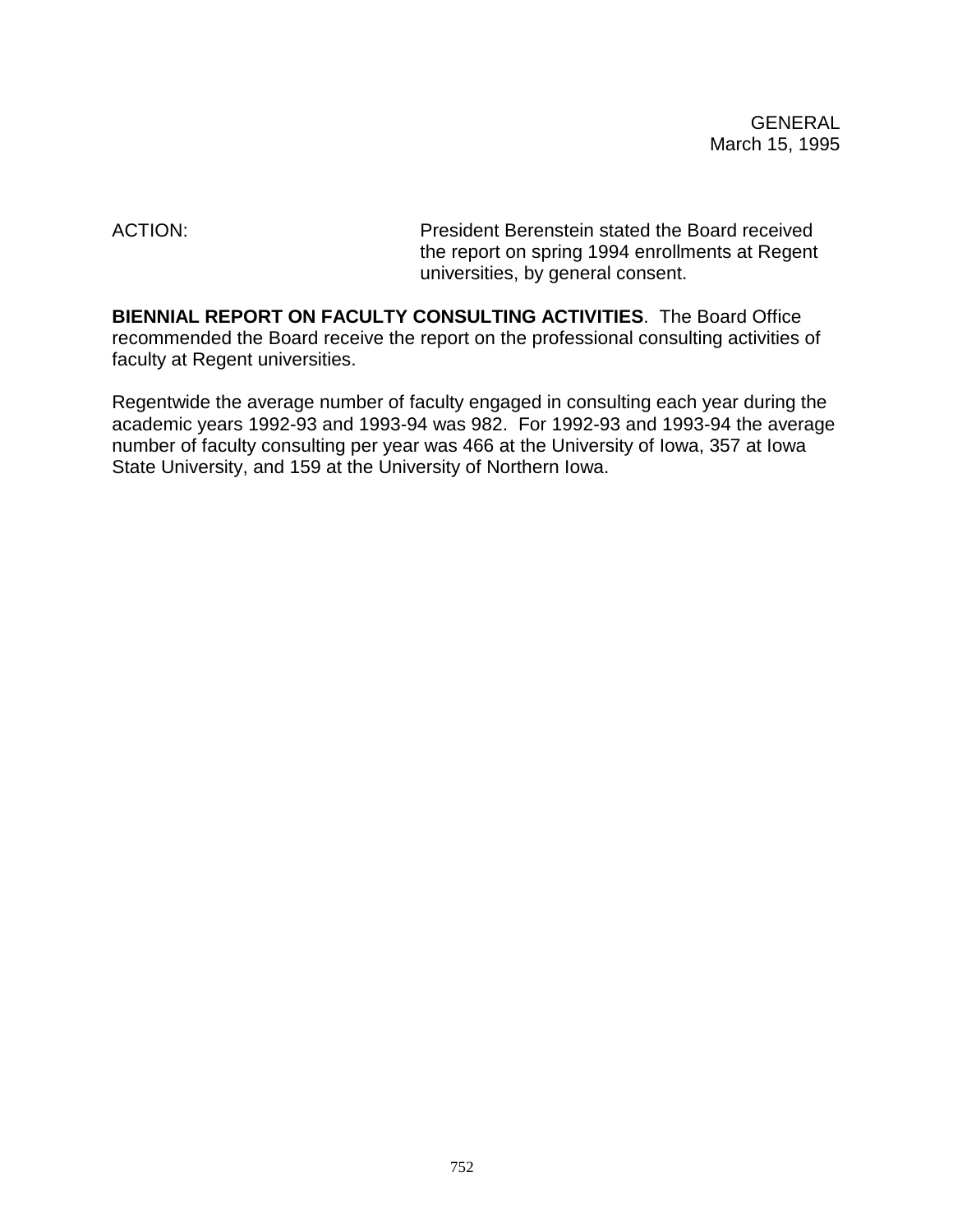

# **Average Number of Faculty Consulting Per Year 1984-86 to 1992-94 Biennia**

Regentwide the average number of consulting days for faculty members who did outside consulting was 5.3 hours in 1992-93 and 6.0 hours in 1993-94. The number of faculty consulting each year and the average number of consulting days has fluctuated over the last ten years although Regentwide the number of consulting faculty and average number of consulting days is not substantially different from ten years ago.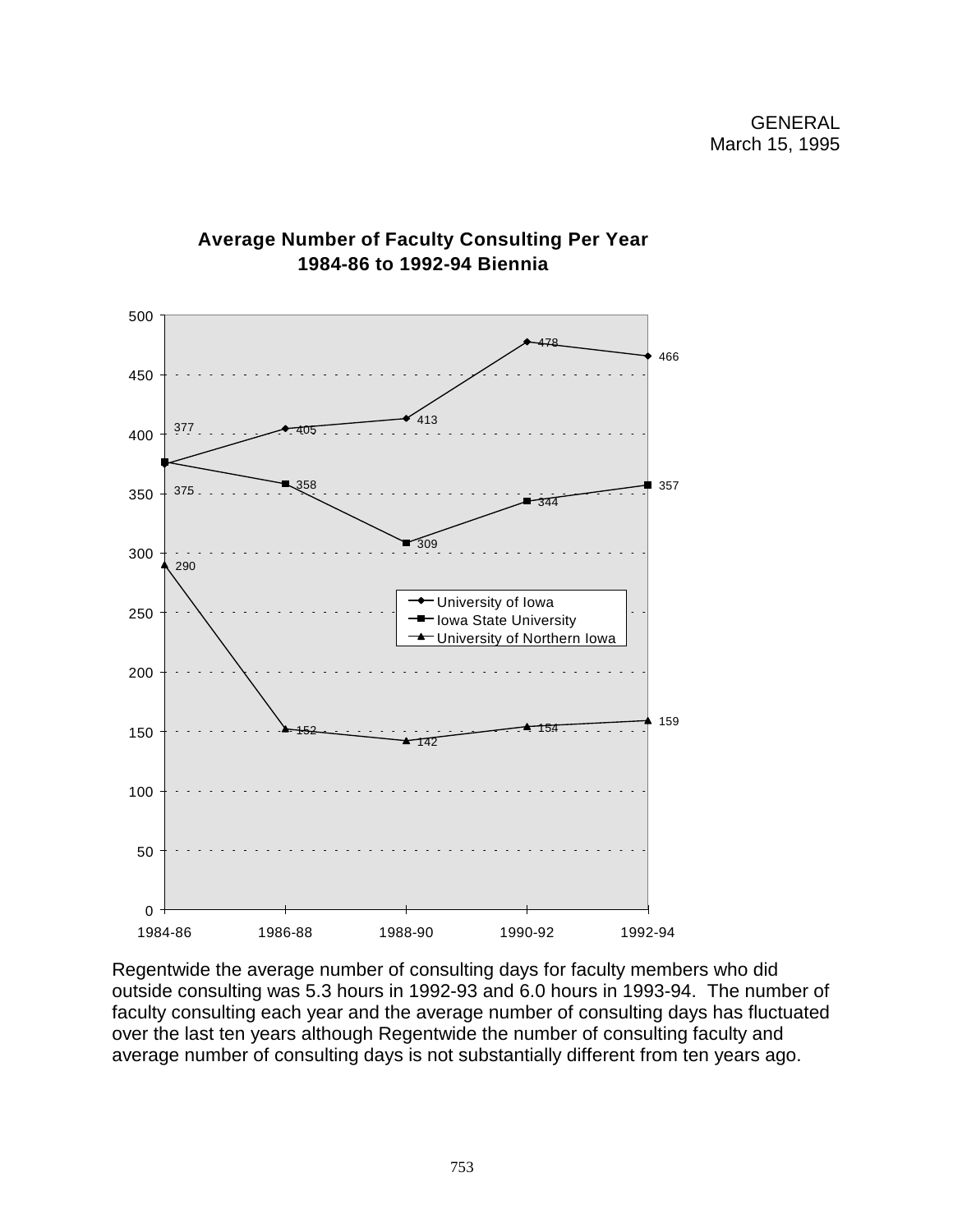

# **Average Number of Consulting Days Per Year For Faculty Who Consult 1984-86 to 1992-94 Biennia**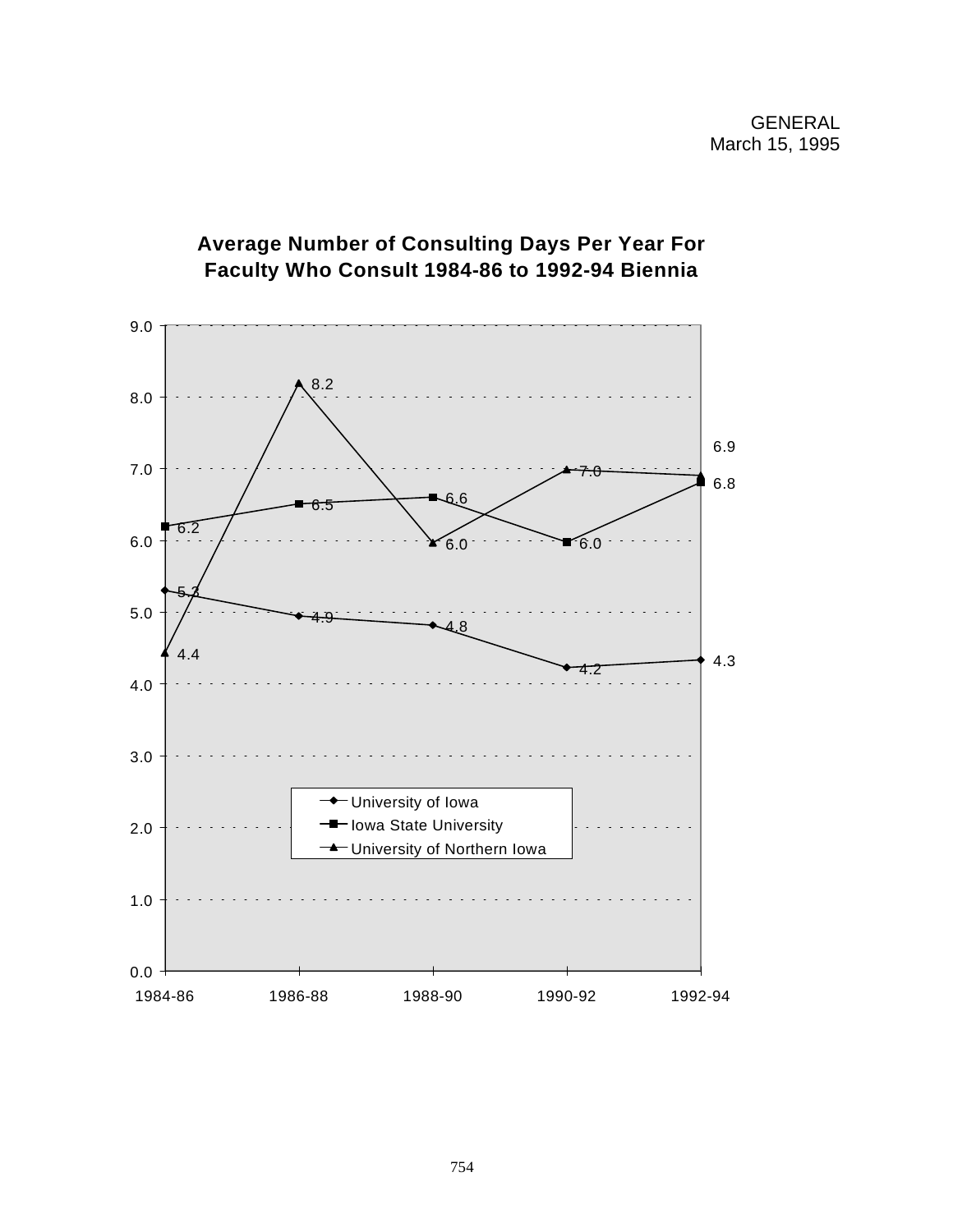GENERAL March 15, 1995

# University of Iowa



## **University of Iowa: Number of Faculty Consulting In Each College 1993-94**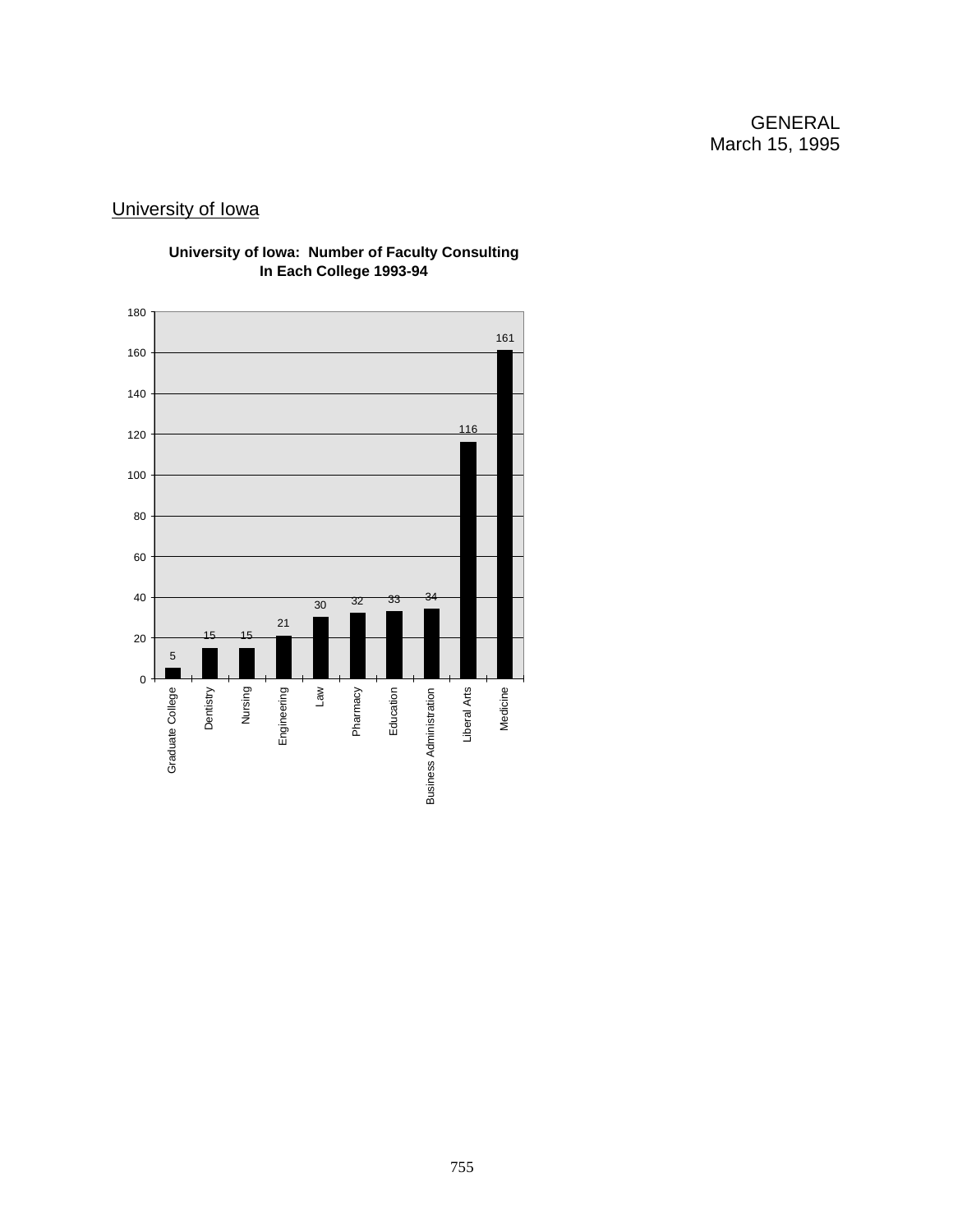## GENERAL March 15, 1995



**University of Iowa: College by College Average No. of Days Per Year Spent Consulting By Consulting Faculty 1992-93**

**University of Iowa: College by College Average No. of Days Per Year Spent Consulting By Consulting Faculty 1993-94**

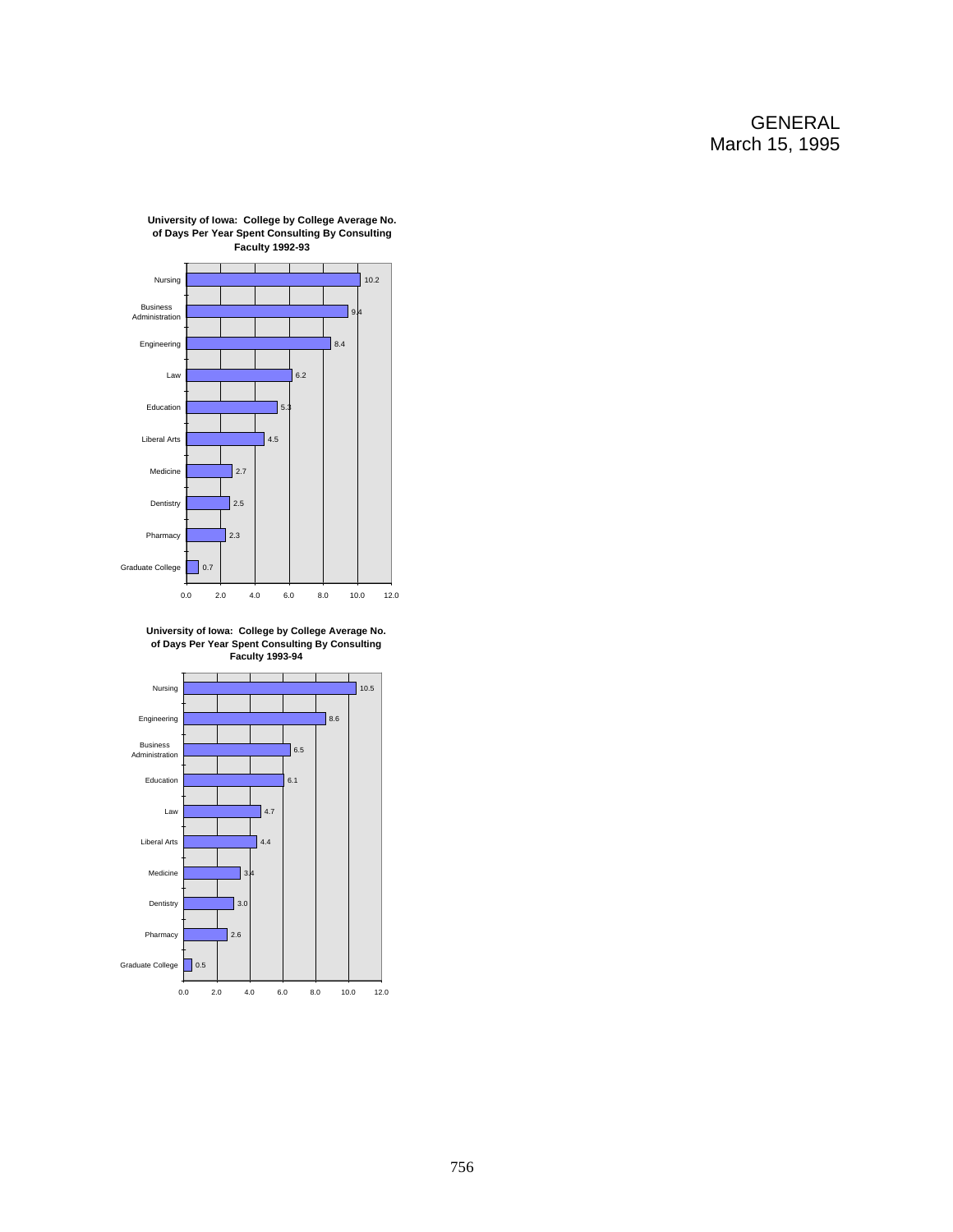# **Iowa State University**



# **Iowa State University: Number of Faculty Consulting In Each College 1993-94**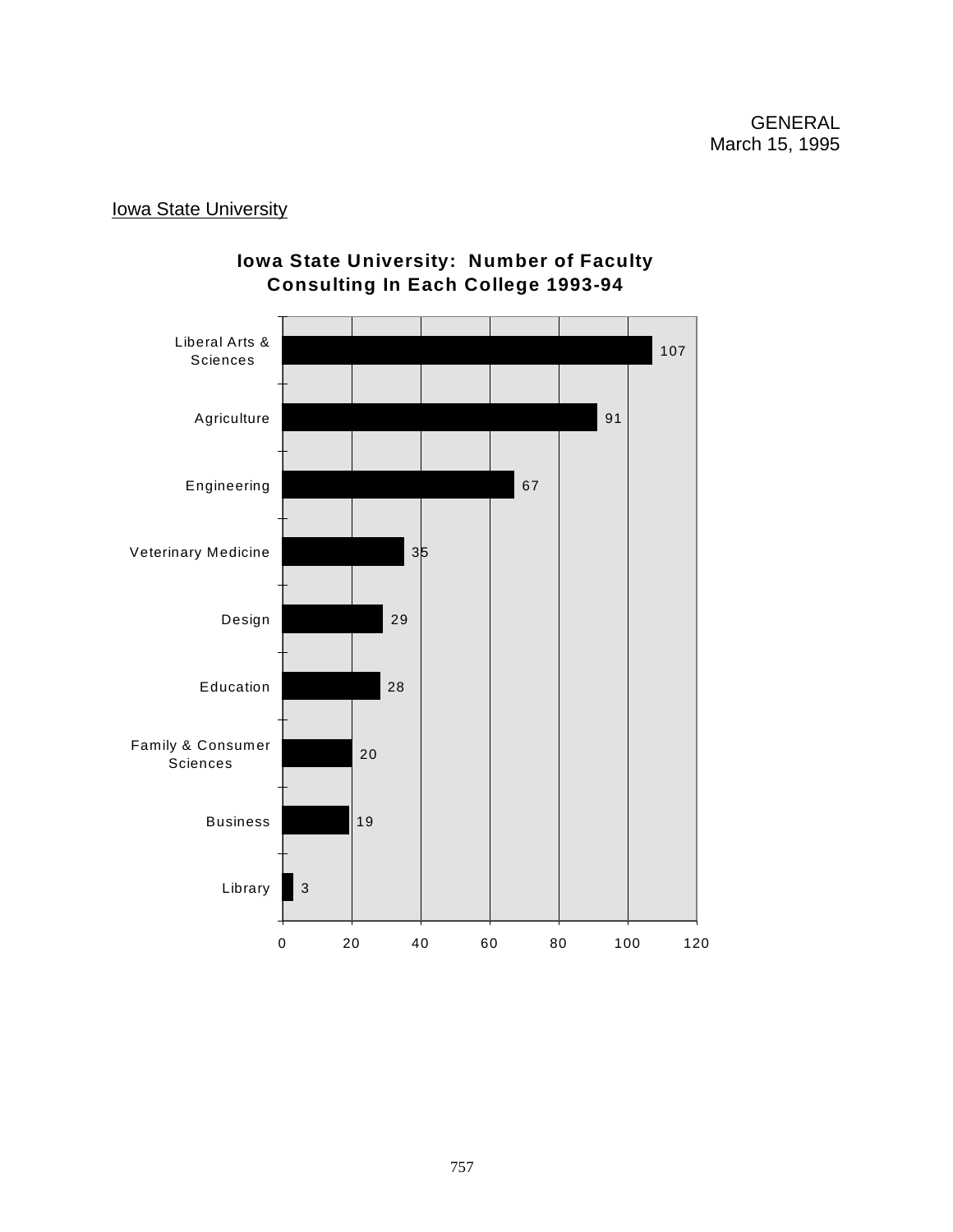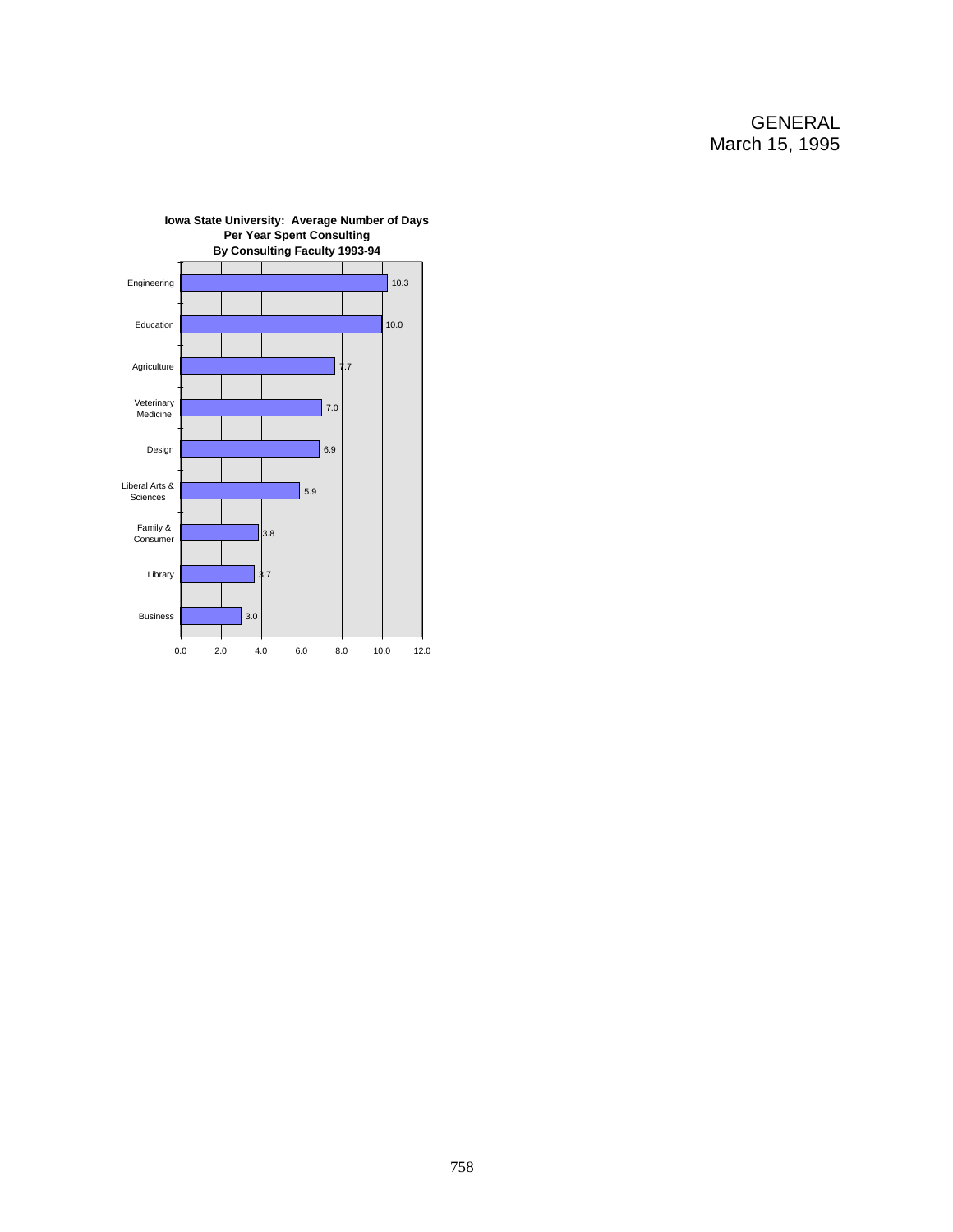

**Iowa State University: Averge Number of Days Per Year Spent Consulting By Consulting Faculty 1992-**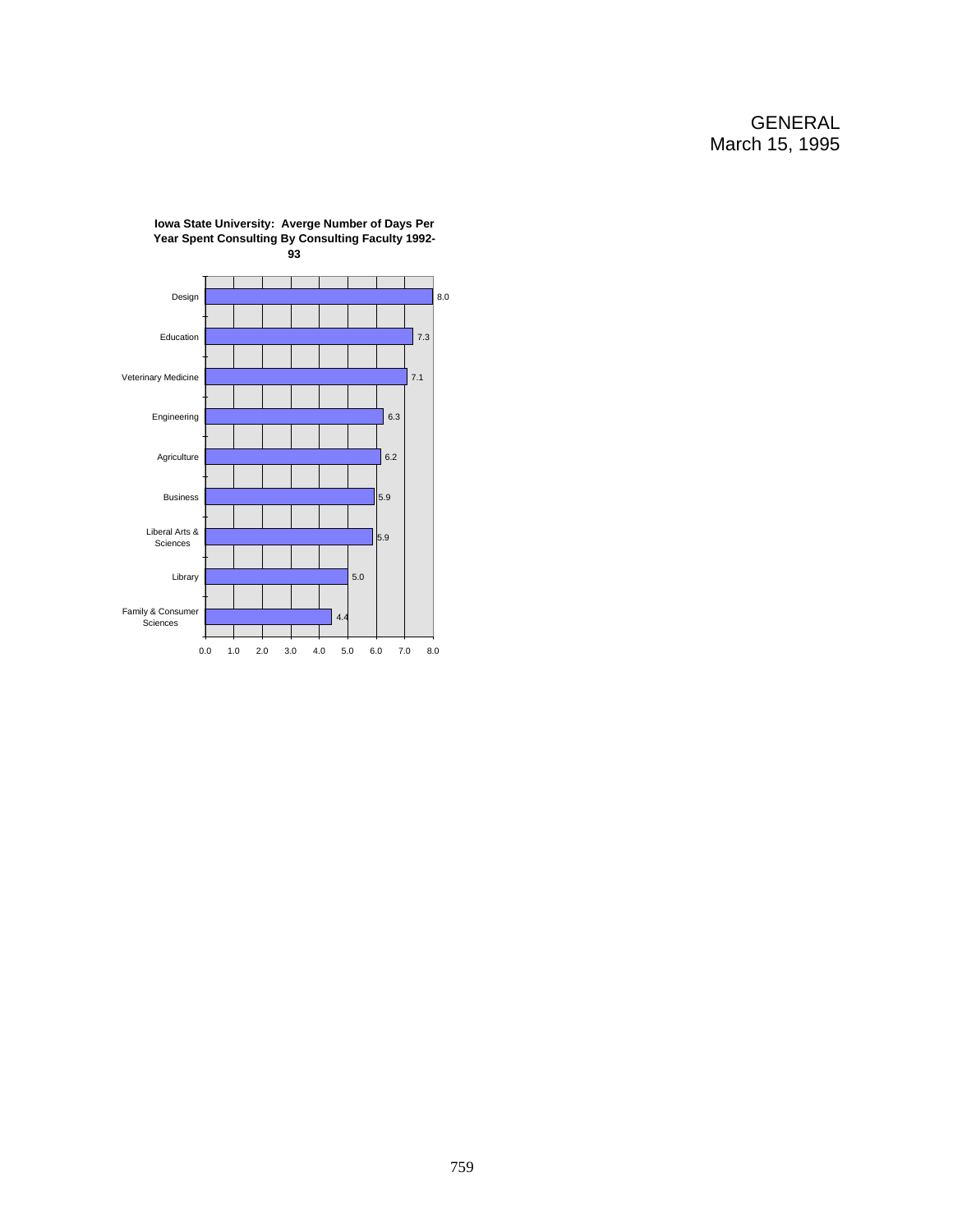# University of Northern Iowa



**University of Northern Iowa: Number of Faculty Consulting in Each College Over Two Year Period 1992-94**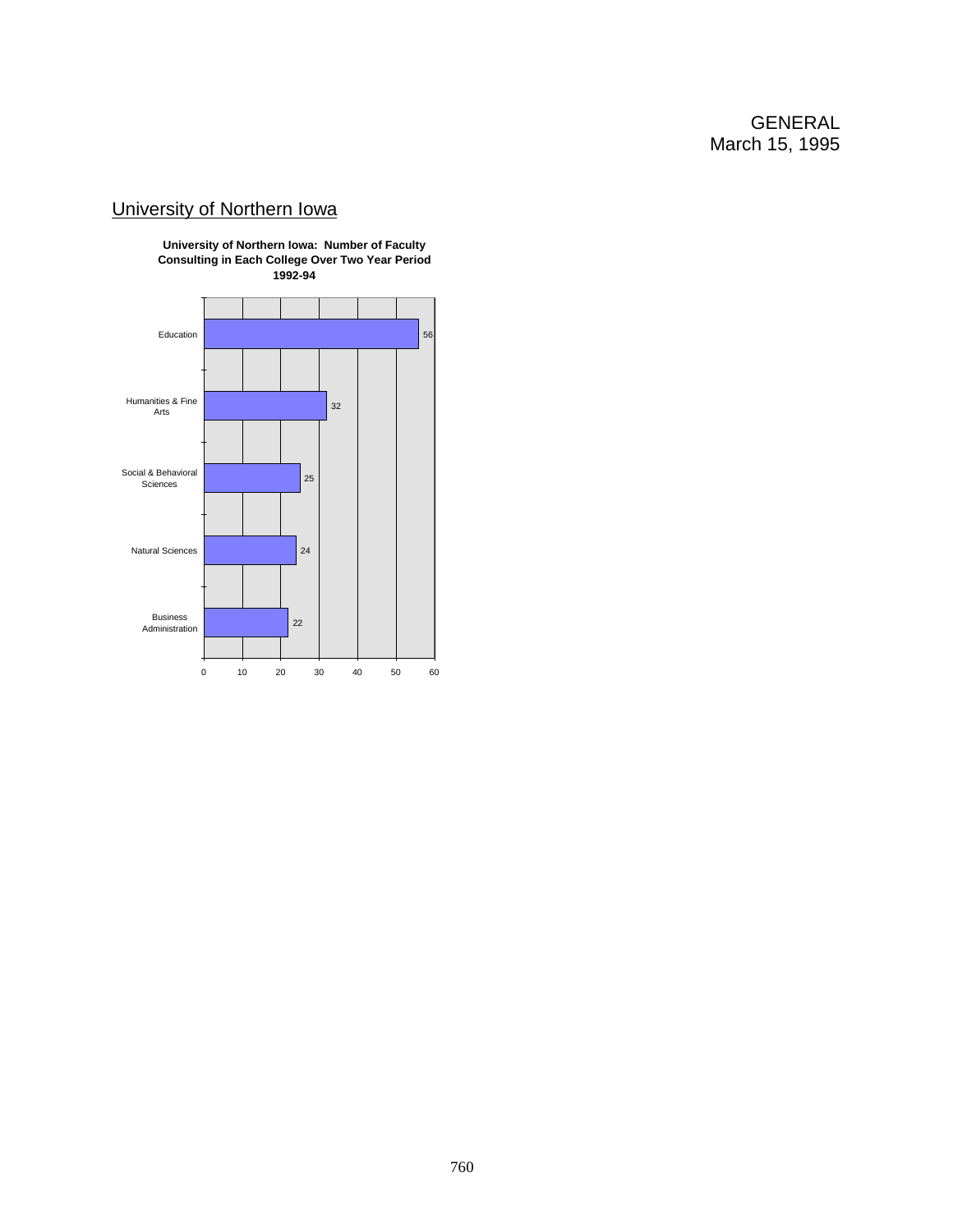

Provost Marlin provided an example in the University of Northern Iowa's Department of Psychology of an industrial psychologist faculty member who takes students with him when he consults. Students have had internship experiences as a result of those contacts. Those industries are also sources of research data. Guest speakers from industry are also brought into the psychology classes.

Provost Kozak stated that a number of Iowa State University faculty members are involved in consulting; the number increased by nine this year. He noted that faculty in veterinary medicine and extension cannot consult for pay.

Regent Dorr asked if the average number of days spent by Iowa State University faculty consulting runs from 3 to 10. Provost Kozak responded that in 1993-94 the average number of days was 7.23.

Provost Nathan stated that the demand for University of Iowa faculty is a reflection of their impact on their fields. He discussed the average number of days per year that nursing faculty spend in consulting. Several senior faculty are national leaders in development of nursing procedures. He said nursing intervention was basically developed by two University of Iowa senior faculty. There is very strong representation in Alzheimer's and dementia, an area in which University of Iowa faculty lead the nation, as well as the area of practice research outcomes. He said the University of Iowa nursing faculty are much sought after.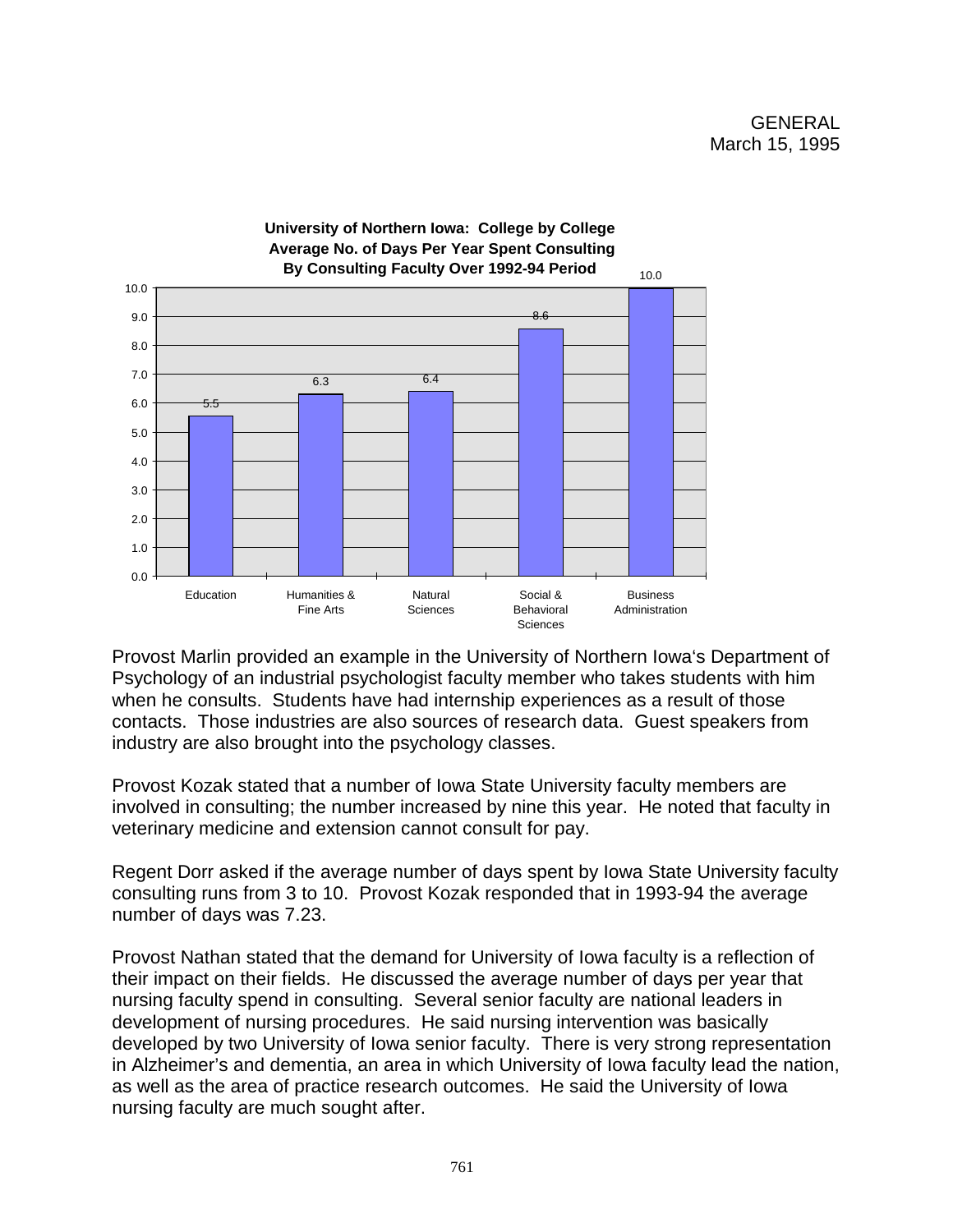ACTION: President Berenstein stated the Board received the report on the professional consulting activities of faculty at Regent universities, by general consent.

**ANNUAL REPORT ON PROGRAM REVIEWS**. The Board Office recommended the Board (1) receive the report and (2) request that the University of Iowa and Iowa State University in their future reports include specific descriptions of how outcomes assessment information has been used in each program review.

Each year the Regent universities review a number of their academic programs and report to the Board on the review processes and results and findings of the reviews. The comprehensive review calendars prepared by each university indicated that each academic program at the universities will be reviewed at least once every seven years.

The purpose of academic program reviews is to provide critical information for strategic decision making, and to facilitate improvements in program quality and effectiveness by reviewing and evaluating programs on a regular, systematic basis.

Institutional academic program reviews evaluate programs in the context of the rest of the institution in order to determine the program's effectiveness and appropriateness given the institution's overall mission, resources, strengths, and weaknesses. Accreditation and other outside, independent reviews serve different purposes than academic program reviews and do not eliminate the need for institutional program reviews.

It may be desirable for logistical and other reasons to combine academic program reviews with accreditation and other independent reviews, but the combination of reviews must complement each other and not override the program review. Other reviews cannot substitute for the program review.

The universities' reports included copies of each institution's program review policies and procedures, copies of each university's comprehensive calendar of reviews, and reports on each individual review that was completed since the last report. The review processes at all three universities have matured considerably since they were initiated several years ago, and were now consistent with nationally-recommended best practices.

The typical program review involves: (1) a self study by the program's faculty and staff; (2) a review of the self study and program by a team of persons external to the program; (3) the preparation of a report with recommendations by the external review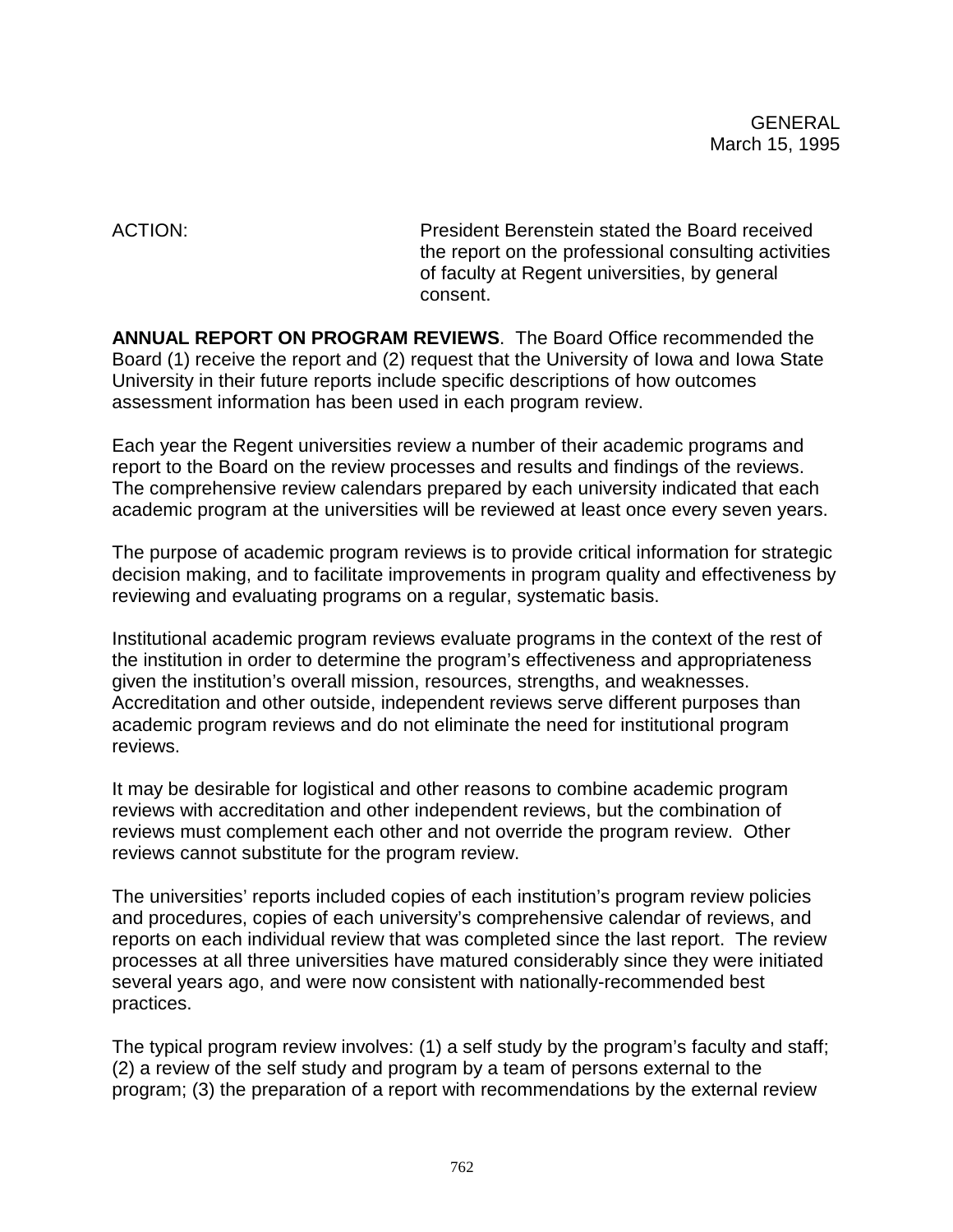team; (4) a response to the report and recommendations by the program; and (5) development of a plan of action to implement accepted recommendations.

The review by persons external to the program usually involves expert consultants from outside the university as well as Regent university personnel who are not associated with the program.

Last year the Board encouraged the institutions to make greater use of the universities' student outcomes assessment efforts in their program reviews and to seek ways to focus some to the review recommendations on program improvement as opposed to a heavy emphasis on new resource needs.

The University of Northern Iowa now includes specific descriptions of how student outcomes assessment information has been used in each program review. Though Board Office staff believe that outcomes assessment information may be used as part of reviews at the University of Iowa and Iowa State University, there was little or no evidence of it in their reports.

Though the reports still contain frequent mentions of the need for additional resources, this year's reports were more focused on program improvements using existing resources.

The program review reports are on file in the Board Office.

Provost Nathan stated that University of Iowa officials perform systematic and rigorous reviews of the university's programs and colleges. He noted that as the Regents read the reviews of the departments that were reviewed this year, they will see the reviews are not perfunctory but have specific and real outcomes.

Provost Marlin reviewed the report of the University of Northern Iowa. She said she directed that self studies place more emphasis on what can be accomplished with given resources. Program reviews have improved over prior years. Previously program reviews reflected more of a budget request.

Provost Kozak stated that the program review process at Iowa State University has taken place with a vengeance over the last 2-1/2 years. The reviews are coordinated out of the provost's office. The Board Office had suggested that outcomes assessment should be folded into the program review process. He said university officials will do so. He discussed the way in which the program review process is being organized in the next year. Collegiate program reviews will take place within a very short time period. The campus community has found that program reviews are very helpful. He said they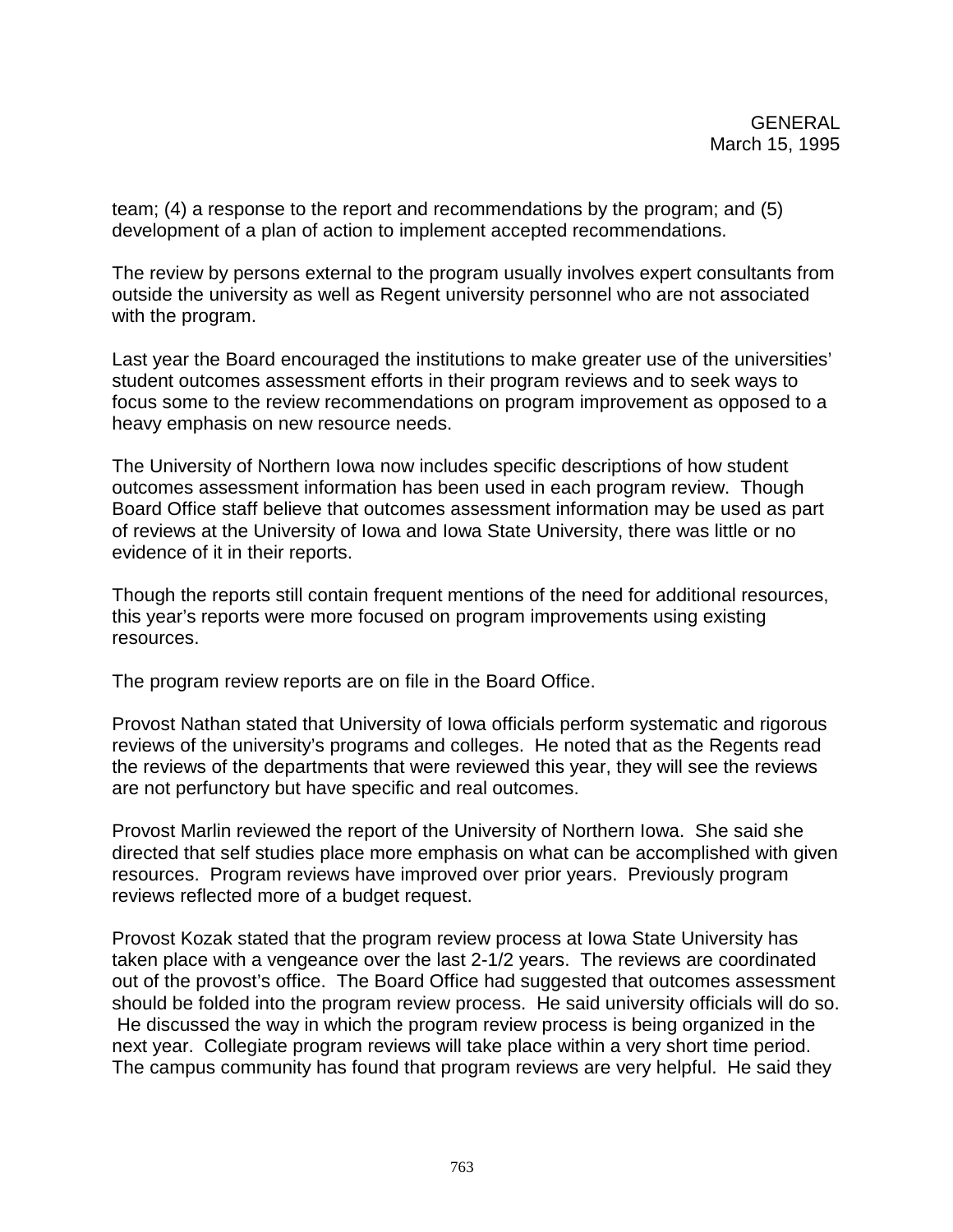are tough reviews; very few words are minced. The process emphasizes what can be accomplished within the framework of existing resources.

Regent Dorr said he was delighted that Iowa State University acquired the Journal of Agricultural History. He was glad that documentation about agricultural history was being made in the state of Iowa.

Provost Kozak stated that the Journal of Agricultural History is the agricultural journal of choice. University officials very clearly wanted the journal housed at Iowa State University especially since Iowa State University has the only doctoral degree in the nation in agricultural history.

Regent Newlin asked for comment on the information provided in the docket memorandum concerning the University of Iowa's review of its Division of Continuing Education and teacher preparation programs.

Provost Nathan responded that university officials determined the university was not in violation of the Board's policies and procedures. He said the provost can make adjustments in the review process. The decision was made because the Division of Continuing Education does not offer any programs itself. This was a process review not a substance review of faculty and programs; therefore, outside reviewers were not necessary. University officials made the judgment that the review could be done competently on campus with existing personnel. Provost Nathan stated that the teacher preparation program was a slightly different issue and one which he asked Associate Provost John Folkins to address.

Associate Provost Folkins stated there are 96 very specific criteria for review of the teacher preparation program, such as whether it has met the statewide requirement in math and procedures for record keeping. He said those were different questions than would be asked in the review process. Each of the divisions in the College of Education has academic reviews taking place. The two complement each other -- they ask questions on different levels and do not conflict with each other. The processes are different.

MOTION: Regent Furgerson moved to (1) receive the report and (2) request that the University of Iowa and Iowa State University in their future reports include specific descriptions of how outcomes assessment information has been used in each program review. Regent Pellett seconded the motion.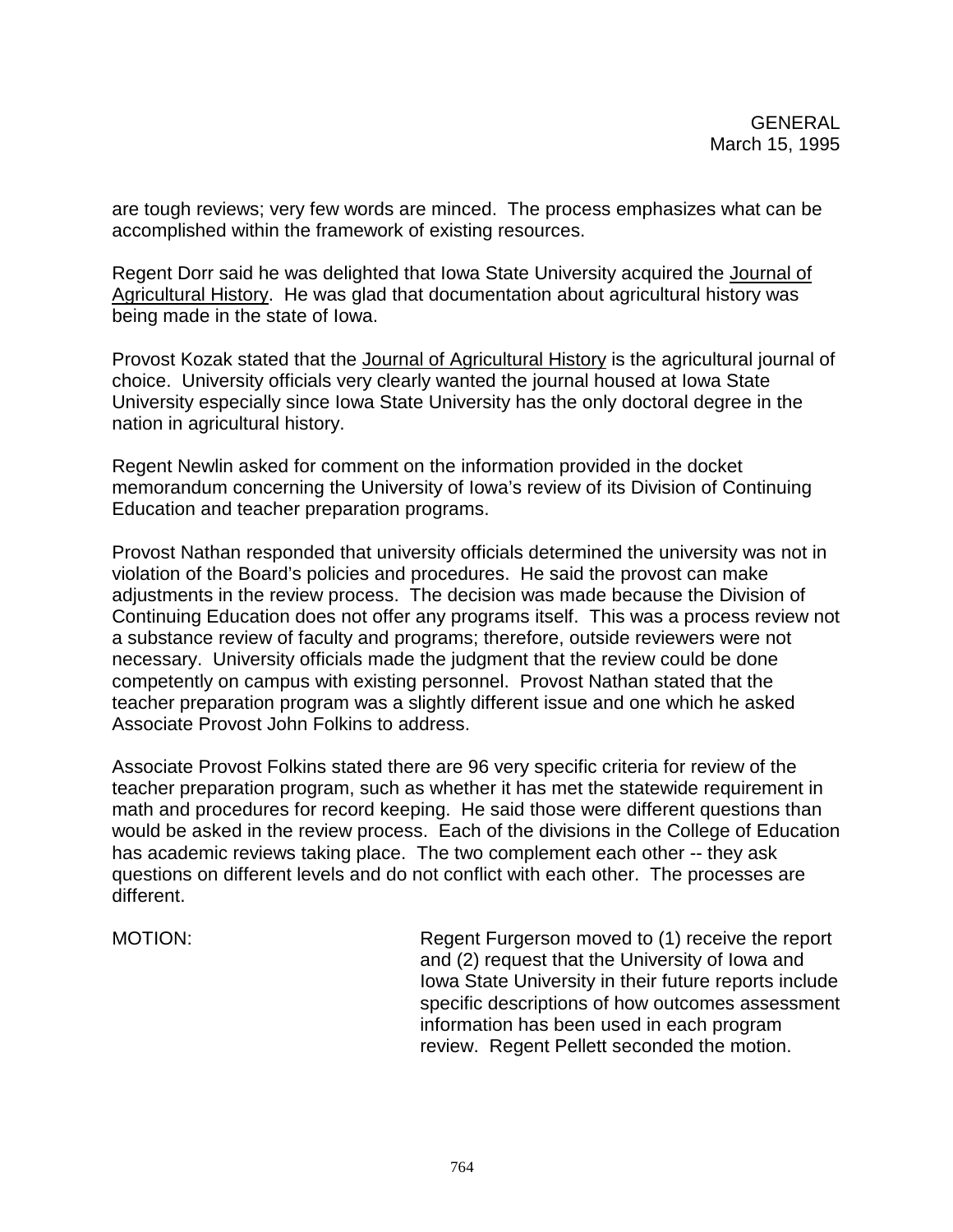Regent Hendricks asked for clarification of the statement in the University of Northern Iowa report that its College of Education needed additional funding to fund cooperating teachers the same as was done at the other Regent universities.

Provost Marlin said she believed the cooperating teachers at all three Regent universities were funded at the same level until about two years ago. At that time there was an increase at the other two Regent universities. Because of the large number of cooperating teachers at the University of Northern Iowa, the same increase was not made available to its teachers.

Regent Hendricks said it was her collection that it was \$100 for a 16-hour stipend. She said the issue should be reviewed and implemented. Even though they were talking about a small amount of money, it still was important.

Provost Marlin agreed that it is a small amount of money; however, the problem for the University of Northern Iowa is when they have 600 student teachers, it multiplies out to not a small amount of money. University of Northern Iowa officials are aware that it is an issue.

Regent Hendricks asked that University of Northern Iowa officials let the Regents know what they decide to do about the issue. She noted that some universities offer continuing education credit to cooperating teachers rather than the stipend. Why has that not been considered in Iowa?

Provost Marlin said that was something that could be explored. In the past university officials were told it was the Regents' posture to not offer credit; however, that may no longer be accurate.

Regent Hendricks said she used to administer student teaching involving private and public universities. She was always told it was the Regents' posture, also; however, after being on the Board of Regents for 6 years she had not heard any discussion of the matter. If it is a Regents' posture, university officials may want to talk about it with the Regents.

VOTE ON THE MOTION: Motion carried unanimously.

**ANNUAL REPORT OF CENTERS AND INSTITUTES**. The Board Office recommended the Board receive the annual report on centers and institutes.

The term "centers" used in this report refers to both centers and institutes.

Table 1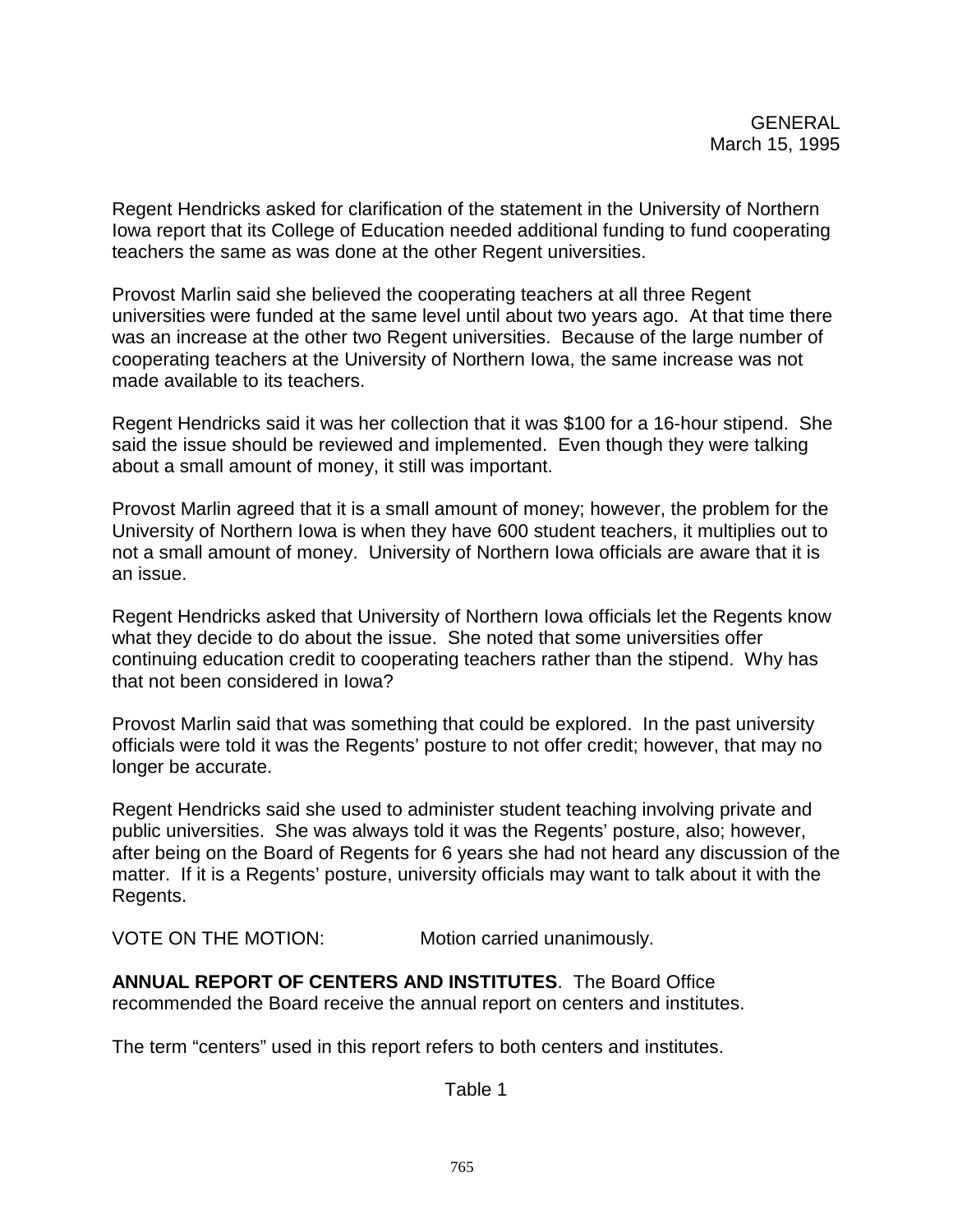# Creation Dates for Centers

|             | SUI | <b>ISU</b> | UNI |
|-------------|-----|------------|-----|
| 1991-1995   | 9   |            | 6   |
| 1986-1990   | 30  | 27         | 6   |
| 1981-1985   | 10  | 12         |     |
| 1971-1980   | 15  | 3          |     |
| before 1971 | 12  | 13         |     |

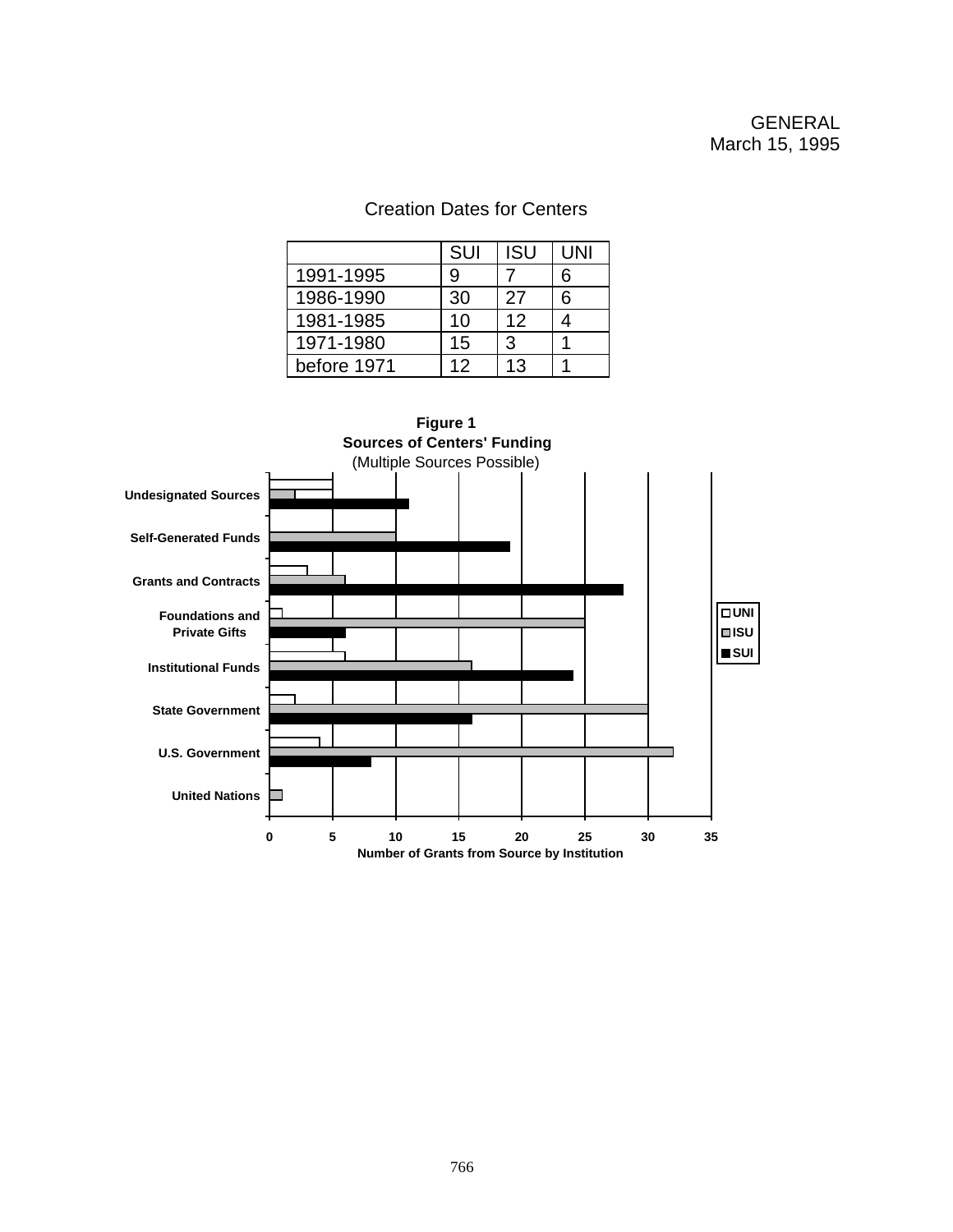

Centers are reviewed and reports received by the Board five years after initial approval. Some established centers undergo reviews with the academic programs with which they are aligned as part of program review. Others undergo review as part of collegiate reviews.

| <b>Review Year</b> | <b>SUI</b>                                  | <b>ISU</b>                                  | <b>UNI</b>      |
|--------------------|---------------------------------------------|---------------------------------------------|-----------------|
| 1992-1993          |                                             | 2                                           |                 |
| 1993-1994          | 6                                           | 13                                          |                 |
| 1994-1995          | 36                                          | 18                                          | 4               |
| 1995-1996          | 4                                           | 12                                          | $\overline{2}$  |
| 1996-1997          |                                             | $\overline{2}$                              |                 |
| 1997-1998          | 2                                           | 3                                           | $\overline{2}$  |
| 1998-1999          |                                             | 3                                           |                 |
| 1999 and beyond    | 2                                           |                                             |                 |
| Other              | 1 legal<br>requirement;<br>25 no date given | 2 no date given;<br>7 collegiate<br>centers | 9 no date given |

Table 2 Review Schedule for Centers

Centers relate to the mission of the universities by contributing to research, instruction, and/or outreach.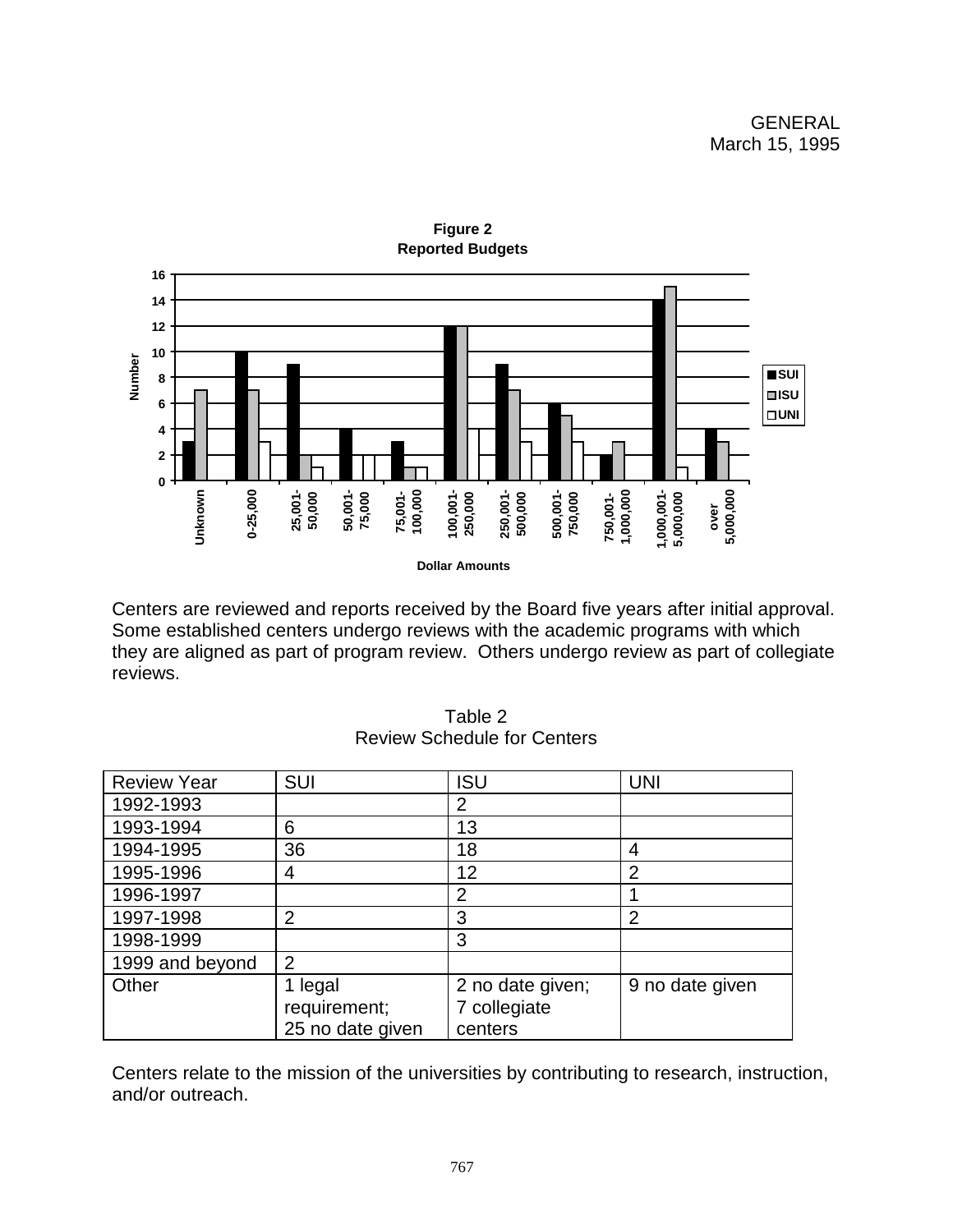| Relationship     | <b>SUI</b> | ISU**          | <b>UNI</b>     |
|------------------|------------|----------------|----------------|
| Research         | 26         | 9              | 4              |
| Instruction      | 4          | $\overline{2}$ | 3              |
| Outreach         | 14         |                | 6              |
| Research and     | 3          | 5              | 0              |
| Instruction      |            |                |                |
| Research and     |            | 16             | 3              |
| Outreach         |            |                |                |
| Instruction and  | 3          | $\overline{2}$ | $\overline{2}$ |
| Outreach         |            |                |                |
| Research,        | 19         | 14             | $\overline{0}$ |
| Instruction, and |            |                |                |
| Outreach         |            |                |                |

# Table 3 Relationship to Mission

\*\* Does not include the 7 collegiate centers

Provost Nathan stated that looking at the most recent 5-year history there has been a dramatic increase in the number of centers. He explained that the increase in centers coincides with the dramatic decrease in Federal funding, particularly for health care centers. He said University of Iowa officials have instituted a program of vigorous reviews of the centers. Where there is a question of continued funding or relevance of the center, university officials are taking an even closer look.

Provost Kozak stated that the two newest institutes at Iowa State University were approved recently by the Board of Regents. He noted that Stanley Johnson was not the Director of the U.S. International Development Institute, as identified in the docket memorandum, but was rather editor of Agricultural Economics, a major journal.

Regent Newlin asked where the journal was domiciled. Provost Kozak responded that the journal was domiciled at Iowa State University.

Provost Marlin stated that the University of Northern Iowa has 18 centers. The Regents received a presentation at last month's meeting on the Center for the Enhancement of Teaching. She then presented the Regents with brief videotaped presentations on two of the university's centers: Regents Center for Early Developmental Education and the Small Business Development Center. It was noted that three new books have been written by the Director of the Early Developmental Education center, Rheta DeVries, offering different solutions to social problems. A small business located in Comanche was spotlighted for the help it was provided by the Small Business Development Center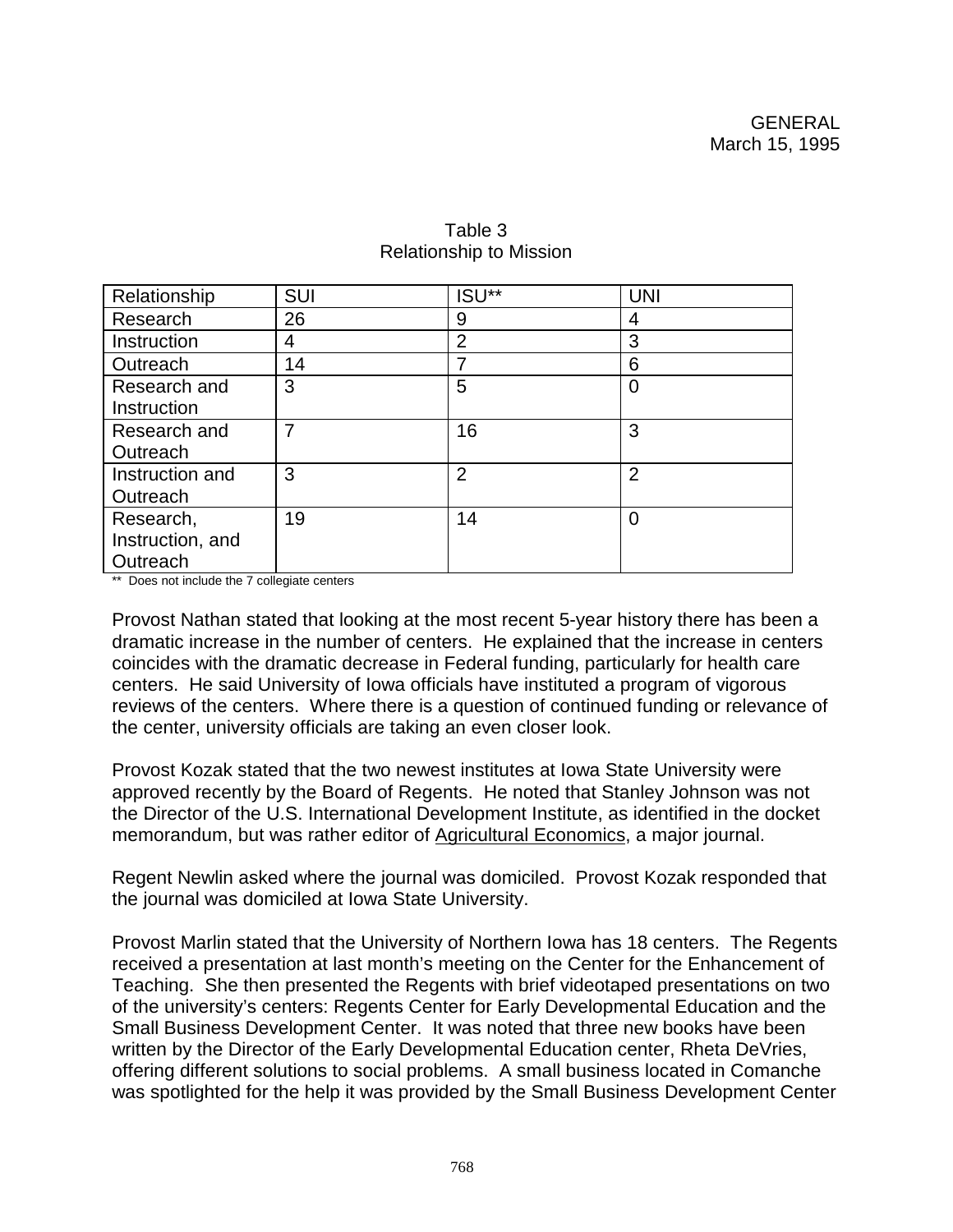to make it more competitive. Since July the company has added seven employees and business has grown by leaps and bounds.

Regent Hendricks asked that the Regents be provided with a short presentation on the Regents Center for Early Developmental Education which would encompass the center's strategic plan, goals, programs, major focus and number of participants. If it is not possible to do at aS meeting, could the Regents be provided with something in writing that would address those issues? She said she was concerned about the amount of money being spent per pupil, whether the focus is training teachers to teach in early developmental classes, etc.

Provost Marlin replied that the Regents would be provided with a written response.

President Berenstein asked if the two video promotions were used as part of the teaching process. Provost Marlin responded that the two presentations showed the wide range of issues being addressed at the university's centers. The Early Developmental Center works with teachers. The Small Business Development Center in the College of Business works directly with industry identifying new markets for their products. She noted that students are involved in the work of almost all of the University of Northern Iowa's centers. It was largely faculty, undergraduates and graduates who work within the Regents Center for Early Childhood Development.

Regent Dorr said he appreciated the report and realized the annual report began as a result of some of his inquiries last year. He was still somewhat concerned that the Regents were not given a concise understanding of the amount of resources directly committed to these projects. He wants to know more about the fee income that is generated through the programs and how it comes back into the programs. He was also concerned about duplication between the centers. For example, the University of Iowa appeared to have 4 centers dealing with issues of rural health and safety. He said there ultimately needs to be some greater level of accountability. He would like to see some time within the next few months an indication that, in fact, it may be that some of the centers can be closed. He was not convinced that all the centers needed to continue to exist. He cautioned that resources may be diminishing dramatically over the next few years.

ACTION: President Berenstein stated the Board received the annual report on centers and institutes, by general consent.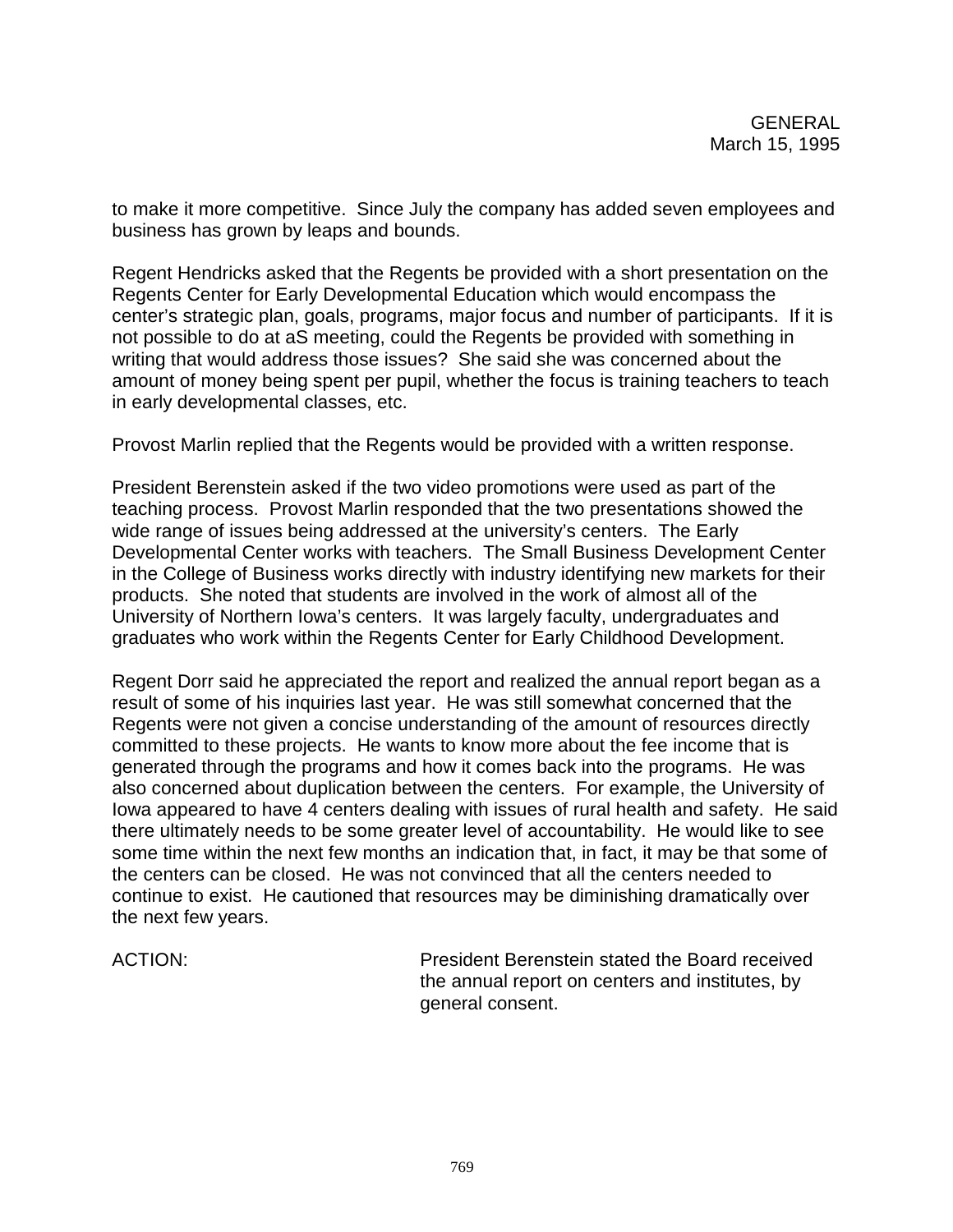**REPORT ON GRADUATION RATES**. The Board Office recommended the Board receive the report from the Graduation Rate Committee and approve the recommended action.

The Board of Regents established the Graduation Rate Committee in December 1994 for the purpose of developing recommendations on improving the graduation rate of students at the three Regent universities.

The committee was composed of Provosts Kozak, Marlin and Nathan; Beth Krueger, President of the University of Northern Iowa Student Association, Tracy Kasson, Executive Director of the United Students of Iowa; Robert Barak from the Board Office and Regent Collins.

The committee met six times and solicited broad input during its deliberations including representatives from admission offices, student financial aid, business and finance, faculty governance bodies, and student government.

The committee unanimously recommended Regent approval of a program intended to encourage and assist students in graduating in four years by providing a contract between the students and the universities which stipulates that if the student:

- (1) commits to complete all requirements for graduation within four calendar years from date of enrollment, and
- (2) successfully completes the number of course hours each semester (including summer school, if desired) that will qualify the student for graduation within a fouryear period,

the university will:

- (1) provide an experienced advisor during registration to map out with the student a four-year course plan so that the student will know what courses must be taken each semester in order to graduate in the 4-year period,
- (2) provide an experienced advisor, prior to the registration period each subsequent semester, to review the course selections already completed and those necessary for the following semester,
- (3) assure the availability of courses to keep the student on the 4-year plan he or she and the advisor have worked out,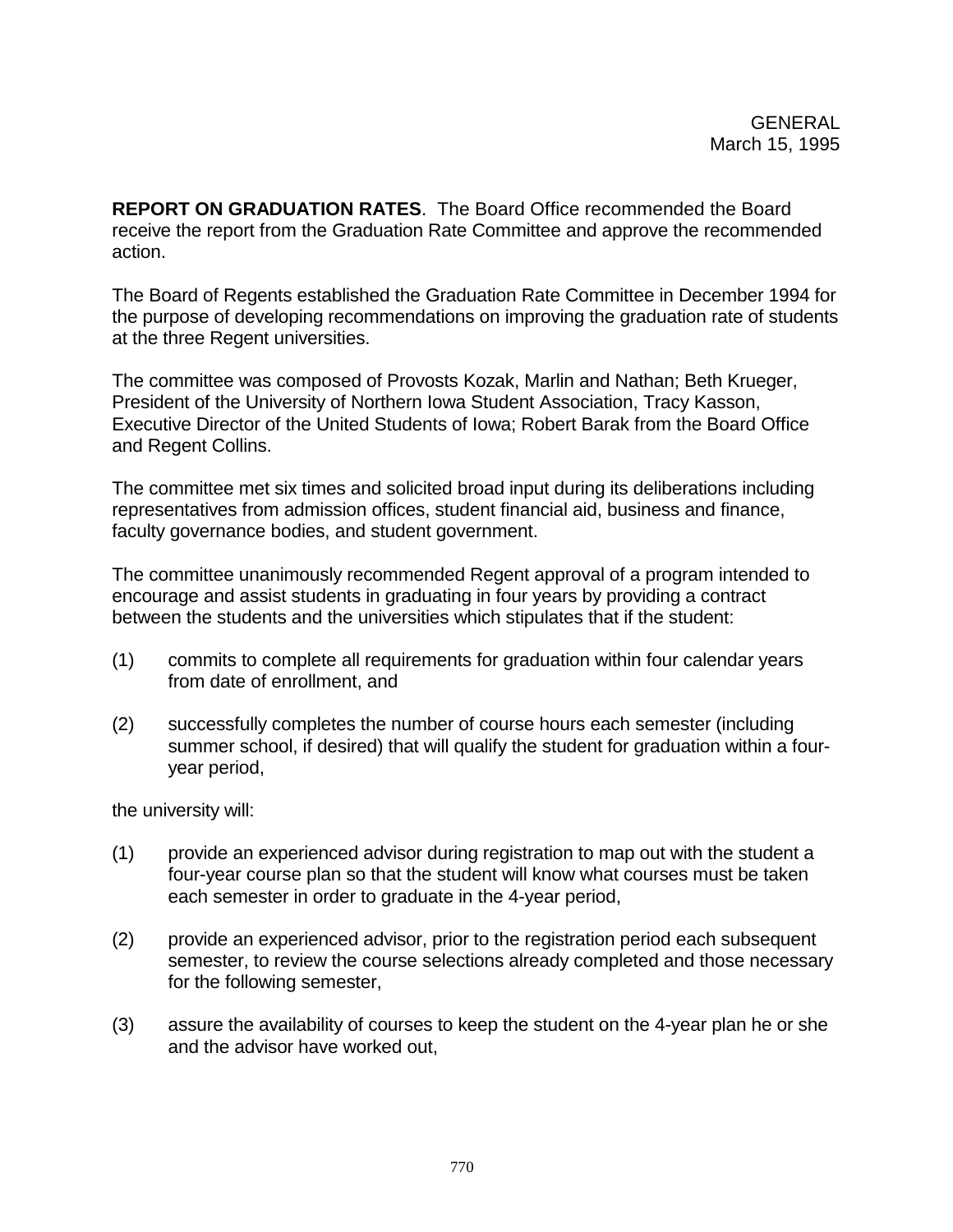- (4) continue to work closely with the student on grants, financial assistance programs, and employment (The committee members believe this is already being done.),
- (5) at the time of graduation recognize the student, in an appropriate manner, for having completed the Four-Year Graduation Program.

Students will have four calendar years to complete (including summer sessions). The program would start with the class beginning Fall 1995.

A Regent committee will continue to monitor the program and each university will establish organizational structures to implement the program. Periodic reports will be provided to the Board.

Regent Collins discussed the history of this committee. He said the committee began its work in January; two months later they are ready with what he believes is an excellent product. The committee determined that it costs approximately \$10,000/year for tuition, books, room and board, clothing and other necessities to attend an Iowa Regent university.

Regent Collins summarized the deliberations of the committee. He discussed the importance of stressing to parents at the high school level the need for a concerted effort on a consistent basis from the time a student is a freshman in high school forward to adequately prepare for higher education. He said that although students say they cannot get into courses they need in order to graduate, some students wait until their last semester to take certain courses.

When students come to the universities, if they wish the 4-year course which encompasses 124 credit hours for the traditional undergraduate liberal arts degree, counselors will lay out with the student the sections they need to take each semester. If the students stay on the course identified for graduation in four years, university officials will assure that students get into the courses during the semester they are scheduled to take the courses.

Regent Collins said the other piece of the proposed program is recognition for students who have completed their degree program within the agreed-upon 4-year time frame. The recognition would be given in some way at graduation. He said the public recognition could inspire students' younger siblings.

Regent Collins discussed an aspect of a proposed recognition for students graduating within the 4-year time frame, in the form of a stipend, which received the most publicity during the committee's deliberations. He was concerned that the stipend proposal began to be the "tail" that "wagged the dog". It made a "sizzle" nationally. The stipend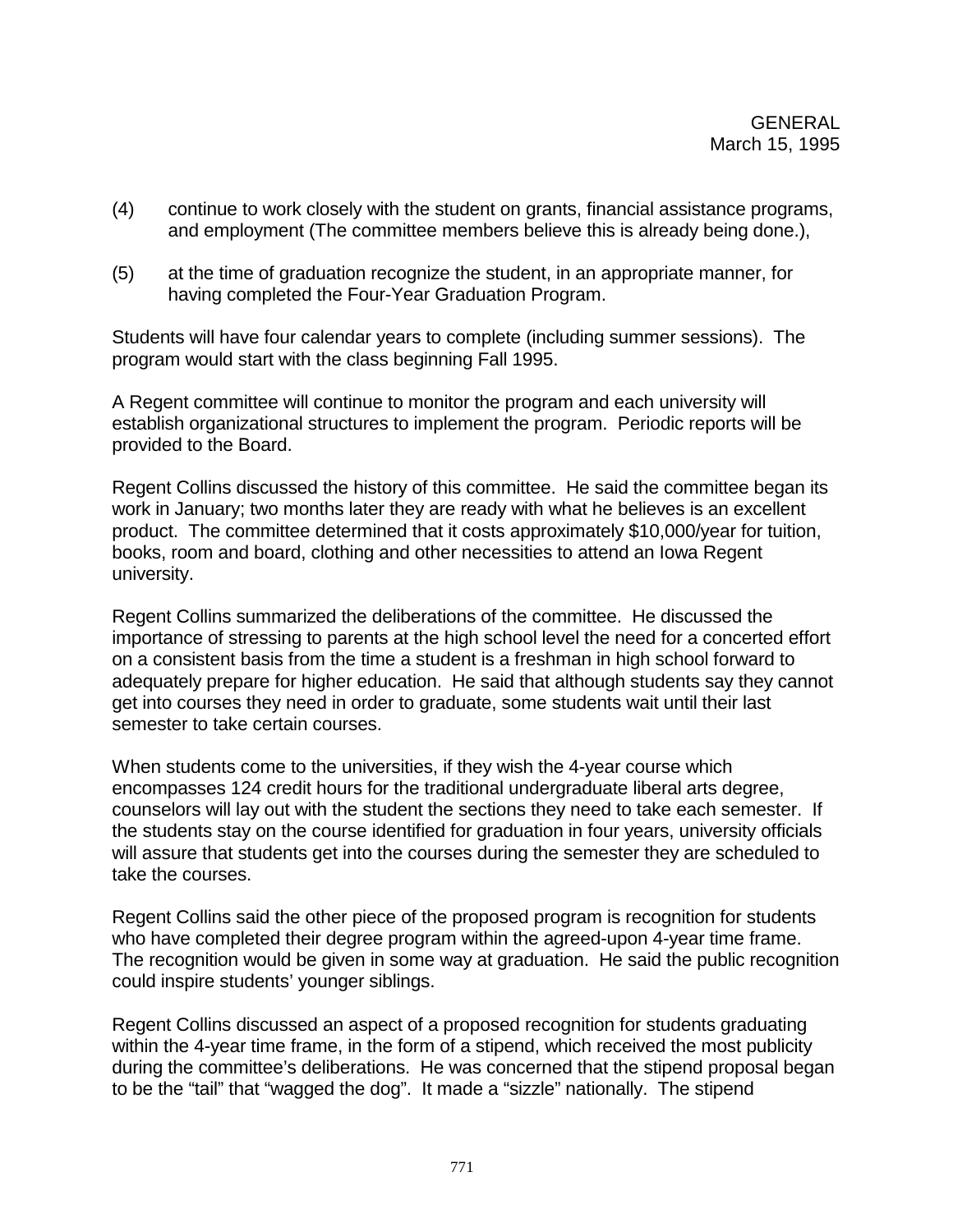amounted to Iowa's Regent universities freezing tuition for those students on the 4-year graduation track. He said the stipend amounted to \$298. At the last meeting of the committee, Regent Collins asked that the stipend proposal be dropped because too much attention was being given to that aspect of the committee's deliberations.

Representative Brunkhorst is sponsoring a bill limiting semester hours at the resident student tuition rate for those attending Iowa's Regent institutions and community colleges. The fifth year student at a Regent university is State subsidized in the amount of \$4,600. Regent Collins said he discussed the matter with Representative Brunkhorst who said he was willing to withdraw his bill if the Regents adopted the program outlined by the Committee on Graduation Rates. Regent Collins said the State and taxpayers benefit very much by the 4-year graduation program. Additionally, the student is out in the work force and supporting the system.

Regent Collins stated the proposed 4-year graduation program was unanimously recommended for adoption by the Graduation Rate Committee.

MOTION: MOTION: Regent Collins moved to receive the report from the Graduation Rate Committee and approve the recommended action. Regent Dorr seconded the motion.

Provost Nathan asked to comment as a member of the Graduation Rate Committee. He said that initially there were a lot of concerns. Regent Collins was an extraordinary statesperson and did an excellent job of bringing everyone together. Provost Nathan emphasized that the 4-year graduation program is going to present challenges for university officials to do what the policy envisions being done. Overall, the program was in the best interest of Iowans and the students. University officials will work hard to see that the program succeeds.

Regent Pellett commended Regent Collins on a job very well done. One of the biggest criticisms she hears as a Regent is that students cannot get the classes when they need and want them.

Regent Collins said he felt the program would work if everyone knows well enough in advance when students will be taking what courses. Students will set out their programs and the universities will respond in kind.

Regent Hendricks acknowledged that the program will be difficult to administer and will present challenges. She hoped that monitoring instruments would be developed to evaluate the effectiveness of the program.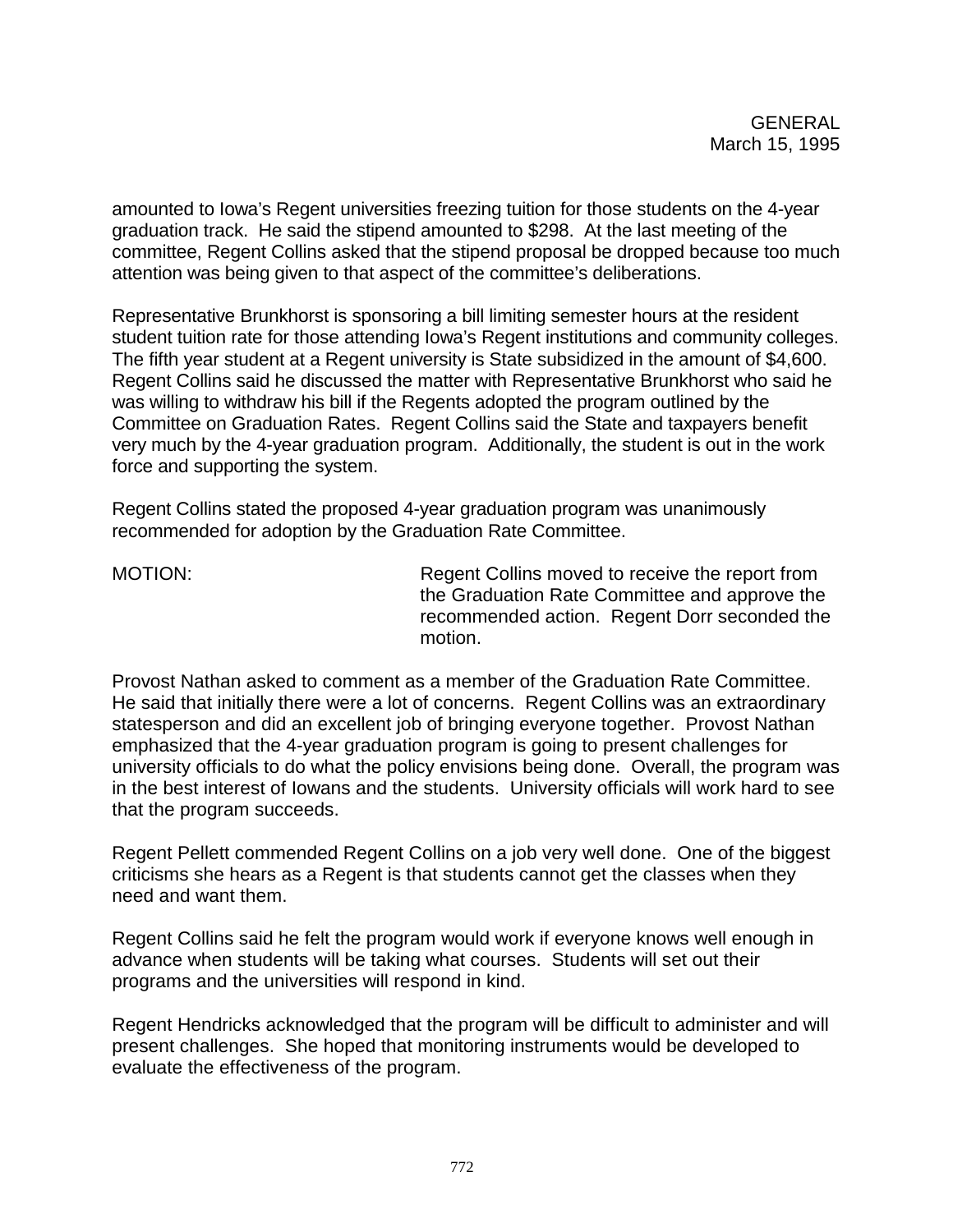Regent Collins said Regent Hendricks made a good point. The committee members talked about the issue of monitoring the progress of the program and determined they would keep the committee intact except that faculty would be included.

Regent Pellett said the 4-year graduation program will be a big selling point for the Regent institutions.

Regent Johnson-Matthews said she was glad that the proposal was unanimously supported by the committee. The adoption of the proposal challenges them all to make sure the program works and to monitor the progress.

VOTE ON THE MOTION: Motion carried unanimously.

President Berenstein thanked Regent Collins for chairing the Graduation Rate Committee, to which he gave considerable time and effort.

**APPROVAL OF CRITERIA FOR PRESIDENTIAL SEARCH, UNIVERSITY OF NORTHERN IOWA**. The Board Office recommended the Board approve the criteria to be used in evaluating presidential candidates at the University of Northern Iowa.

At the February Board meeting the Board approved several items related to the University of Northern Iowa presidential search including a request for the University of Northern Iowa Presidential Search and Screen Advisory Committee to develop a set of criteria for use in the search.

The University of Northern Iowa Search and Screen Advisory Committee has met three times since being appointed and at its March 10 meeting adopted a set of criteria developed by a sub-committee. The criteria adopted by the Search and Screen Advisory Committee includes a "preface" that provides an overview of the criteria and the use of the criteria including a list of desirable "general attributes" that each candidate should possess in "high measure"; a set of "specific attributes" in which the candidates should have an outstanding ability; and a list of "personal qualifications" which the committee regards as indispensable.

The "criteria" are comprehensive and thoughtfully developed. They are generally consistent with those developed for past presidential searches as modified to meet current needs and concerns at the University of Northern Iowa.

It was recommended that the criteria be approved as proposed by the University of Northern Iowa search committee.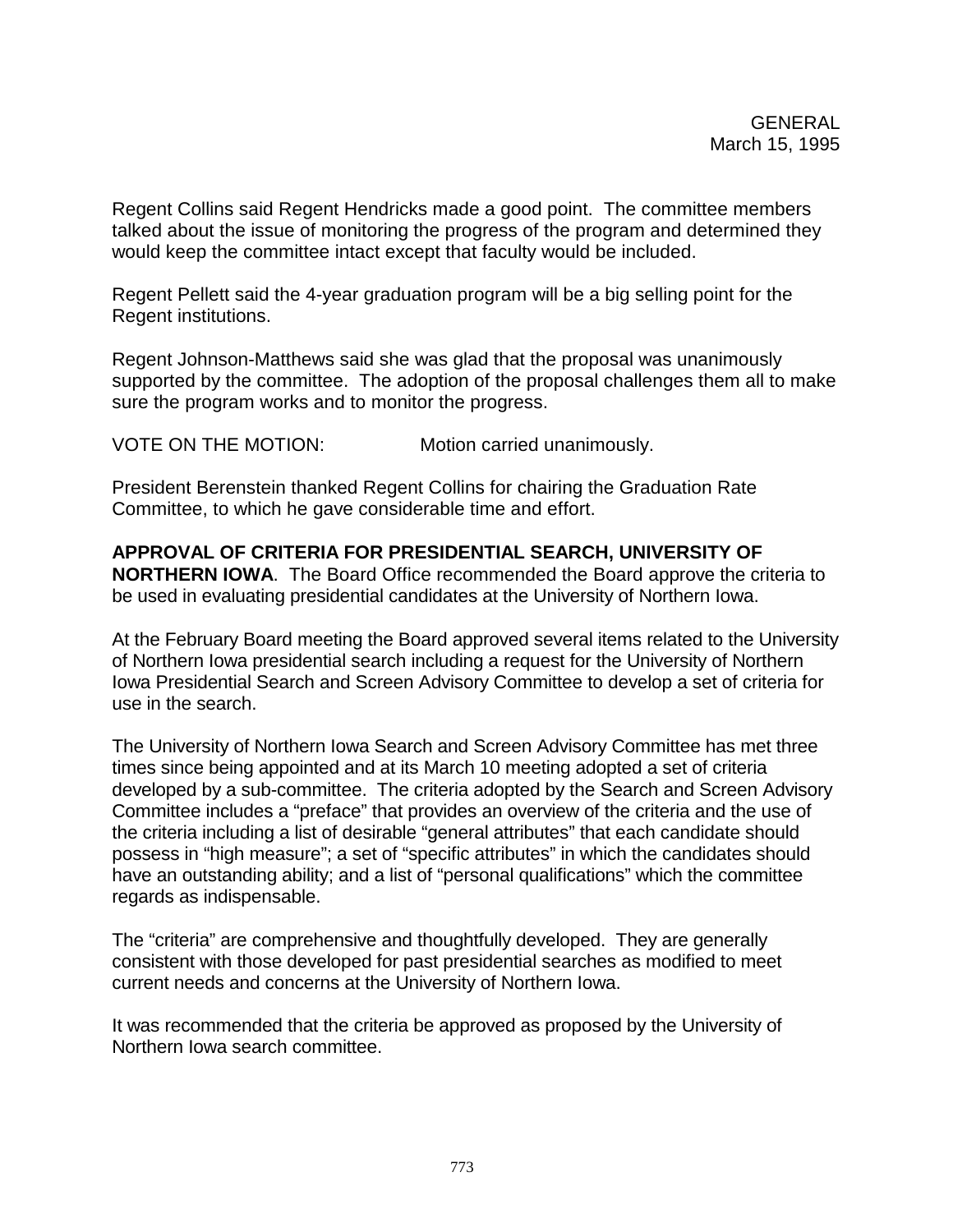Professor Hovet stated the characteristics developed by the committee best reflected the type of academic leader desired as the next President of the University of Northern Iowa.

MOTION: Regent Johnson-Matthews moved to approve the criteria to be used in evaluating presidential candidates at the University of Northern Iowa. Regent Furgerson seconded the motion.

Regent Furgerson said she was glad to see some of the areas which the committee emphasized, particularly relating to diversity. She wished the best to Professor Hovet and the committee.

VOTE ON THE MOTION: Motion carried unanimously.

**REPORT ON 1995 LEGISLATIVE SESSION**. The Board Office recommended the Board receive the report on the 1995 legislative session.

On March 7, 1995, the Senate Appropriations Committee approved SF 266, the education appropriations bill which includes funding of \$557.4 million for the Board of Regents for FY 1996.

Excluding tuition replacement, the recommended appropriations in SF 266 were \$2,434,000 over the Governor's recommendations for the Regent programs reflected in the education appropriations bill, including increased funding of \$964,000 for the University of Iowa, \$960,000 for Iowa State University, and \$510,000 for the University of Northern Iowa. The bill includes an appropriation for tuition replacement of \$27.4 million, which was \$300,000 below the Governor's recommendation and based on the most recent estimates.

The FY 1996 appropriations in SF 266 for the Regent system, excluding tuition replacement, represented an increase of 1.3 percent which compared to 10.5 percent for the Iowa Tuition Grant Program and 6.3 percent for the community colleges.

The Regents' appropriations in SF 266 did not include funding for salary increases, which will be in a separate appropriations bill.

The following was the status of the highest priority bills being monitored by the Board of Regents' staff and the legislative liaisons:

HF 56 - Limiting Semester Hours at the Resident Student Tuition Rate. This bill limits each Iowa resident to a maximum of 160 semester hours, or its equivalent in quarter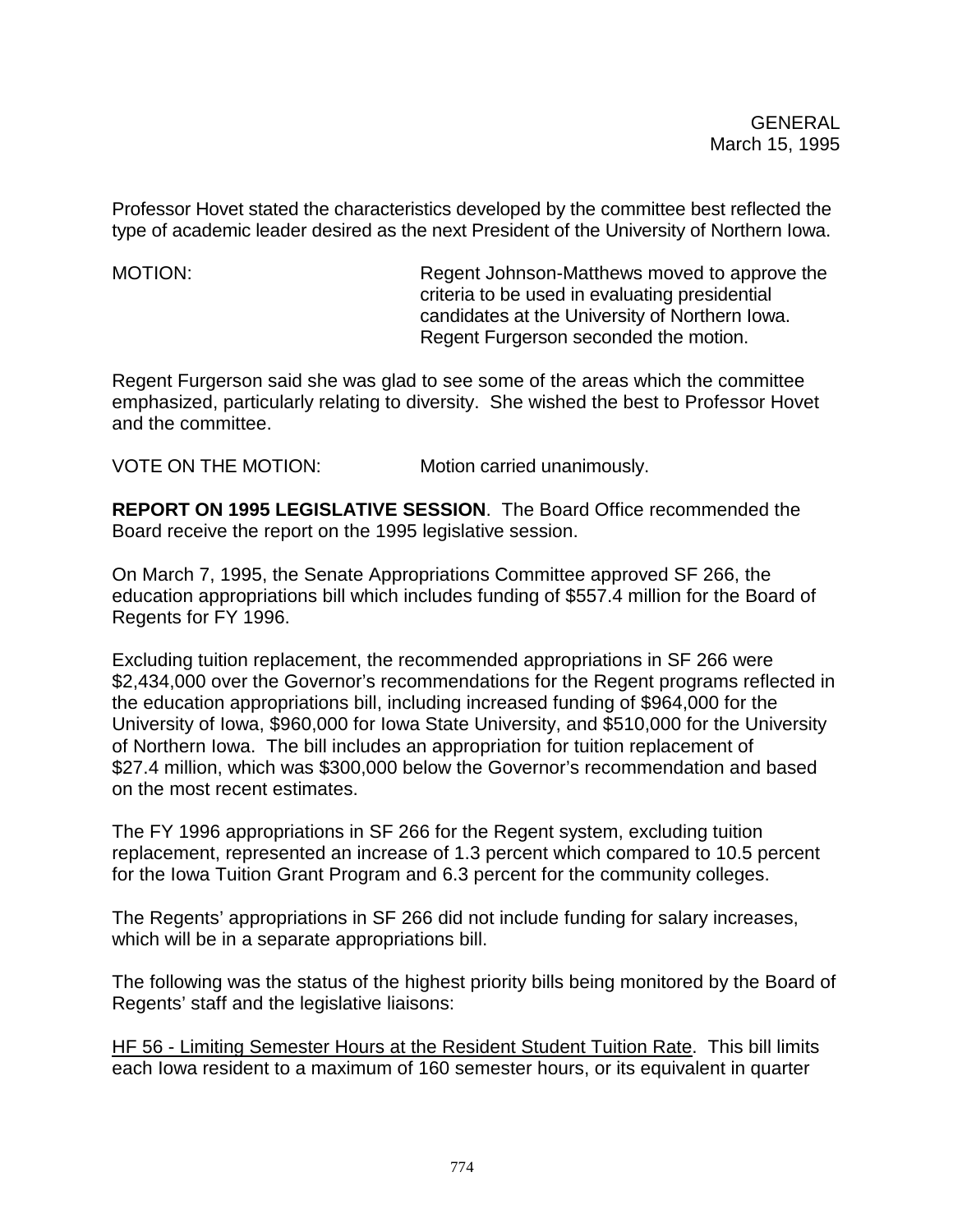hours, at the resident tuition rate. The limitation applies to students of community colleges and Regent institutions. The bill is sponsored by Representative Brunkhorst. Recommended Regent position was MONITOR.

HF 120 - Establishes a Schools Making Advances Through Technology Program.This bill would help school districts meet their present and future computer technology needs by creating a fund and making appropriations. The bill provides allocation of funding based on enrollment. The bill is sponsored by the Committee on Education. Recommended Regent position was MONITOR.

HF 153/SF 131 - Obscenity Exemptions. The bills eliminate the provision in the obscenity chapter that provides for the use of appropriate material for educational purposes in schools, public libraries, or educational programs in which a minor is participating. Attendance of minors at an exhibition of art works if the minor is accompanied by a parent or guardian or has written permission from a parent or guardian is permitted. This bill is sponsored by Representative Brunkhorst/Senators Rensink, Borlaug, and Banks. Recommended Regent position was OPPOSE.

HF 260 - Relating to Competitive Bidding for Public Improvements. The bill provides for alternative procedures for the Board of Regents, among other entities, to award contracts for public improvements that exceed \$25,000. The bill permits an award of contract pursuant to a request for competitive proposals in addition to the current sealed bid procedure. The impact of this bill is under review by the Board Office and institutions. This bill is sponsored by Martin, Harrison, Van Fossen. Recommended Regent position was MONITOR.

HSB 14 - Fees Charged for Use of the Iowa Communications Network (ICN). This study bill proposes ICN fees for users. For grades K-12, the fee would be \$5 per hour. For all other uses and authorized users, the fee would be based on sufficient pay for the ongoing operational and maintenance costs associated with the use of the network. This bill is sponsored by the Committee on Technology. Recommended Regent position was OPPOSE.

HSB 110/SSB 74 - Certain Personnel and Payroll Records of Employees are Public Record. These study bills make certain information in confidential personnel and payroll records of officials, officers, or employees of a government body not confidential. Included in this information is name and compensation, date of employment, positions held with the government body, basic qualifications, educational background, work experience, sick leave taken, disciplinary actions, and other information as to which the public's interest in access outweighs the individual's interest in confidentiality. This bill is sponsored by Committee on State Government/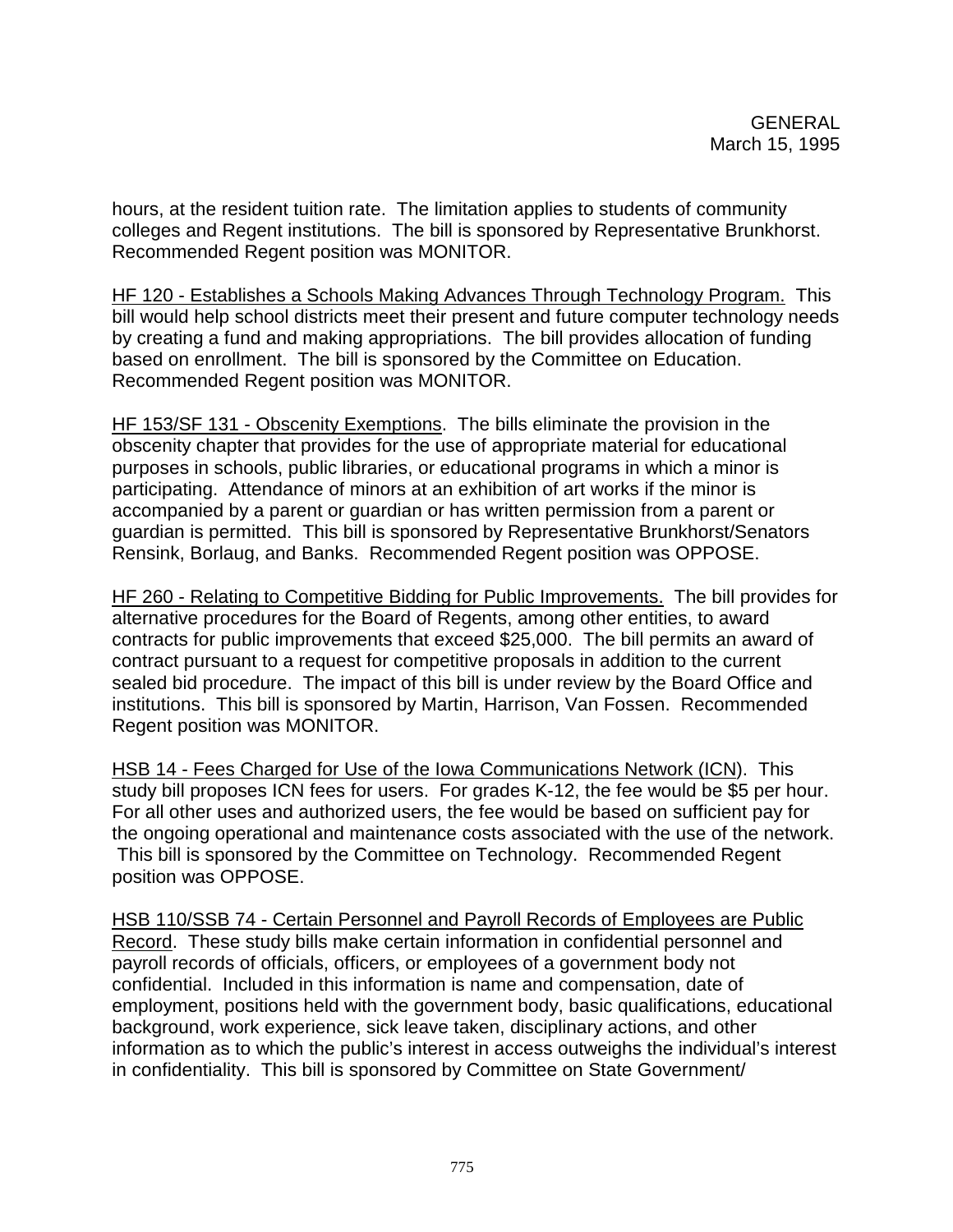Committee on Communications and Information Policy. Recommended Regent position was OPPOSE.

HSB 180 - Transmission of a Course via the ICN. The bill prohibits the transmission of a course over the ICN to an area served by another institution which provides a substantially similar course to the area. Under the bill, requirements are set for the establishment of tuition for courses delivered via the ICN. This bill is sponsored by Committee on Education. Recommended Regent position was OPPOSE.

SF 3 - Regents Nominating Council. This bill creates a six-member Regents Nominating Council appointed by the alumni associations of the universities. The Council would nominate three candidates for each vacancy on the Board of Regents. Eight of the nine Board members (excludes student member) shall be appointed by the Governor from the list of nominees submitted by the Council. This bill is sponsored by Senator Kibbie. Recommended Regent position was OPPOSE.

SF 10 - Senate Confirmation of Executive Director of Board of Regents. The executive director would be subject to senate confirmation and reconfirmation every four years with an effective date of July 1, 1996. This bill is sponsored by Senator Kibbie. Recommended Regent position was OPPOSE.

SF 17 - Establishing the State Percent of Growth for the School Budget Year. The Governor's budget recommendations has 3 percent budgeted. This bill establishes a state percent of growth equal to 4.5 percent, which would require an additional \$25.5 million under the school aid formula. This bill is sponsored by Committee on Education. Recommended Regent position was MONITOR.

SF 135 - Travel Expense as a Separate Budget Line Item. The bill requires the Board of Regents to direct the institutions of higher learning under the control of the Board to list travel expenses as a separate line item in each institution's budget. This bill is sponsored by Senator McKean. Recommended Regent position was OPPOSE.

SF 154 - Release of Patient-Identifiable Data. The bill provides for the accessing of data collected by the community health management information system or by the health data commission by researchers in patient-identifiable form. Certain conditions must be met before data is released. The impact of this bill is under review by the Board Office, the University of Iowa and University of Iowa Hospitals and Clinics. This bill is sponsored by Senator Neuhauser. Recommended Regent position was MONITOR.

SF 192 - Appointing Members to the Board of Regents. The bill modifies the method of appointing members to the Board of Regents and creates a Regent Candidate Advisory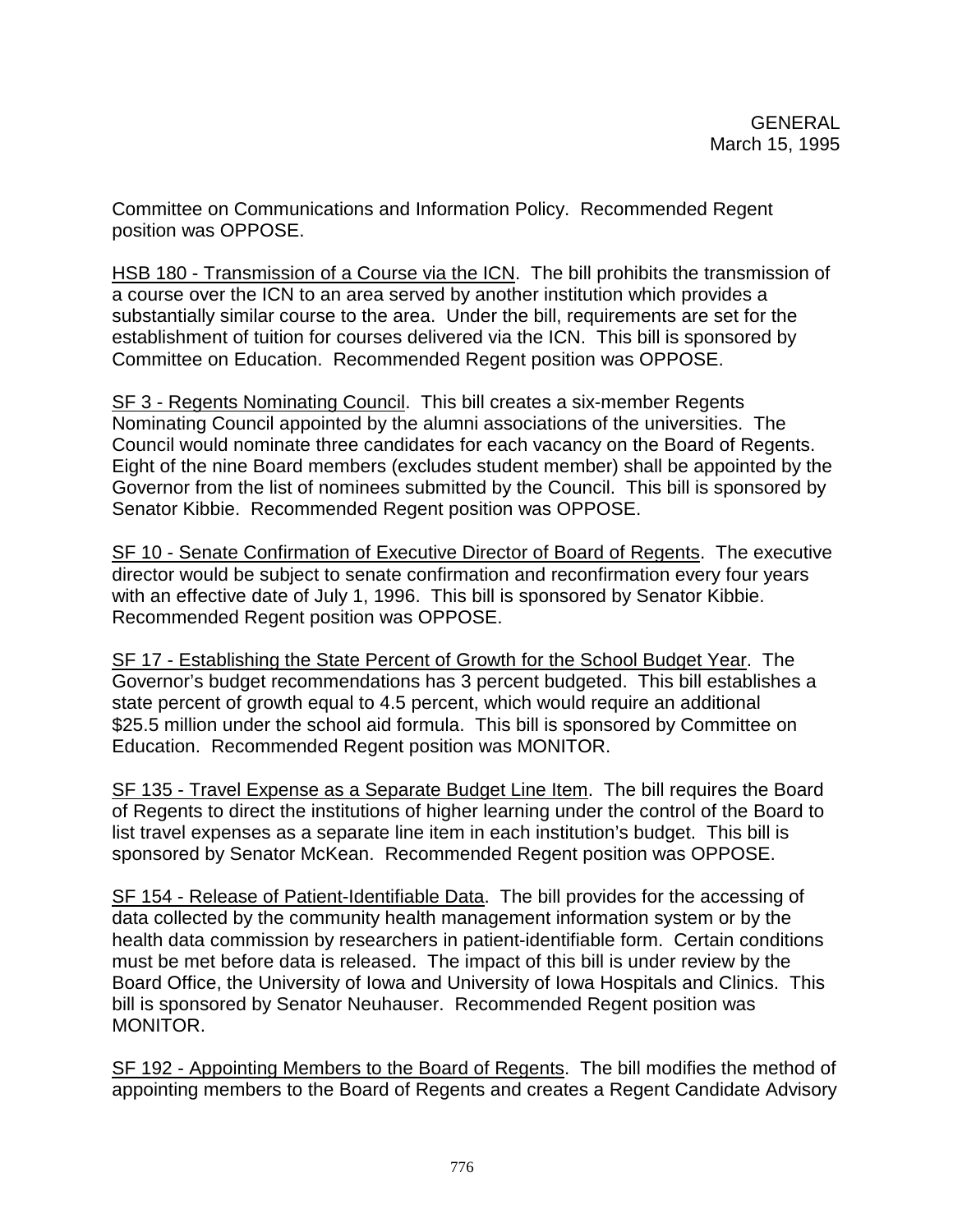Commission. The 24-member Commission would review the qualifications for membership on the Board of Regents. The Commission members are chosen by the Majority Leader of the Senate and the Speaker of the House of Representatives. The bill requires the Commission to submit at least three but not more than five recommendations to the Governor for each appointment to the Board by January 1 or as necessary to fill a vacancy. The bill requires that the Governor select from the Commission's recommendations when making an appointment to the Board. This bill is sponsored by Senator Hammond. Recommended Regent position was OPPOSE.

SF 250 - Student Board Member. The bill reduces the term of the student member of the Board from six years to two years. Under the bill, the governor may appoint this member from lists of students submitted by the recognized student government organization at each of the universities. If the student member graduates before expiration of the two-year term, the student member may remain on the Board if the student's graduation is within one year of the date of expiration of the student's term on the Board. The bill provides that the current student member may finish the current term. This bill is sponsored by Senators Hammond, Dvorsky, and Redfern. Recommended Regent position was OPPOSE.

SF 266 - Education Appropriations Bill. This bill relates to the funding of, operation of, and appropriation of moneys to institutions, commissions, departments, and boards responsible for education and cultural programs of this state. This includes funding of \$557.4 million for the Board of Regents for FY 1996. This bill is sponsored by Committee on Appropriations. Recommended Regent position was MONITOR.

Mr. Richey reported that the education bill included a \$2.1 million appropriation increase over the Governor's recommendations. The overall increase in appropriations was 1- 1/2 percent including tuition replacement but not including salary policy. The addition of salary funding could translate into an increase of 4-1/2 percent.

Mr. Richey discussed several of the bills which had been introduced. He said that if the bill regarding obscenity objections was amended to confine it to K-12, the Board Office would change its position recommendation to "monitor" rather than "oppose". With regard to the bill concerning Board of Regents' student members, he said that the student member has been granted a 6-year appointment for more than 20 years. The bill proposed regarding student members on the Board of Regents would lessen the effectiveness of the present system by not providing the Board with a full-fledged and continuing member, equal in status to the rest of the Regents.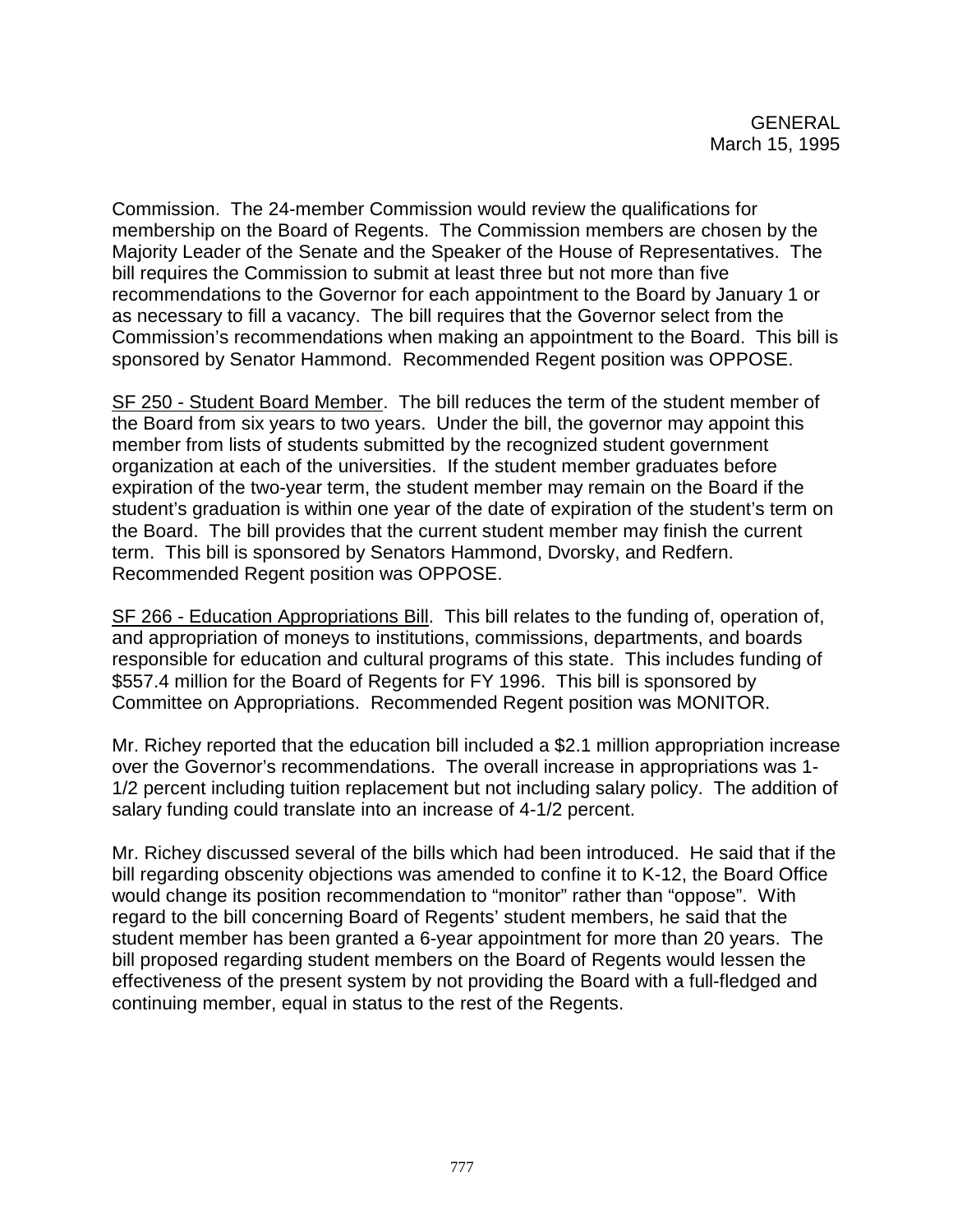ACTION: President Berenstein stated the Board received the report on the 1995 legislative session, by general consent.

**ANNUAL REPORT AND TEN-YEAR PLAN OF THE RESIDENCE SYSTEMS**. (a) University of Iowa. The Board Office recommended the Board (1) receive the annual residence system report for FY 1994; (2) approve the residence system ten-year plan for FY 1996 through FY 2005; (3) give preliminary approval to rescind the parietal rule; and (4) submit Notice of Intended Action to rescind and reserve rule 2.2(262) in Iowa Administrative Code section 681 to the Administrative Rules Coordinator.

# ANNUAL RESIDENCE SYSTEM REPORT

## Financial Information - Summary - FY 1994 Financial Operations

| Gross<br>Revenue | <b>Expenditures</b><br>for | Debt<br>Service and<br>Mandatory<br><b>Transfers</b> | <b>Net</b><br>Revenue* | <b>Net</b><br>Revenue as<br>Percent of<br>Gross<br>Revenue |
|------------------|----------------------------|------------------------------------------------------|------------------------|------------------------------------------------------------|
|                  |                            | \$2,579,748                                          | \$2,168,758            | 9.4%                                                       |
|                  |                            | <b>Operations</b><br>\$22,960,128 \$18,211,622       |                        |                                                            |

\*after Expenditures for Operations, Debt Service and Mandatory Transfers

## Voluntary Reserve Balances as of June 30

|            | FY 1993         |            | FY 1994         |            |
|------------|-----------------|------------|-----------------|------------|
|            |                 | % of Gross |                 | % of Gross |
| University | Reserve Balance | Revenues   | Reserve Balance | Revenue    |
| SUI        | \$9,981,222     | 42.0%      | \$9,993,087     | 43.5%      |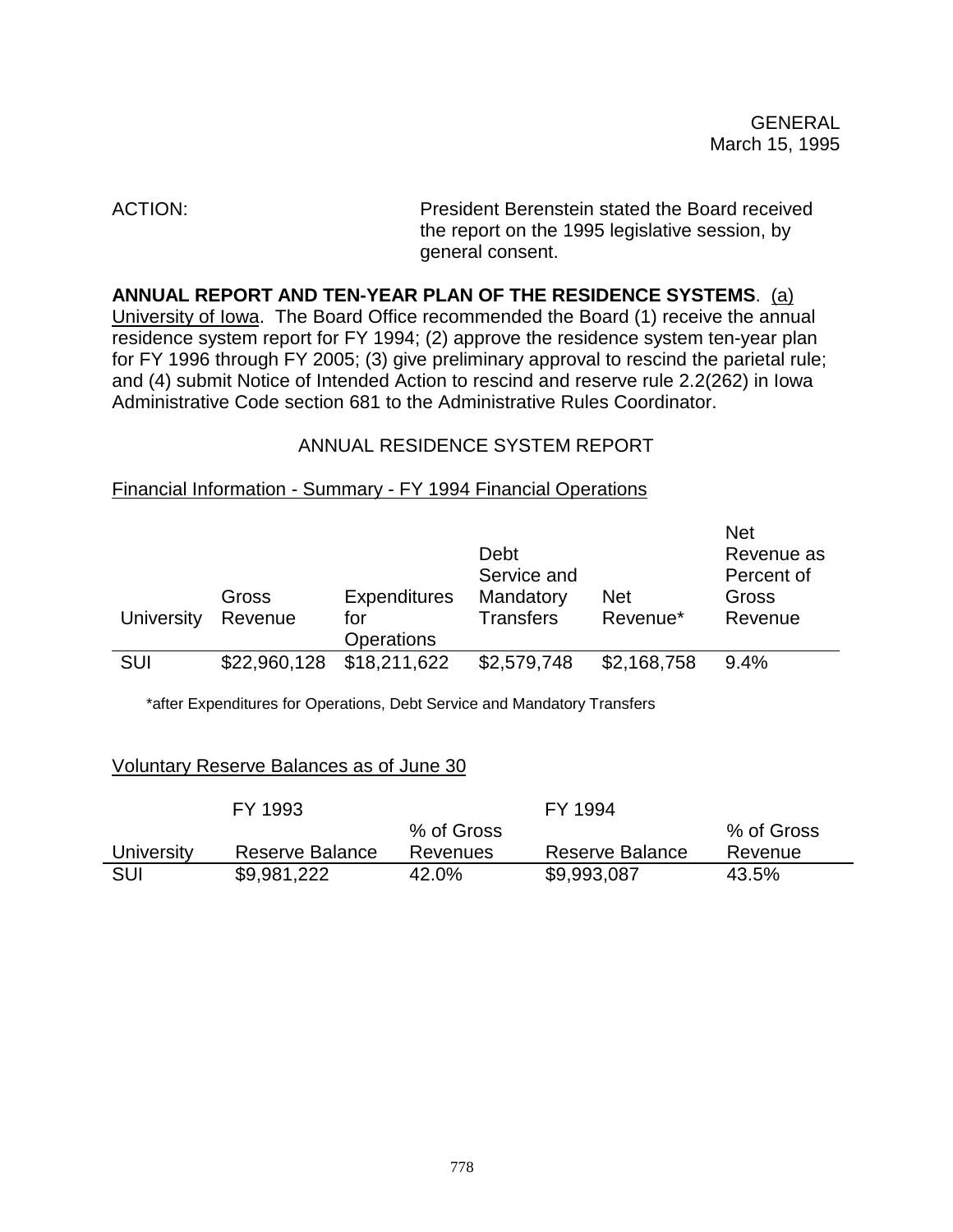# **Occupancy Data - Residence System Occupancy**

| <b>Residence Halls</b> |             |       |            | Apartments |           |      |            |       |
|------------------------|-------------|-------|------------|------------|-----------|------|------------|-------|
|                        | Number of   |       | Percent of |            | Number of |      | Percent of |       |
|                        | <b>Beds</b> |       | Design     |            | Units     |      | Design     |       |
|                        | Occupied    |       | Capacity   |            | Occupied  |      | Capacity   |       |
|                        | Fall        | Fall  | Fall       | Fall       | Fall      | Fall | Fall       | Fall  |
| Univ.                  | 1993        | 1994  | 1993       | 1994       | 1993      | 1994 | 1993       | 1994  |
| SUI                    | 5,130       | 5,528 | 87.6%      | 94.4%      | 742       | 746  | 99.1%      | 99.5% |

#### Residence System Headcount as Percent of Fall Headcount

| University | Fall 1990 | <b>Fall 1991</b> | Fall 1992 | Fall 1993 | Fall 1994 |
|------------|-----------|------------------|-----------|-----------|-----------|
| - SUI      | 23.7%     | 22.5%            | 22.8%     | 21.7%     | 23.3%     |

#### Percentage of Students Residing in Residence Halls

|                           | Fall 1990 | <b>Fall 1991</b> | <b>Fall 1992</b> | <b>Fall 1993</b> | <b>Fall 1994</b> |
|---------------------------|-----------|------------------|------------------|------------------|------------------|
| <u>SUI</u>                |           |                  |                  |                  |                  |
| <b>Lower Division</b>     | 53.1%     | 53.7%            | 55.8%            | $52.1\%$         | 54.9%            |
| Total Undergraduate 29.3% |           | 28.4%            | 29.3%            | 27.9%            | 29.9%            |

#### Plant Improvement

## Plant Improvement, Repair and Maintenance Expenditures (excludes equipment replacement)

|     |                     | <b>Building</b> |                     |                     | <b>Expenditures</b> |
|-----|---------------------|-----------------|---------------------|---------------------|---------------------|
|     |                     | Replacement     | FY 1994             |                     | as % of             |
|     | <b>Gross Square</b> | Value           | <b>Expenditures</b> | <b>Expenditures</b> | Replacement         |
|     | Feet                | (\$Thousands)   | (\$Thousands)       | per GSF             | Value               |
| SUI | 2,339,000           | \$323,795       | \$3,814             | \$1.63              | 1.2%                |

## TEN YEAR PLAN

Based on current enrollment projections, demand for residence hall space will remain strong throughout the ten-year period. Excess demand, the amount by which demand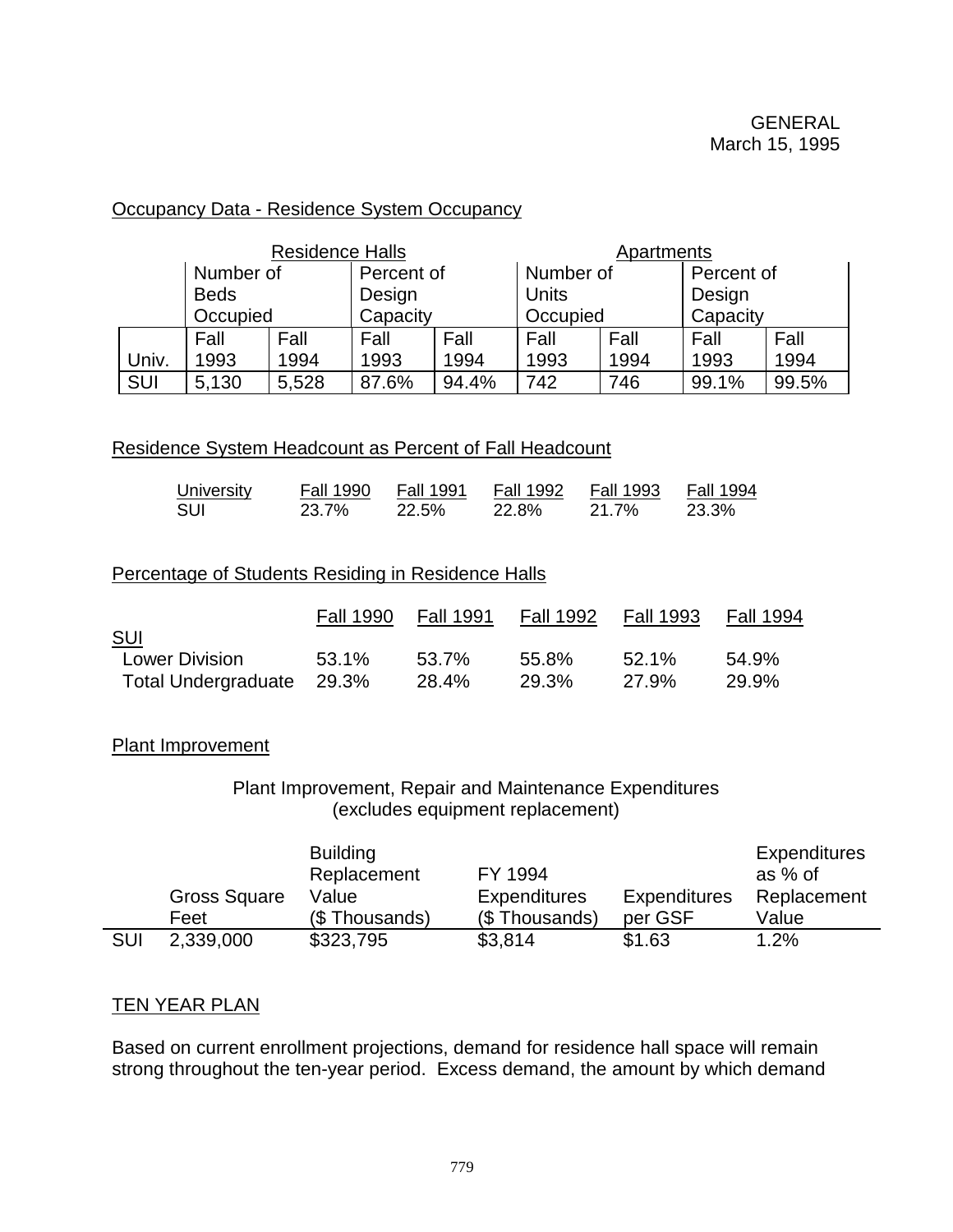for housing exceeds the operating capacity, was expected to increase to over 800 students by 2004; the excess demand was expected to exceed 500 students by 1998.

The operating plan for the short-term will be a combination of limiting access to housing coupled with a moderate use of retripled doubles.

The Department of Residence Services formed a committee to develop plans for a potential new residence hall to be built within the next five to ten years; potential costs were being developed and would be analyzed. Further consideration of the need for an additional facility would be addressed with the university central administration and subsequently, if approved, with the Board of Regents.

Expenditures for capital renewals, because of the age of the facilities, will total \$42.6 million during the decade. While each of the individual projects included in the renovation and replacement schedule was identified, the dollar costs of each were only preliminary estimates and were subject to engineering refinement as time grows near for each project to be started.

To maintain reserves necessary to fund capital renewals at the planned level will require future rate increase in addition to any rate increases necessary to cover inflation; these rate increases will not be needed until fall 1996. Estimated rate increases of 1 percent each year FY 1997 through FY 2003 will provide \$9.8 million of the funding for the capital renewal plan during the decade, the balance of which will come from operations.

All fire safety deficiencies cited by the State Fire Marshal's office have been corrected or are programmed in the capital plan.

## PARIETAL RULE

The parietal rule required freshman and sophomore students to live in university-owned residence halls. The University of Northern Iowa also had a parietal rule; Iowa State University did not have the rule.

As enrollments grew and residence hall space filled, the parietal rule was suspended to allow more students to seek off-campus housing. The rule has been suspended partially or wholly since 1977. During the years of suspension, residence hall occupancy has continued to be maintained at high levels; excess demand is expected for the next ten years.

Reserve funds for retiring residence hall bonds have continued to be maintained at satisfactory levels with the rule in suspension.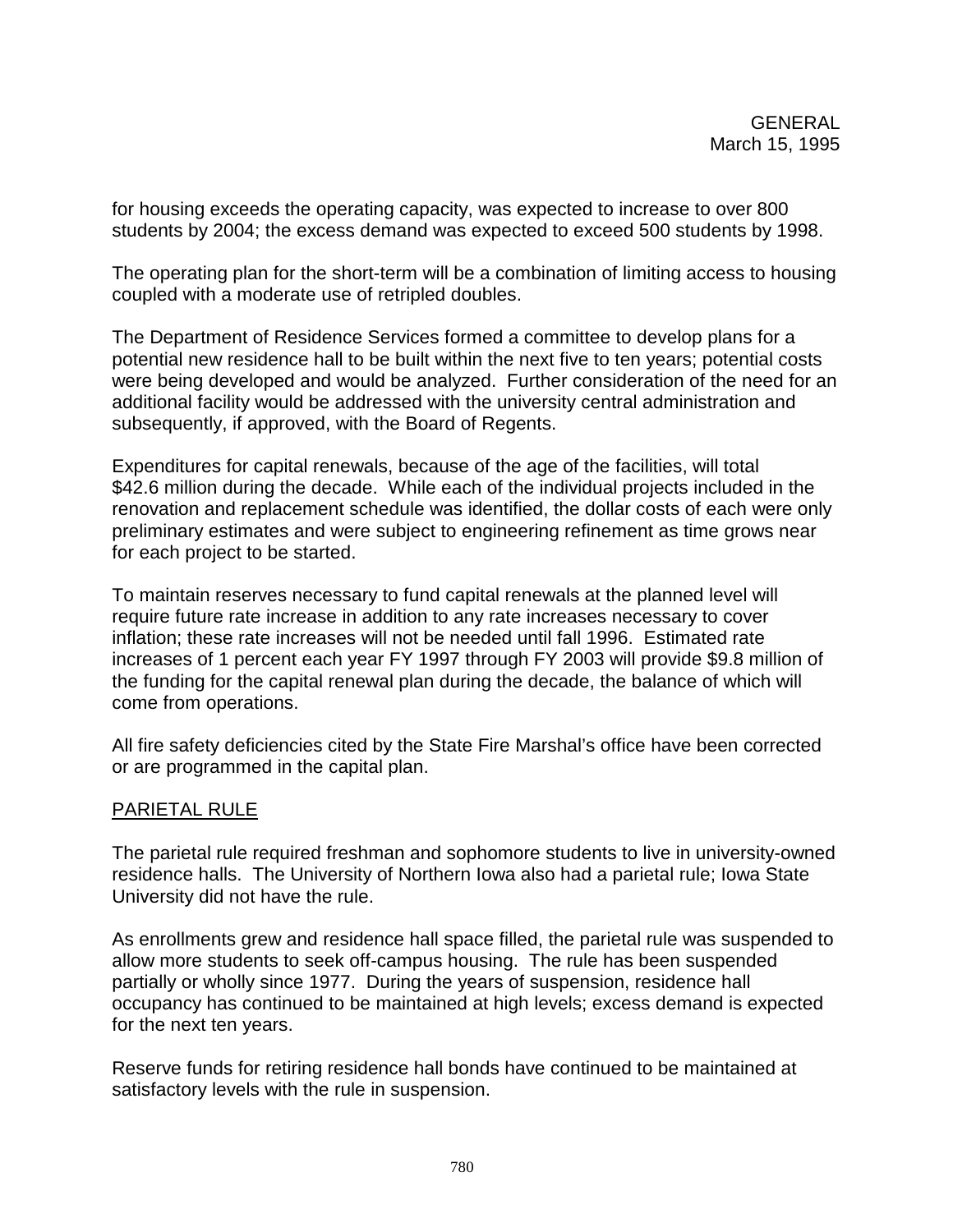Director Droll reviewed the report and recommendations with the Regents.

Regent Dorr cautioned that university officials not jeopardize their ability to maintain proper cash flow for the facilities. Director Droll responded that was not a concern; the recommendation was based on enrollment projections.

Regent Dorr asked if there was a solid demand for university housing and whether or not university officials were anticipating shutting down any facilities. Director Droll responded that there was a solid demand and that university officials were not anticipating shutting down any facility.

Mr. Richey noted that it was for the University of Iowa's residence system that the parietal rule was first imposed. They have been quite successful in the management of that system over the past 15 to 20 years.

MOTION: Regent Hendricks moved to (1) receive the annual residence system report for FY 1994; (2) approve the residence system ten-year plan for FY 1996 through FY 2005; (3) give preliminary approval to rescind the parietal rule; and (4) submit Notice of Intended Action to rescind and reserve rule 2.2(262) in Iowa Administrative Code section 681 to the Administrative Rules Coordinator. Regent Furgerson seconded the motion. MOTION CARRIED UNANIMOUSLY.

(b) Iowa State University. The Board Office recommended the Board (1) receive the annual residence system report for FY 1994 and (2) approve the residence system tenyear plan for FY 1996 through FY 2005.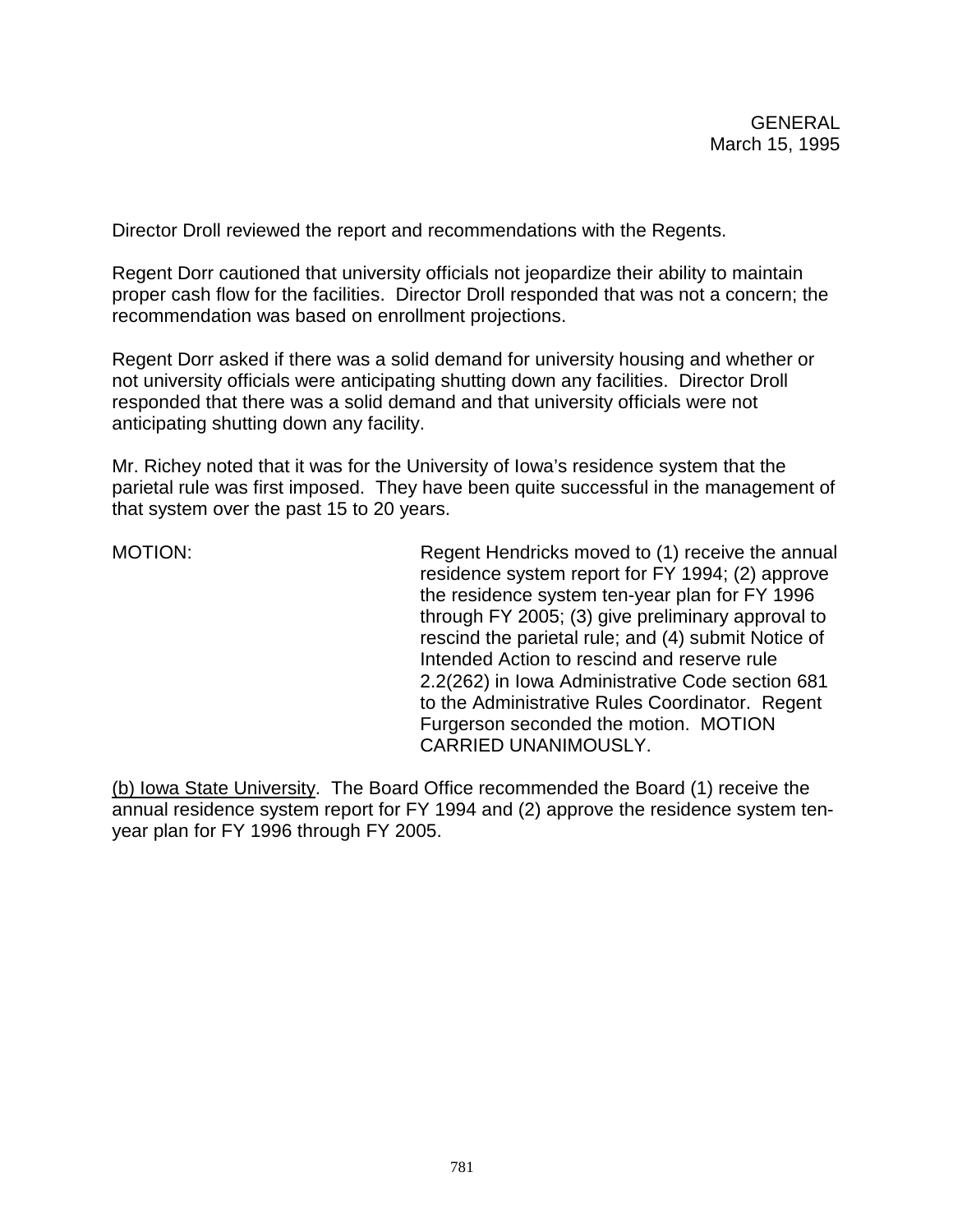# ANNUAL RESIDENCE SYSTEM REPORT

# Summary - FY 1994 Financial Operations

| University | Gross<br>Revenue | <b>Expenditures</b><br>for<br><b>Operations</b> | Debt<br>Service and<br>Mandatory<br><b>Transfers</b> | <b>Net</b><br>Revenue* | <b>Net</b><br>Revenue as<br>Percent of<br>Gross<br>Revenue |
|------------|------------------|-------------------------------------------------|------------------------------------------------------|------------------------|------------------------------------------------------------|
| <b>ISU</b> | \$31,147,833     | \$26,833,962                                    | \$1,966,280                                          | \$2,347,591            | $7.5\%$                                                    |

\*after Expenditures for Operations, Debt Service and Mandatory Transfers

#### Voluntary Reserve Balances as of June 30

|            | FY 1993         | FY 1994    |                 |            |
|------------|-----------------|------------|-----------------|------------|
|            |                 | % of Gross |                 | % of Gross |
|            |                 |            |                 |            |
| University | Reserve Balance | Revenues   | Reserve Balance | Revenue    |

#### **Occupancy Data**

|            | <b>Residence Halls</b> |      |            |       | Apartments |       |            |       |
|------------|------------------------|------|------------|-------|------------|-------|------------|-------|
|            | Number of              |      | Percent of |       | Number of  |       | Percent of |       |
|            | <b>Beds</b>            |      | Design     |       | Units      |       | Design     |       |
|            | Occupied               |      | Capacity   |       | Occupied   |       | Capacity   |       |
|            | Fall                   | Fall | Fall       | Fall  | Fall       | Fall  | Fall       | Fall  |
| Univ.      | 1993                   | 1994 | 1993       | 1994  | 1993       | 1994  | 1993       | 1994  |
| <b>ISU</b> | 7,781                  | .449 | 90.9%      | 87.3% | 1,072      | 1,091 | 95.9%      | 97.2% |

# Residence System Headcount as Percent of Fall Headcount

| University | Fall 1990 | <b>Fall 1991</b> | <b>Fall 1992</b> | Fall 1993 | <b>Fall 1994</b> |
|------------|-----------|------------------|------------------|-----------|------------------|
| ISU        | 38.9%     | 37.3%            | 36.6%            | 36.6%     | 35.8%            |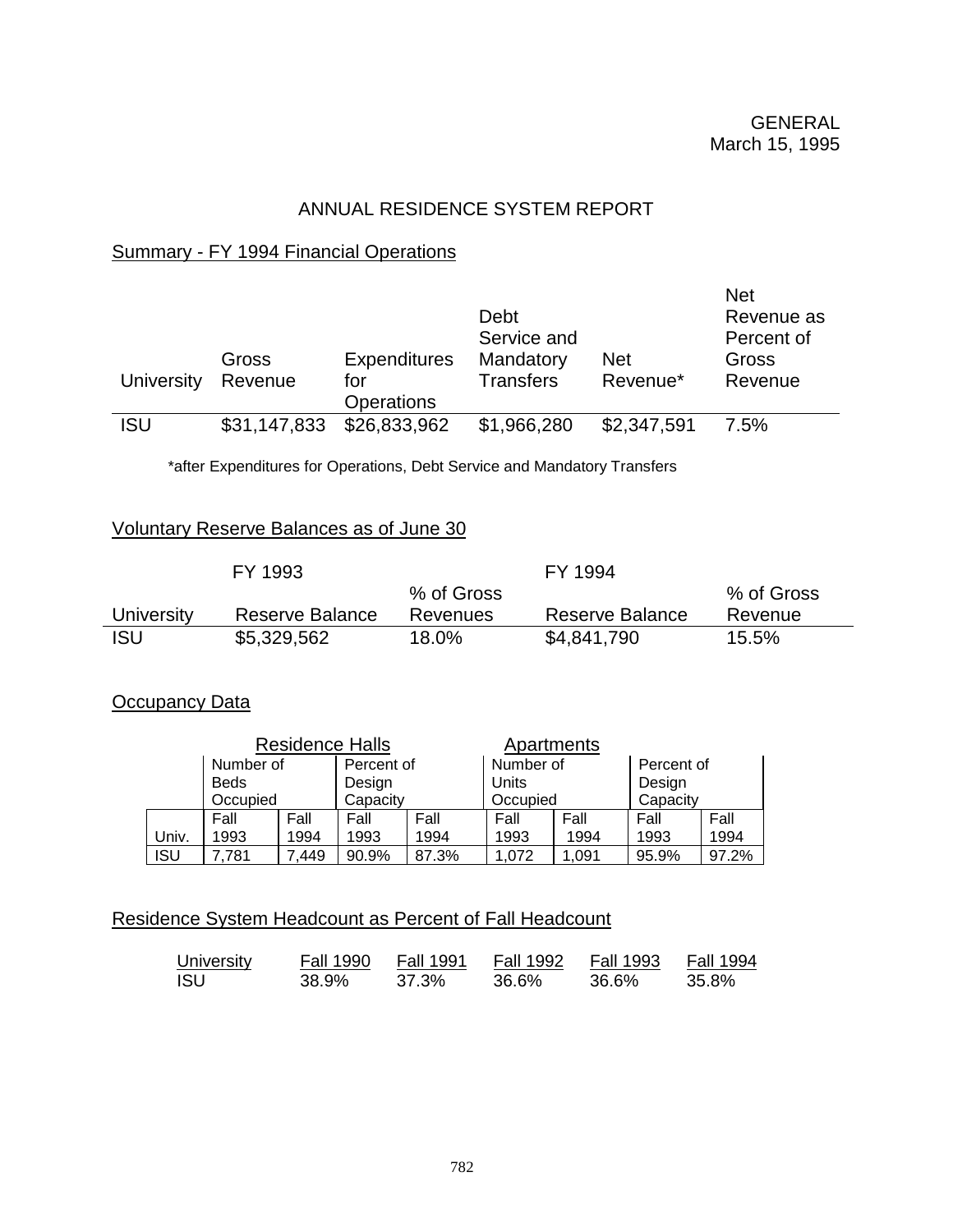| <b>University</b>         | <b>Fall 1990</b> | <b>Fall 1991</b> | <b>Fall 1992</b> | <b>Fall 1993</b> | <b>Fall 1994</b> |
|---------------------------|------------------|------------------|------------------|------------------|------------------|
| <u>ISU</u>                |                  |                  |                  |                  |                  |
| <b>Lower Division</b>     | 58.2%            | 56.6%            | 57.5%            | 58.3%            | 57.3%            |
| Total Undergraduate 37.5% |                  | 35.9%            | 35.7%            | 36.2%            | 35.2%            |

## Plant Improvement

|            |                     | <b>Building</b> |                     |                     | <b>Expenditures</b> |
|------------|---------------------|-----------------|---------------------|---------------------|---------------------|
|            |                     | Replacement     | FY 1994             |                     | as % of             |
|            | <b>Gross Square</b> | Value           | <b>Expenditures</b> | <b>Expenditures</b> | Replacement         |
| Univ.      | Feet                | (\$Thousands)   | (\$Thousands)       | per GSF             | Value               |
| <b>ISU</b> | 2,943,000           | \$377,727       | \$6,812             | \$2.31              | 1.8%                |

# TEN YEAR PLAN

The university's objective is to maximize the use of current university housing facilities.

The university projects increases in enrollment for each of the years in the Ten-Year Plan except for next year, FY 1996. However, the projections for lower division undergraduates show three years of decline and seven years of increases.

Based on these enrollment projections, residence hall occupancy was estimated to be very stable with modest increases from 7,749 to 8,200 occupants during the ten-year period.

The proposed construction of 150 new apartments was removed from the ten-year plan. However, the university will continue to monitor the demand for apartment housing and will propose construction of additional apartments if the need arises.

Residence system officials believe there is a continuing need to construct a community center to replace Pammel Court childcare facilities, meeting rooms, a study/computer room, recreation room, laundry and to add space for other related community programs. A study planning committee of student residents and staff will be appointed to continue the planning of such a facility.

The following is a summary of planned university housing space changes during the 1995-2005 period:

o 139 Pammel Court apartments will be removed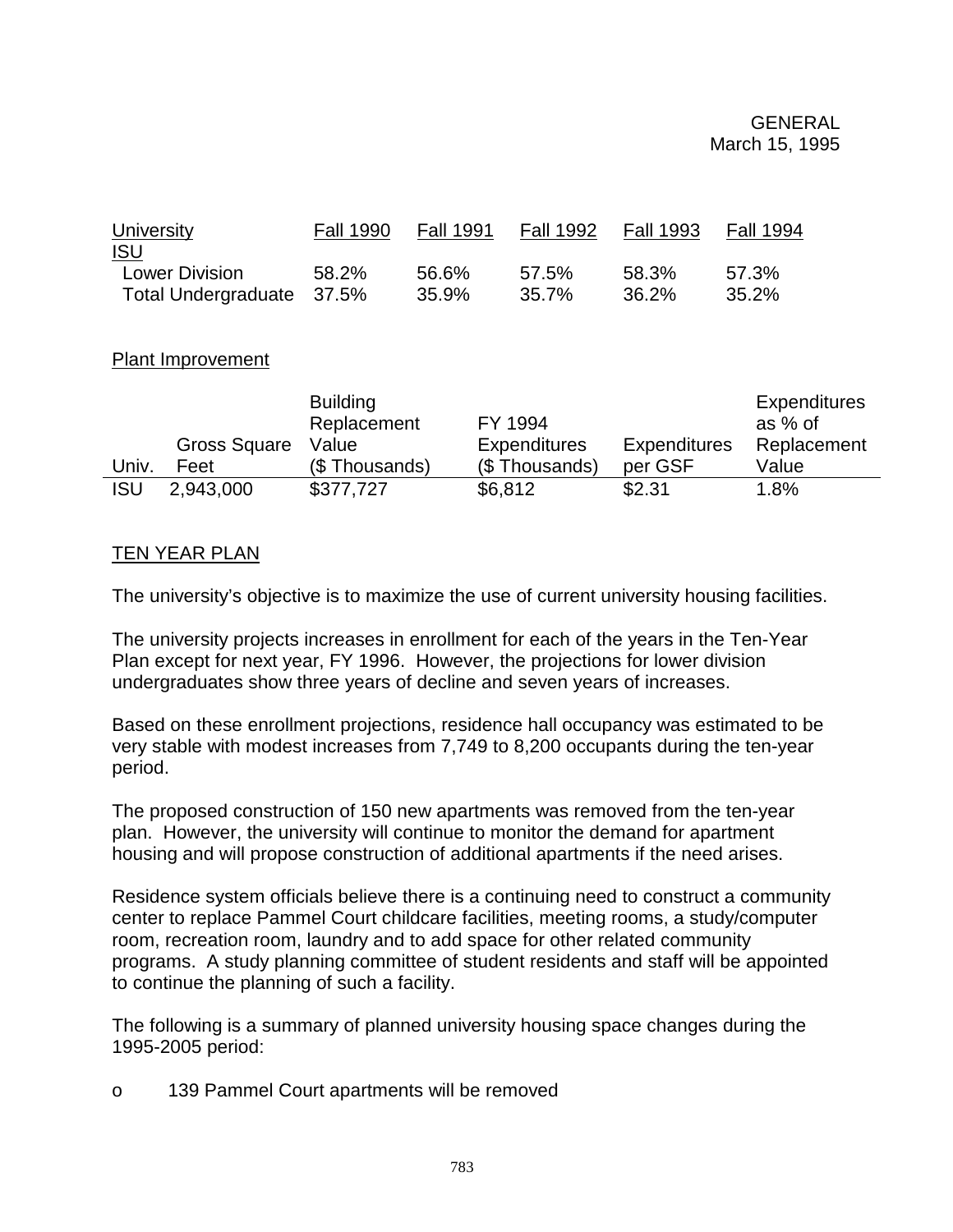- o 121 small triple rooms will be reduced to double occupancy
- o Double occupancy rooms offered as single occupancy rooms will fluctuate each year based on demand and available space.
- o Consideration is being given to establishing an Honors House in collaboration with the university Honors program.

Improvements from voluntary reserves were estimated at \$2.2-\$2.7 million each year for the next ten years. Year-end voluntary reserves are projected to remain at approximately \$4 million from FY 1997 to FY 2005.

The residence system has redirected funds to complete fire safety improvements and has compressed the schedule for undertaking fire safety improvements outlined in previous ten-year plans. Fire safety improvements totaling \$100,000 are planned for 1995 in Freeman, Barton and Lyon Halls.

Director Frederiksen reviewed the report and recommendations with the Regents.

MOTION: Regent Hendricks moved to (1) receive the annual residence system report for FY 1994 and (2) approve the residence system ten-year plan for FY 1996 through FY 2005. Regent Furgerson seconded the motion. MOTION CARRIED UNANIMOUSLY.

(c) University of Northern Iowa. The Board Office recommended the Board (1) receive the annual residence system report for FY 1994, (2) approve the residence system tenyear plan for FY 1996 through FY 2005, (3) give preliminary approval to rescind the parietal rule, and (4) submit Notice of Intended Action to rescind and reserve rule 2.36(262) in Iowa Administrative Code section 681 to the Administrative Rules Coordinator.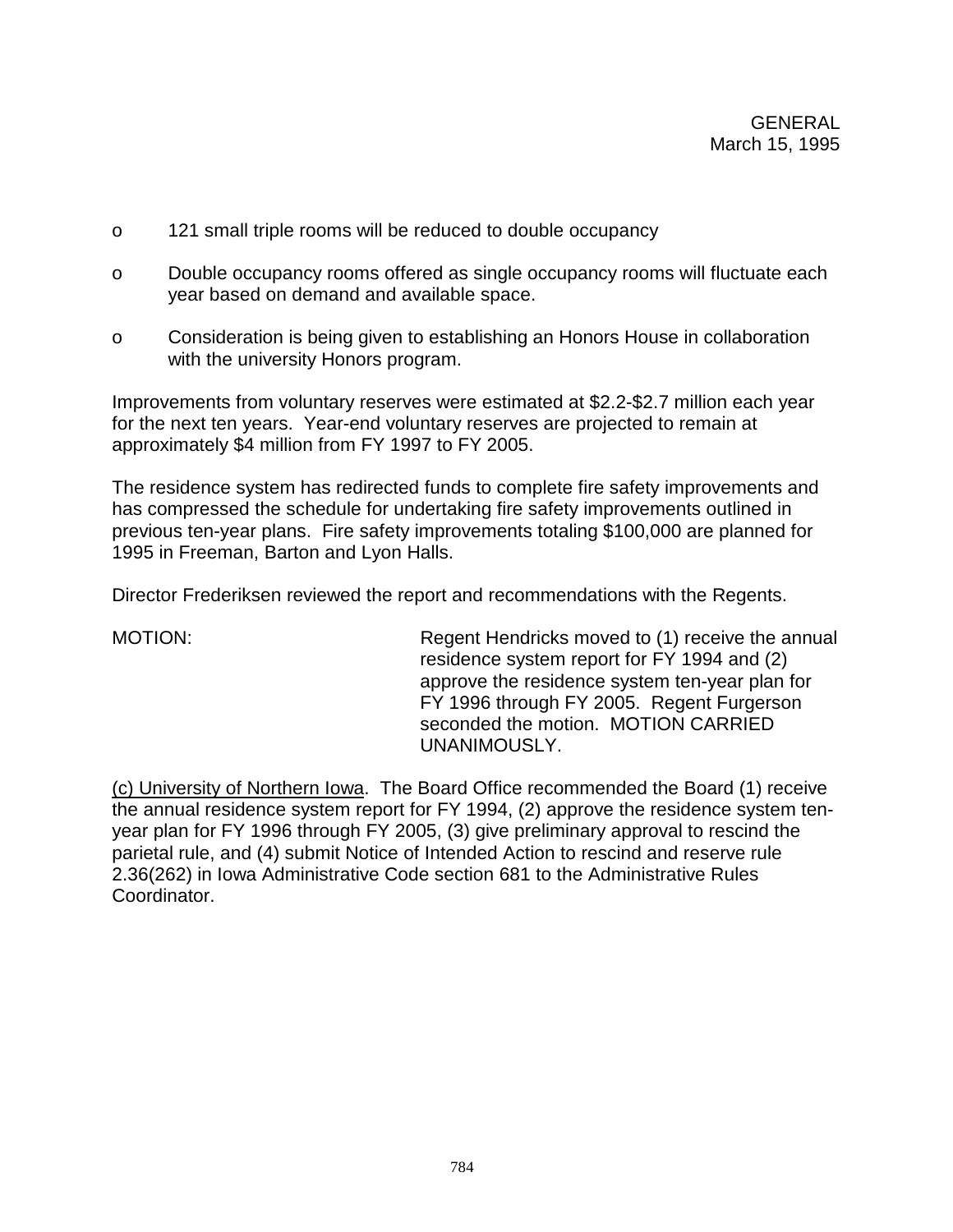# ANNUAL RESIDENCE SYSTEM REPORT

#### Summary - FY 1994 Financial Operations

| University | Gross<br>Revenue | <b>Expenditures</b><br>for<br><b>Operations</b> | Debt<br>Service and<br>Mandatory<br><b>Transfers</b> | <b>Net</b><br>Revenue* | <b>Net</b><br>Revenue as<br>Percent of<br>Gross<br>Revenue |
|------------|------------------|-------------------------------------------------|------------------------------------------------------|------------------------|------------------------------------------------------------|
| UNI        | \$14,671,405     | \$11,925,940                                    | \$1,802,785                                          | \$942,680              | 6.4%                                                       |
|            |                  |                                                 |                                                      |                        |                                                            |

\*after Expenditures for Operations, Debt Service and Mandatory Transfers

## Voluntary Reserve Balances as of June 30

|            | FY 1993         |            | FY 1994         |            |
|------------|-----------------|------------|-----------------|------------|
|            |                 | % of Gross |                 | % of Gross |
|            |                 |            |                 |            |
| University | Reserve Balance | Revenues   | Reserve Balance | Revenue    |

## Residence System Occupancy

|       | <b>Residence Halls</b> |       |            |       | Apartments |      |            |       |
|-------|------------------------|-------|------------|-------|------------|------|------------|-------|
|       | Number of              |       | Percent of |       | Number of  |      | Percent of |       |
|       | <b>Students</b>        |       | Design     |       | Units      |      | Design     |       |
|       | Housed                 |       | Capacity   |       | Occupied   |      | Capacity   |       |
|       | Fall                   | Fall  | Fall       | Fall  | Fall       | Fall | Fall       | Fall  |
| Univ. | 1993                   | 1994  | 1993       | 1994  | 1993       | 1994 | 1993       | 1994  |
| JNI   | 4.437                  | 4,539 | 97.2%      | 92.0% | 365        | 360  | 100.0%     | 98.6% |

At the beginning of the 1994 spring semester, ROTH (Residence on the Hill) opened to 103 sophomores, juniors and seniors; approximately fifty percent of the building was available. The design capacity for ROTH is 381; during the 1994 fall semester, 274 students resided in the hall.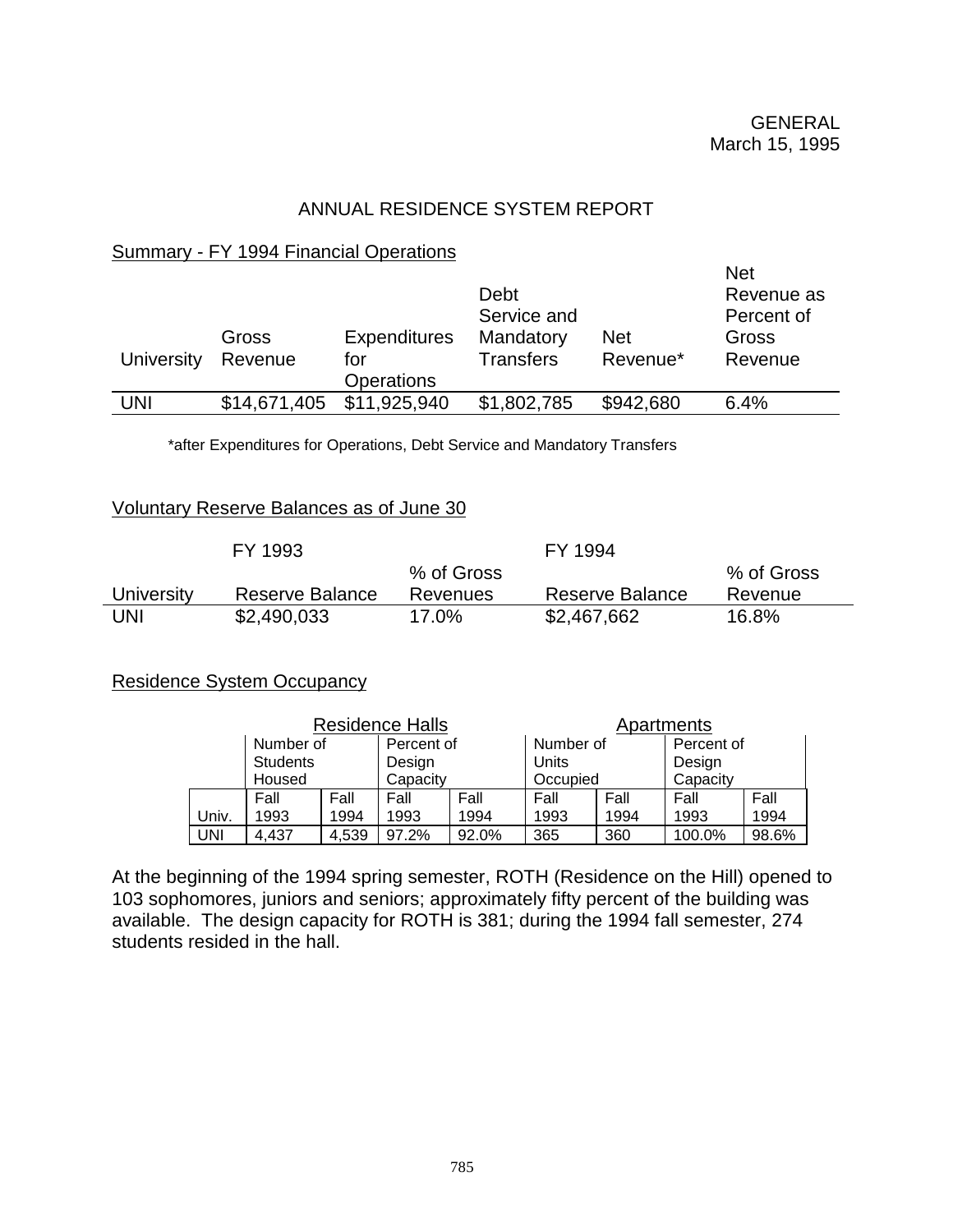# Residence System Headcount as Percent of Fall Headcount

| University | Fall 1990 | <b>Fall 1991</b> | Fall 1992 | Fall 1993 | Fall 1994 |
|------------|-----------|------------------|-----------|-----------|-----------|
| UNI        | 43.6%     | $40.6\%$         | 37.5%     | 37.8%     | 39.0%     |

#### Percentage of Students Residing in Residence Halls

| <b>University</b>          | <b>Fall 1990</b> | <b>Fall 1991</b> | <b>Fall 1992</b> | <b>Fall 1993</b> | <b>Fall 1994</b> |
|----------------------------|------------------|------------------|------------------|------------------|------------------|
| <u>UNI</u>                 |                  |                  |                  |                  |                  |
| <b>Lower Division</b>      | 66.4%            | 64.3%            | 62.3%            | 65.0%            | 67.5%            |
| Total Undergraduate 43.8.% |                  | 41.0%            | 37.9%            | 38.1%            | 39.6%            |

#### Plant Improvement

|            |                     | <b>Building</b> |                     |                     | Expenditures |
|------------|---------------------|-----------------|---------------------|---------------------|--------------|
|            |                     | Replacement     | FY 1994             |                     | as % of      |
|            | <b>Gross Square</b> | Value           | <b>Expenditures</b> | <b>Expenditures</b> | Replacement  |
| Univ       | Feet                | (\$Thousands)   | (\$Thousands)       | per GSF             | Value        |
| <b>UNI</b> | 1,357,000           | \$175,984       | \$1,434             | \$1.06              | .8%          |

## TEN YEAR PLAN

Enrollment projections for the ten-year period show an enrollment high of 13,613 in the fall of 2004. Lower division enrollment was estimated to increase from 4,747 in fall 1994 to 5,276 in fall 2004.

Residence hall occupancy was expected to rise gradually reaching the new design capacity of 4,931 in fall 2002.

Room, board and apartment costs will continue to be reviewed annually in order to propose rates that will meet operating costs, facility improvements and reserve balances as required.

University officials project year-end voluntary reserve balances of \$2.5 million through FY 1999, increasing to \$4.6 million in FY 2005.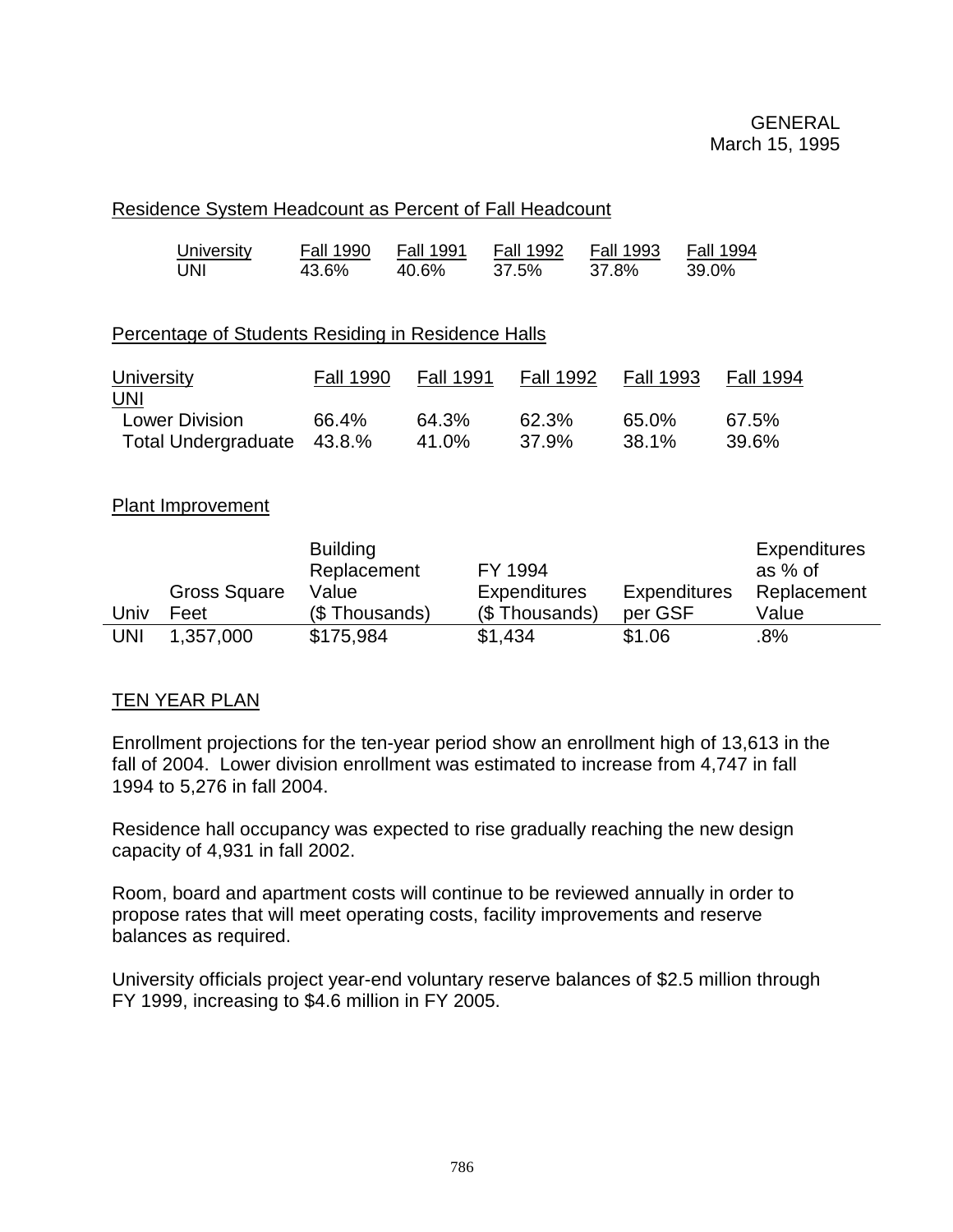# PARIETAL RULE

The parietal rule required freshman and sophomore students to live in university-owned residence halls. The University of Iowa also had a parietal rule; Iowa State University did not have the rule.

As enrollments grew and residence hall space filled, the parietal rule was suspended to allow more students to seek off-campus housing. The rule has been suspended partially or wholly since 1979. During the years of suspension, the university has enlarged is residence hall system and maintained high occupancy levels.

Reserve funds for retiring residence hall bonds have continued to be maintained at satisfactory levels with the rule in suspension.

Director Hartman stated that University of Northern Iowa officials had no plans to close any buildings. The occupancy projection was very positive. There is great student satisfaction with the new facility.

MOTION: Regent Hendricks moved to (1) receive the annual residence system report for FY 1994, (2) approve the residence system ten-year plan for FY 1996 through FY 2005, (3) give preliminary approval to rescind the parietal rule, and (4) submit Notice of Intended Action to rescind and reserve rule 2.36(262) in Iowa Administrative Code section 681 to the Administrative Rules Coordinator. Regent Furgerson seconded the motion.

The Regents discussed the history of the parietal rule and the advisability of removing the rule.

President Curris stated the parietal rule for the University of Northern Iowa had been wholly suspended since 1977 when he came to the university.

VOTE ON THE MOTION: Motion carried unanimously.

**PROPOSED RESIDENCE SYSTEM RATES.** (a) University of Iowa. The Board Office recommended the Board (1) Give preliminary consideration to the following proposed rate for residence halls and dining contracts for the 1995-96 academic year: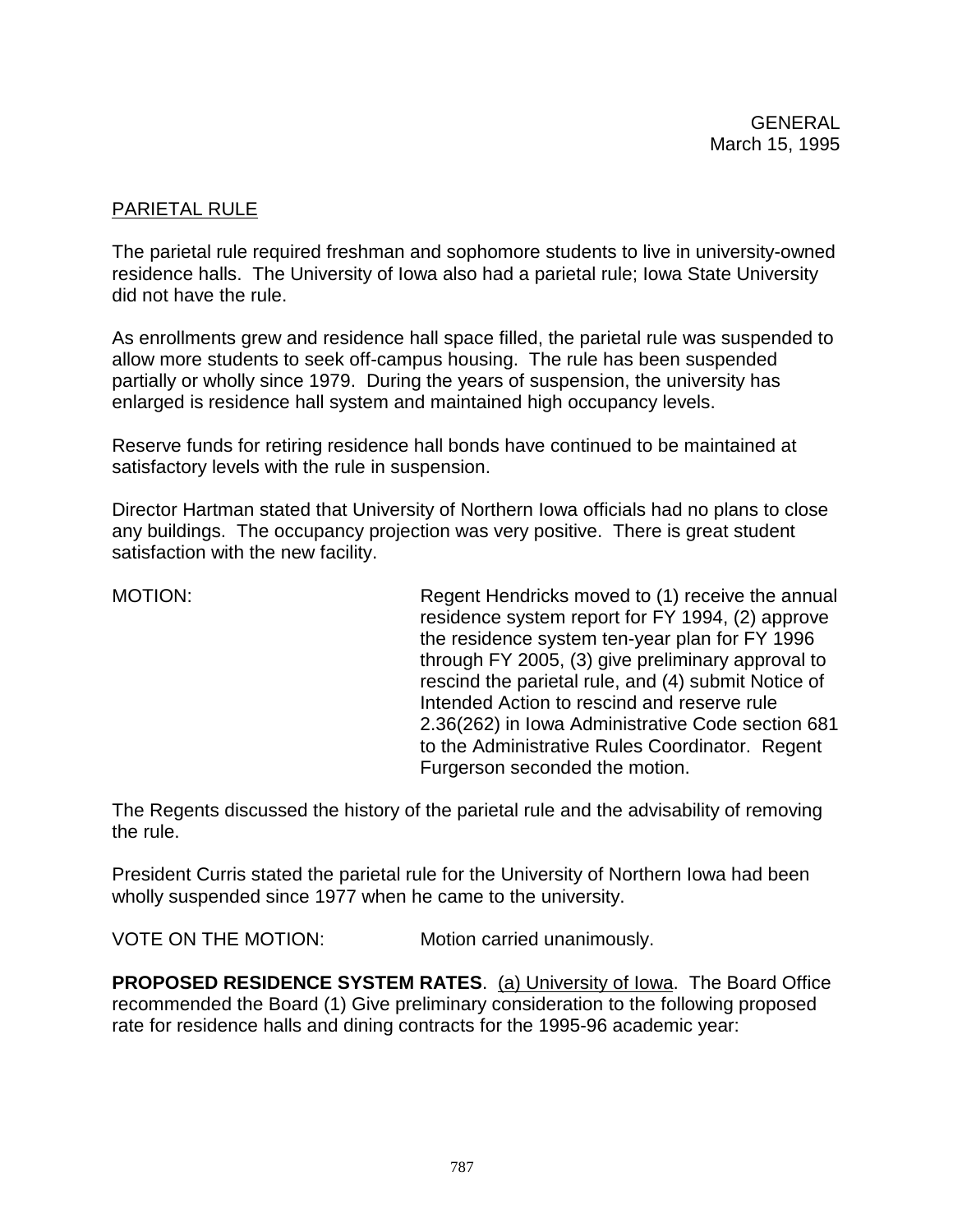Double Occupancy Rooms with 20 Meals per Week

|            | 1994-95 | Proposed     |          | $\%$     |
|------------|---------|--------------|----------|----------|
| University | Rate    | 1995-96 Rate | Increase | Increase |
| SUI        | \$3,423 | \$3,550      | \$127    | 3.7%     |

- (2) Give preliminary consideration to apartment rate increases averaging 4.4 percent.
- (3) Receive the FY 1996 preliminary residence system budget subject to further review and action when the Board approves the final FY 1996 institutional budget.

University officials proposed an increase in residence hall rates averaging 4.1 percent; proposed increases in board rates average 3.2 percent. The increase for a student living in a double room with a board contract of 20 meals per week would be 3.7 percent (\$127); this rate increase compares to an increase of 4.8 percent (\$157) for this past year. New rates would take effect with the 1995 fall semester.

Proposed rate increases for apartments average 4.4 percent. New apartment rates would take effect June 1, 1995.

Information on the proposed rates was shared with the Associated Residence Halls (ARH) Financial Board and its House of Representatives and apartment tenants.

FY 1995 net revenue after debt service and mandatory transfers was estimated at \$3.14 million (12.4 percent of gross revenues). This amount was \$473,000 more than the Board-approved budget.

Although FY 1995 revenues were expected to be slightly higher than the Boardapproved budget, expenditures for operations were expected to be \$476,000 lower than the approved budget. Lower food and utility costs account for most of this reduction.

Voluntary reserve fund balances as of June 30, 1995, were expected to be \$3.9 million higher than estimated last year. This increase was due primarily to FY 1994 improvement fund expenditures being less than estimated in February 1994 thereby increasing the June 30, 1994, reserve balance, and a reduction in FY 1995 improvement fund expenditures. Some of the FY 1995 planned improvement fund expenditures were shifted to FY 1996 and beyond.

The FY 1996 preliminary budget was based on a fall residence hall occupancy of 5,510 and 747 housing units occupied.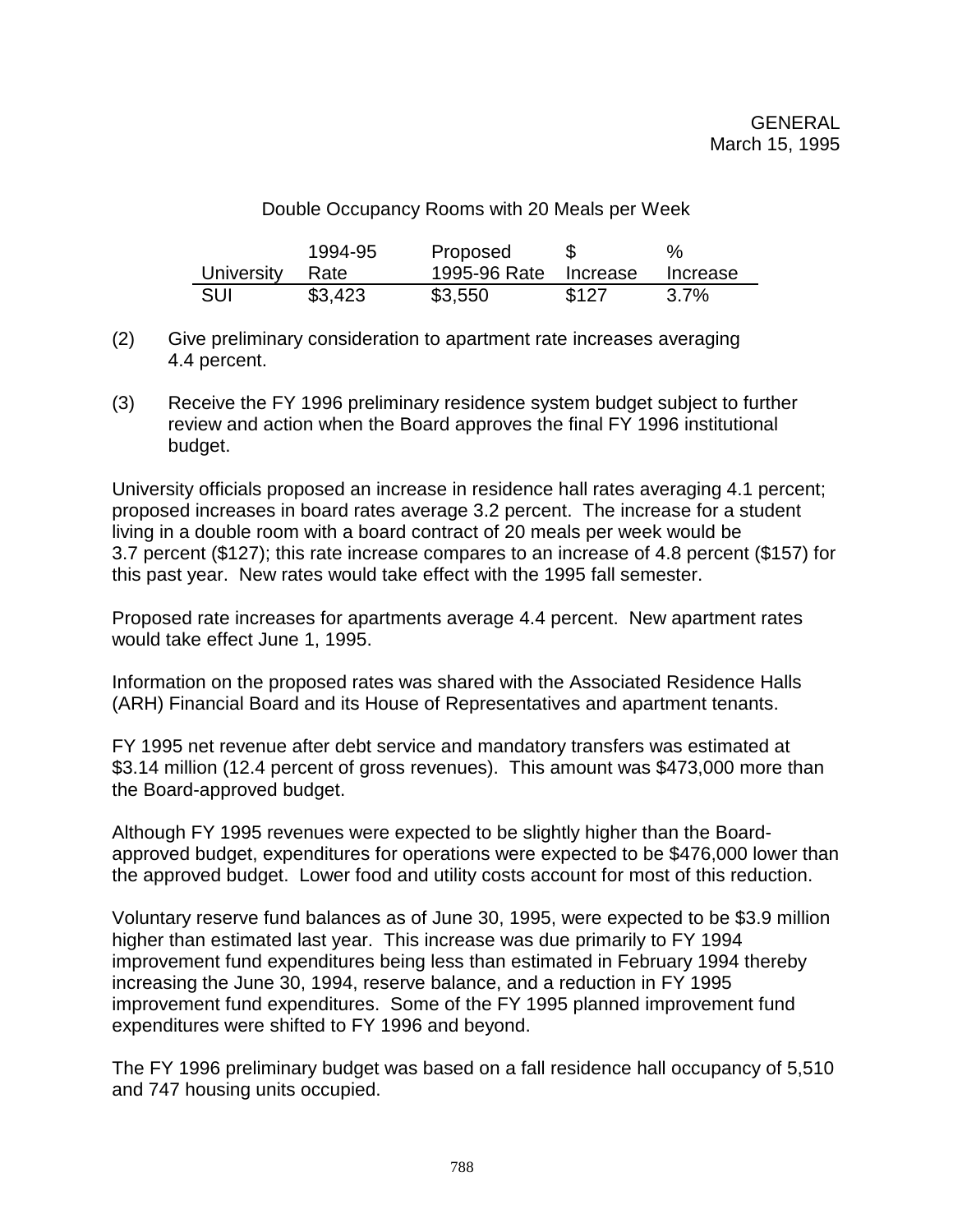In preparing its FY 1996 preliminary budget, university officials made certain assumptions, as follows, regarding cost increases:

| Salaries, Wages and Benefits | 4.2%       |
|------------------------------|------------|
| Food                         | 2.5%       |
| Utilities                    | 9.3%       |
| Other                        | $0 - 4.0%$ |

FY 1996 net revenue after debt service and mandatory transfers was estimated to be \$2.95 million (11.2 percent of revenues) with the above occupancy assumptions and approval of the proposed rates. This amount compares to the revised estimate for net revenue of \$3.14 million for FY 1995.

Improvements from voluntary reserves were expected to total \$4.3 million in FY 1996, \$770,000 more than the estimated cost of FY 1995 improvements. With the increase, the 1995-96 rate for a double occupancy room with 20 meals per week will be lower than 1994-95 comparable rates at all other Big Ten institutions.

Regent Tyrrell questioned the difference in the voluntary reserve balance percentages. Associate Director Racki responded that it had to do with the guidelines the institutions set for themselves as to the amount of needed reserves; it is a cash flow issue.

Director Droll stated that the reasons for the differences in reserve balances are as different as the three universities. For example, the University of Iowa maintains reserve balances to cover capitalization of the projects for the next construction season plus \$2.2 million for operating during the summer and \$1.9 million to \$2.2 million for general operating expenses. He said there were a number of capital projects last year that came in way over budget; university officials decided not to undertake the projects, which resulted in some of the balances becoming even further enlarged.

MOTION: Regent Furgerson moved to (1) give preliminary consideration to the proposed rate for residence halls and dining contracts for the 1995-96 academic year, as presented; (2) give preliminary consideration to apartment rate increases averaging 4.4 percent; and (3) receive the FY 1996 preliminary residence system budget subject to further review and action when the Board approves the final FY 1996 institutional budget. Regent Dorr seconded the motion. MOTION CARRIED UNANIMOUSLY.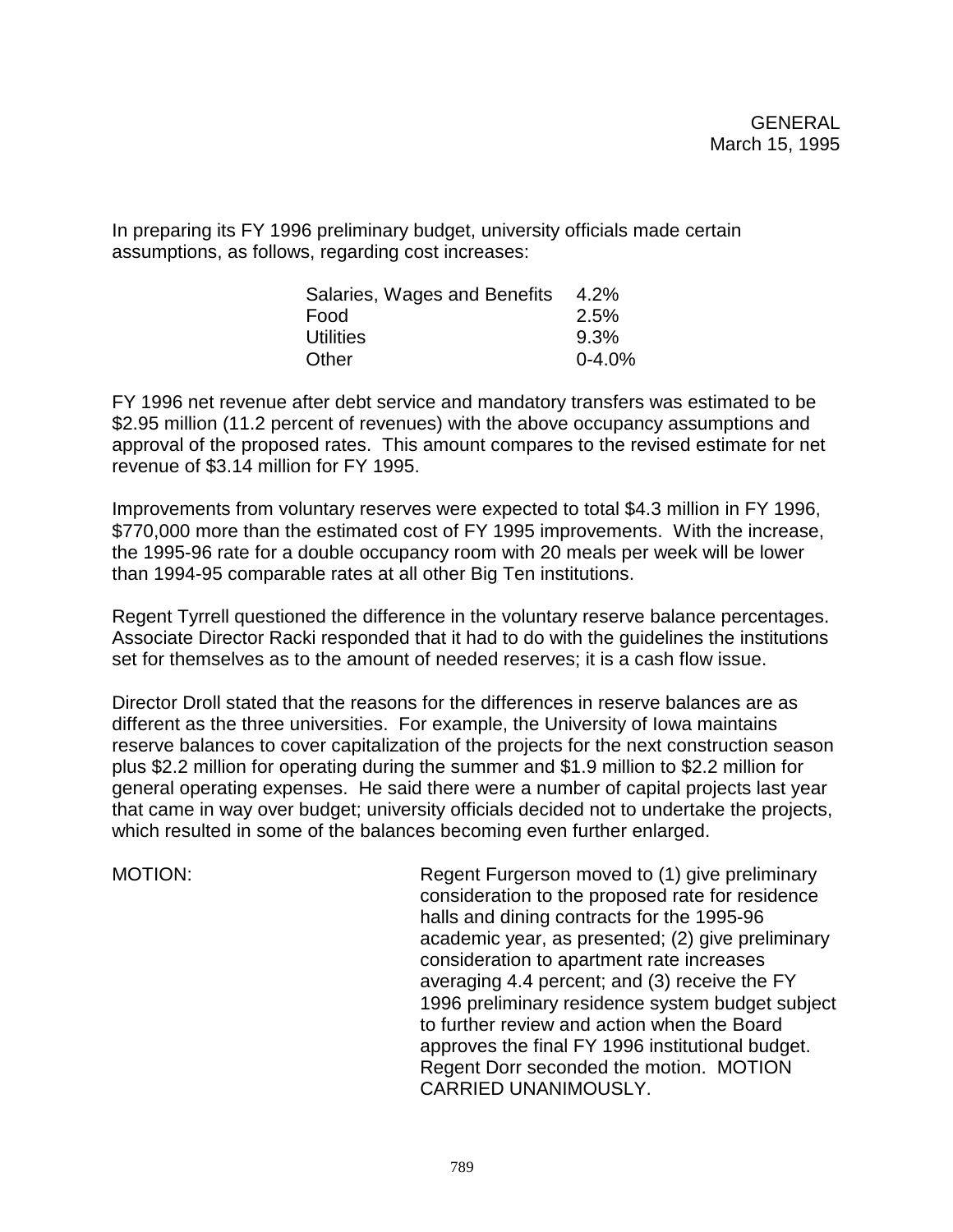(b) Iowa State University. The Board Office recommended the Board (1) Give preliminary consideration to the following proposed rate for residence halls and dining contracts for the 1995-96 academic year:

Double Occupancy Rooms with 20 Meals per Week

|            | 1994-95 | Proposed              |       | $\%$     |
|------------|---------|-----------------------|-------|----------|
| University | Rate    | 1995-96 Rate Increase |       | Increase |
| <b>ISU</b> | \$3,224 | \$3,382               | \$158 | $4.9\%$  |

- (2) Give preliminary consideration to apartment rate increases averaging 6.3 percent.
- (3) Receive the FY 1996 preliminary residence system budget subject to further review and action when the Board approves the final FY 1996 institutional budget.

University officials proposed an increase in undergraduate residence hall double room rates of 5.6 percent and a board increase of 4.2 percent for all meal plans. The increase for an undergraduate student living in a double with a board contract of 20 meals per week would be 4.9 percent (\$158); this compares to an increase of 3.9 percent (\$120) this past year. Residence hall rate increases would be effective May 14, 1995.

Occupancy in residence halls is projected to decrease by 100 students from FY 1995 levels. Projected FY 1996 revenue also included a projected decrease of 100 meal plans and a planned decrease of 26 apartments in Pammel Court. The estimated decreases were based on a projected university total enrollment decline of 135 for fall 1995.

The proposed average increase in rental rates for student apartments was 6.3 percent, with the range being 6.0 percent to 6.9 percent. Apartment rate increases would be effective July 1, 1995.

Information on the proposed rate increases was shared with the Inter-Residence Hall Association and the University Student Apartment Community Council.

The revised FY 1995 estimate of net revenue after debt service and mandatory transfers was approximately \$528,000 less than the Board-approved budget. This decline reflected a reduction in gross revenues of \$952,000 because of unprojected declines in residence hall occupancy of 322 students during the fall semester and 364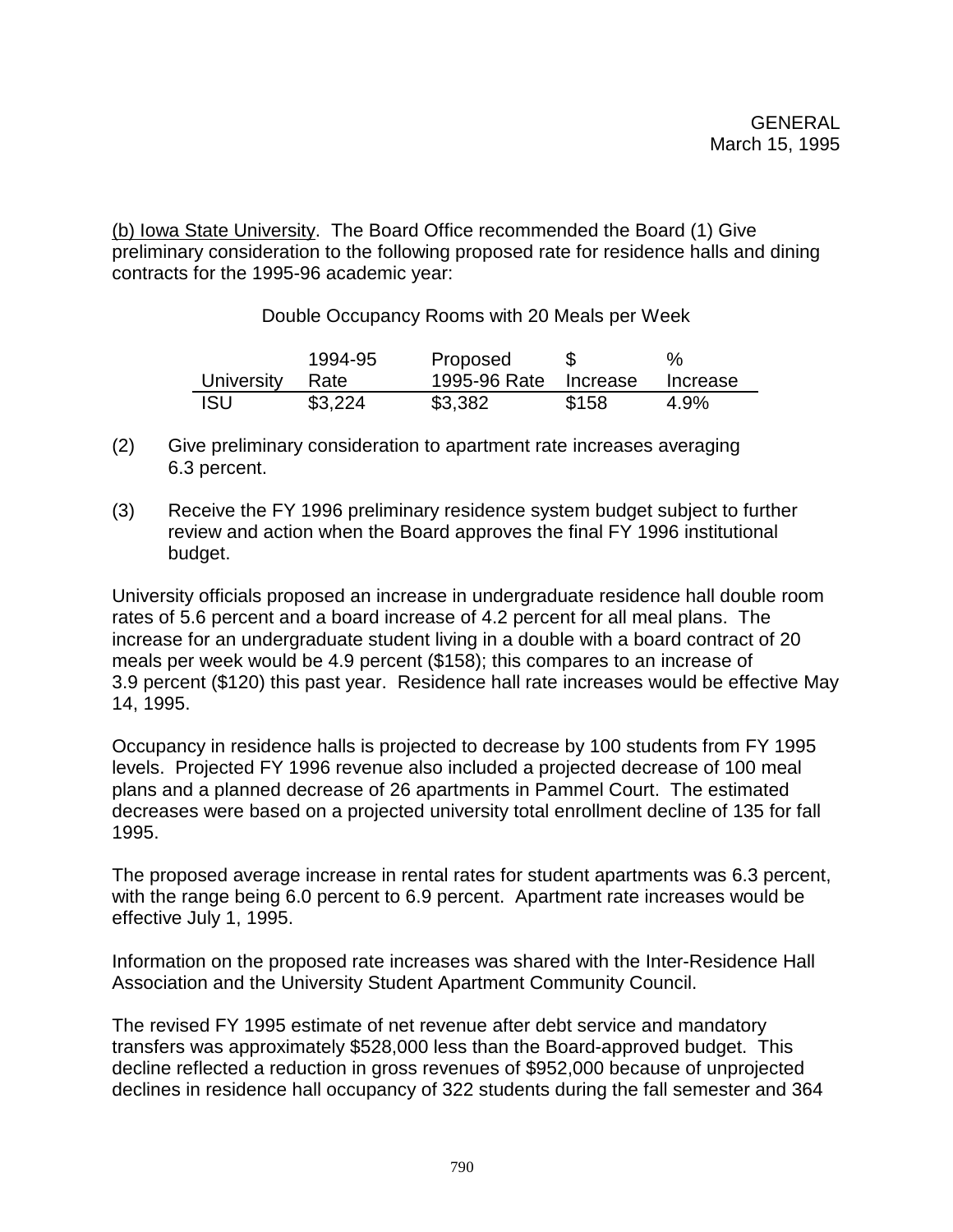students during the spring semester. FY 1995 estimated expenditures for operations were \$424,000 less than budgeted.

In preparing its preliminary FY 1996 budget, university officials made certain assumptions regarding cost increases:

| Salaries, Wages and Benefits | 4.3%                                     |
|------------------------------|------------------------------------------|
| Food                         | $3.5\%$                                  |
| <b>Utilities</b>             | $2.0\%$                                  |
| Repairs & Maintenance        | 5.0% (inflation plus additional repairs) |
| Other                        | $.5 - 4.0\%$                             |

The proposed schedule of rate increases for FY 1996 and the above occupancy assumptions will generate an estimated increase of \$1.5 million (5.1 percent) in gross operating revenue over the FY 1995 estimate.

FY 1996 expenditures for operations were estimated to increase by \$1.2 million (4.5 percent) over FY 1995 estimated expenditures.

FY 1996 net revenue after debt service and mandatory transfers was expected to be \$2.2 million (6.8 percent of gross revenue). This amount was higher than the revised estimated for FY 1995 (\$1.9 million) but lower than the FY 1994 actual (\$2.3 million).

The voluntary reserve balance was expected to decline by more than \$900,000 between FY 1994 and FY 1996, a decline of 18.9 percent, with a balance of slightly less than \$4 million projected for June 30, 1996.

With the above rate increases, the university's 1995-96 rate will be lower than the 1994- 95 Big Eight average (\$3,406).

Director Fredericksen stated that the objective has been to be at about 15 percent of revenue in reserve, or about \$4 million. Due to the floods of 1993, the system experienced an occupancy drop of 300.

MOTION: Regent Furgerson moved to (1) give preliminary consideration to the proposed rate for residence halls and dining contracts for the 1995-96 academic year, as presented; (2) give preliminary consideration to apartment rate increases averaging 6.3 percent; and (3) receive the FY 1996 preliminary residence system budget subject to further review and action when the Board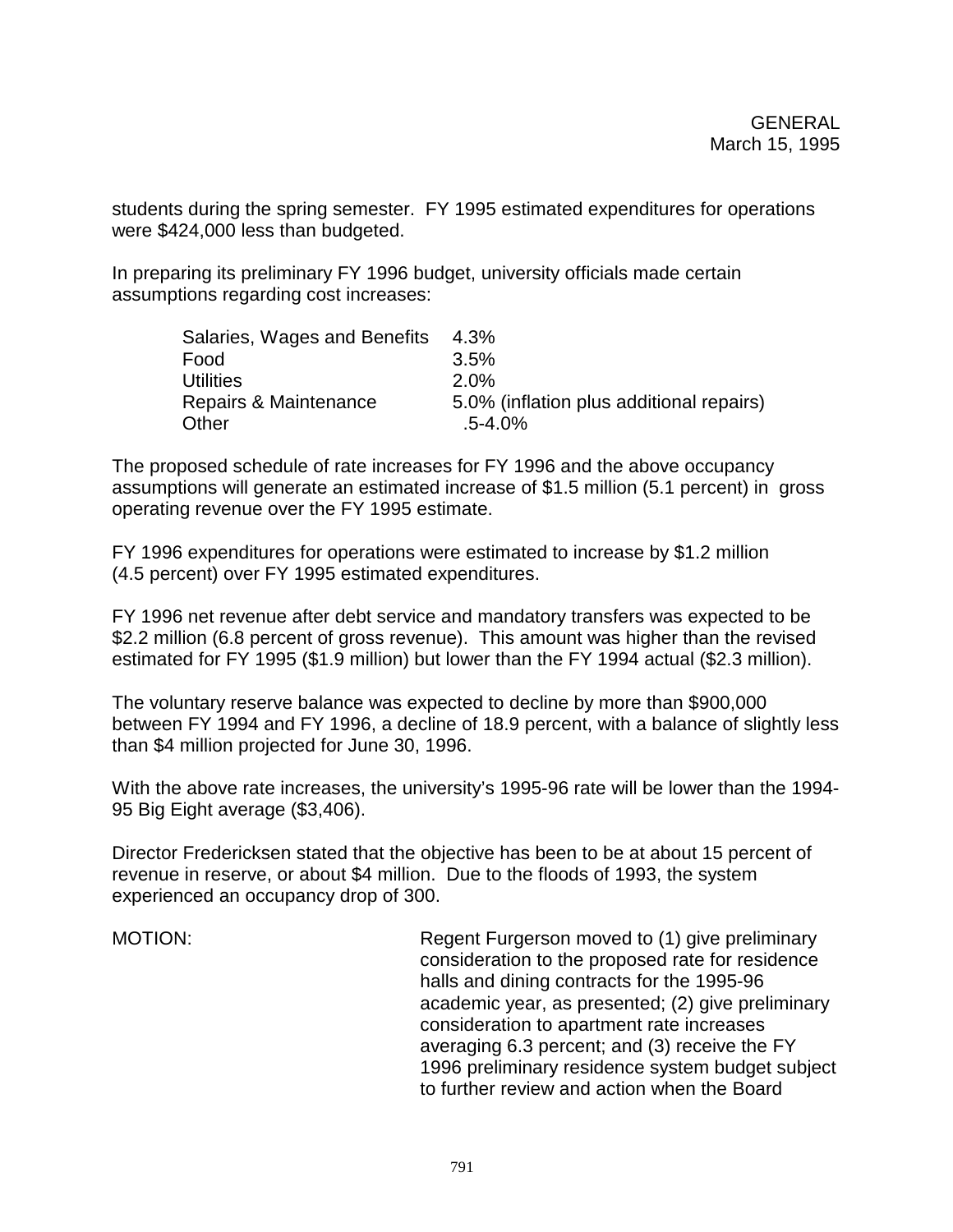approves the final FY 1996 institutional budget. Regent Dorr seconded the motion. MOTION CARRIED UNANIMOUSLY.

(c) University of Northern Iowa. The Board Office recommended the Board (1) Give preliminary consideration to the following proposed rate for residence halls and dining contracts for the 1995-96 academic year:

Double Occupancy Rooms with 20 Meals per Week

|            | 1994-95    | Proposed     |          | $\%$     |
|------------|------------|--------------|----------|----------|
| University | Rate       | 1995-96 Rate | Increase | Increase |
| UNI        | $$2,971$ * | $$3.112*$    | \$141    | 4.75%    |

\* Includes \$41 cable fee which was implemented for 1994-95; the fee has been incorporated into the rates.

- (2) Give preliminary consideration to apartment rate increases averaging 4.74 percent.
- (3) Receive the FY 1996 preliminary residence system budget subject to further review and action when the Board approves the final FY 1996 institutional budget.

University officials proposed an increase of 4.75 percent (\$141) in residence hall rates for double occupancy units. These room rates include full board. Residence hall rate increases would take effect with the 1995 fall semester.

Proposed rate increases for apartments average 4.74 percent; the increases range from 4.62 percent to 4.87 percent. Proposed increases in apartment rents would take effect July 1, 1995.

The proposed rate increases were shared with the Residence Hall Presidents Council and the Northern Iowa Student Government.

While the university projected that residence hall occupancy would increase by 150 students from fall 1993 to fall 1994, occupancy increased by 102 students. However, gross revenue was estimated to be slightly higher than the FY 1995 approved budget, while expenditures for operations were expected to be slightly lower. Net revenue after debt service and mandatory transfers was thus estimated to be \$78,000 above the approved budget.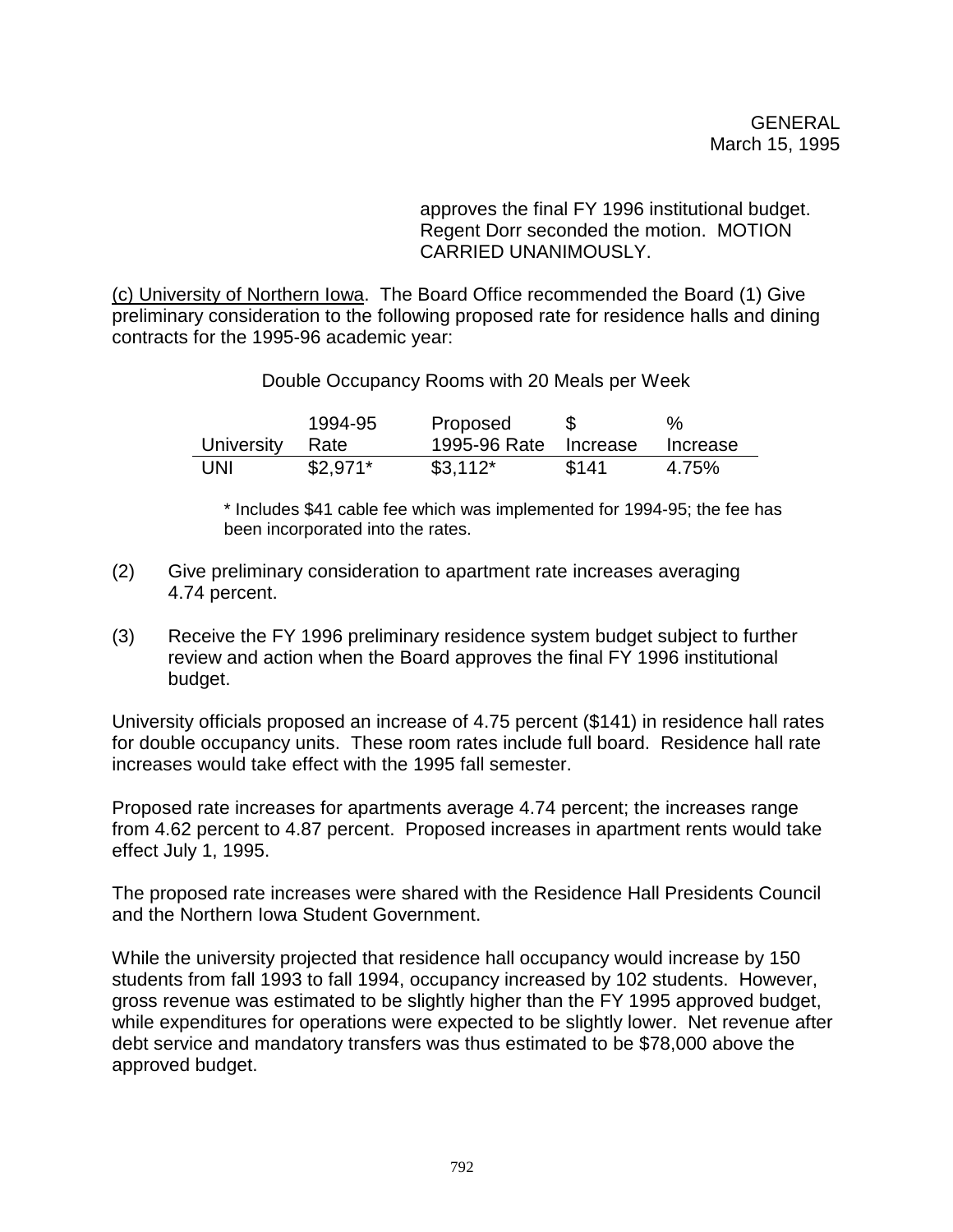The increase in gross revenue was due to an increase in conference income and more students choosing single rather than double accommodations. The additional cost to a student of a double room rented as a single is \$550 for the academic year.

Estimated FY 1995 expenditures showed a decrease in salaries and wages of \$322,000 and an increase in repairs and maintenance of \$176,000 from the approved budget.

The FY 1996 preliminary budget was based on a fall residence hall occupancy of 4,587 (an increase of 48 students), 100 percent occupancy of university apartments and the proposed rate increases.

In preparing its preliminary FY 1996 budget, university officials made certain assumptions regarding cost increases:

| Salaries, Wages and Benefits   | 4.0% |
|--------------------------------|------|
| Food                           | 2.0% |
| <b>Utilities</b>               | 3.0% |
| <b>Repairs and Maintenance</b> | 4.3% |
| <b>Supplies and Services</b>   | 2.0% |

The FY 1996 budget projects net revenue after debt service and mandatory transfers of \$414,000 (2.6 percent of revenues); after the university overhead payment is deducted from this amount, the operating margin is \$68,000. These amounts were less than the FY 1995 estimated net revenue of \$440,000 (2.9 percent of revenues) and operating margin of \$112,000.

Last year the university requested a rate increase of 5.5 percent (\$153) plus \$41 for the cable television fee; the Board Office initially recommended a rate increase of 7.7 percent (\$214) plus approval of the cable television fee. The Board Office was concerned that the FY 1995 budgeted operating margin of \$34,000 was too low and that insufficient funds were budgeted for repairs and maintenance. FY 1995 expenditures for repairs and maintenance were estimated to be \$176,000 higher than when the budget was approved.

Although Board Office staff were concerned that the FY 1996 budgeted operating margin may not be sufficient, they did not recommend a higher rate increase than requested by the university.

The proposed FY 1996 budget included an additional \$50,000 for repairs and maintenance above the FY 1995 estimate in addition to the amount generated by the 4.3 percent inflationary cost increase.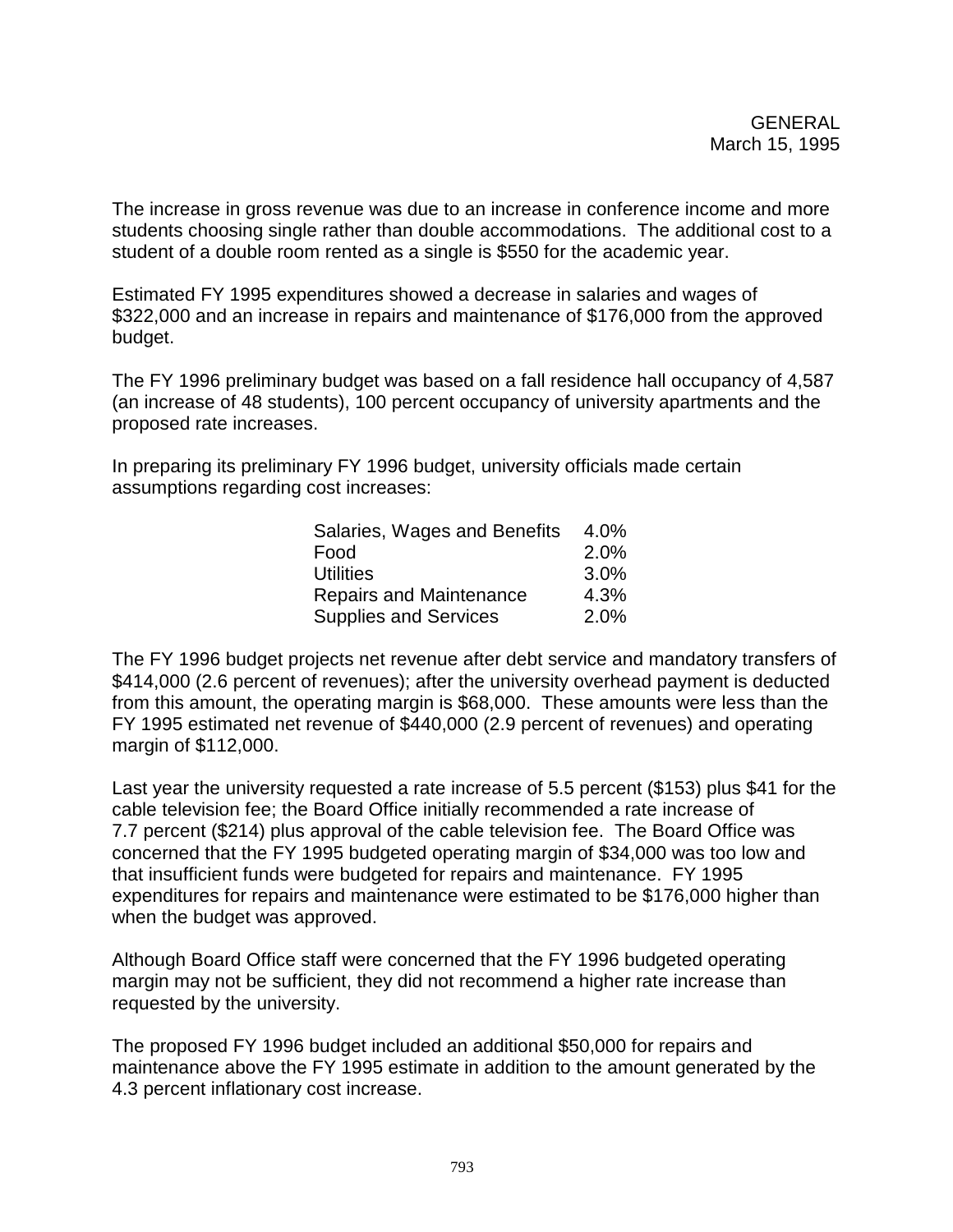The voluntary reserve balance was projected to be \$2.1 million on June 30, 1996, a decline from the \$2.5 million on June 30, 1994, but an increase from the Board approved FY 1995 budget of \$2.0 million. Improvements from voluntary reserves were estimated to be \$862,000 in FY 1996, an increase of \$474,000 from the FY 1995 estimate.

The university-proposed 1995-96 residence hall rates would be lower than the 1994-95 academic year rates at all other Missouri Valley institutions except SW Missouri State.

MOTION: Regent Furgerson moved to (1) give preliminary consideration to the proposed rate for residence halls and dining contracts for the 1995-96 academic year, as presented; (2) give preliminary consideration to apartment rate increases averaging 4.74 percent; and (3) receive the FY 1996 preliminary residence system budget subject to further review and action when the Board approves the final FY 1996 institutional budget. Regent Dorr seconded the motion. MOTION CARRIED UNANIMOUSLY.

**REPORT OF THE BANKING COMMITTEE**. The Board Office recommended the Board accept the report of the Banking Committee.

Regent Hendricks stated that the Banking Committee members received presentations from each of the Regents' endowment fund managers. They also received a report from Cambridge Associates regarding the overall management of the endowment funds. She said the presentations took up the entire 2-1/2 hour meeting.

Regent Furgerson stated that she asked Ms. Briggle, who has begun recording the Banking Committee meetings for the sake of the Minutes, to provide her with a copy of the portion containing Mr. Scott's comments. He provided an excellent presentation with a global viewpoint.

Regent Hendricks agreed that Mr. Scott's comments were very interesting, particularly in terms of the European economy and where and how fast it is growing. She said that any Regents interested in a copy of Mr. Scott's remarks should make a request to Ms. Briggle.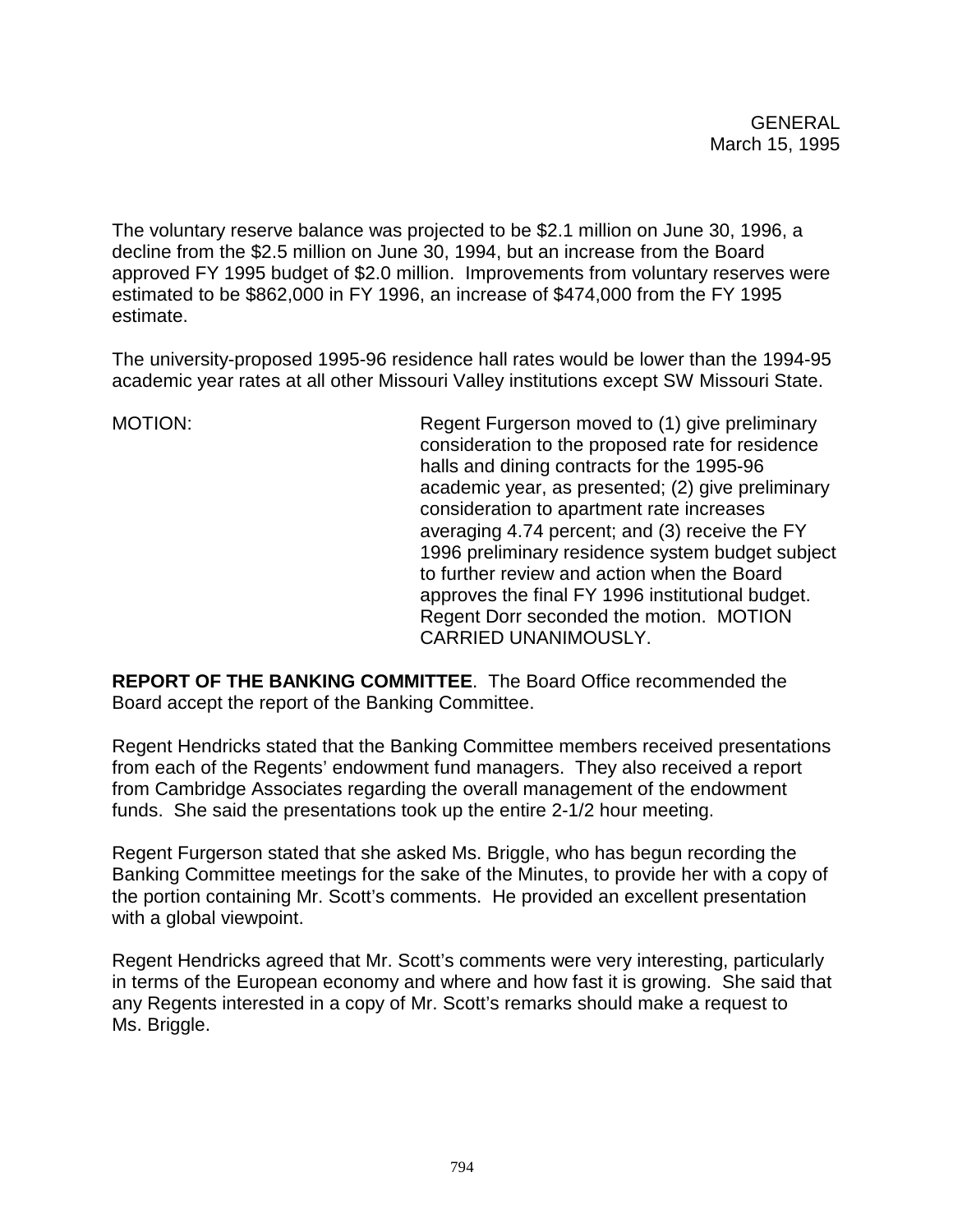ACTION: President Berenstein stated the Board received the report of the Banking Committee, by general consent.

**NOTICE OF INTENDED ACTION TO AMEND ADMINISTRATIVE RULES RELATING TO PURCHASING AND OTHER MATTERS**. The Board Office recommended the Board (1) give preliminary approval to the revised version of the proposed changes in Section 681 of the Iowa Administrative Code and (2) submit Notice of Intended action to the Administrative Rules Coordinator.

The following proposed changes to the Iowa Administrative Code incorporate revisions previously approved by the Board in the Procedural Guide.

- o Increase the dollar level at which public hearings are required for construction, repairs, or improvements of buildings or grounds from \$10,000 to \$25,000. (Procedural Guide, page IX - 12, Section 9.10, paragraph A.2)
- o Increase the dollar level at which certain requirements are made for equipment funded by academic revenue bond proceeds from \$10,000 to \$25,000. (Procedural Guide, page VIII - 8, Section 8.04, paragraph K)

When bid specifications include a brand name to indicate quality, allow institutions to choose between an "or equal" clause, which is required by the Administrative Rules, or an "or acceptable alternate" clause, which is current practice.

Change "executive secretary" wherever it occurs in Section 681 of the Iowa Administrative Code to "executive director."

Change the address of the Board of Regents wherever it is listed in Section 681 of the Iowa Administrative Code from "Lucas State Office Building" to "Old Historical Building".

To comply with Code of Iowa 68B.3, change the definition of a Regent employee prohibited from selling goods or services from "full-time employee" to "employee."

Change the dollar level at which Board authorization is required for purchases from Regent employees from \$500 per transaction to \$1,000 per transaction to be closer to the \$2,000 level at which bids are required.

Change the amount at which Board authorization is required for aggregate contracts purchased from a Regent employee in a single fiscal year from \$1,000 to \$2,000.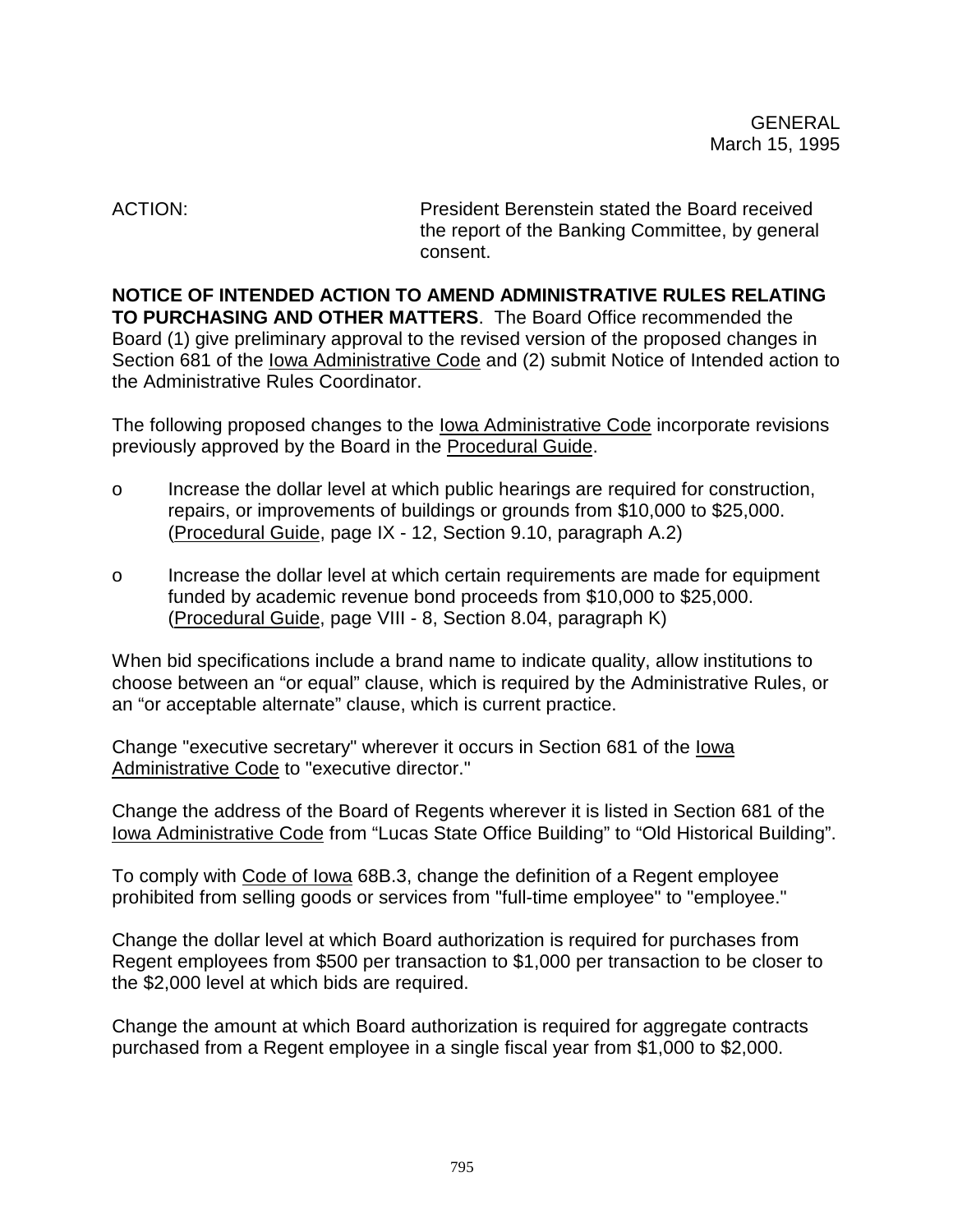Change the dollar level at which purchases from Regent employees must be included in the annual purchasing report from \$1,000 in aggregate for the preceding fiscal year to the amount "approved per Subrule 8.9(2)", which is currently recommended at \$2,000, and specify that the summary is of "the preceding fiscal year's" purchases.

Change the definition of an employee by replacing section 8.9(8) with "For purposes of these rules, the definition of employee shall be as follows: Employee shall mean a paid employee of the State of Iowa, their spouse or minor children, and any firm of which any of those persons is partner or sole proprietor, as well as, any corporation of which any of those persons holds five percent or more stock either directly or indirectly."

Director Houseworth stated that the Board Office conducted an extensive review with the institutional purchasing directors.

MOTION: Regent Furgerson moved to (1) give preliminary approval to the revised version of the proposed changes in Section 681 of the Iowa Administrative Code and (2) submit Notice of Intended action to the Administrative Rules Coordinator. Regent Johnson-Matthews seconded the motion.

Regent Dorr expressed opposition to adoption of the following proposed changes:

Change the dollar level at which Board authorization is required for purchases from Regent employees from \$500 per transaction to \$1,000 per transaction to be closer to the \$2,000 level at which bids are required.

Change the amount at which Board authorization is required for aggregate contracts purchased from a Regent employee in a single fiscal year from \$1,000 to \$2,000.

Change the dollar level at which purchases from Regent employees must be included in the annual purchasing report from \$1,000 in aggregate for the preceding fiscal year to the amount "approved per Subrule 8.9(2)", which is currently recommended at \$2,000, and specify that the summary is of "the preceding fiscal year's" purchases.

Regent Dorr said those three items should be left as they are currently. He said he understood why it may be nice to have those levels elevated, but it was an issue of public trust.

Regent Hendricks said she agreed with Regent Dorr.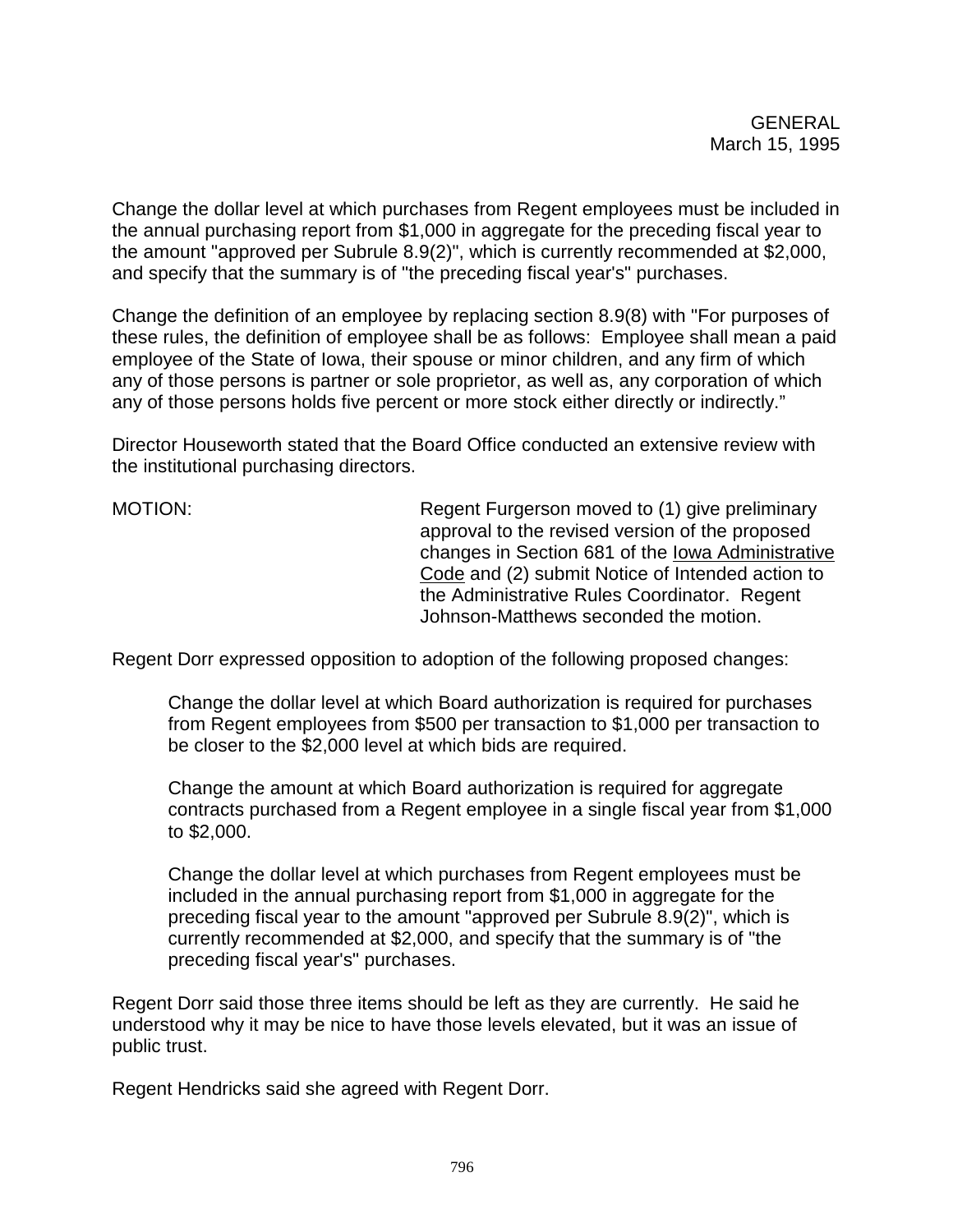Mr. Richey stated that when institutional officials presented the requests to the Board Office, they were highly desirous of having the levels double what was recommended by the Board Office. He said there have been significant changes in State law regarding bidding, and some price inflation has also occurred. He thought a more modest adjustment of the nature recommended was advisable while still providing for due diligence of the Board.

Regent Newlin asked how many years the current levels had been in place. Director Houseworth said the current levels had been in effect for at least a decade.

Regent Hendricks said it was her recollection that there was a change in the law during her time on the Board concerning employees of institutions doing business with their employing institution. She felt that any time an institution purchases from its own employees, due diligence requires it to be reported.

Mr. Richey suggested that perhaps a satisfactory compromise could be reached where the Board did not have to approve individual purchases as they arise but rather that information could be included in the annual purchasing report.

President Berenstein noted that the recommendation was for "approval"; it did not change the reporting requirement.

Regent Dorr said he was fundamentally opposed to the proposal. He felt it was a matter of public trust and that it was appropriate to leave it at the current levels.

MOTION TO AMEND THE MOTION:Regent Dorr moved to amend the motion to remove the three items, identified above, for which he was concerned. Regent Hendricks seconded the motion, and upon the roll being called, the following voted: AYE: Collins, Dorr, Hendricks, Pellett. NAY: Berenstein, Furgerson, Johnson-Matthews, Newlin, Tyrrell. ABSENT: None.

MOTION WAS DEFEATED.

VOTE ON THE ORIGINAL MOTION:Upon the roll being called, the following voted: AYE: Berenstein, Furgerson, Johnson-Matthews, Newlin, Tyrrell. NAY: Collins, Dorr, Hendricks, Pellett.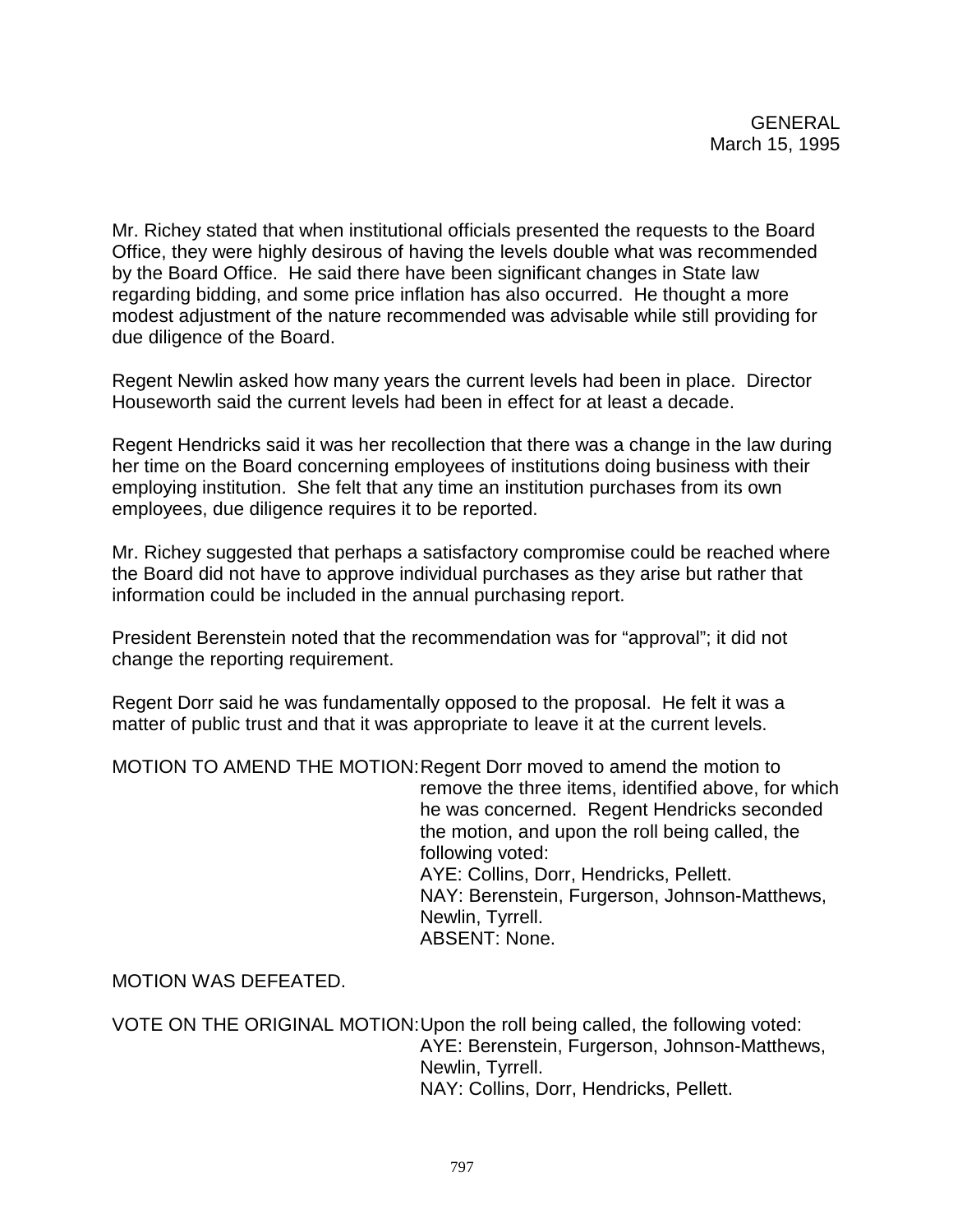ABSENT: None.

MOTION CARRIED.

**EDUCATIONAL TELECOMMUNICATIONS COUNCIL**. (a) Revision of Appointments. The Board Office recommended the Board approve the appointments to the Educational Telecommunications Council.

In February the Board approved Regent representation on the Educational Telecommunications Council that included Emmett Vaughan and Robert Barak as regular members and Richard Varn and Marcia Bankirer as alternates. The Board Office has since received notice from the leadership of the ETC that the appointments must be "gender balanced."

It was recommended that Marcia Bankirer and Robert Barak serve as the regular members and Emmett Vaughan and Richard Varn serve as alternates to achieve gender balance.

MOTION: Regent Johnson-Matthews moved to approve the appointments to the Educational Telecommunications Council. Regent Furgerson seconded the motion. MOTION CARRIED UNANIMOUSLY.

(b) Report. The Board Office recommended the Board receive the report on the Educational Telecommunications Council (ETC).

On January 31 the Educational Telecommunications Council met at Iowa Public Television studios.

The ETC received a report on legislative activities related to Part III of the ICN. One bill discussed would exempt the AEAs and the libraries from the video portion of the ICN. The ETC members discussed the difference between some of the proposed solutions to developing Part III including the possible substitution of what is regarded as less desirable technology (i.e. T-1s for DS3 the original video technology). The ETC adopted a motion in support of the original technology (DS3). Another motion adopted requested that an "op. ed." piece be developed that would be sent to the media explaining in lay language the reasons why the ETC thinks the DS3 is the desired technology.

The ETC heard a presentation from ICN engineers regarding the T-1 issue that basically confirms the ETC position that the DS3 is the preferred technology. Using the T-1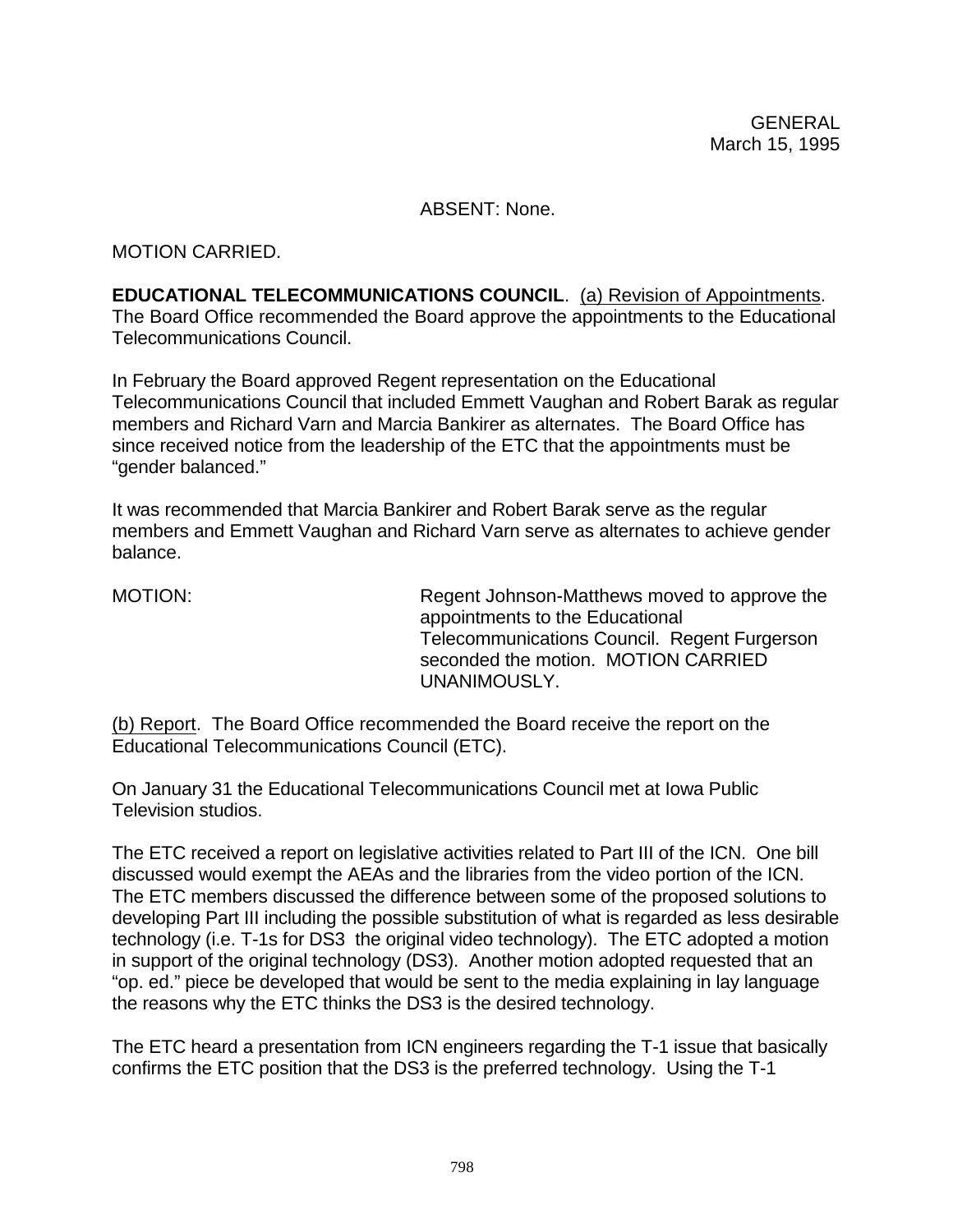technology would mean for example that courses requiring a high quality picture and/or audio transmission would no longer be able to use the ICN at the Part III sites.

The ETC reviewed a concept paper suggesting various minor changes to the Administrative Rules for ICN educational video sites. No action was taken.

ACTION: President Berenstein stated the Board received the report on the Educational Telecommunications Council (ETC), by general consent.

**BOARD OFFICE PERSONNEL TRANSACTIONS**. The Board Office reported no transactions on its Register of Personnel Transactions this month.

**REVISIONS OF MERIT SYSTEM CLASSIFICATIONS**. The Board Office recommended the Board approve the revisions to the Regents Merit System Classification Plan as outlined below:

#### New Classes

Parking and Transportation Field Service Officer, pay grade 307 (\$18,366-\$24,272) Parking Facilities Mechanic, pay grade 205 (\$16,869-\$21,341) Parking and Transportation Attendant, pay grade 505 (\$15,974-\$21,923) Parking and Transportation Supervisor, pay grade 111 (\$22,214-\$30,264)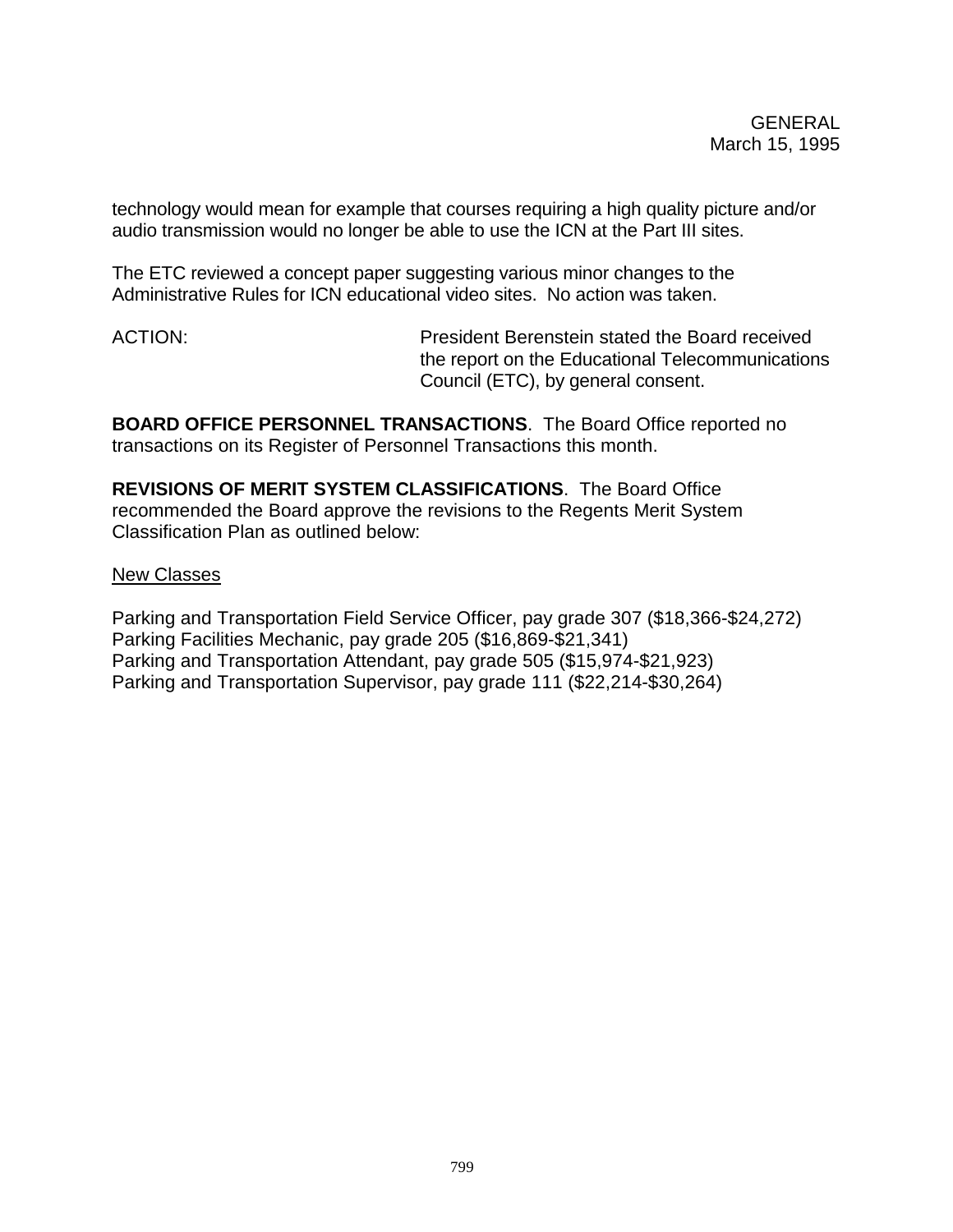#### Classes to be deleted

Parking Cashier Attendant, pay grade 503 (\$13,998-\$19,094) Parking Enforcement Officer, pay grade 303 (\$14,497-\$18,740) Parking Cashier Supervisor, pay grade 108 (\$18,990-\$26,436)

Substantive changes have occurred in the parking and transportation area at the Regent universities, especially at the University of Iowa which has a separate parking and transportation department.

Regent Hendricks asked if the Parking and Transportation Attendants were the individuals who take the money from those leaving parking facilities. Director Williams responded affirmatively.

Regent Hendricks asked why the recommendations were before the Board. Director Williams responded that the proposal was before the Board because of a need to update the duties and responsibilities of the classification to be more reflective of what the individuals are actually doing.

Regent Hendricks asked if the private sector was consulted about compensation for parking attendants. Director Williams responded affirmatively. A review took place to determine whether the Regents system was competitive with the private sector.

Mr. Richey reminded the Regents of the point count system for the merit operation in this state. Salaries have to relate to each other. Salaries have to be structured in such a way that there is no discrimination on a gender basis. If the Regent system structured its pay plans to what is done in the private sector in every respect, there would be people paid out of line with other employees doing essentially the same business.

President Berenstein asked why they would not privatize. Mr. Richey responded that if the Regents wanted to go to that extreme, they could do so. In areas where Regent services have been privatized there have been problems with the level of services. The State has experienced the same decline in the quality of service in areas where it has privatized.

Regent Collins said he was not sure whether this was an area for which the Regents may want to consider privatization. When they have to pay an extraordinary salary because of the way certain positions fit into the Regent system, then he felt that was when they should at least discuss whether or not they should review a position for privatization. He felt they needed to explore their options.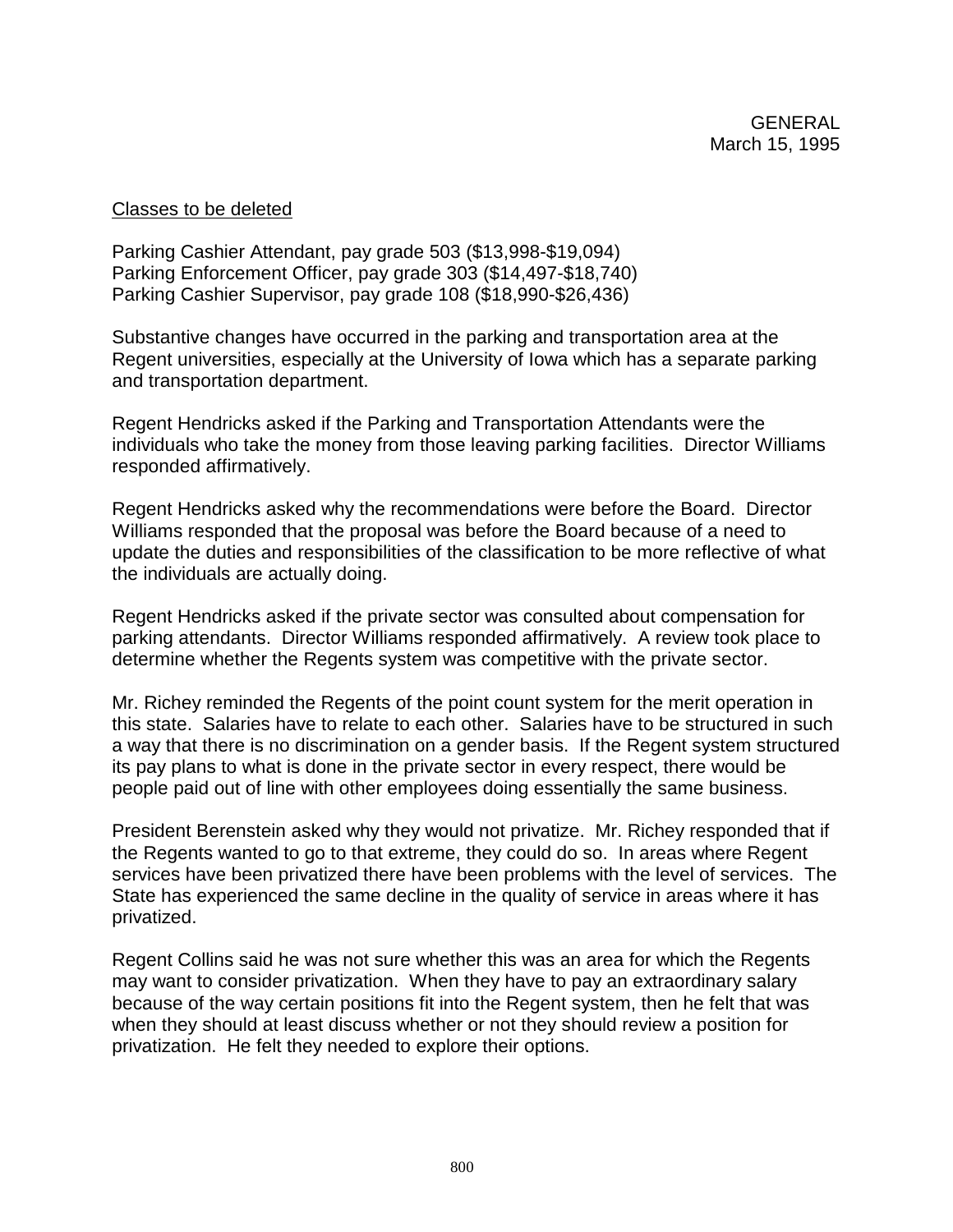President Berenstein stated that he has been concerned during his tenure as a Regent that the Regents do not always fully understand matters for which they are asked to give their blessings. He asked whether the Regents should send this request back and ask that it be reviewed and presented in a way that might answer some of their questions.

MOTION: Regent Dorr moved to table this item. Regent Collins seconded the motion. MOTION CARRIED UNANIMOUSLY.

**STATUS REPORT ON BOARD OFFICE BUDGET FOR FISCAL YEAR 1995**. The Board Office recommended the Board receive the report.

No unanticipated changes in the revenues and expenditures occurred in the Board Office budget since the last monthly report. Expenditures from the category of Other Operating Expenditures were higher for office equipment than the original budget. This variation occurred because of the necessity to purchase a computer for the new Human Resources Director. This increase in expenditures was offset by a reduction in the anticipated expenditures for outside services.

ACTION: The report was received by consent.

**BOARD MEETINGS SCHEDULE**. The Board Office recommended the Board approve the Board Meetings Schedule.

| April 19-20, 1995   | University of Iowa           | <b>Iowa City</b>                           |
|---------------------|------------------------------|--------------------------------------------|
| May 17-18           | lowa School for the Deaf     | <b>Council Bluffs</b>                      |
| June 21-22          | University of Northern Iowa  | <b>Cedar Falls</b>                         |
| <b>July 19-20</b>   | <b>Iowa State University</b> | Ames                                       |
| September 20-21     | University of Iowa           | <b>Iowa City</b>                           |
| October 18-19       | University of Northern Iowa  | <b>Cedar Falls</b>                         |
| November 15-16      | <b>Iowa State University</b> | Ames                                       |
| December 13-14      | To be determined             | Des Moines                                 |
| January 17, 1996    | Telephonic                   |                                            |
| February 21-22      | University of Iowa           | lowa city                                  |
| <b>March 20-21</b>  | University of Northern Iowa  | <b>Cedar Falls</b>                         |
| April 17-18         | <b>Iowa State University</b> | Ames                                       |
| ACTION <sub>1</sub> |                              | The Board Meetings Schedule was approved b |

ACTION: The Board Meetings Schedule was approved, by consent.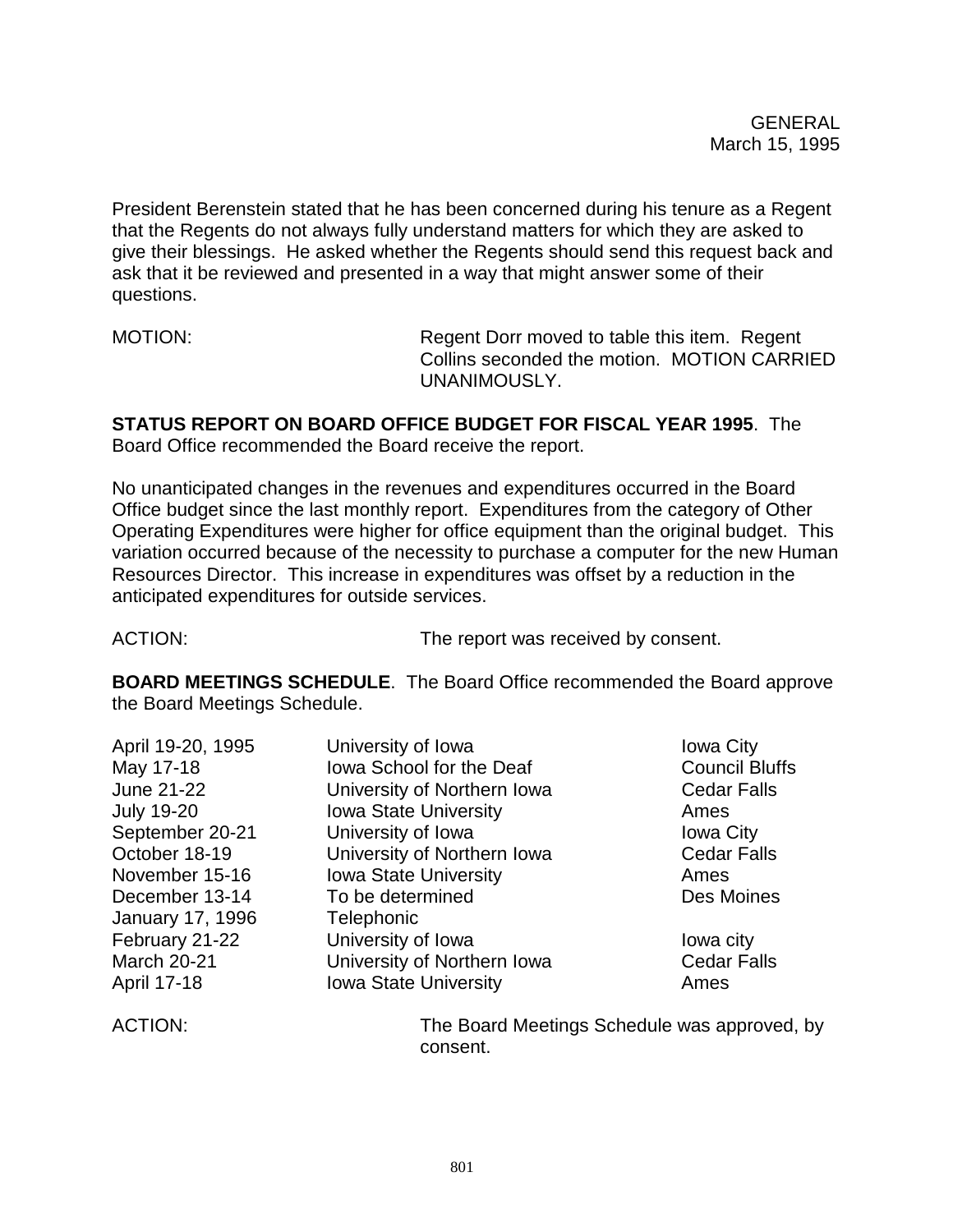President Berenstein then asked Board members and institutional officials if there were additional general or miscellaneous items for discussion.

President Berenstein stated that this was his last meeting in Ames as President of the Board of Regents. He thanked everyone for the courtesy they have extended to him. He said that although they have not always agreed on the issues he appreciated the fact that they had the opportunity to disagree with honor.

Regent Furgerson thanked everyone who had been helpful to her. She said recognizes a different perspective as an African American and has tried with integrity to represent that perspective. She felt she had learned more than she had given. It has been a very educational experience for her. She said she would keep all of them in her heart with fondness.

Regent Hendricks thanked officials of all three universities. She said the Regents had all been treated very nicely. The opportunity to meet them all and learn had been wonderful.

Mr. Richey stated that he was scheduled for surgery on April 3 and would be out of the office the entire month of April; therefore, he would not be able say good-bye to the departing members of the Board of Regents. He said it had been a pleasure to work with them. He hoped their successors would be as dedicated as they had been. He wished them Godspeed and thanked them for the many courtesies extended to him.

President Berenstein expressed appreciation to Mr. Richey. He said Mr. Richey was an absolutely dedicated public servant and was also wished Godspeed, especially with regard to his surgery.

Regent Furgerson said that thanks to former Regent Percy Harris she knew what it would be like to work with Mr. Richey. She said Mr. Richey worked very hard to educate the Regents in areas where that was needed, and that he was a good human being.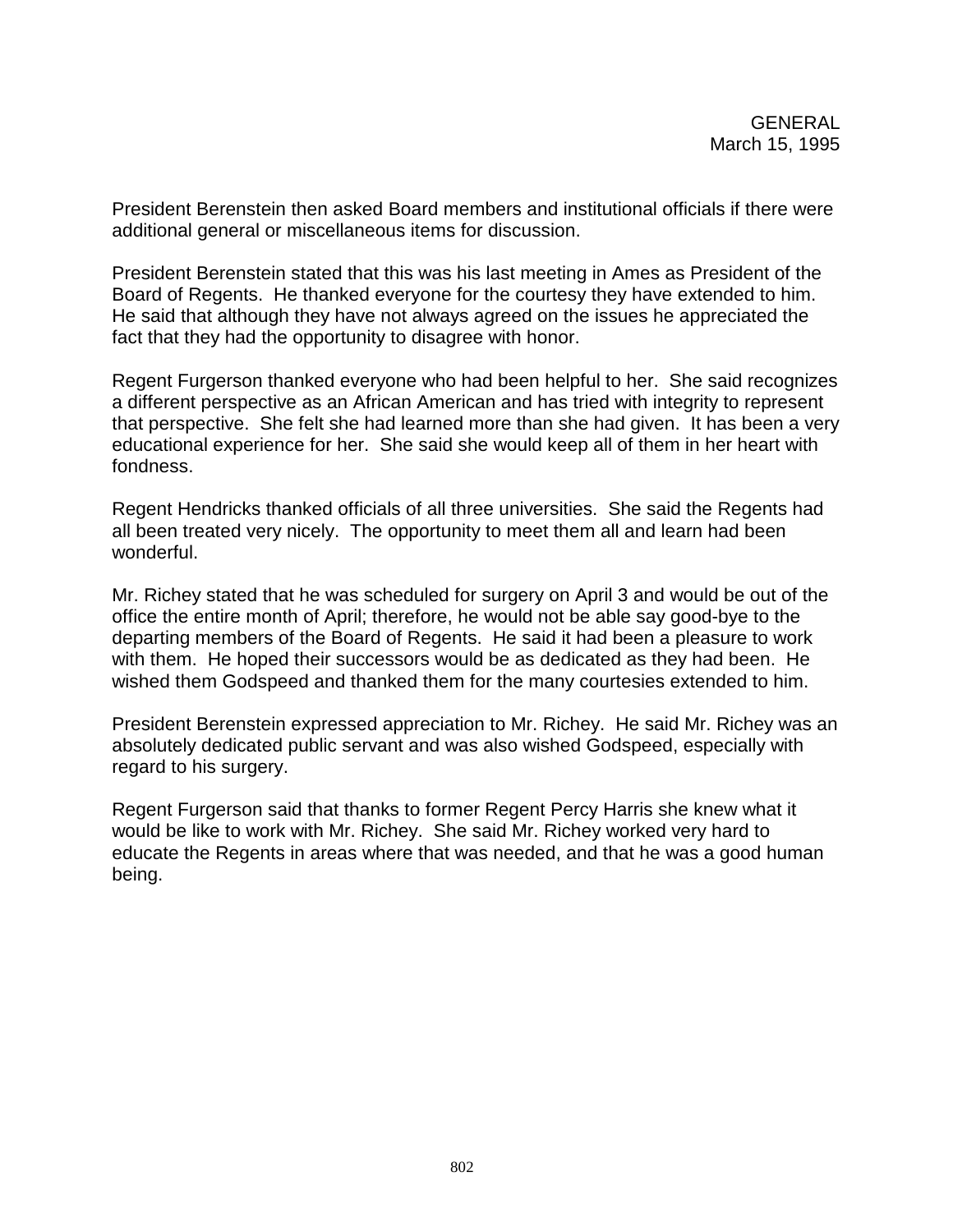GENERAL March 15, 1995

# STATE UNIVERSITY OF IOWA

The following business pertaining to the State University of Iowa was transacted on Wednesday, March 15, 1995.

**RATIFICATION OF PERSONNEL TRANSACTIONS**. The Board Office recommended the Board ratify personnel transactions, as follows:

Register of Personnel Changes for Register of Personnel Changes for January 1995.

The register included an increase in the salary of Vice President David Skorton from \$156,000 to \$161,000 effective January 1, 1995.

MOTION: Regent Furgerson moved to ratify personnel transactions, as presented. Regent Johnson-Matthews seconded the motion. MOTION CARRIED UNANIMOUSLY.

**TUITION POLICY FOR SPOUSES OF TEACHING ASSISTANTS AND RESEARCH ASSISTANTS**. The Board Office recommended the Board approve the University of Iowa and University of Northern Iowa proposed policy on assessing in-state tuition for spouses of teaching and research assistants (TA & RA).

Effective with the 1995 summer session, officials of the University of Iowa and the University of Northern Iowa proposed a new policy of assessing resident tuition in the case of teaching and resident assistants with a 25 percent or greater appointment.

The assessment of resident tuition for non-resident spouses of RAs and TAs would allow them to register for a full course load. Previously these spouses had to pay non-resident tuition for registration above 4 credit hours per semester.

This new policy will be of benefit in attracting graduate and professional students by providing them with a benefit previously provided by competing universities.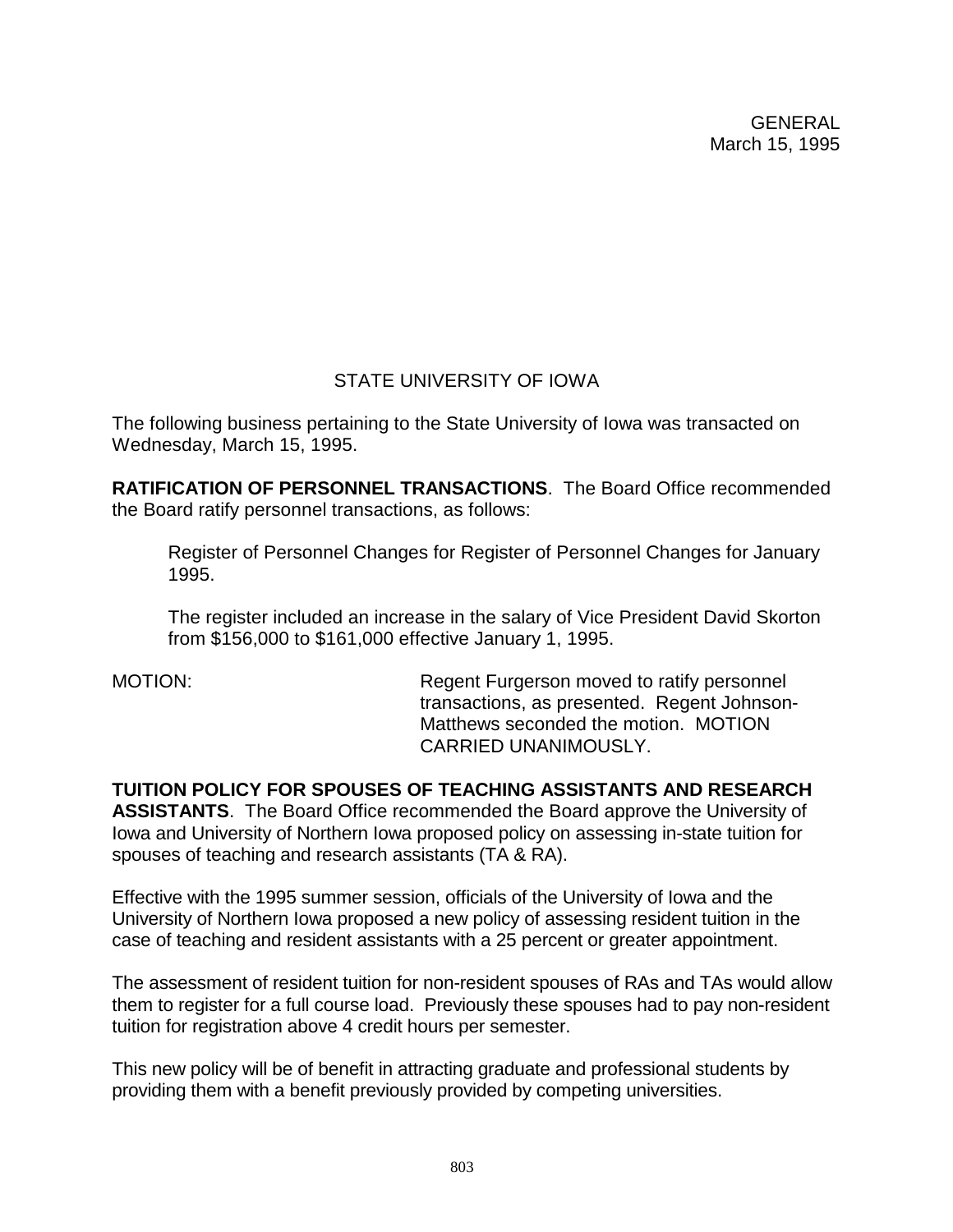The universities indicated that the economic impact would be minimal since previously non-resident spouses of TAs and RAs had to pay out-of-state tuition for all courses over 4 semester hours. This effectively prohibited many spouses from pursuing degree programs. These students will now enroll and pay tuition.

Spouses of teaching and research assistants at Iowa State University have received this benefit for several decades.

Director Barak stated that this request originated at the University of Iowa and was subsequently agreed to at the University of Northern Iowa. He said the policy was consistent with the policy at Iowa State University and competing institutions. He said the economic impact was minimal.

President Berenstein asked if the Regents needed to wait 30 days before adopting the tuition policy. Director Barak responded that it did not require a 30-day waiting period and noted that the policy had been reviewed by the Attorney General's Office.

Dean Sims said the policy was consistent with that of every other major institution with which the University of Iowa competes for graduate students. He noted that lack of such a policy was the reason why the University of Iowa had lost some graduate students.

MOTION: Regent Newlin moved to approve the University of Iowa and University of Northern Iowa proposed policy on assessing in-state tuition for spouses of teaching and research assistants. Regent Dorr seconded the motion. MOTION CARRIED UNANIMOUSLY.

**REGISTER OF CAPITAL IMPROVEMENT BUSINESS TRANSACTIONS**. The Board Office recommended the Board approve the university's capital register, as presented.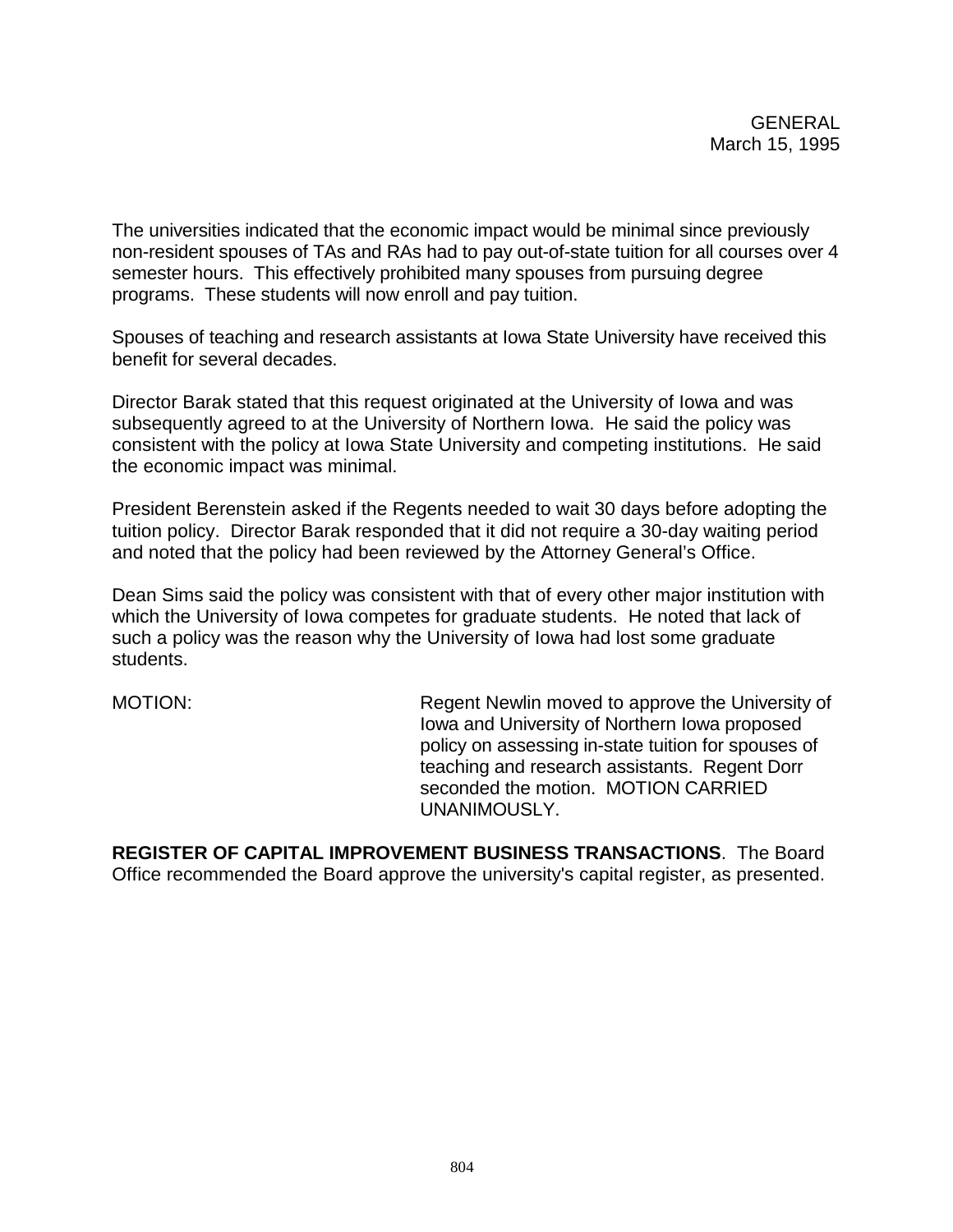# PROJECT DESCRIPTIONS AND BUDGETS

Lower Finkbine--Resurface Track \$347,000

Source of Funds: Proceeds from Insurance Settlement

## Preliminary Budget

| \$330,000 |
|-----------|
| 2,000     |
| 15,000    |
|           |

# TOTAL \$347,000

University officials requested approval of a project description and budget for the replacement of the track surface at the Lower Finkbine Athletic/Recreational Complex. The synthetic surface of the competitive running track was severely damaged by the summer flooding of 1993. This damage is exhibited by bubbles, delamination and shrinkage. The delamination and bubbling present a tripping hazard to athletes competing on the track. The option of patching the existing surface was studied and eliminated because this option did not work in similar track installations.

The repair of the track was originally included in the Lower Finkbine--Repair Flood Damage project approved by the Board in September 1994. This project also provides repairs to the softball complex and parking areas, and this work was included in the construction contract awarded in October 1994. The repairs to the track were included in the bid alternates which were not part of the contract award. The university determined that the repairs to the track could be completed this spring.

The original project is nearing completion and therefore university officials decided to undertake the repairs to the track as a separate project.

Iowa Center for the Arts Campus--Replace Electrical Cable \$300,000 Source of Funds: Utility Enterprise Improvement and Replacement Fund

## Preliminary Budget

| <b>Construction/Physical Plant Labor</b> | \$283,000 |
|------------------------------------------|-----------|
| Design, Inspection and Administration    | 2,000     |
| Contingencies                            | 15,000    |
| TOTAL                                    | \$300,000 |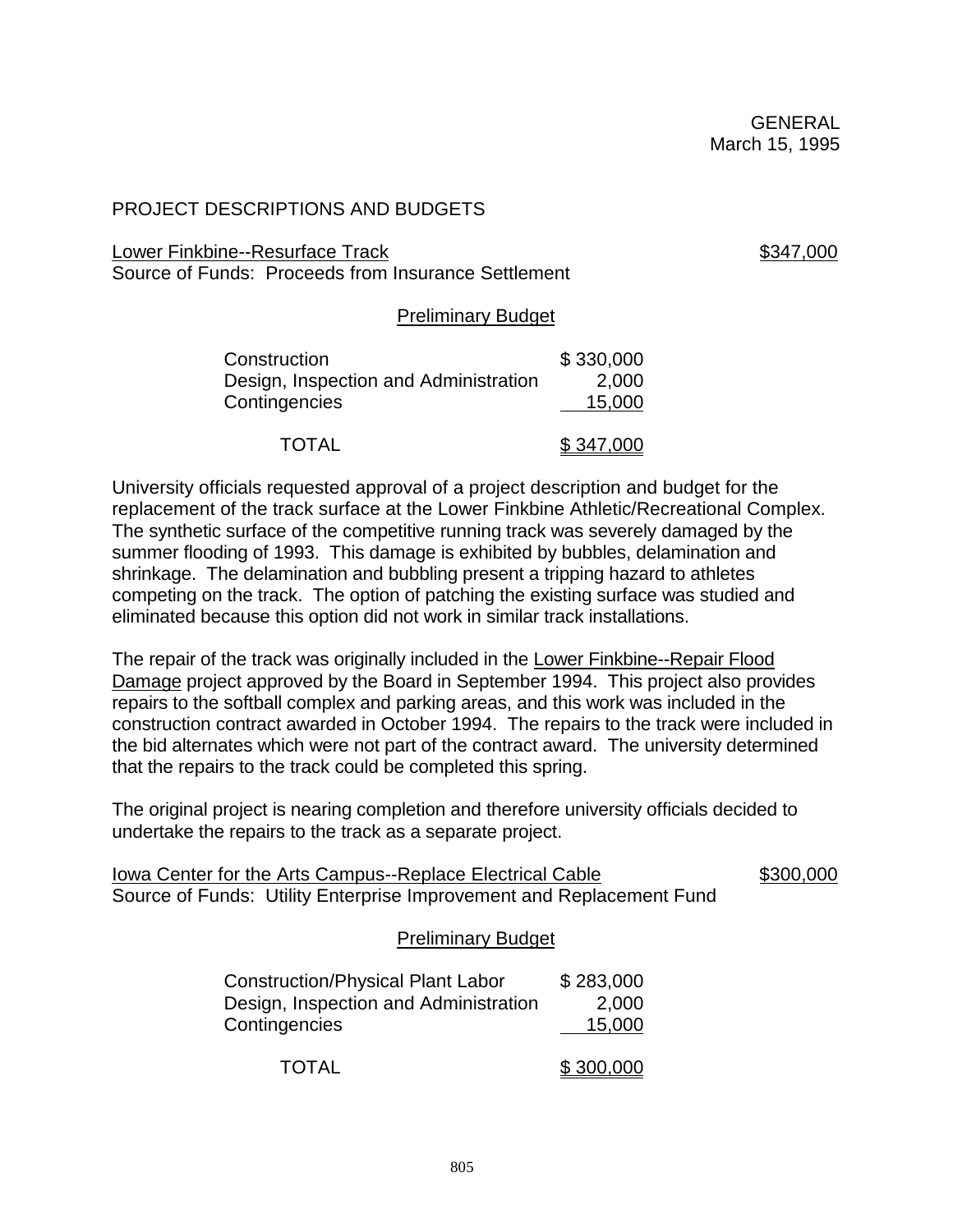University officials requested approval of a project description and budget to replace the existing 15KV electrical cable between the English-Philosophy Building and Hancher Auditorium to provide improved electrical service. The replacement cable is approximately 5,000 feet in length and will be housed in existing ductbanks and vaults.

Iowa Memorial Union Footbridge Repairs--Replace Steam and  $$296,750$ Condensate Lines Source of Funds: Utility Enterprise Improvement and Replacement Fund

#### Preliminary Budget

| Construction                          | \$250,000 |
|---------------------------------------|-----------|
| Design, Inspection and Administration |           |
| Consultants                           | 31,250    |
| <b>Architect/Engineering Services</b> | 3,000     |
| Contingencies                         | 12,500    |
| TOTAL                                 | \$296,750 |

University officials requested approval of a project description and budget to replace steam and condensate lines at the Iowa Memorial Union footbridge to provide improved steam distribution capacities.

The university has been in the process of upgrading the campus steam distribution system. The current lowa Memorial Union Footbridge Repairs project provides an opportunity to upgrade an east-west campus link at the footbridge. The proposed project, which will be coordinated with the footbridge repairs project, includes the replacement of an existing condensate line and two steam distribution lines with larger lines for greater capacity.

Regent Newlin asked if the bridge would have to be able to handle vehicles due to the proximity of the physical plant. Vice President True responded that mainly steam lines and telecommunications lines would cross the bridge.

\* \* \* \* \* \* \*

Iowa Memorial Union Footbridge Repairs **Community** Original Budget \$398,800 Source of Funds: Building Renewal or Income Revised Budget \$612,550 from Treasurer's Temporary Investments & Utility Enterprise Improvement & Replacement Fund

## Project Budget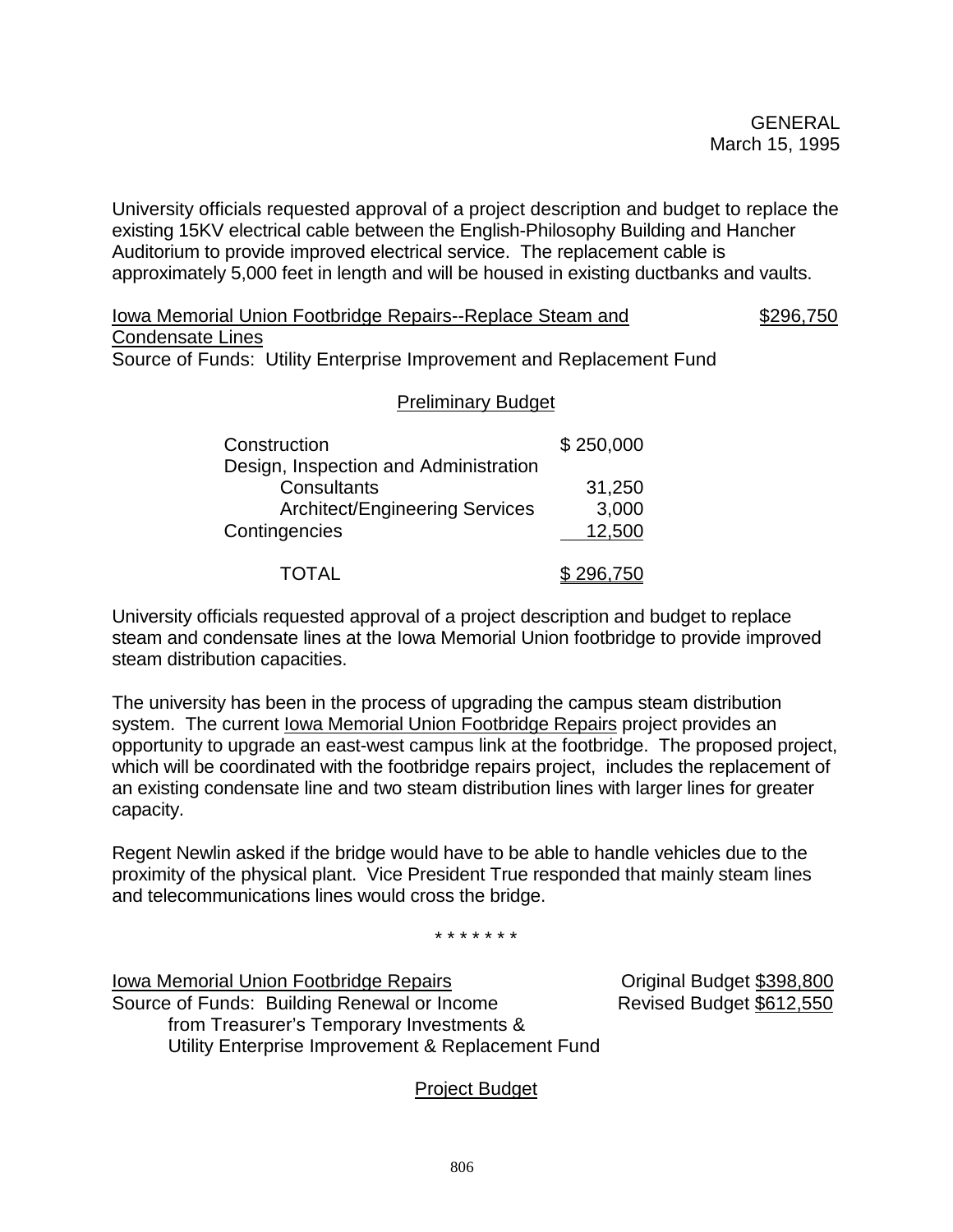|                                       | Original<br><b>Budget</b><br>March 1994 | Revised<br><b>Budget</b><br>March 1995 |
|---------------------------------------|-----------------------------------------|----------------------------------------|
| Construction                          | \$321,300                               | \$321,300                              |
| <b>Structural Improvements</b>        |                                         | 200,000                                |
| Design, Inspection and Administration |                                         |                                        |
| Consultants                           | 37,203                                  | 50,953                                 |
| <b>Architect/Engineering Services</b> | 9,297                                   | 9,297                                  |
| Contingencies                         | 31,000                                  | 31,000                                 |
| TOTAL                                 | <u>\$398,800</u>                        | <u>\$612,550</u>                       |

University officials requested approval of a revised project budget in the amount of \$612,500, an increase of \$213,750, in order to accommodate greater loading and capacity requirements for the bridge. The Iowa Memorial Union pedestrian bridge was designed and constructed in the early-1930s. The bridge connects the east and west campuses from the central east campus (Iowa Memorial Union, Pentacrest and Chemistry Building) to the art campus. The bridge provides an essential pedestrian link for students, staff and visitors, and serves as an important utility corridor across the Iowa River.

In May 1994 the university received one bid for this project which exceeded the engineering estimate by approximately 40 percent. University officials reviewed the project and determined that there were two factors which negatively influenced the bidding process: 1) the combination of land-based and river-based construction work which increased construction costs, and 2) an unfavorable bidding climate which resulted in the receipt of only one bid for the project. Subsequently, the university received approval to reject the bid and reevaluate the project.

The original project included surface restoration and replacement of defective structural members to maintain the original design load of 60 pounds per square foot. That load bearing capability was acceptable for the existing structure but is less than the 1995 Bridge Code requirements of 80 pounds per square foot.

Due to the need to provide additional capacity for pedestrian traffic and the additional loading requirements created by the proposed steam and condensate line replacement project, it is necessary to add additional structural steel to the bridge. The estimated cost for this structural work is \$200,000.

\* \* \* \* \* \* \*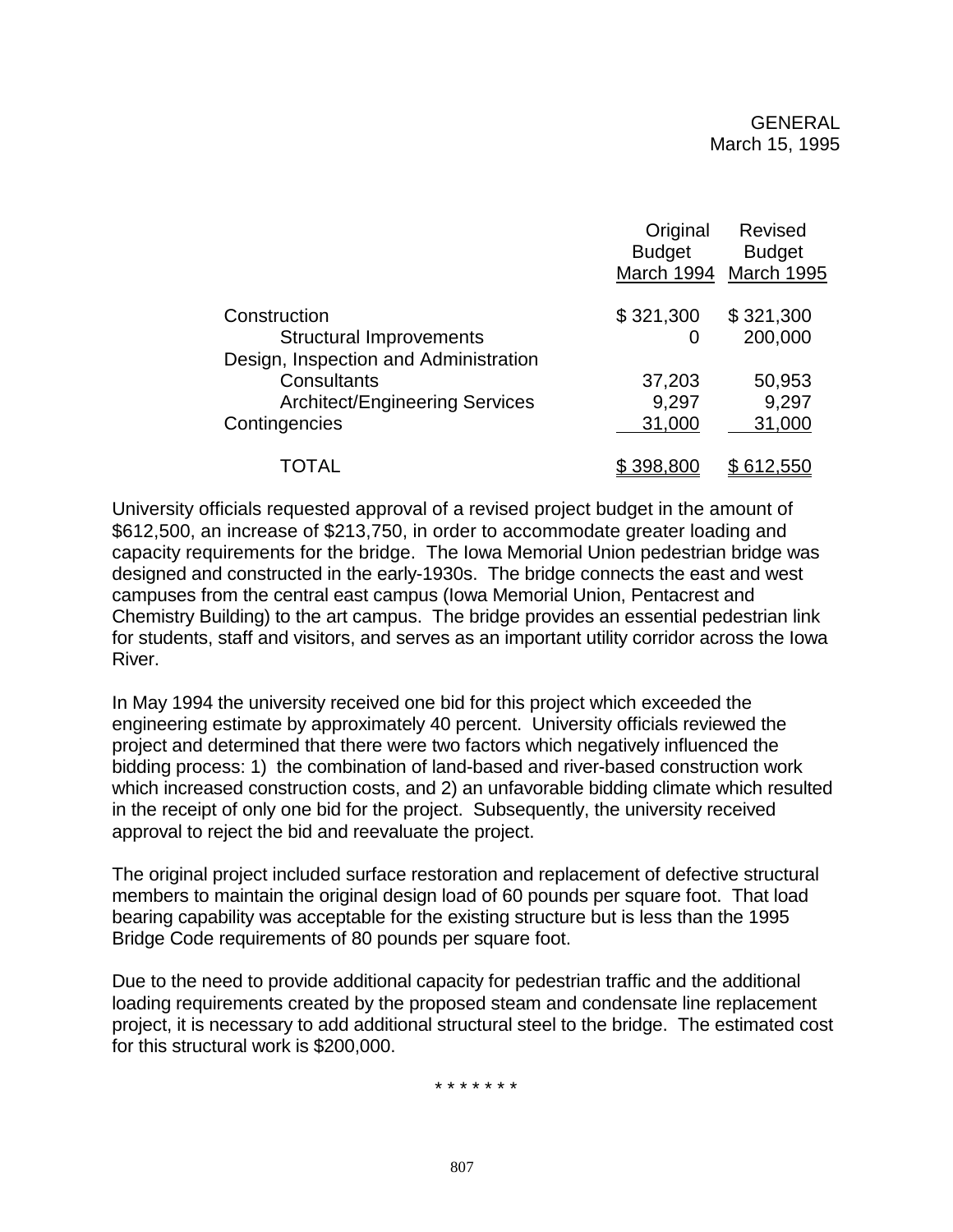University officials reported five new projects with budgets of less than \$250,000. The titles, source of funds and estimated budgets for the projects were listed in the register prepared by the university.

\* \* \* \* \* \* \*

# ARCHITECT/ENGINEER AGREEMENTS

Iowa Center for the Arts--Campus Master Plan, River Garden and \$53,660 Flood Control Protection Michael Van Valkenburgh Associates, Inc., Cambridge, MA

University officials requested approval of an agreement with Michael Van Valkenburgh Associates to provide landscape architectural services for the Iowa Center for the Arts campus. In June 1994 the University of Iowa Campus Planning Committee reviewed and recommended approval of the Master Plan as prepared by Michael Van Valkenburgh Associates. University officials proposed to proceed with design development planning for the River Garden area of the Iowa Center for the Arts Campus. This includes the area bounded by the Theatre Building on the south, Riverside Drive on the west, Clapp Recital Hall and the Voxman Music Building on the north, and the Iowa River on the east.

The agreement provides for a fee of \$53,660, including reimbursables. This fee will cover the preparation of design development documents and budget estimates.

Pharmacy Building--Remodel Zopf Auditorium  $$41,000$ Brooks Borg and Skiles, Des Moines, Iowa

University officials requested approval to enter into an agreement with Brooks Borg and Skiles to provide design services for the project. The agreement provides for a fee of \$41,000, including reimbursables.

| Library Area Master Plan--North Pedestrian Walkway and  | <u>\$27,167</u> |
|---------------------------------------------------------|-----------------|
| South Plaza Developments                                |                 |
| Michael Van Valkenburgh Associates, Inc., Cambridge, MA |                 |

University officials requested approval of an agreement with Michael Van Valkenburgh Associates to provide landscape architectural services for the area surrounding the Main Library. The Master Plan includes converting the section of Washington Street directly north of the Main Library into a pedestrian walkway, improving the open space area directly south of the Library, and establishing criteria for future building and site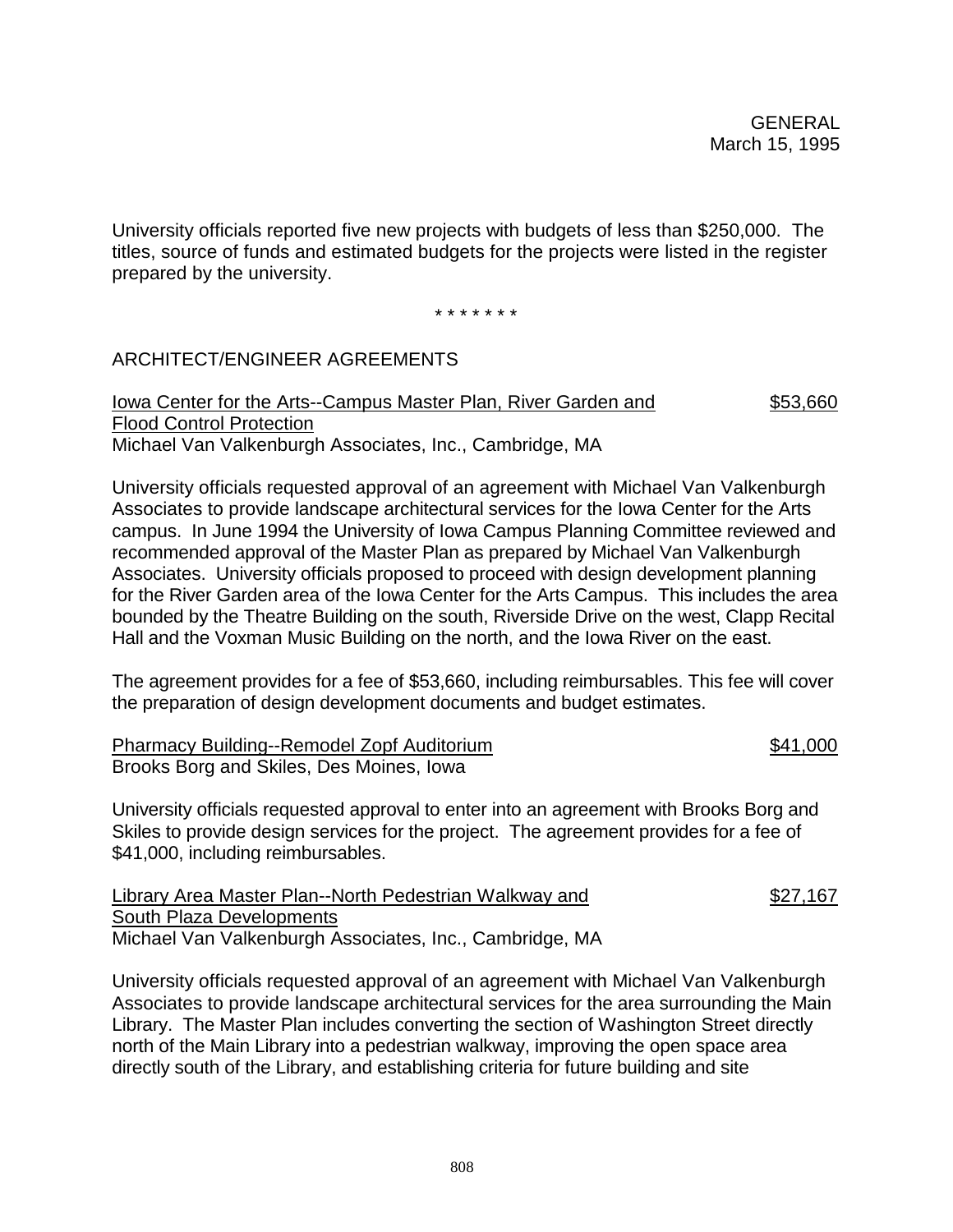developments for this section of campus in accordance with the University of Iowa Campus Planning Framework.

University officials proposed to proceed with design development planning for the Library North Terrace and the Library South Plaza. The Library North Terrace development will provide for the permanent closing of Washington Street adjacent to the Library and construction of a pedestrian walkway and terrace. This project will retain the service access to the Samuel L. Becker Communications Studies Building, improve access to the north entrance of the Library for persons with disabilities, and develop a pedestrian use terrace area at the Library north entrance. The Library South Plaza development will include construction of a parking area to replace parking displaced on the north side of the Library and the renovation of the open green space between the Library and Burlington Street.

The agreement provides for a fee of \$27,167, including reimbursables. This fee will cover the preparation of design development documents and budget estimates

Amendments:

Center for University Advancement **\$75,000 \$75,000** Brooks Borg and Skiles, Des Moines, Iowa

University officials requested approval of Amendment #2 in the amount of \$75,000 to the agreement with Brooks Borg and Skiles for the design of the Center for University Advancement project. The amendment will provide additional design services for interior furnishings and equipment for the facility.

Amendment No. 2 will not result in an increase in the total project budget.

College of Medicine Administration Building--Completion of Third Floor \$7,110 Hansen Lind Meyer, Inc., Iowa City, Iowa

University officials requested approval of Amendment #2 in the amount of \$7,110 to the agreement with Hansen Lind Meyer to provide design services for this project. The amendment reflects additional costs for electrical and communications boxes, changes to interior conference windows, supplemental heating and additional site visits.

Amendment No. 2 will not result in an increase in the total project budget.

## CONSTRUCTION CONTRACTS

| University Hospitals and Clinics--Replacement of Obsolete | \$498,173 |
|-----------------------------------------------------------|-----------|
|                                                           |           |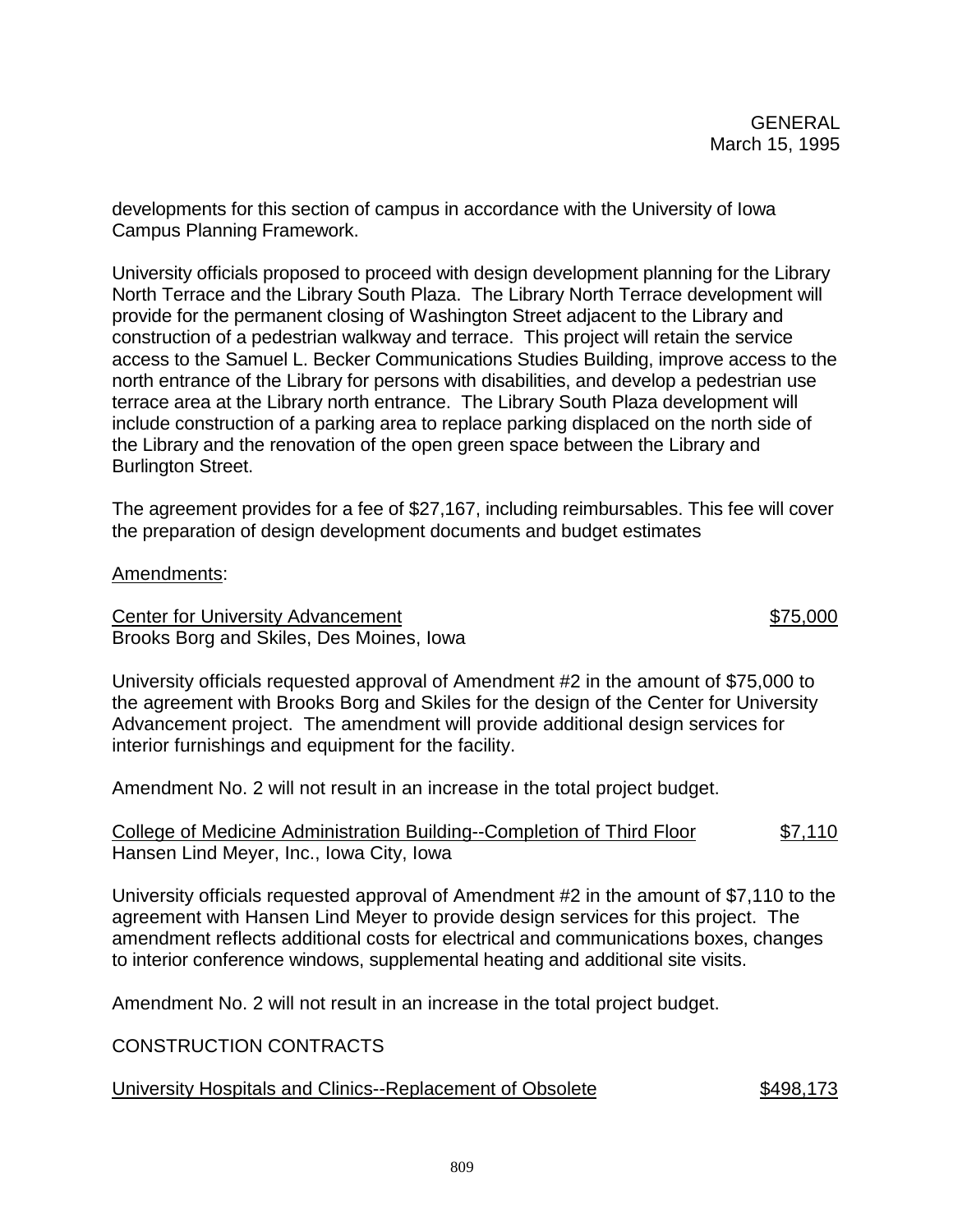Boyd Tower Switchgear--Phase B Award to: Gerard Electric, Inc., Iowa City, Iowa (2 bids received)

# ACCEPTANCE OF COMPLETED CONSTRUCTION CONTRACTS

### Multi-Tenant Facility--Oakdale Research Park--Construct Center for Biocatalysis and Bioprocessing Laboratory Modern Piping, Inc., Cedar Rapids, Iowa

Pharmacy Building Addition--Utilities Hurst and Sons Contractors, Inc., Waterloo, Iowa

University Hospitals and Clinics--Development of an Audio and Video Production Center and Staff Offices in the John Pappajohn Pavilion McComas-Lacina Construction Company, Inc., Iowa City, Iowa

University Hospitals and Clinics--Headend Air Handling Unit System Installation Bowker Mechanical Contractors, Cedar Rapids, Iowa

University Hospitals and Clinics--West General Hospital Air Handler Replacement O. F. Paulson Construction, Cedar Rapids, Iowa

# FINAL REPORTS

| Power Plant--Boiler Replacement--Phase I                                                                         | \$29,500,000 |
|------------------------------------------------------------------------------------------------------------------|--------------|
| University Hospitals and Clinics--Overhead Connecting Link<br>Between the UIHC Main Entrance and Parking Ramp #2 | \$663,391.32 |
| University Hospitals and Clinics--Expansion of General Hospital<br>Alarm System                                  | \$260,524.60 |
| University Hospitals and Clinics--Boyd Tower Water Pipe<br>Replacement                                           | \$214,325.06 |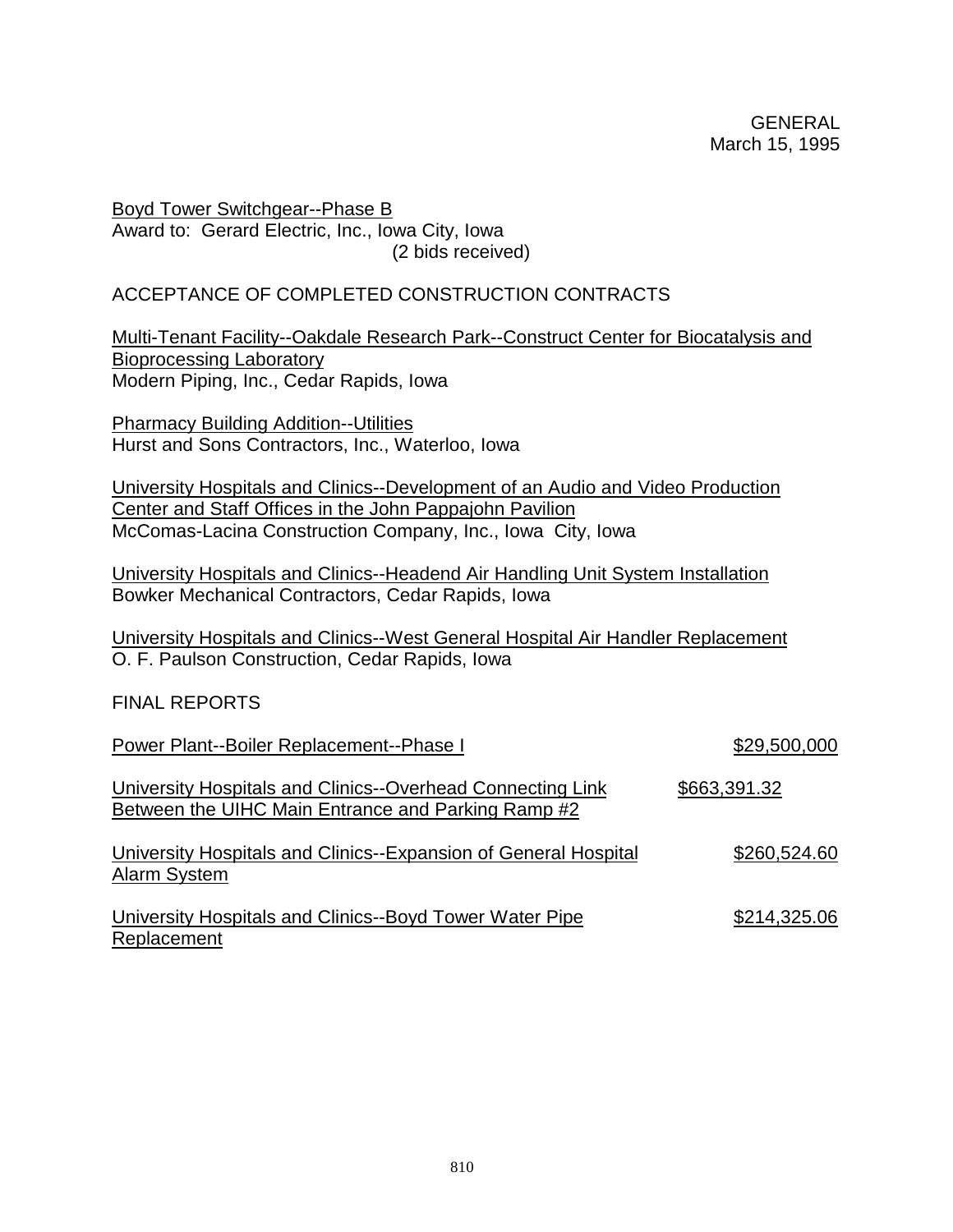MOTION: Regent Furgerson moved to approve the university's capital register, as presented. Regent Pellett seconded the motion. MOTION CARRIED UNANIMOUSLY.

**APPROVAL OF LEASES**. The Board Office recommended the Board approve the leases, as presented.

University officials requested approval to renew its lease as lessor with Bio-Research Products, Inc., for its use of 800 square feet of business incubator space at the Oakdale Research Park at the rate of \$933.33 per month (\$14 per square foot, \$11,999.96 per year), for a six-month period.

University officials requested approval to renew its lease as lessor with Solltech, Inc., for its use of 694 square feet of business incubator space at the Oakdale Research Park at the rate of \$347 per month (\$6 per square foot, \$4,164 per year), for a one-year period.

University officials requested approval of the following farm leases effective March 1, 1995, through February 28, 1996:

With Tom Williams as operator for his use of 176.2 acres of farmland located in Johnson County, Iowa, (Hawkeye Farm) at the rate of \$87.92 per acre (\$15,492 per year);

With Scott Ogden as operator for his use of 121.1 acres of farmland located in Johnson County, Iowa, (Oakdale Farm) at the rate of \$28.70 per acre (\$3,475 per year); and

With Richard Chapuis of Chapuis Farms, Ltd., as operator for his use of 77.6 acres of farmland located in Van Buren County, Iowa, at the rate of \$88.92 per acre (\$6,900 per year).

MOTION: Regent Furgerson moved to approve the leases, as presented. Regent Tyrrell seconded the motion, and upon the roll being called, the following voted: AYE: Berenstein, Collins, Dorr, Furgerson, Hendricks, Johnson-Matthews, Newlin, Pellett, Tyrrell.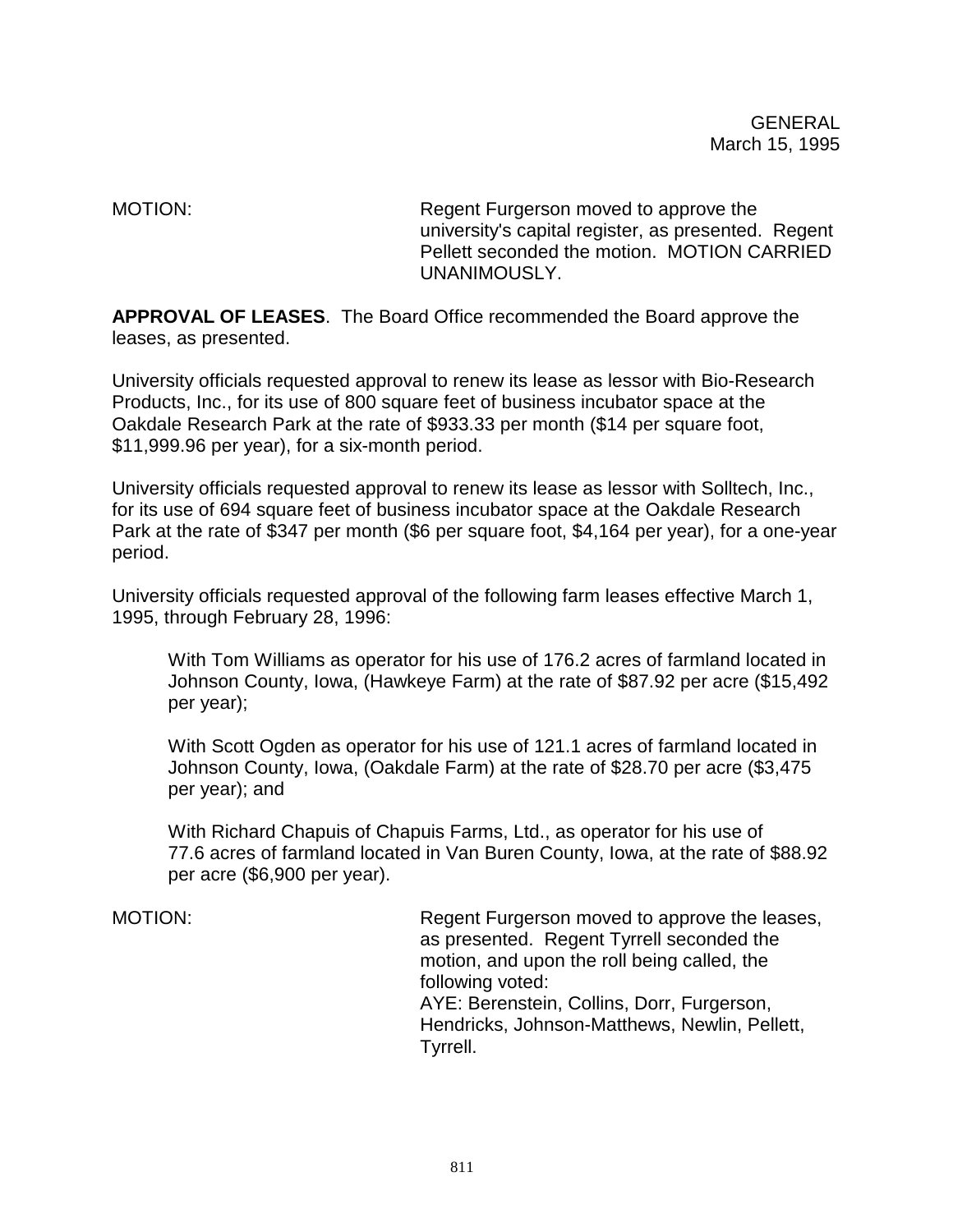## NAY: None. ABSENT: None.

MOTION CARRIED UNANIMOUSLY.

**RESIDENCE SYSTEM FUND TRANSFER**. The Board Office recommended the Board approve the transfer of \$1,752,000 from the Dormitory Surplus Fund to the Improvement Fund.

University of Iowa officials requested a transfer of \$1,752,000 from the Dormitory Surplus Fund to the Improvement Fund. This transfer, by moving funds from an undesignated (surplus) category of voluntary reserve to a category of the voluntary reserves earmarked for improvements, does not affect the total of the voluntary reserves.

MOTION: Regent Tyrrell moved to approve the transfer of \$1,752,000 from the Dormitory Surplus Fund to the Improvement Fund. Regent Johnson-Matthews seconded the motion, and upon the roll being called, the following voted: AYE: Berenstein, Collins, Dorr, Furgerson, Hendricks, Johnson-Matthews, Newlin, Pellett, Tyrrell. NAY: None. ABSENT: None.

MOTION CARRIED UNANIMOUSLY.

**LEASE AND OCCUPANCY AGREEMENT FOR CENTER FOR UNIVERSITY**

**ADVANCEMENT**. The Board Office recommended (1) that the lease for the Center for University Advancement be approved subject to revision from bond rating agencies and (2) that the occupancy agreement for the Center for University Advancement be approved.

The lease and occupancy agreement were reviewed by the Attorney General's Office and were recommended for approval. The lease is still subject to change as the financing has not been formally reviewed by the rating agency; however, any changes agreed to in that process will only serve to strengthen the security provisions.

In February 1995 the Board approved a preliminary resolution for the sale of up to \$15,500,000 Center for University Advancement Revenue bonds, Series S.U.I. 1995 to finance construction of the facility. The bid opening and award are scheduled for April 19, 1995.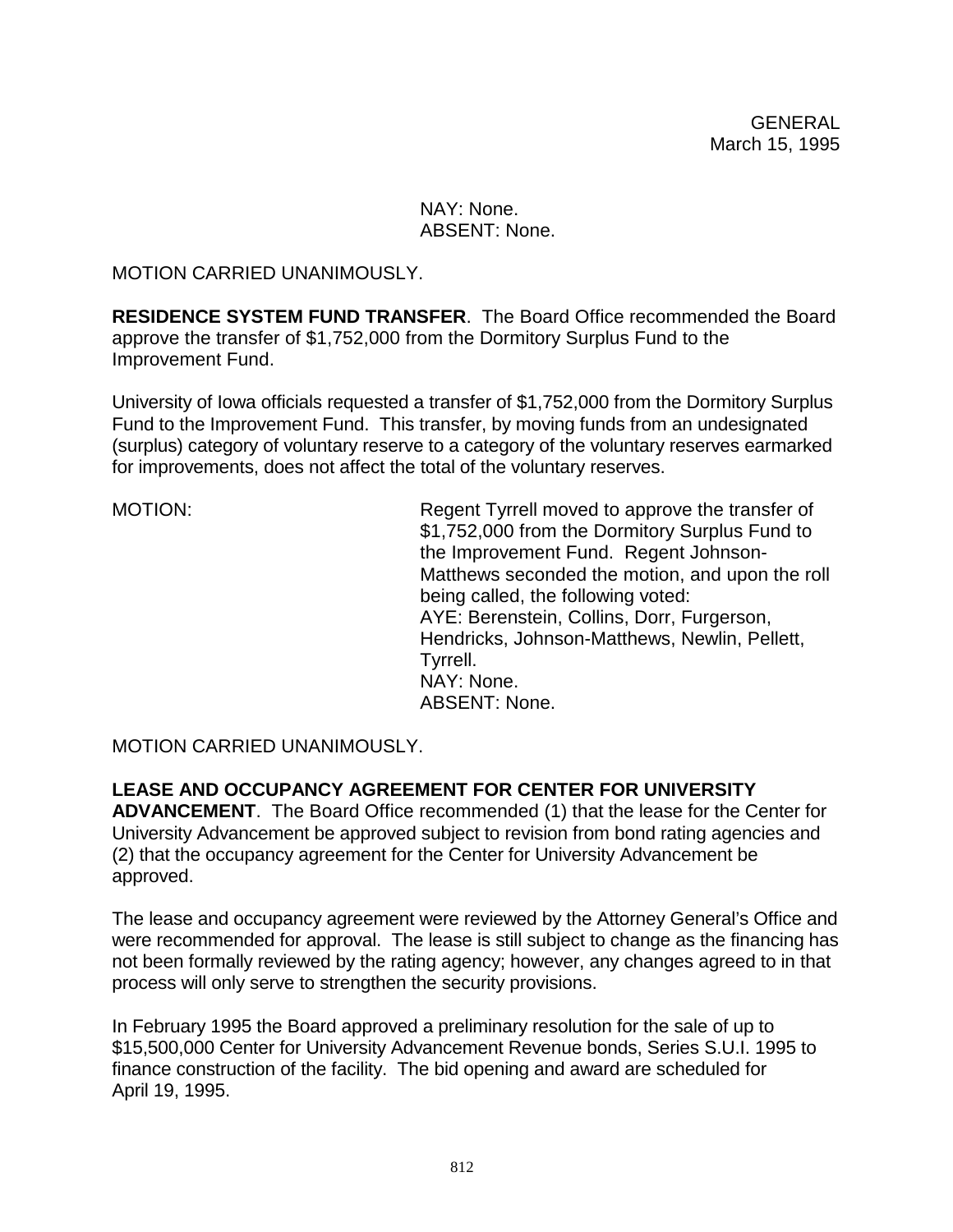The bonds will be payable solely from rental payments for the lease of the space to the foundation by the university. The foundation expects the source of the lease payments to be receipts of gifts for the project to be received over several years. Secondary sources of payment can be unrestricted net revenues and unrestricted fund balances of the foundation.

Vice President True stated the lease underpins the bond sale anticipated to take place in April.

President Berenstein asked for an explanation of the proposed transaction. Mr. Anderson stated that the transaction will be based on the credit of the foundation versus the credit of the university. Due to the unusual nature of the proposal, arrangements began early. Moody's was given a large package of information with the idea that those individuals could provide an early indication of what the bond rating would likely be. He said Moody's representatives were very impressed with the financial condition of the foundation and the way in which this transaction was developed. Indications are that the bonds will be rated somewhere between A and AA; A-1 is the level in between. Moody's officials mentioned earlier in this process that the bonds could be rated AA if the restricted funds of the foundation were available to pay the debt service; however, that was not the case. It is expected there will be a formal rating on the bonds in early-April. He said preparations are moving forward; the bond documents are in place. There will be only minor modifications to the documents from this point on.

Mr. Haynie stated that the lease was in near final order. There may be a request from Moody's to modify one or more provisions. He said the Board of Regents will get another look at the lease at its April meeting if any revisions are made by Moody's. The bonds are self-liquidating and will be issued under the strength of the tenant. The budget for the facility includes several million dollars of direct equity contributed by the foundation. The facility will be owned by the University of Iowa and will be leased to the foundation for an amount equal to the debt service on the bonds. After the bonds are retired, the rental payments will drop to \$1,000/year. He noted that Moody's would be looking to the foundation's ability as tenant to meet those obligations. He stressed that the university was only committing revenues received from the rent.

President Berenstein asked if the university would be liable for payments if the foundation was unable to make its payments. Mr. Haynie responded that in the unforeseen worst possible case, the university's responsibility would be to find another tenant. He said the problem would be to fill up the facility. It will be a very modern facility in a nice location on the University of Iowa campus. He emphasized that there is no liability for the university to make the debt service payments. The lease is a mirror image of the bond resolution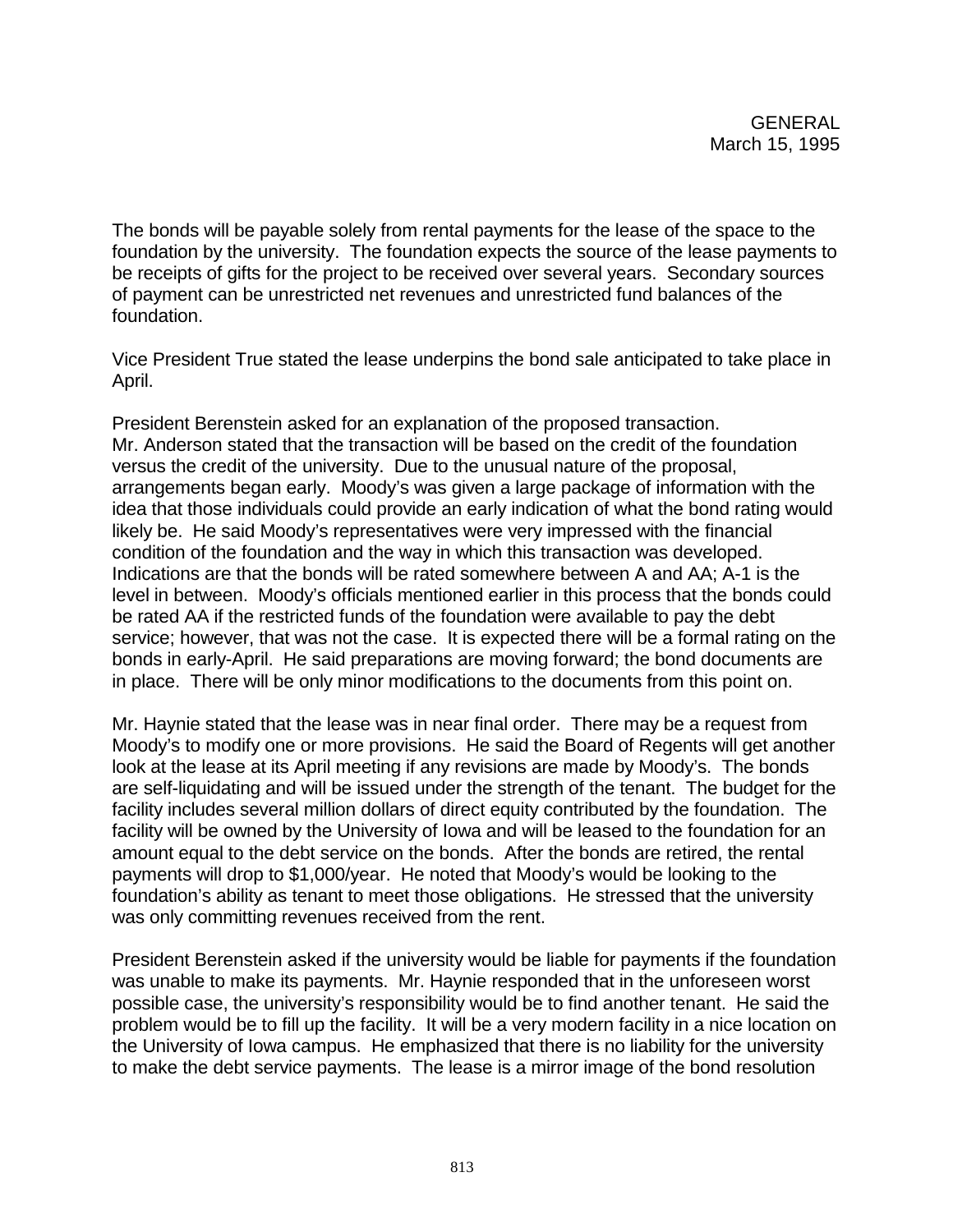indicating that the university will faithfully elect to apply the rent proceeds to repayment of the bonds.

MOTION: Regent Furgerson moved (1) that the lease for the Center for University Advancement be approved subject to revision from Bond Rating Agencies and (2) that the occupancy agreement for the Center for University Advancement be approved. Regent Pellett seconded the motion, and upon the roll being called, the following voted: AYE: Berenstein, Collins, Dorr, Furgerson, Hendricks, Johnson-Matthews, Pellett, Tyrrell. NAY: None. ABSTAIN: Newlin. ABSENT: None.

MOTION CARRIED.

President Berenstein then asked Board members and institutional officials if there were additional items for discussion pertaining to the University of Iowa.

President Rawlings introduced John Lohman, President, University of Iowa Student Association. He said Mr. Lohman was completing his term as student body president and had added a tremendous amount of credibility to the organization. Mr. Lohman turned around the budget situation and university officials were very pleased with the work Mr. Lohman and his sister, Gretchen, vice president of the student body, had done. He then introduced the student government leaders who were just elected for next year: Tim Williams, president, and Jeremy Johnson, vice president.

Mr. Lohman stated, on behalf of Gretchen and himself, that they had enjoyed working with the Board of Regents and wished them the best of luck.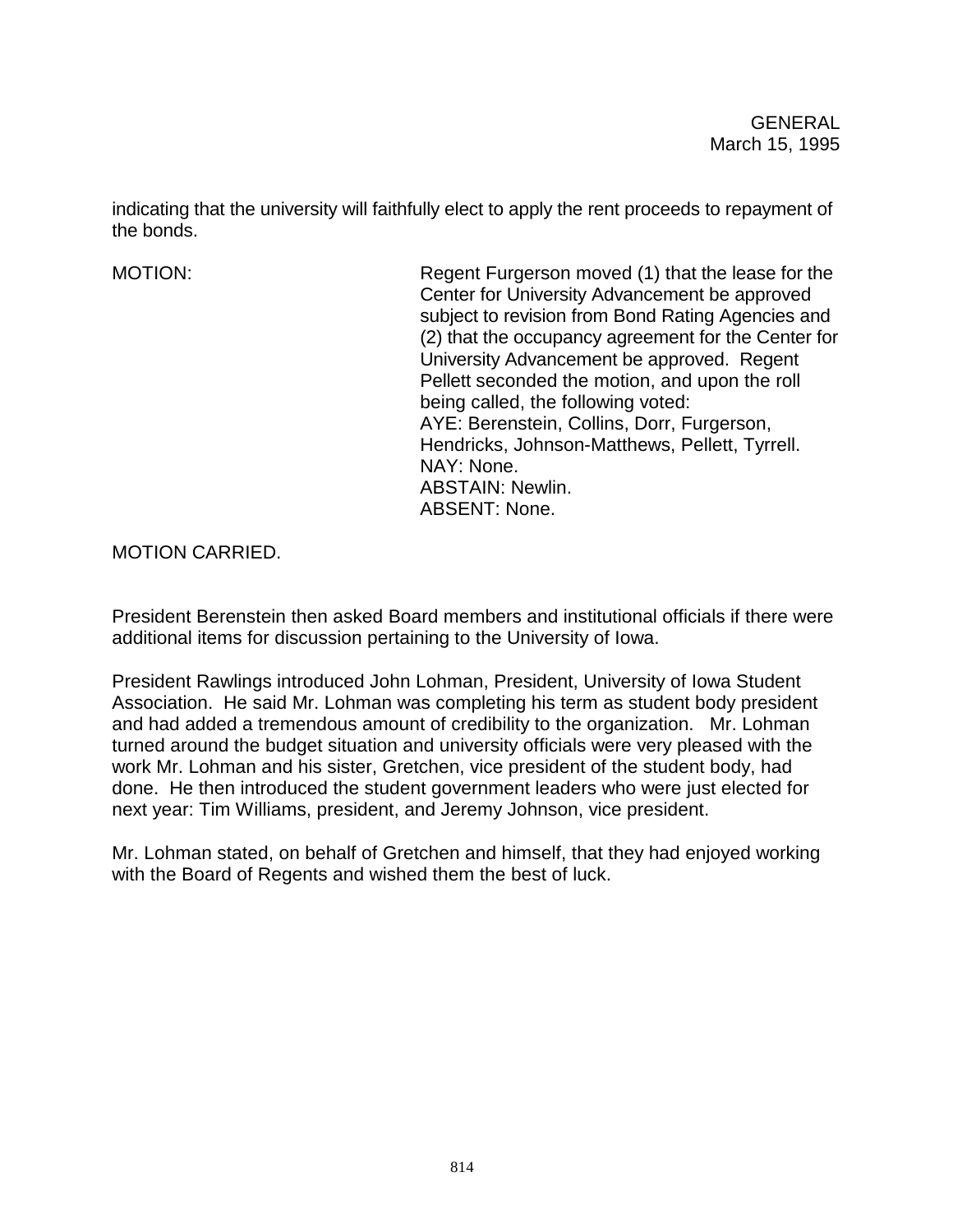# IOWA STATE UNIVERSITY

The following business pertaining to Iowa State University was transacted on Wednesday, March 15, 1995.

**RATIFICATION OF PERSONNEL TRANSACTIONS**. The Board Office recommended the Board approve personnel transactions, as follows:

Register of Personnel Register of Personnel Changes for February 1995. The register included nine early retirements and two phased retirements.

Presented for the Board's information was the appointment of RABINDRA N. MUKERJEA as Assistant to the President for Budget Planning and Analysis effective July 1, 1995, at a fiscal year salary of \$100,000.

MOTION: Regent Furgerson moved to approve the university's personnel transactions, as presented. Regent Johnson-Matthews seconded the motion. MOTION CARRIED UNANIMOUSLY.

**ACCEPTANCE OF POST-AUDIT REPORT: MASTER OF FINE ARTS (MFA) DEGREE**. The Board Office recommended the Board refer the post-audit report to the Interinstitutional Committee on Educational Coordination and the Board Office for review and recommendation.

Iowa State University officials submitted a post-audit report five years after the initial February 1990 approval of the Master of Fine Arts in the areas of graphic design and interior design. The comprehensive post-audit submitted by the university demonstrated that the program has achieved many initial objectives.

Both programs have experienced slow, steady enrollment growth as anticipated. Instruction has been provided without additional tenure-track faculty and without major increases in expenditures for equipment and technology.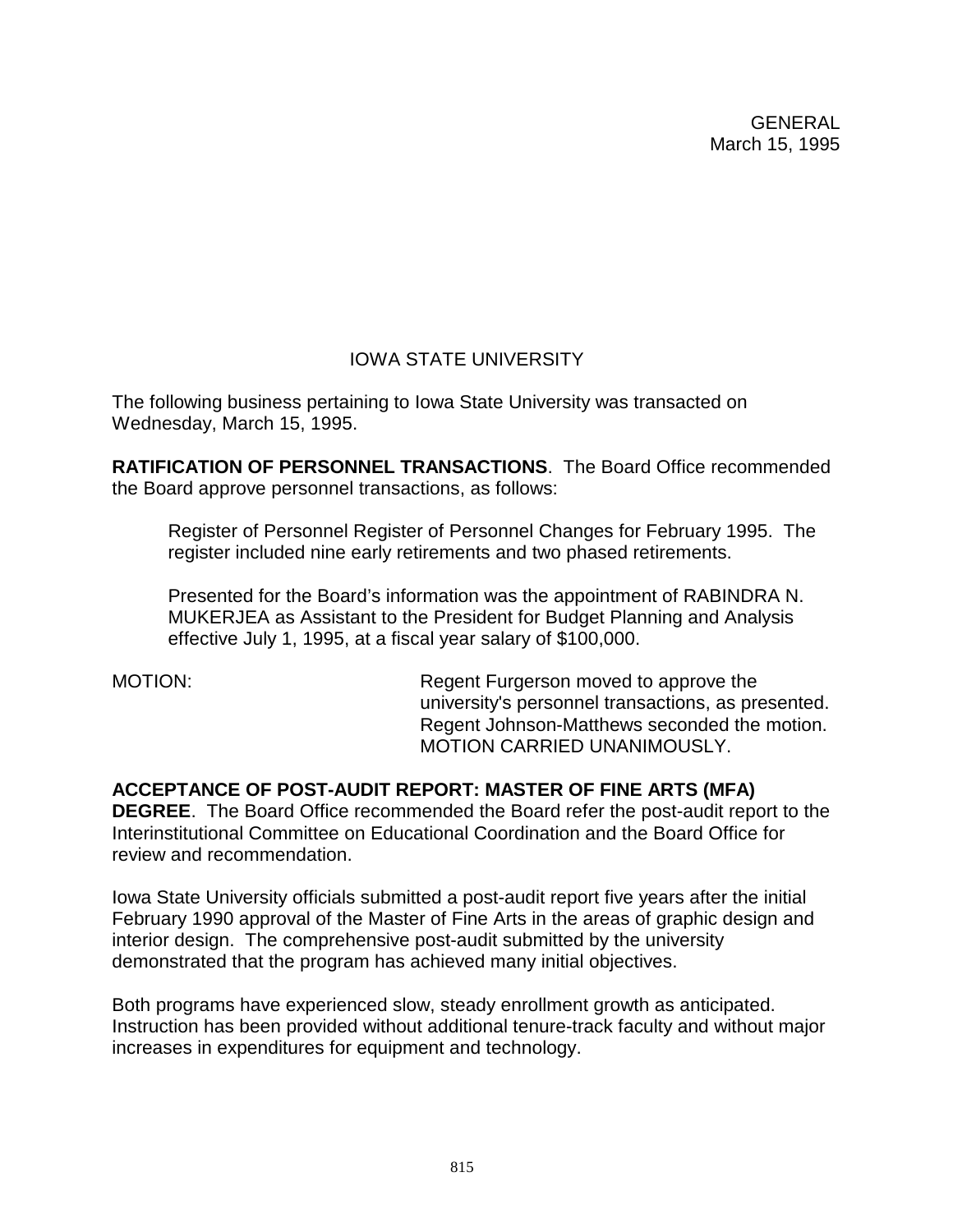Graduates in the graphic design area have all found employment; interior design will graduate its first students next year.

ACTION: **This matter was referred by consent.** 

**PRESENTATION ON VISUALIZATION LABORATORY**. The Board Office recommended the Board hear the presentation on Iowa State University's Visualization Laboratory.

President Jischke introduced James Oliver, Associate Professor of Engineering, to make the presentation on Iowa State University's Visualization Laboratory and the role virtual reality is playing in design and problem solving. He noted that Jim Oliver was one of the bright young stars of the university's faculty and in 1992 won a National Science Foundation investigator award.

Professor Oliver described the mission of the state-of-the-art laboratory at Iowa State University at which he works on cutting-edge technology. He described the results of a research project funded by the U.S. Navy and a project which he was working on with the Des Moines Area Community College.

At the conclusion of Professor Oliver's presentation the Regents were presented with a virtual campus setup for a hands-on experience.

President Jischke stated that he visited the Visualization Laboratory last fall. He found that students were very proud of and excited about the work they did. He noted that the research programs of the university involve undergraduate as well as graduate students.

ACTION: President Berenstein stated the Board received the presentation on Iowa State University's Visualization Laboratory, by general consent.

**REGISTER OF CAPITAL IMPROVEMENT BUSINESS TRANSACTIONS**. The Board Office recommended that the Register of Capital Improvement Business Transactions for Iowa State University be approved.

APPROVAL OF PROGRAM STATEMENTS AND DESIGN DOCUMENTS

Student Health Center

The schematic design was developed in accordance with the approved building program and input from the Student Health Center staff, Government of the Student Body, Facilities Planning and Management, and other potential users of the facility.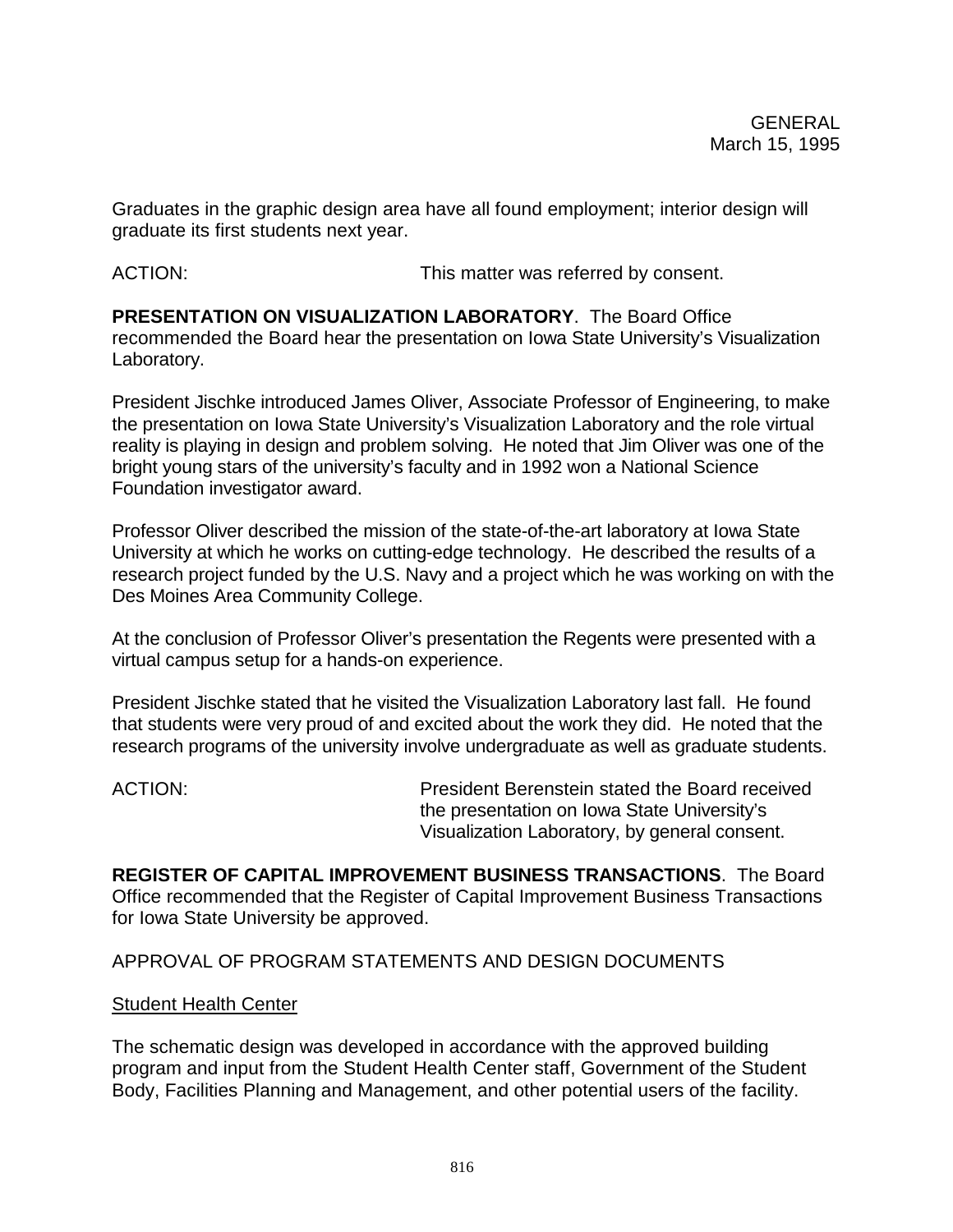Gary VanDyke from Baldwin White Architects presented the schematic design. He said 66 percent of the building had to be on one level, which will be the main floor. The building will be rotated to take more advantage of green space.

Regent Newlin asked what was restricting them from building further to the north. What is north of the parking lot?

Mr. VanDyke responded that there was parking to the north. He said it was important to maintain the facade along Union Drive. The main entrance is very close to Beyer Hall. The design allows the building to turn and open itself up to students as it is approached from any direction. He discussed the organizing principles of the building. The ground floor contains the bulk of the building and includes clinic spaces which can accommodate eight physicians at any one time. The clinic space is designed in four clusters of exam rooms; each cluster has two nurses and two physicians. The second floor houses the student wellness center and business office.

Mr. VanDyke said the image of the building draws from the strong sense of collegiate architecture. Brick and limestone are the primary building materials. It will be a traditional building with a contemporary twist. There will be cutouts on the roof to bring daylight into the "people" areas.

Regent Tyrrell asked if daylight would be brought into the exam rooms. Mr. VanDyke said it would not be; daylight will be brought into the subwaiting rooms.

Regent Tyrrell asked what hours the clinic would be open. Dr. Patterson responded that full clinic services would be available from 8 a.m. to 8 p.m., Monday through Thursday; Friday from 8 a.m. to 6 p.m., and Saturday from 8 a.m. until 12 noon. After hours (emergent care) services are available until 10 p.m. seven days a week during the academic year and on Sunday from 12 noon until 10 p.m. After 10 p.m. patients will be referred to Mary Greeley Hospital.

Regent Tyrrell asked why the decision was made against bringing daylight into the exam rooms. Dr. Patterson responded that they preferred not having daylight in the exam rooms from the standpoint of examining eyes. There is a very limited number of dark rooms in the current facility. He was very satisfied with the dark space of the new facility.

Regent Newlin asked if they wished they had more green space. Mr. VanDyke responded that the site was in the urban area of the campus. They were trying to maximize the amount of green space that is left.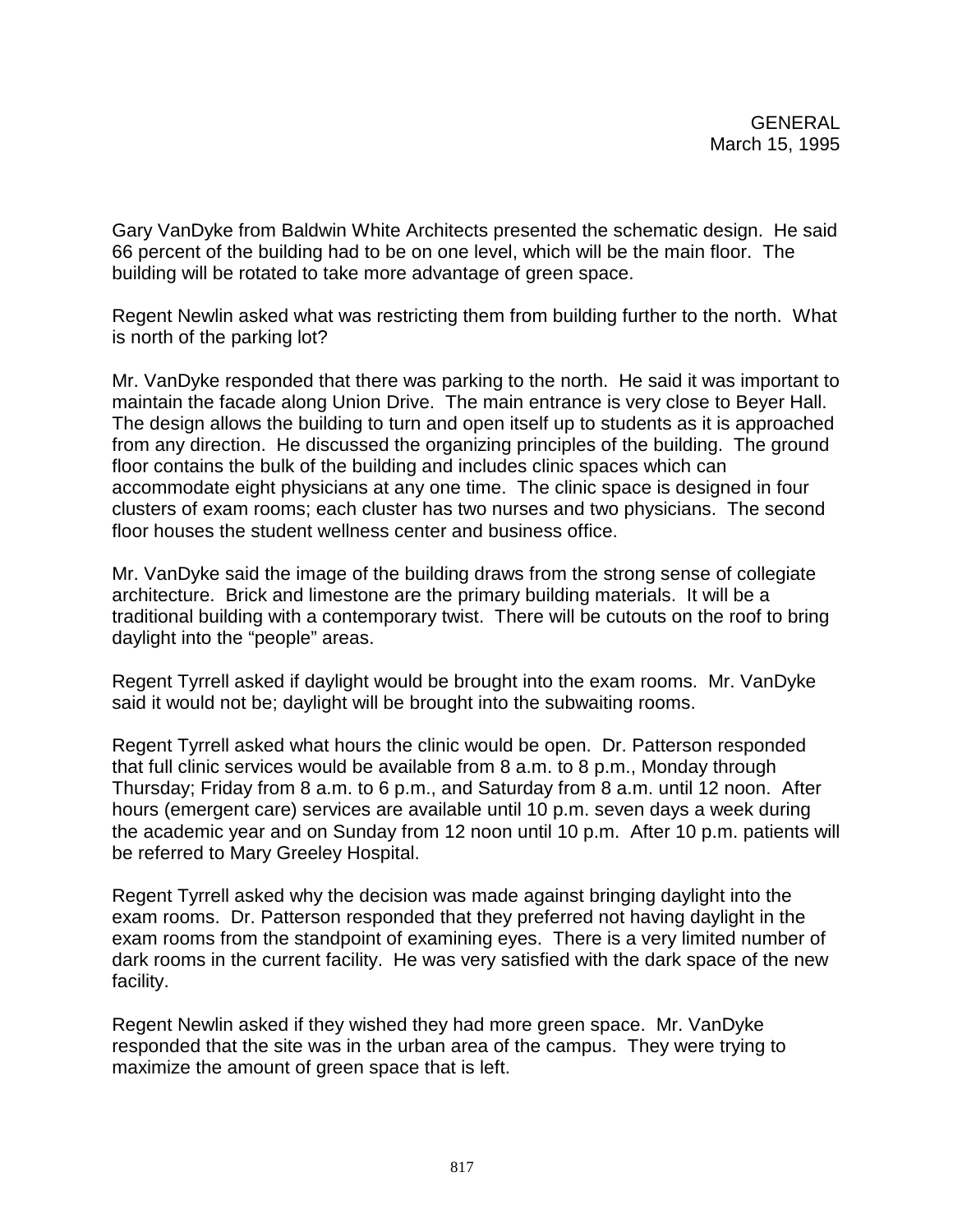Regent Newlin suggested they could maximize the green space on the north by taking some of the parking lot for green space and pushing back the adjacent parking lot. Mr. VanDyke said that could be done but those were issues that were beyond the architects' responsibility for the architecture of the building.

Regent Furgerson asked for the location of the main entrance. Mr. VanDyke responded that it was on the south side of the building.

Regent Furgerson asked about parking for people with disabilities in relation to the building entrance. Mr. VanDyke responded that parking is available at the south of the building and near the entrance.

Regent Furgerson expressed concern for people who have difficulty moving but who are not wheelchair bound.

Regent Pellett asked if patients can enter the building from the back during the day. Mr. VanDyke responded that for security reasons that would not be allowed.

Regent Tyrrell asked about using the back door for emergencies. Mr. VanDyke said the procedure during the day is always through the front door.

Vice President Madden stated that 250 parking places are being displaced and will be replaced to the south and north of the building. He said the new building will be closer to their parking spaces for many of the center's staff than at the current facility.

Regent Tyrrell asked how much traffic would be by car and by foot. Dr. Patterson responded that 65 percent would be by foot access.

Regent Tyrrell said the exceptions would be those who might not be able to walk. In urgent care situations will patients have to go around to the front door of the facility?

Dr. Patterson responded that there would be a panic button at the back door near the laboratory and x-ray. He said there will always be someone there. He stressed that they want to discourage routine traffic through the clinic. There will be personnel available near the back door.

Regent Newlin asked if the 65 percent foot access patients included the bus riders. Dr. Patterson responded affirmatively.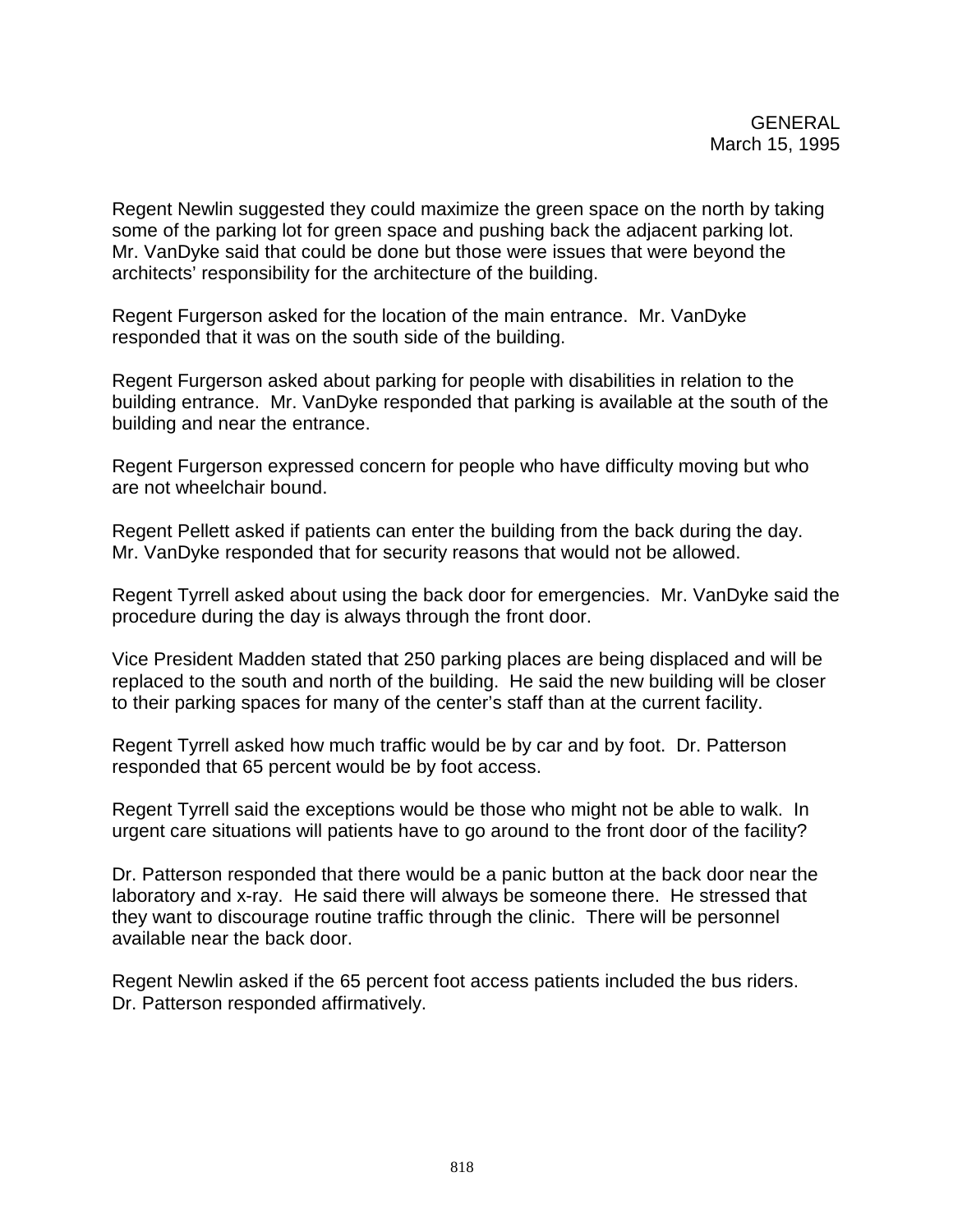President Berenstein asked if any public moneys would be involved other than tuition. Vice President Madden responded that the primary construction funds will be student fees. The project will be set up as a debt service project for which an enterprise fund will be created. University officials will bring forward a bond schedule. He said there will be no direct general fund moneys going into the operation of the facility.

Mr. Richey asked if a contingent student fee liability would be included in the bond covenant. Mr. Anderson responded that if this is structured similar to other selfliquidating revenue bonds there will be a requirement that student fees be increased, if necessary.

President Berenstein asked if university officials would be coming to the Board for capital appropriations. Vice President Madden responded that they would not. There were no anticipated requests of the Board on this project.

Regent Tyrrell asked how long the students would be contributing to the building. Vice President Madden responded that the fee previously approved by the Board was for an 18-year bond service. The fee actually began this past year so there are some cash reserves available. The financial plan will be part of the bond sale.

President Berenstein asked for what university officials were asking at this meeting. Vice President Madden said they were requesting approval of the schematic design. They hoped to bid the project in late summer with the goal of having the building finished by late-fall 1996.

Regent Johnson-Matthews asked for the location of Mary Greeley Hospital in relation to the new health center. Vice President Madden responded that it was two to three miles to the east.

MOTION: Regent Newlin moved to approve the schematic design of the Student Health Center, as presented. Regent Johnson-Matthews seconded the motion. MOTION CARRIED UNANIMOUSLY.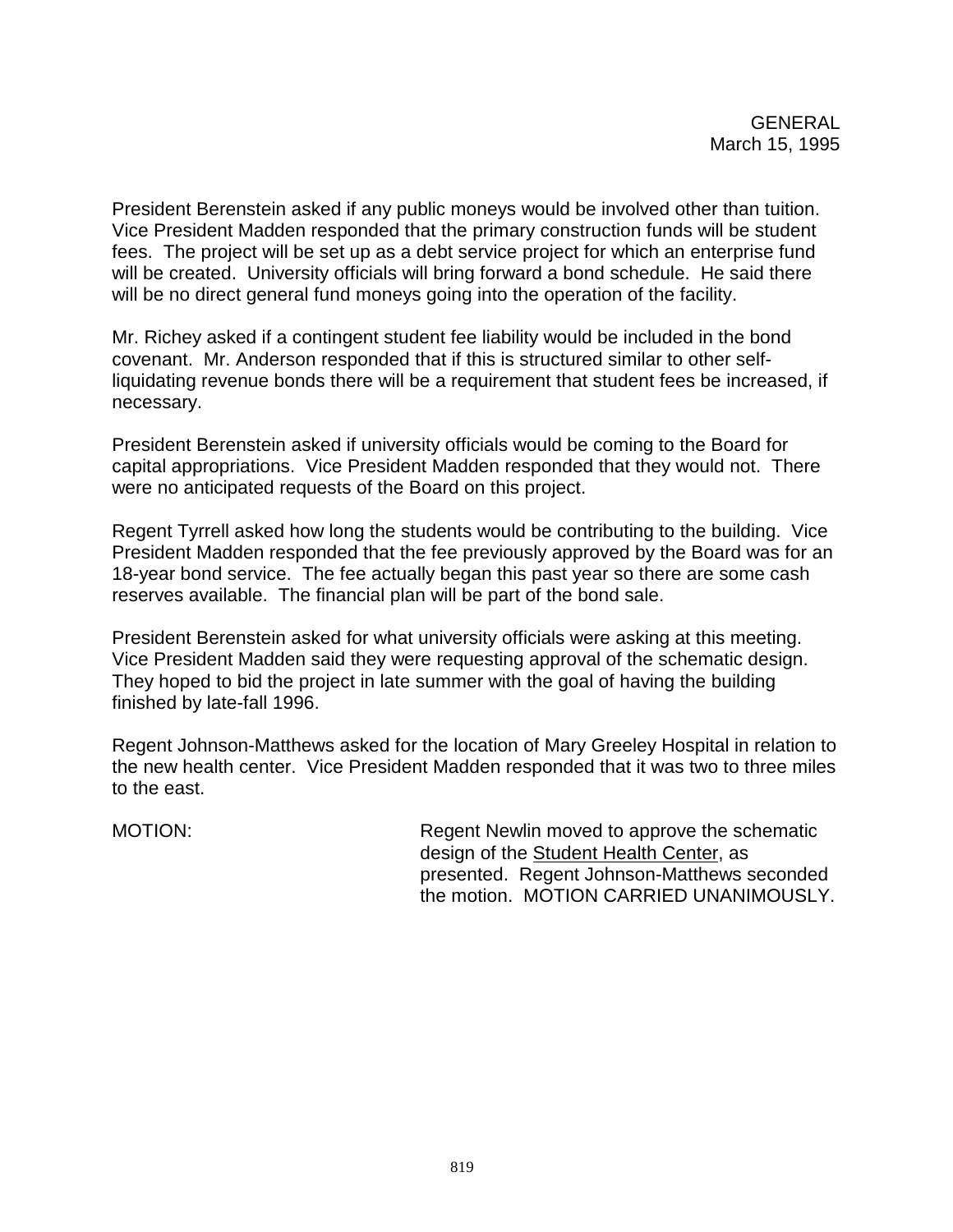## PROJECT DESCRIPTIONS AND BUDGETS

C. Y. Stephens Auditorium--Soffit Restoration **\$400,000** Source of Funds: General University Funds

| <b>Preliminary Budget</b> |  |
|---------------------------|--|
|                           |  |
|                           |  |
|                           |  |

| Contracts                          | \$300,000 |
|------------------------------------|-----------|
| <b>Design Services</b>             | 45,000    |
| <b>Construction Administration</b> | 9,450     |
| <b>University Services</b>         | 1,000     |
| <b>Miscellaneous</b>               | 1,000     |
| <b>Project Reserve</b>             | 43,550    |
|                                    |           |
| <b>TOTAL</b>                       | \$400,000 |

University officials requested approval of a project description and budget for the restoration of the wood soffit of C. Y. Stephens Auditorium. For the past ten to fifteen years the wood soffit on the high roof has shown signs of deterioration due to normal weathering of the original pigmented stain. Because of the difficulty in accessing the soffit, and therefore the high cost, the university has deferred maintenance and repairs to the soffit. The appearance of the soffit has now deteriorated to the point where it has become a very unattractive element that significantly detracts from the beauty of the Iowa State Center complex.

| <b>Iowa Braille and Sight Saving School--Boiler Replacement</b>                                                             |                                                 | \$313,000 |
|-----------------------------------------------------------------------------------------------------------------------------|-------------------------------------------------|-----------|
| <b>Preliminary Budget</b>                                                                                                   |                                                 |           |
| Contracts<br><b>Design Services</b><br><b>Construction Administration</b><br><b>Miscellaneous</b><br><b>Project Reserve</b> | \$270,000<br>17,000<br>5,000<br>1,000<br>20,000 |           |
| TOTAL                                                                                                                       | \$313,000                                       |           |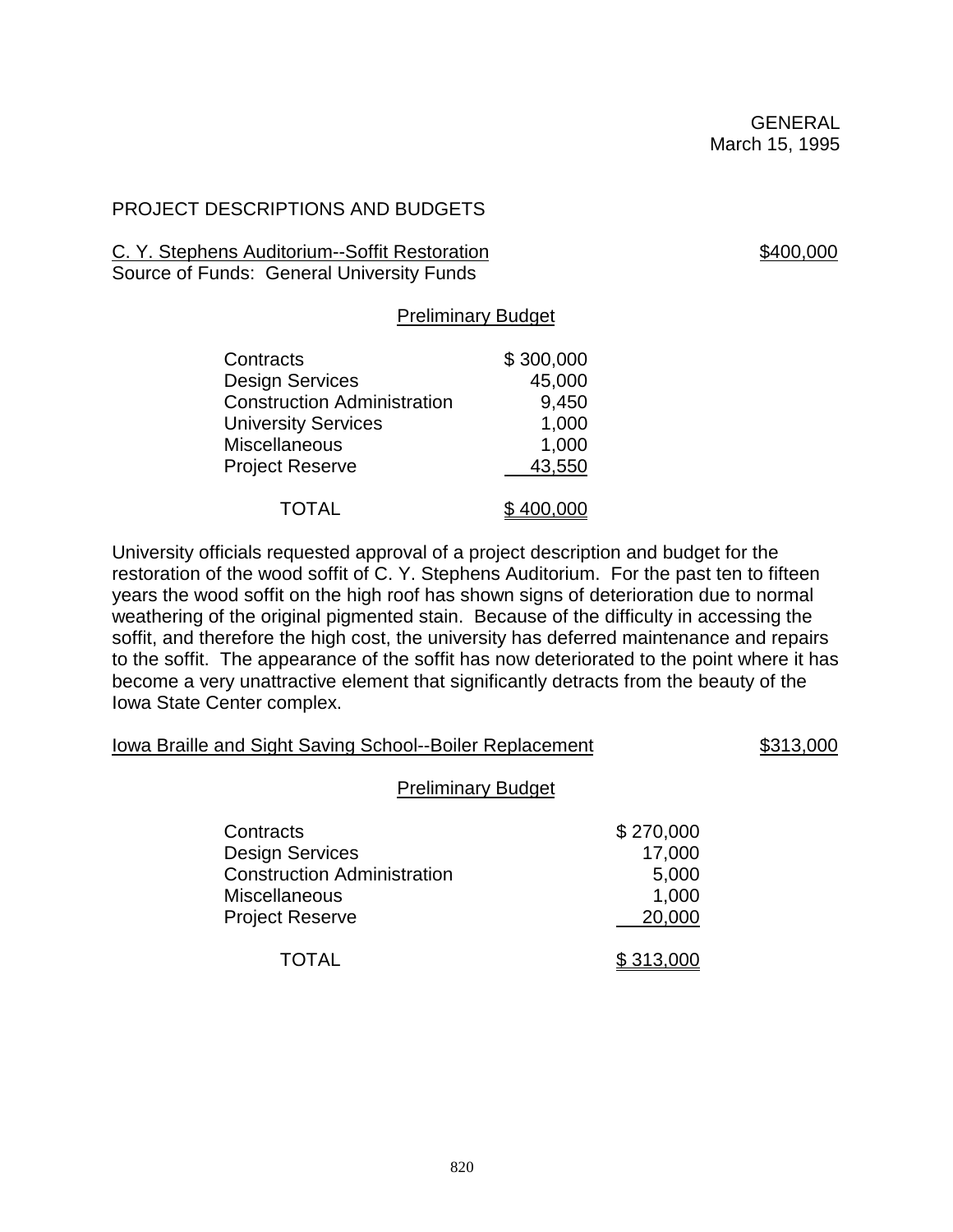| Source of Funds:                                                                                       |                     |  |
|--------------------------------------------------------------------------------------------------------|---------------------|--|
| Pending 1995 Special Legislative Appropriation<br><b>Iowa Braille and Sight School Operating Funds</b> | \$296,000<br>17,000 |  |
| <b>TOTAL</b>                                                                                           | \$313,000           |  |

University officials requested approval of a project description and budget for the replacement of two steam heat boilers for the Iowa Braille and Sight Saving School. This project budget was presented on the Iowa State University capital register since the project will be coordinated by the university.

In 1994 the Iowa Braille and Sight Saving School undertook a study to evaluate the existing steam generating system on campus. This study recommended the replacement of the boilers in lieu of repairing the existing units which had been cited for deficiencies by the State Boiler Inspector.

The estimated cost (including engineering fees) to install two 90 horsepower boiler units in a modified header room and provide a new energy management system was \$311,000. The project will be funded with an anticipated capital appropriation of \$296,000 plus \$17,000 from the school's operating fund budget. The project was approved as an amendment to the Board's capital budget request in December 1994 and was included in the Governor's budget.

\* \* \* \* \* \* \*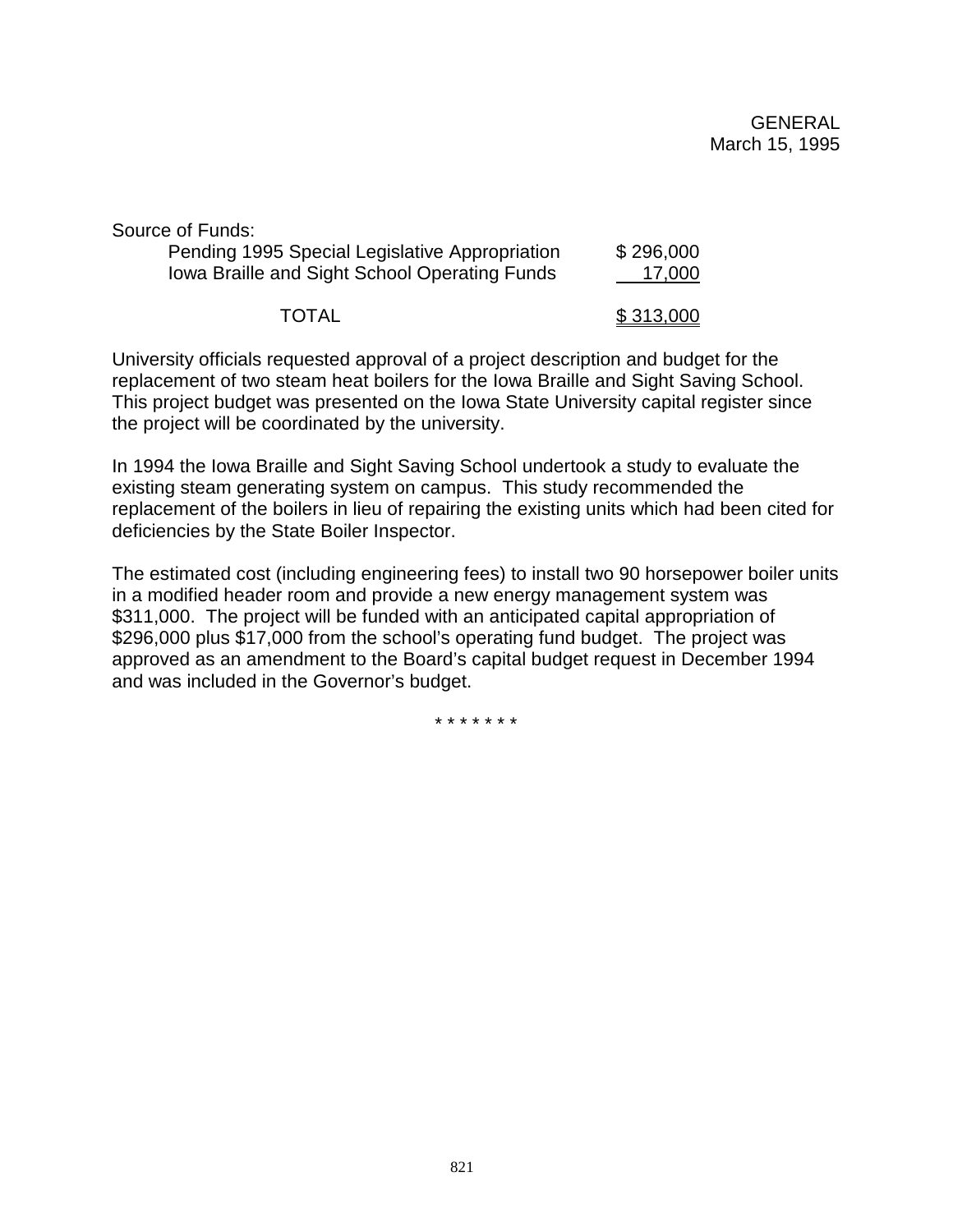#### Veterinary Medicine--Energy Conservation Remodeling

 Original Budget \$4,200,000 Revised Budget \$4,414,500

Project Budget

|                                    | Original      | <b>Revised</b>    |
|------------------------------------|---------------|-------------------|
|                                    | <b>Budget</b> | <b>Budget</b>     |
|                                    | May 1993      | <b>March 1995</b> |
| Contracts                          | \$3,200,000   | \$3,447,993       |
| <b>Design Services</b>             | 395,200       | 465,590           |
| <b>Construction Administration</b> | 103,440       | 184,950           |
| <b>University Services</b>         | 20,000        | 20,000            |
| <b>Miscellaneous</b>               | 21,000        | 21,000            |
| <b>Building Automation</b>         | 48,000        | 140,500           |
| <b>Project Reserve</b>             | 412,360       | 134,467           |
| TOTAL                              | \$4,200,000   | \$4,414,500       |

University officials requested approval of a revised project budget in the amount of \$4,414,500, an increase of \$214,500, to reflect the inclusion of the HVAC System Asbestos Abatement project with the Energy Conservation Remodeling project at the College of Veterinary Medicine.

The university received two bids for Phase 3 of the Energy Conservation Remodeling project on December 22, 1994. The low bid, in the amount of \$3,025,000, exceeded the engineering estimate of \$1,900,000 by approximately 59.2 percent. The bid included nine deduct alternates which could have reduced the bid to \$2,497,200. However, this amount would still have exceeded the project budget by \$512,280. The second bid exceeded the project budget.

Subsequent to the bid opening the university met with the project engineers (KJWW Engineering Consultants) and the low bidder (ACI Mechanical Corporation) to review options to reduce the construction costs. Four main areas were reviewed for possible reductions: fume hood controls, terminal controls, material changes, and exhaust fan changes.

Normally, the university does not include an asbestos removal contract as part of the general construction bid package as this limits the number of bidders and/or inflates the bids. Therefore, the university initiated a separate capital project for asbestos removal in the amount of \$214,500. During the negotiations with ACI Mechanical Corporation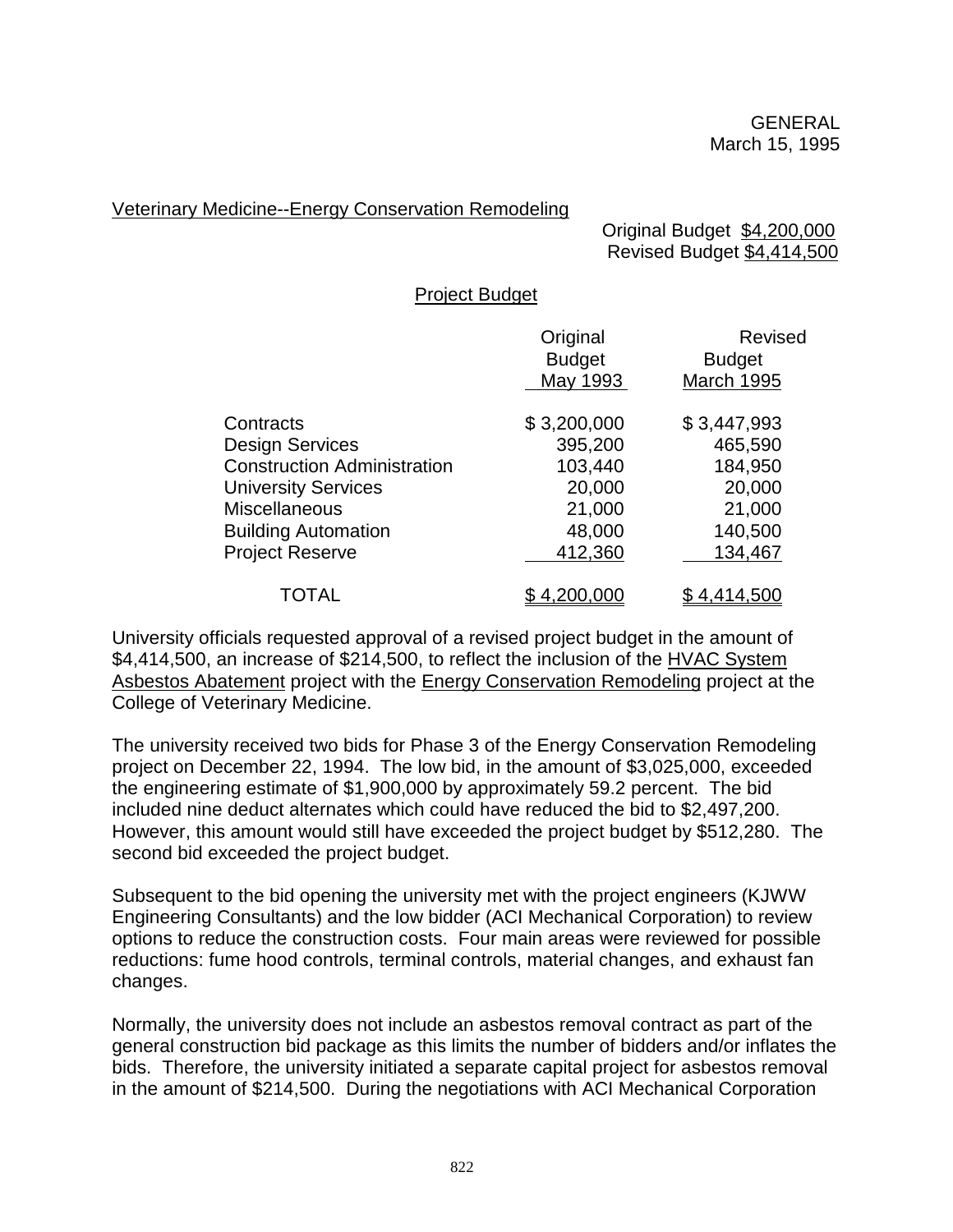the firm indicated that it had experience coordinating asbestos removal contractors. At the university's request, the firm took bids for asbestos removal and received bids within the university's cost estimate. The university has thus determined that it would be cost effective to coordinate the asbestos removal work with the general construction portion of the project. Therefore, the asbestos work has been incorporated into the revised project budget and negotiated into the base contract with ACI Mechanical Corporation. The negotiated contract, which totals \$2,238,808, represents a savings of \$786,192 from the low bid received on December 22.

\* \* \* \* \* \* \*

University officials reported one new project with a budget of less than \$250,000. The title, source of funds and estimated budget for the project was listed in the register prepared by the university.

\* \* \* \* \* \* \*

## ARCHITECT/ENGINEER AGREEMENTS

#### Bilsland Swine Breeding Farm--Renovate Facilities--Phase I  $$16,000$ Curry-Wille and Associates, Ames, Iowa

University officials requested approval to enter into an agreement with Curry-Wille and Associates to provide engineering services for the construction documents phase of the farrowing/ nursery/office complex. The agreement provides for a fee of \$16,000, including reimbursables.

C. Y. Stephens Auditorium--Soffit Restoration \$15,000 Simonson-Sinclair Architects, Des Moines, Iowa

University officials requested approval to enter into an agreement with Simonson-Sinclair Architects to provide design services for the project. The agreement provides for a fee of \$15,000, including reimbursables.

CONSTRUCTION CONTRACTS

Veterinary Medicine--Energy Conservation Remodeling ACI Mechanical Corporation, Ames, Iowa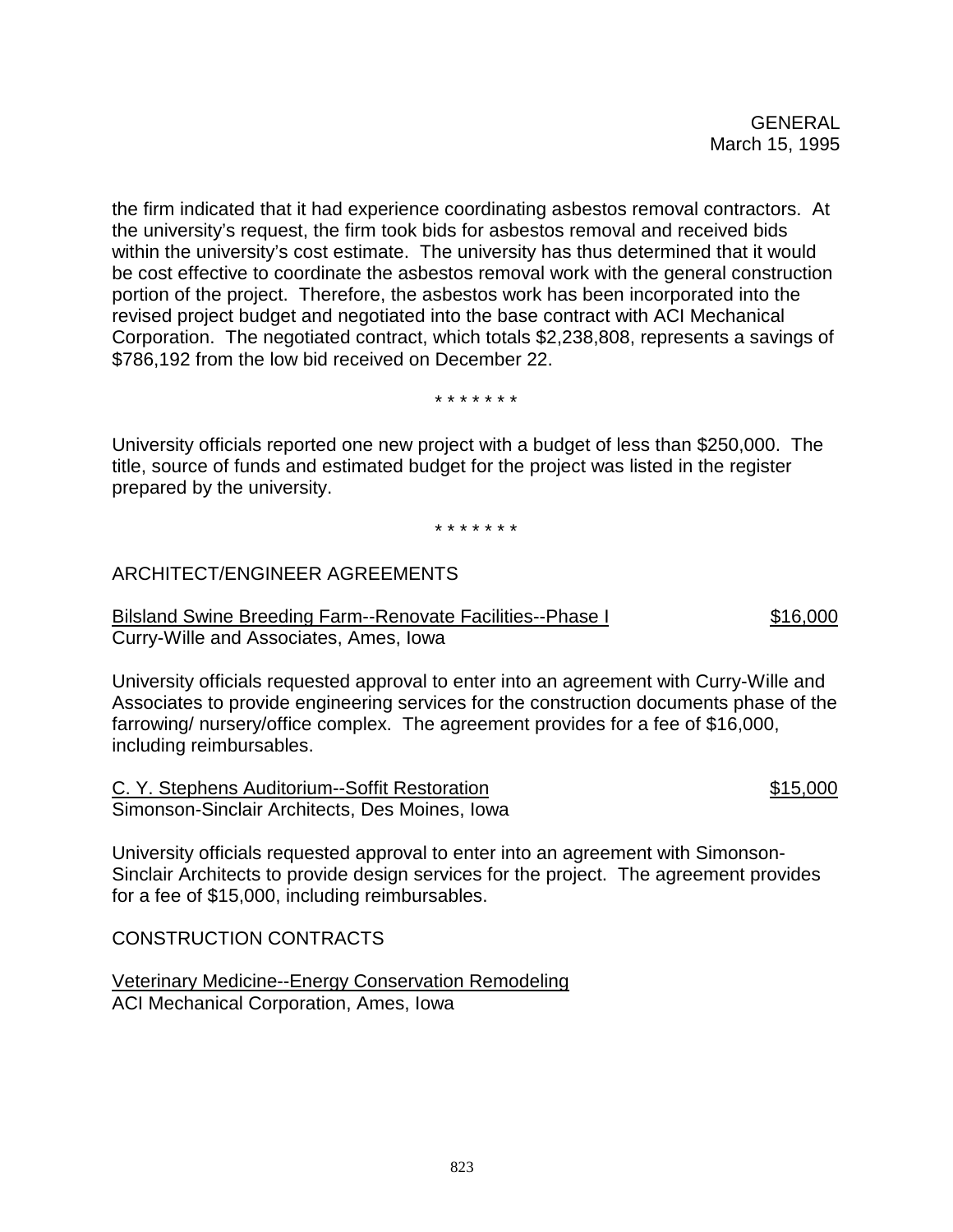#### Reject Bids

Two bids were received for this project on December 22, 1994. The low bid, in the amount of \$3,025,000, exceeded the engineering estimate by approximately 59.2 percent. University officials requested approval to reject the bids in order to enter into a negotiated contract with the low bidder.

University officials requested award of the construction contract to ACI Mechanical Corporation in the negotiated amount of \$2,238,808.

| General Campus Water and Wind Damage 1993--Vet Med                                   | \$242.300 |
|--------------------------------------------------------------------------------------|-----------|
| Condensate Line Replacement--Phase 2                                                 |           |
| Award to: ACI Mechanical Corporation, Ames, Iowa                                     |           |
| (2 bids received)                                                                    |           |
| Utilities--Increased Chilled Water Capacity--Phase I--                               | \$38,580  |
| Mechanical Package No. 10                                                            |           |
| Award to: Manning-Seivert Mechanical Contractors, Granger, Iowa<br>(2 bids received) |           |
| ACCEPTANCE OF COMPLETED CONSTRUCTION CONTRACTS                                       |           |

Sweeney Hall--Addition and Renovation--Phase 2 Koester Construction Company, Ames, Iowa

Fire Safety Improvements--FY 1991--Eyewashes and Safety Showers Manning-Seivert Mechanical Contractors, Granger, Iowa

MOTION: Regent Newlin moved that the Register of Capital Improvement Business Transactions for Iowa State University be approved. Regent Johnson-Matthews seconded the motion. MOTION CARRIED UNANIMOUSLY.

**APPROVAL OF LEASES**. The Board Office recommended the Board approve leases, as presented.

University officials requested approval to enter into a lease as lessor with Cimtechnologies Corporation for its use of 220 square feet of business incubator space located at the ISU Research Park at the rate of \$250 per month (\$13.64 per square foot, \$3,000 per year), on a month-to-month basis.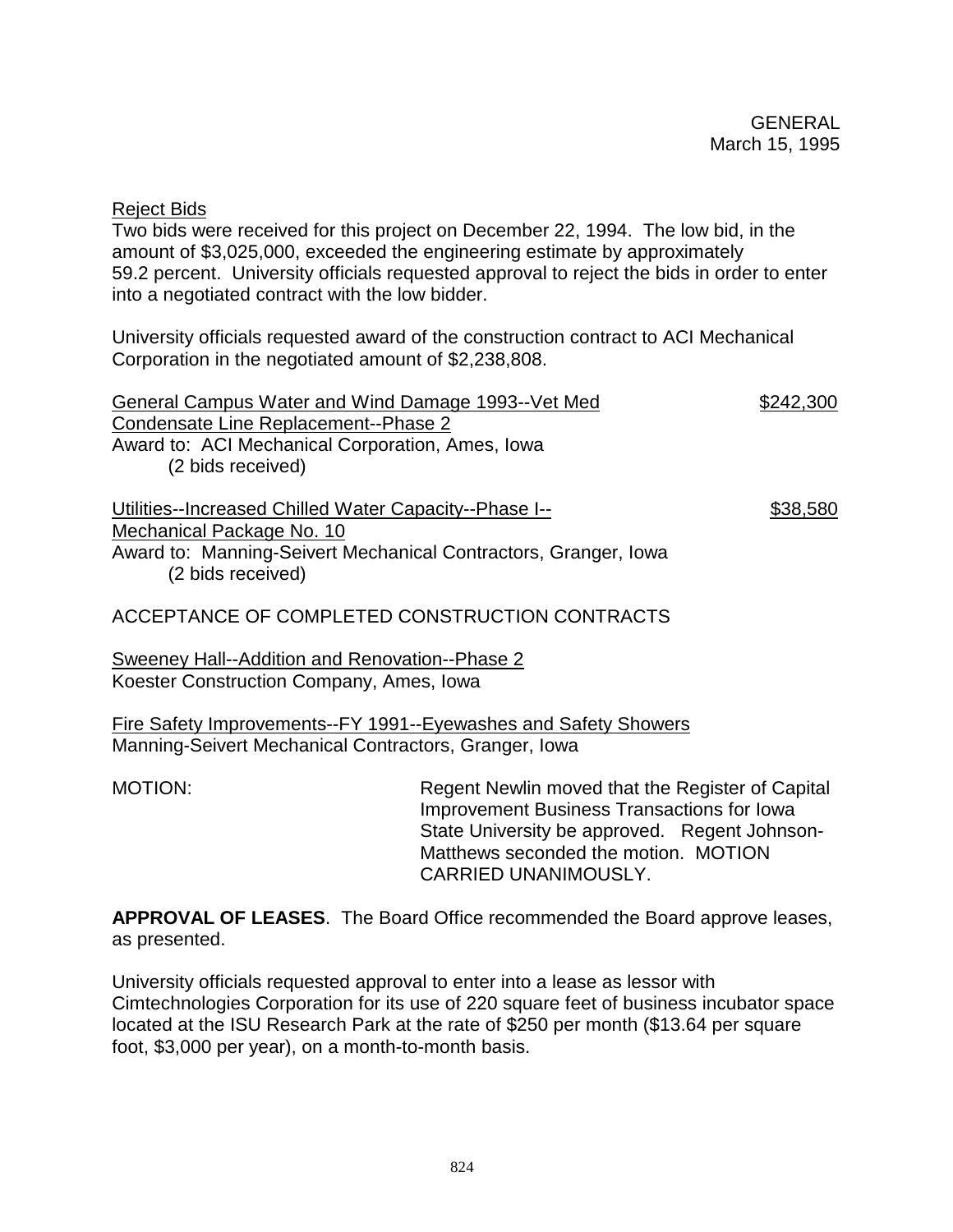University officials requested approval to enter into an agreement as lessor with Stine Biotechnology for its use of 1,082 square feet of business incubator space located at the ISU Research Park at the rate of \$1,200 per month (\$13.31 per square foot, \$14,400 per year) for a six-month period.

University officials requested approval to extend its firm power agreement with the City of Ames for a one-year period commencing June 1, 1995, through June 1, 1996; the amendment maintains the firm power amount at 7 megawatts.

University officials requested approval to enter into a lease agreement as lessor with the Iowa State University Foundation for its use of a tract of land located north of Cyclone Stadium for construction of the Richard O. Jacobson Building.

MOTION: MOTION: Regent Furgerson moved to approve leases, as presented. Regent Tyrrell seconded the motion, and upon the roll being called, the following voted: AYE: Berenstein, Collins, Dorr, Furgerson, Hendricks, Johnson-Matthews, Newlin, Pellett, Tyrrell. NAY: None. ABSENT: None.

MOTION CARRIED UNANIMOUSLY.

**DISPOSITION OF BUILDINGS ON ISU FARMS**. The Board Office recommended the Board authorize Iowa State University to dispose of various buildings located at the Ankeny Research Farm, Bilsland Memorial Farm, and Agronomy Research Farm, as indicated.

Iowa State University officials requested approval to dispose of a total of 12 buildings located at the Ankeny Research Farm, Bilsland Memorial Farm, and Agronomy Research Farm. All of the buildings suffer from functional and economic obsolescence and physical depreciation. Each structure was estimated to have a market value of less than \$1,000.

The buildings have all been inspected for asbestos or other hazardous materials. Any salvageable materials will be removed and sold to a salvage company prior to disposal.

The buildings will be disposed of in accordance with Board of Regents surplus property disposal procedures.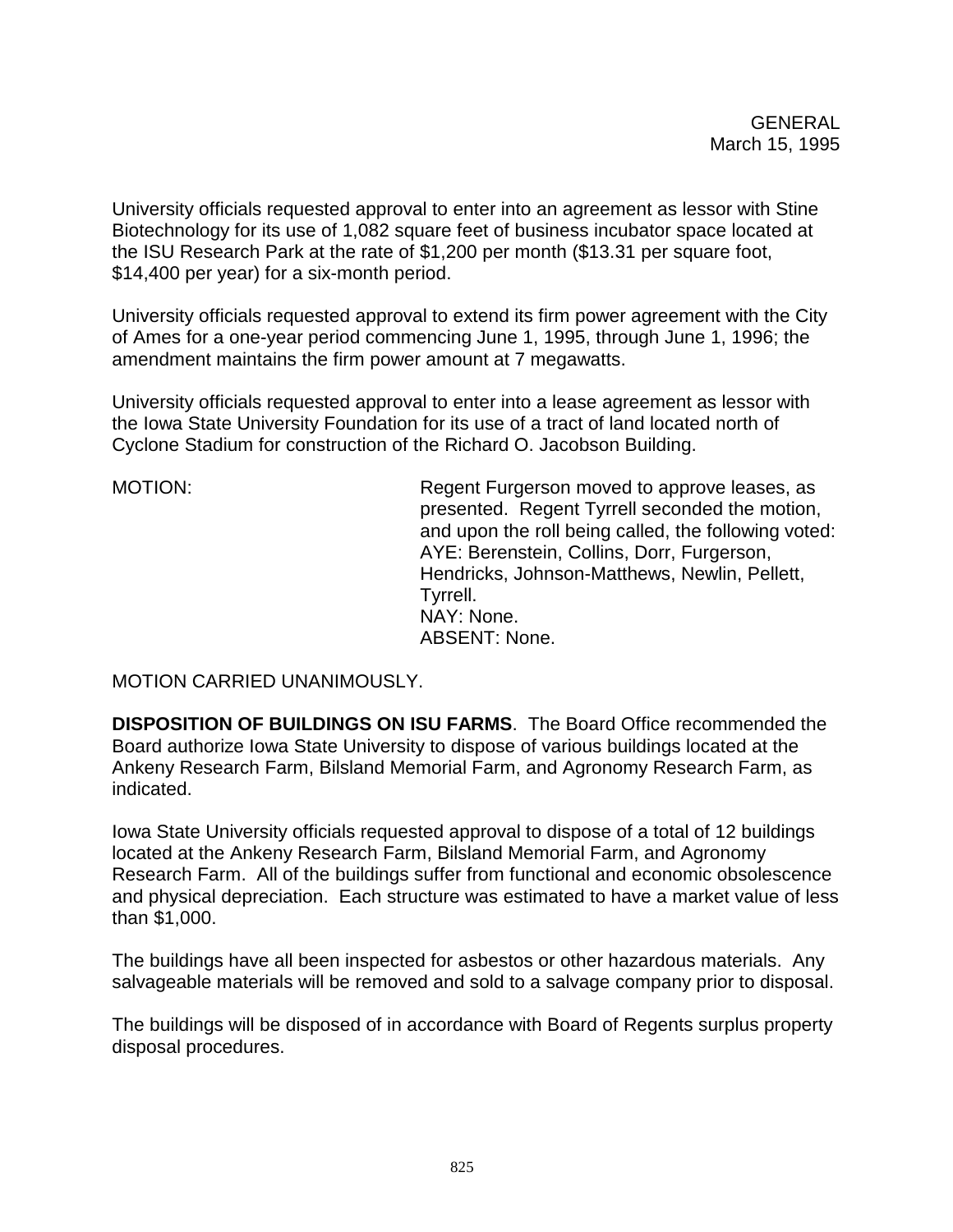The cost of demolition and disposal of the structures will be paid by the Agriculture Experiment Station.

MOTION: Regent Furgerson moved to authorize Iowa State University to dispose of various buildings located at the Ankeny Research Farm, Bilsland Memorial Farm, and Agronomy Research Farm, as presented. Regent Pellett seconded the motion, and upon the roll being called, the following voted: AYE: Berenstein, Dorr, Furgerson, Johnson-Matthews, Newlin, Pellett, Tyrrell. NAY: None. ABSENT: Collins, Hendricks.

MOTION CARRIED.

**DORMITORY IMPROVEMENT FUND TRANSFER**. The Board Office recommended the Board approve the transfer of \$1,000,000 from the Dormitory Surplus Fund to the Improvement Fund.

Iowa State University officials requested the transfer of \$1,000,000 from the Dormitory Surplus Fund to the Improvement Fund. As of June 30, 1994, the Surplus Fund had a cash balance of \$4,194,768. As of June 30, 1994, the Improvement Fund had a cash balance of \$647,022.

MOTION: Regent Tyrrell moved to approve the transfer of \$1,000,000 from the Dormitory Surplus Fund to the Improvement Fund. Regent Johnson-Matthews seconded the motion, and upon the roll being called, the following voted: AYE: Berenstein, Collins, Dorr, Furgerson, Hendricks, Johnson-Matthews, Newlin, Pellett, Tyrrell. NAY: None. ABSENT: None.

MOTION CARRIED UNANIMOUSLY.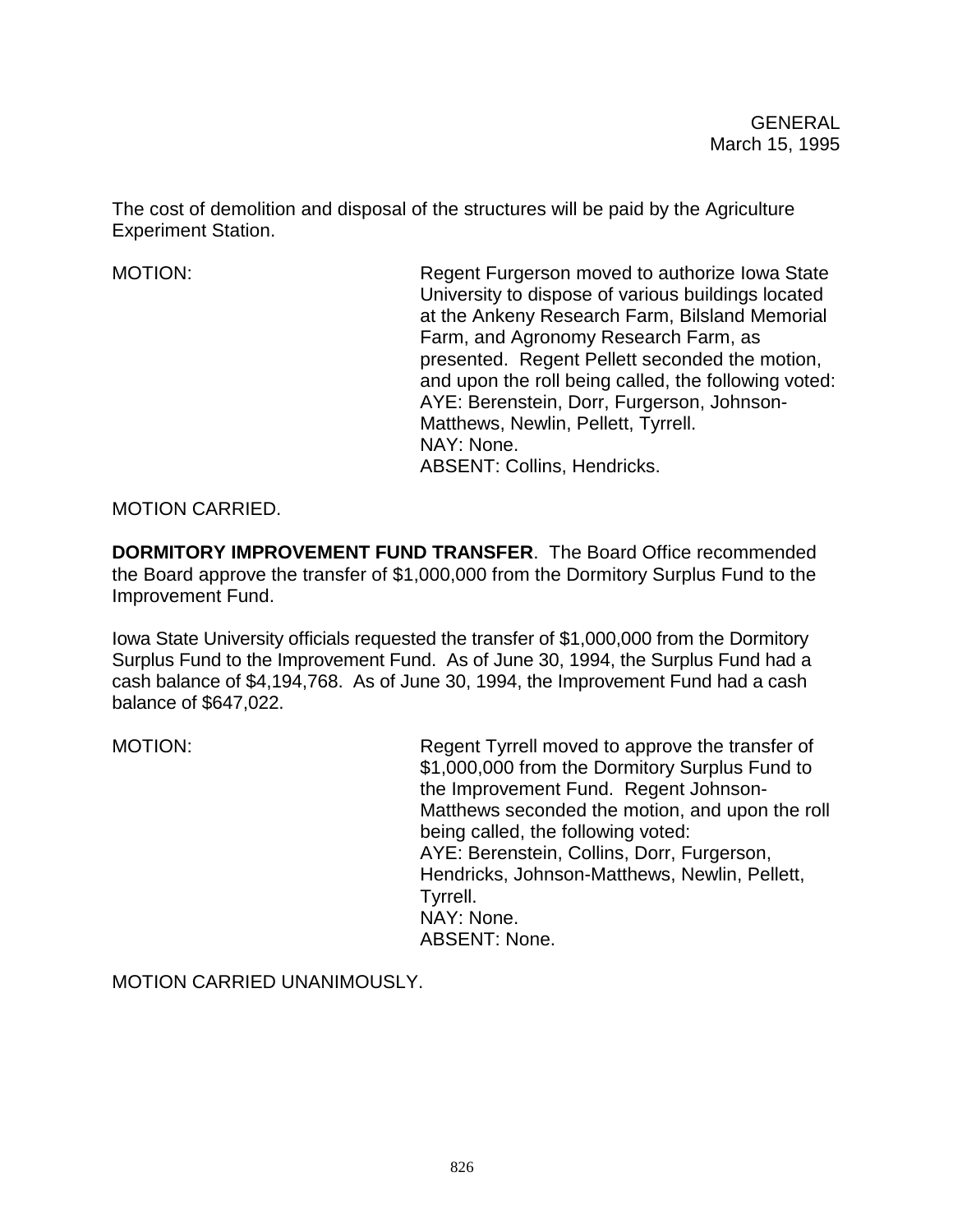**NAMING THE IOWA STATE UNIVERSITY RECREATION ATHLETIC FACILITY THE "ERNST F. LIED RECREATION/ATHLETIC CENTER"**. The Board Office recommended the Board approve the naming of the Iowa State University Recreation/ Athletic Facility the "Ernst F. Lied Recreation/Athletic Center".

On February 17, 1995, the Iowa State University Foundation announced the largest cash gift ever received by the university. The Lied Foundation Trust of Las Vegas, Nevada, committed \$5 million to the Christina Hixson Opportunity Awards. This will allow 100 awards to first-year students, each worth \$2,500.00.

The Lied Foundation Trust was created by the estate of Ernst F. Lied of Omaha.

In recognition of the significant gift made to Iowa State University, university officials recommended the naming of the Recreation/Athletic Facility the "Ernst F. Lied Recreation/Athletic Center".

President Jischke stated this gift was made possible by the Lied Foundation's sole trustee, Christina Hixson of Clarinda, Iowa. He said this was the most heartwarming of all the fund-raising ventures he has been involved with in his 4 years at Iowa State University. It speaks to a fundamental ideal of land grant universities, that of access. The Christina Hixson Opportunity Awards program will annually fund 100 \$2,500 scholarships, ideally one in every county of Iowa, for students who may not have the opportunity to go to the university. The awards will focus on students who come out of difficult home environments and/or who have high financial needs.

President Jischke said the program had been very well received. Many applications have been received. University officials hope to have the first 100 award winners this coming fall. He said that as part of the university's agreement with the Lied Foundation, they wish to recognize the benefactor, Ernst Lied, whose estate created the foundation. Mr. Lied was a very successful businessperson both in Omaha, Nebraska, and in Las Vegas, Nevada. University officials proposed to name the student athletic facility in his honor. The facility is a very prominent site of student activity and would be an appropriate way in which to recognize Mr. Lied.

MOTION: Regent Dorr moved to approve the naming of the Iowa State University Recreation/Athletic Facility the "Ernst F. Lied Recreation/Athletic Center". Regent Tyrrell seconded the motion. MOTION CARRIED UNANIMOUSLY.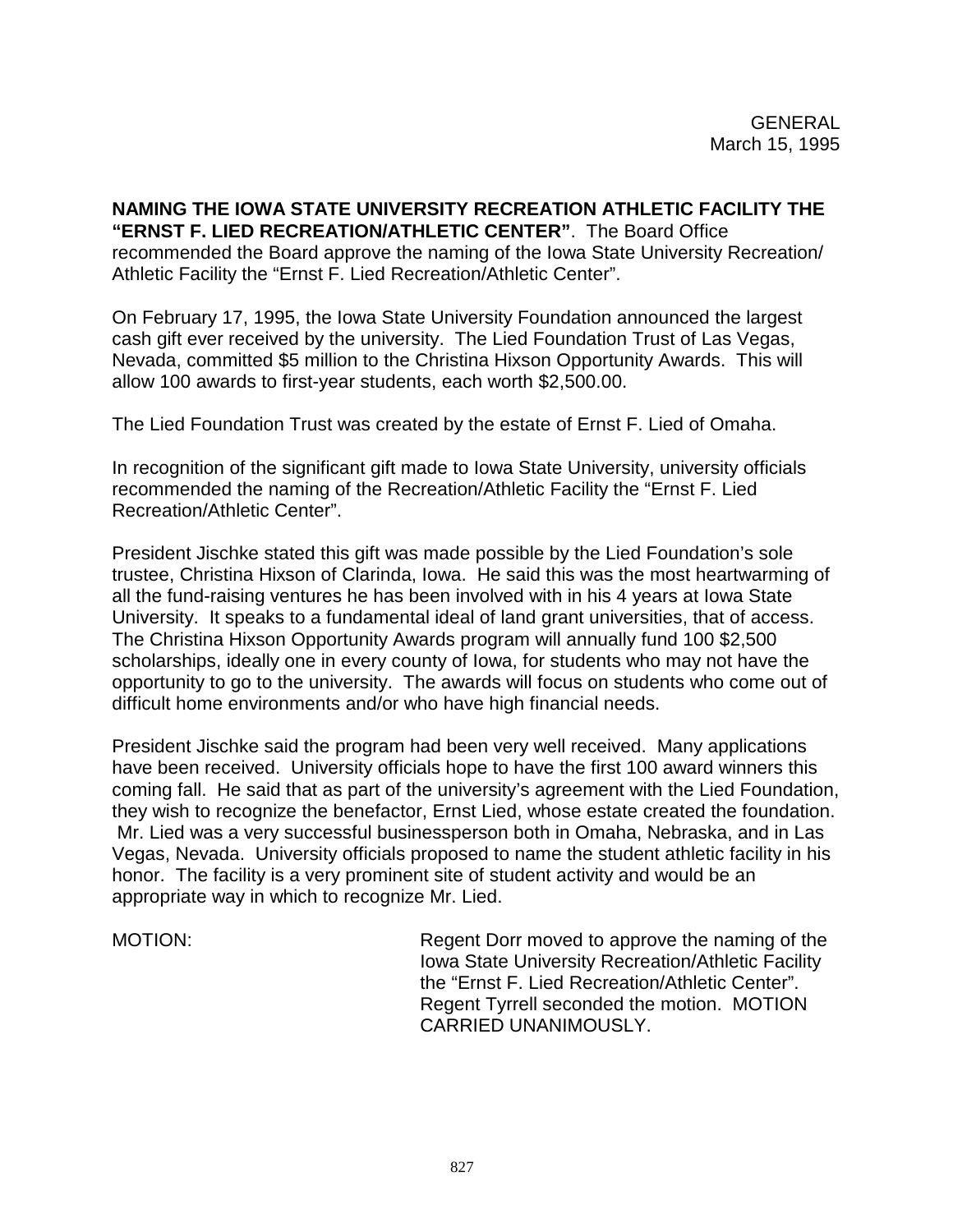**STUDENT HOUSING - LAKESIDE LABORATORY**. The Board Office recommended the Board approve the purchase and relocation to Iowa Lakeside Laboratory of two motel units to be used as housing.

Iowa Lakeside Laboratory administrators requested permission to proceed with the purchase and relocation to Iowa Lakeside Laboratory of two, 4-plex motel units which became available as a result of a demolition project. This acquisition was the cheapest and fastest way to acquire a significant amount of better quality housing to replace housing space which can no longer be used.

Alternatives to this purchase were considered; all would be considerably more expensive.

Evaluations by two appraisers estimate the contributory value of the units, finished with all utilities hooked up and site preparations complete at the laboratory, at \$60,000 and \$66,680. The current owners are willing to sell the units for \$10,000; additional costs of relocation, including moving, construction of a foundation, electrical hookups and sewage and water hookups, and administration and contingency total \$33,750; the total project budget was \$43,750.

The funds for this project will come from reallocations within the FY 1995 operating budget, FY 1996 maintenance budget and 1995 housing receipts; no new additional funds were requested for this project.

MOTION: Regent Furgerson moved to approve the purchase and relocation to Iowa Lakeside Laboratory of two motel units to be used as housing. Regent Johnson-Matthews seconded the motion. MOTION CARRIED UNANIMOUSLY.

President Berenstein then asked Board members and institutional officials if there were additional items for discussion pertaining to Iowa State University. There were none.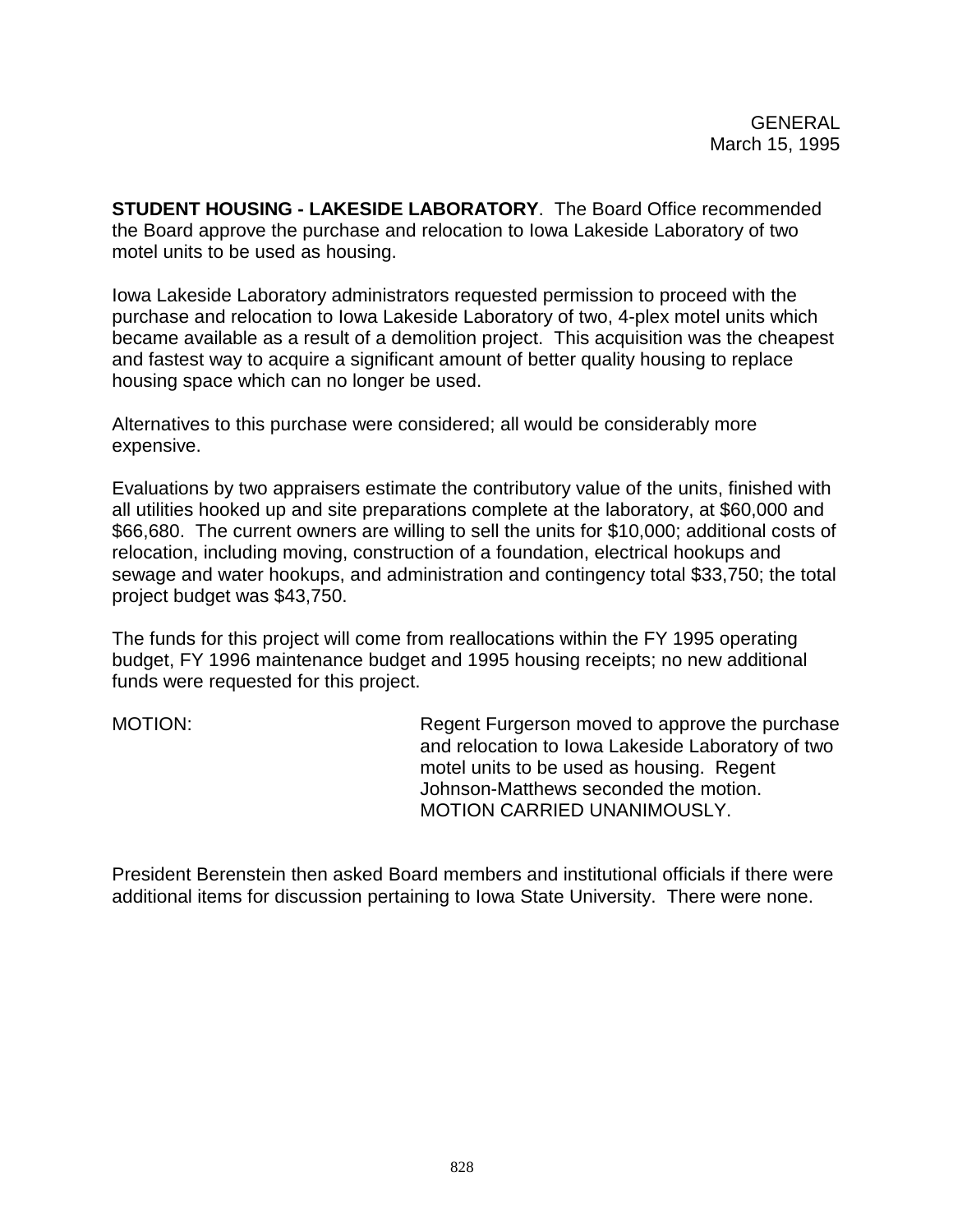## UNIVERSITY OF NORTHERN IOWA

The following business pertaining to the University of Northern Iowa was transacted on Wednesday, March 15, 1995.

**RATIFICATION OF PERSONNEL TRANSACTIONS**. The Board Office recommended the Board approve the university's personnel transactions, as follows:

Register of Personnel Changes for January 1995.

MOTION: Regent Furgerson moved to ratify the university's personnel transactions, as presented. Regent Johnson-Matthews seconded the motion. MOTION CARRIED UNANIMOUSLY.

**TUITION POLICY FOR SPOUSES OF TEACHING ASSISTANTS AND RESEARCH ASSISTANTS**. The Board Office recommended the Board approve the University of Iowa and University of Northern Iowa proposed policy on assessing in-state tuition for spouses of teaching and research assistants (TA & RA).

Effective with the 1995 summer session, officials of the University of Iowa and the University of Northern Iowa proposed a new policy of assessing resident tuition in the case of teaching and resident assistants with a 25 percent or greater appointment.

The assessment of resident tuition for non-resident spouses of RAs and TAs would allow them to register for a full course load. Previously these spouses had to pay non-resident tuition for registration above 4 credit hours per semester.

This new policy will be of benefit in attracting graduate and professional students by providing them with a benefit previously provided by competing universities.

The universities indicated that the economic impact would be minimal since previously non-resident spouses of TAs and RAs had to pay out-of-state tuition for all courses over 4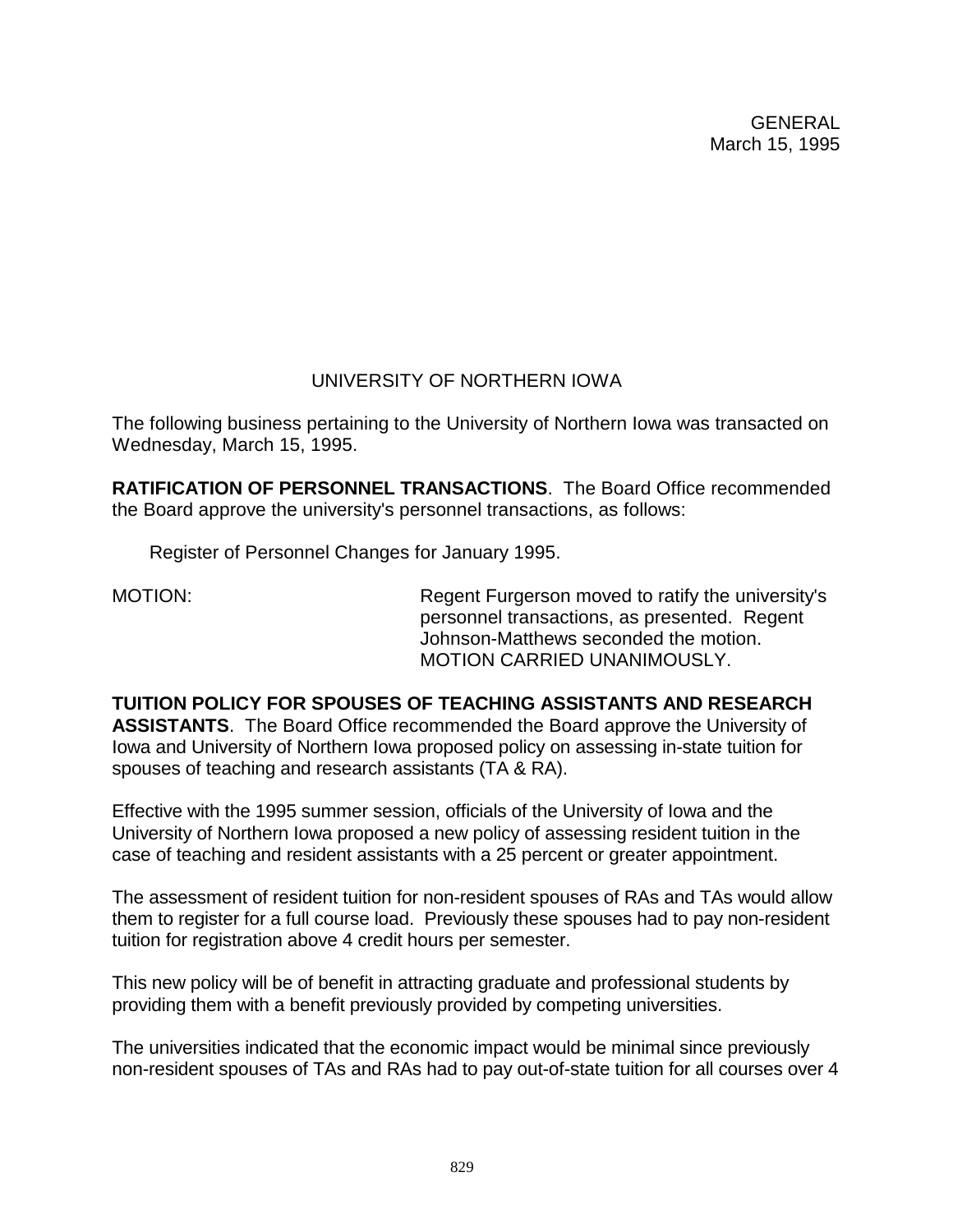semester hours. This effectively prohibited many spouses from pursuing degree programs. These students will now enroll and pay tuition.

Spouses of teaching and research assistants at Iowa State University have received this benefit for several decades.

MOTION: Regent Newlin moved to approve the University of Iowa and University of Northern Iowa proposed policy on assessing in-state tuition for spouses of teaching and research assistants. Regent Dorr seconded the motion. MOTION CARRIED. UNANIMOUSLY.

**REGISTER OF CAPITAL IMPROVEMENT BUSINESS TRANSACTIONS**. The Board Office recommended the Board approve the Register of Capital Improvement Business Transactions.

PROJECT DESCRIPTIONS AND BUDGETS

Campanile Plaza **\$285,000 \$285,000** 

|                                                                                 | <b>Preliminary Budget</b>     |
|---------------------------------------------------------------------------------|-------------------------------|
| Contracts/Purchase Orders<br><b>Consultant/Design Services</b><br>Contingencies | \$238,000<br>35,500<br>11,500 |
| <b>TOTAL</b>                                                                    | \$285.0                       |
| Source of Funds:<br><b>Building Repairs</b><br><b>Private Funds</b>             | \$220,000<br>65,000           |
| TOTAL                                                                           | \$285,000                     |

University officials requested approval of a project description and budget for improvements to the Campanile Plaza area. The project will provide for repair of the walkways, installation of additional lighting, improvements in pedestrian circulation, and the redevelopment of seating areas. In addition, the granite base of the Campanile will be architecturally integrated with the plaza.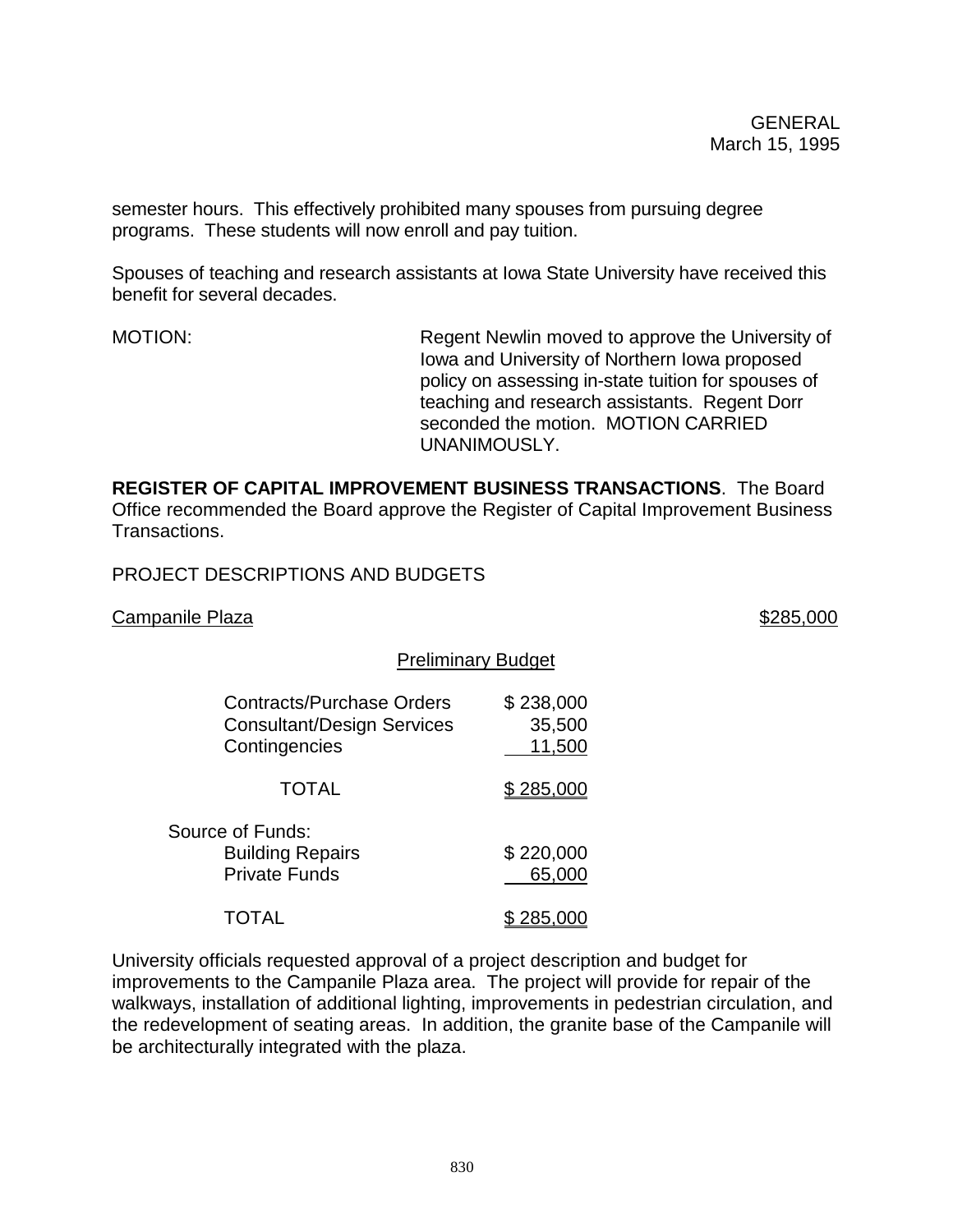UNI-Dome South Entrance \$338,500 Source of Funds: Building Repairs

#### Preliminary Budget

| <b>Contracts/Purchase Orders</b>  | \$280,000 |
|-----------------------------------|-----------|
| <b>Consultant/Design Services</b> | 45,000    |
| Contingencies                     | 13,500    |
| <b>TOTAL</b>                      | \$338,500 |

University officials requested approval of a project description and budget to upgrade the area walkways around the UNI-Dome south entrance. Deteriorated walks which serve the south entrance to the UNI-Dome and the Dome south parking lot will be replaced. Additional lighting will be installed; benches, planters and space frames will be added to enhance the building entrance.

In addition, the project will incorporate underground utility work including installation of electrical and communication ducts in accordance with the university's Electrical Distribution System Master Plan. The original buried fuel tank for the Dome's main generators will be replaced with a "Day Tank" to be located inside the facility. This tank provides a more economical method for the storage of fuel.

\* \* \* \* \* \* \*

University officials reported five new projects with budgets of less than \$250,000. The titles, source of funds and estimated budgets for the projects were listed in the register prepared by the university.

\* \* \* \* \* \* \*

#### ARCHITECT/ENGINEER AGREEMENTS

Campanile Plaza **\$35,500** \$35,500 Rietz Consultants, Ltd., Ames, Iowa

University officials requested approval to enter into an agreement with Rietz Consultants to provide design services for improvements to the Campanile Plaza area. The agreement provides for a fee of \$35,500, including reimbursables.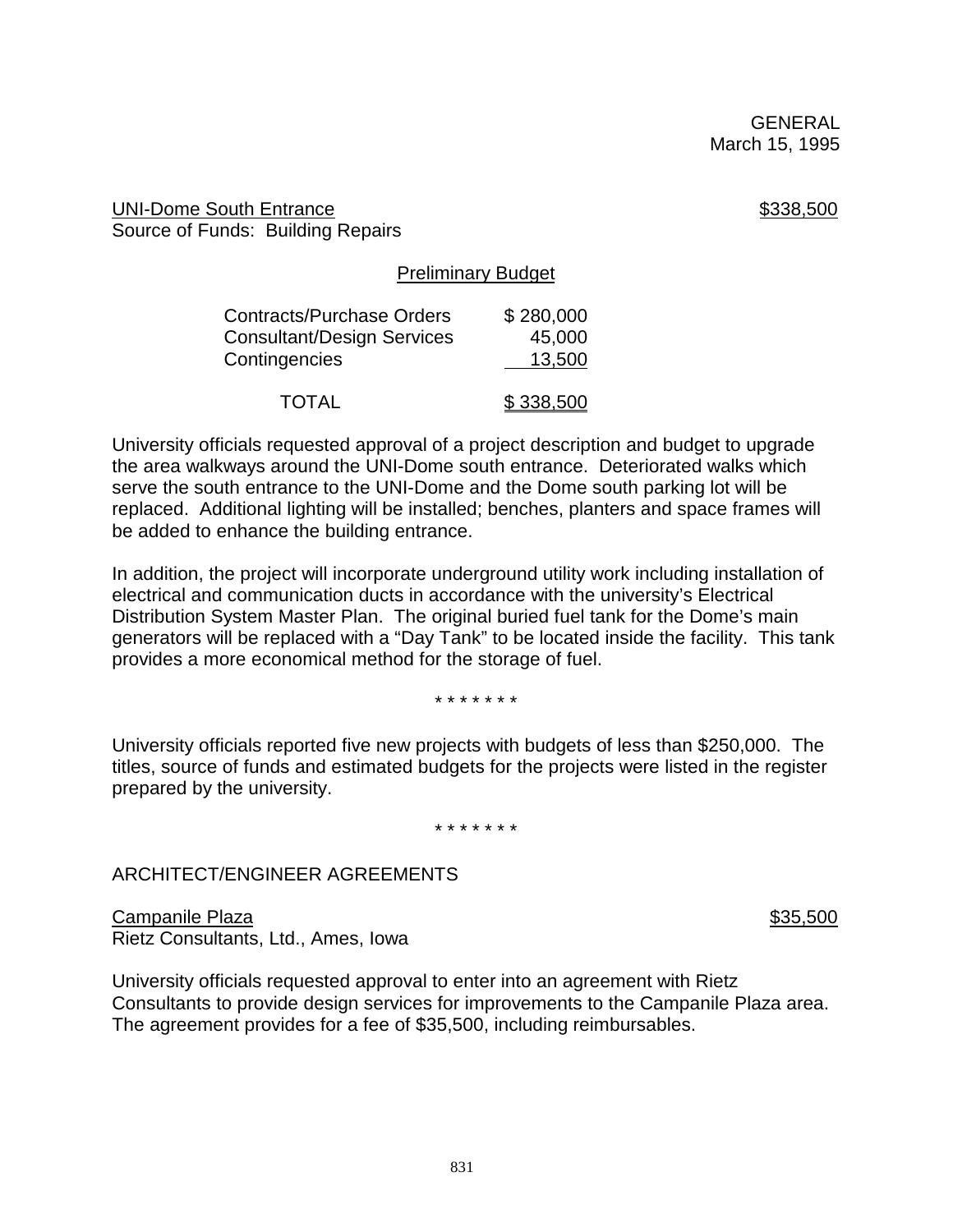UNI-Dome South Entrance **\$42,000** Kirkham Michael and Associates, Inc., Cedar Falls/Urbandale, Iowa

University officials requested approval to enter into an agreement with Kirkham Michael and Associates to provide design services for improvements to the UNI-Dome south entrance and parking lot. The agreement provides for a fee of \$42,000, including reimbursables.

Amendments:

Wellness/Recreation Center  $$41,300$ RDG Bussard Dikis, Des Moines, Iowa

University officials requested approval of Amendment #1 in the amount of \$41,300 to the agreement with RDG Bussard Dikis. The amendment will provide design services for remodeling a portion of the existing Physical Education Center. This work is necessary to allow the Wellness/Recreation Center to connect with the Physical Education Center as outlined in the schematic design approved by the Board in July 1994.

Amendment No. 1 will not result in an increase in the total project budget.

|                                                                                         |                                                                                                                                       | ৺         |
|-----------------------------------------------------------------------------------------|---------------------------------------------------------------------------------------------------------------------------------------|-----------|
| ACCEPTANCE OF COMPLETED CONSTRUCTION CONTRACTS                                          |                                                                                                                                       |           |
| Campanile Improvements<br>Story Construction, Ames, Iowa                                |                                                                                                                                       | \$510,375 |
| Sabin Hall--Windows and Doors<br>Robinson Energy Efficient Products, Inc., Baxter, Iowa |                                                                                                                                       | \$243,027 |
| <b>MOTION:</b>                                                                          | Regent Furgerson moved to approve the<br>university's capital register, as presented. Regent<br>Johnson-Matthews seconded the motion. |           |

**APPROVAL OF LEASES AND EASEMENTS**. The Board Office recommended the Board approve leases and the easement agreement, as presented.

MOTION CARRIED UNANIMOUSLY.

University officials requested approval of an easement agreement with the City of Cedar Falls for the city's installation of water lines on university property.

Maucker Union Roof/Pedestrian Plaza \$360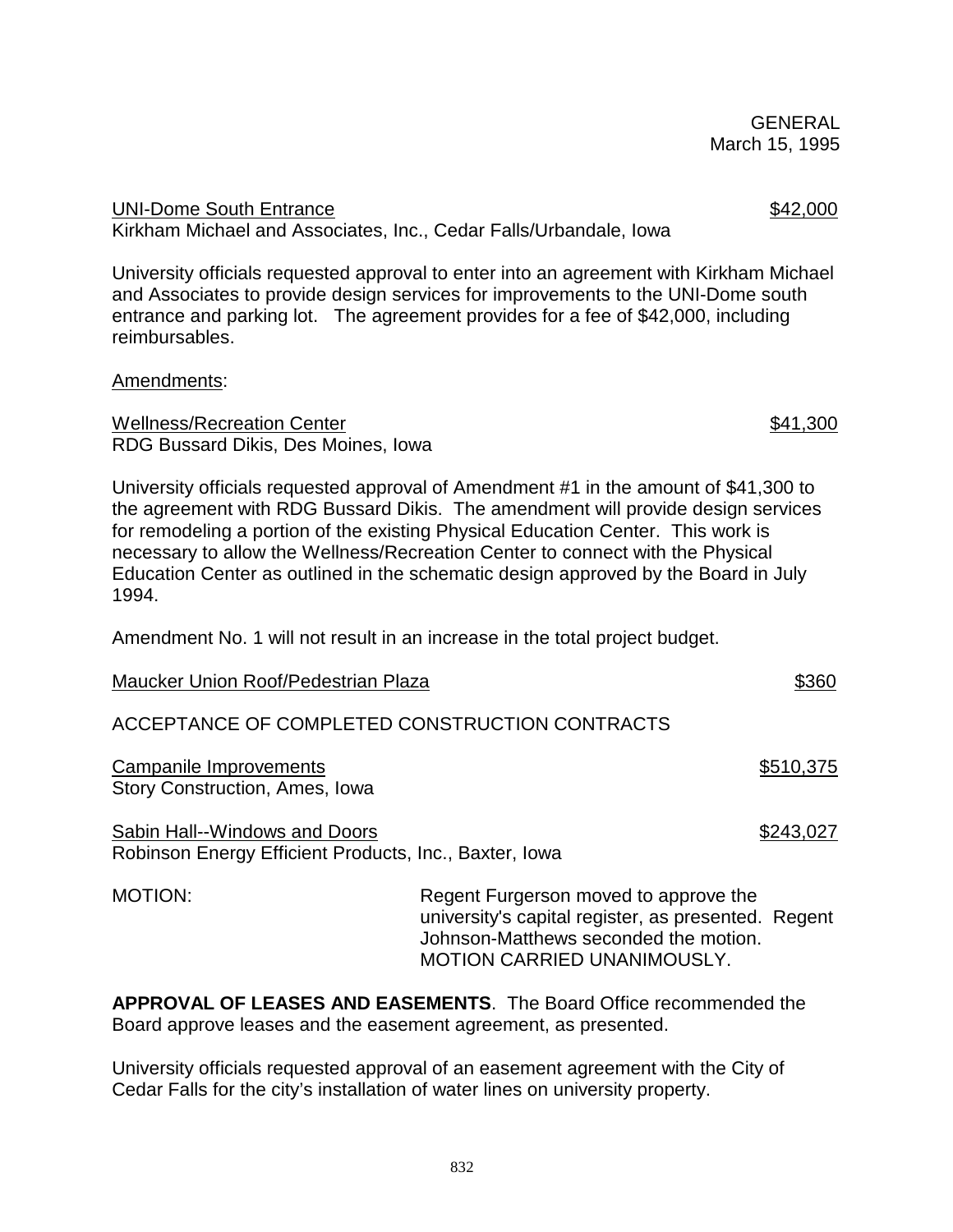University officials requested approval of an agreement to provide faculty and staff temporary housing at the rate of \$460 per month effective April 1, 1995, through June 30, 1996.

MOTION: Regent Furgerson moved to approve leases and the easement agreement, as presented. Regent Tyrrell seconded the motion, and upon the roll being called, the following voted: AYE: Berenstein, Collins, Dorr, Furgerson, Hendricks, Johnson-Matthews, Newlin, Pellett, Tyrrell. NAY: None. ABSENT: None.

MOTION CARRIED UNANIMOUSLY.

President Berenstein then asked Board members and institutional officials if there were additional items for discussion pertaining to the University of Northern Iowa.

President Curris asked to acknowledge Beth Krueger for her contribution to the university as president of the University of Northern Iowa Student Association. He said she would be leaving the university at the end of this year to pursue legal studies. President Curris thanked Ms. Krueger for her service to the University of Northern Iowa and recognized her advocacy on behalf of its students.

President Berenstein stated that it had been a pleasure to work with Ms. Krueger. He said she had a nice ability to express her opinion and argued with vigor, which he felt would help in her further studies.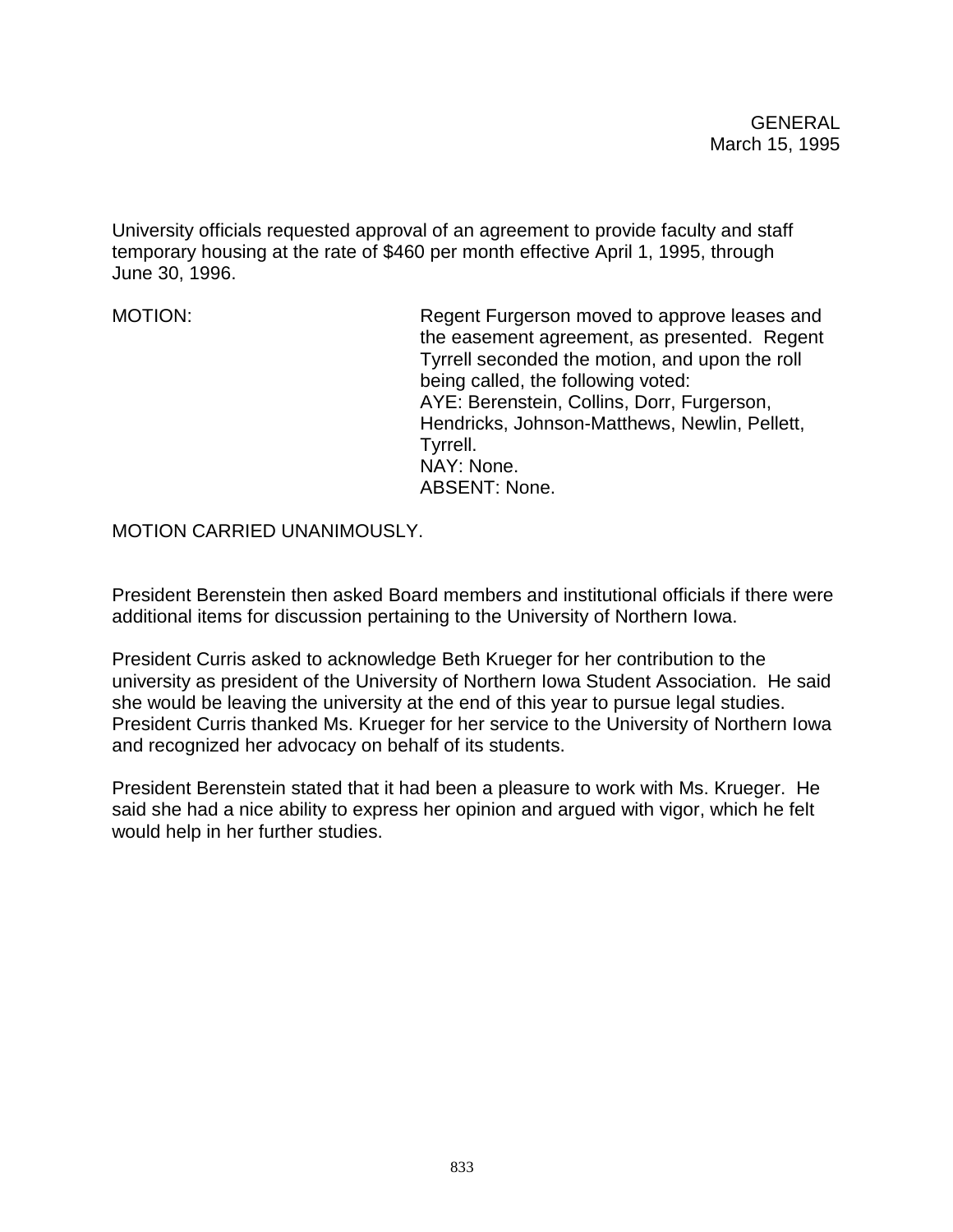# IOWA SCHOOL FOR THE DEAF

The following business pertaining to Iowa School for the Deaf was transacted on Wednesday, March 15, 1995.

**RATIFICATION OF PERSONNEL TRANSACTIONS**. The Board Office reported that the Register of Personnel Changes for the month of February 1995 had not been received in the Board Office and would be reported next month.

**REGISTER OF CAPITAL IMPROVEMENT BUSINESS TRANSACTIONS**. The Board Office reported there were no transactions this month on Iowa School for the Deaf's capital register.

**APPROVAL OF ATHLETIC AGREEMENT BETWEEN IOWA SCHOOL FOR THE DEAF AND LEWIS CENTRAL COMMUNITY SCHOOLS**. The Board Office recommended the Board approve the renewal of the Iowa High School Athletic Association cooperative athletic agreement between Iowa School for the Deaf and Lewis Central Community Schools.

This was an annual renewal of an agreement that has been in effect for several years. Under the agreement, Iowa School for the Deaf students participate on athletic teams at Lewis Central in sports which are not offered at Iowa School for the Deaf. The sports include swimming, junior high football, cross country, tennis, wrestling, soccer, and golf.

Iowa School for the Deaf officials indicated that its students would not be able to compete in these sports if it were not for the agreement with Lewis Central.

The agreement was previously reviewed by the Attorney General's Office.

MOTION: Regent Newlin moved to approve the renewal of the Iowa High School Athletic Association cooperative athletic agreement between Iowa School for the Deaf and Lewis Central Community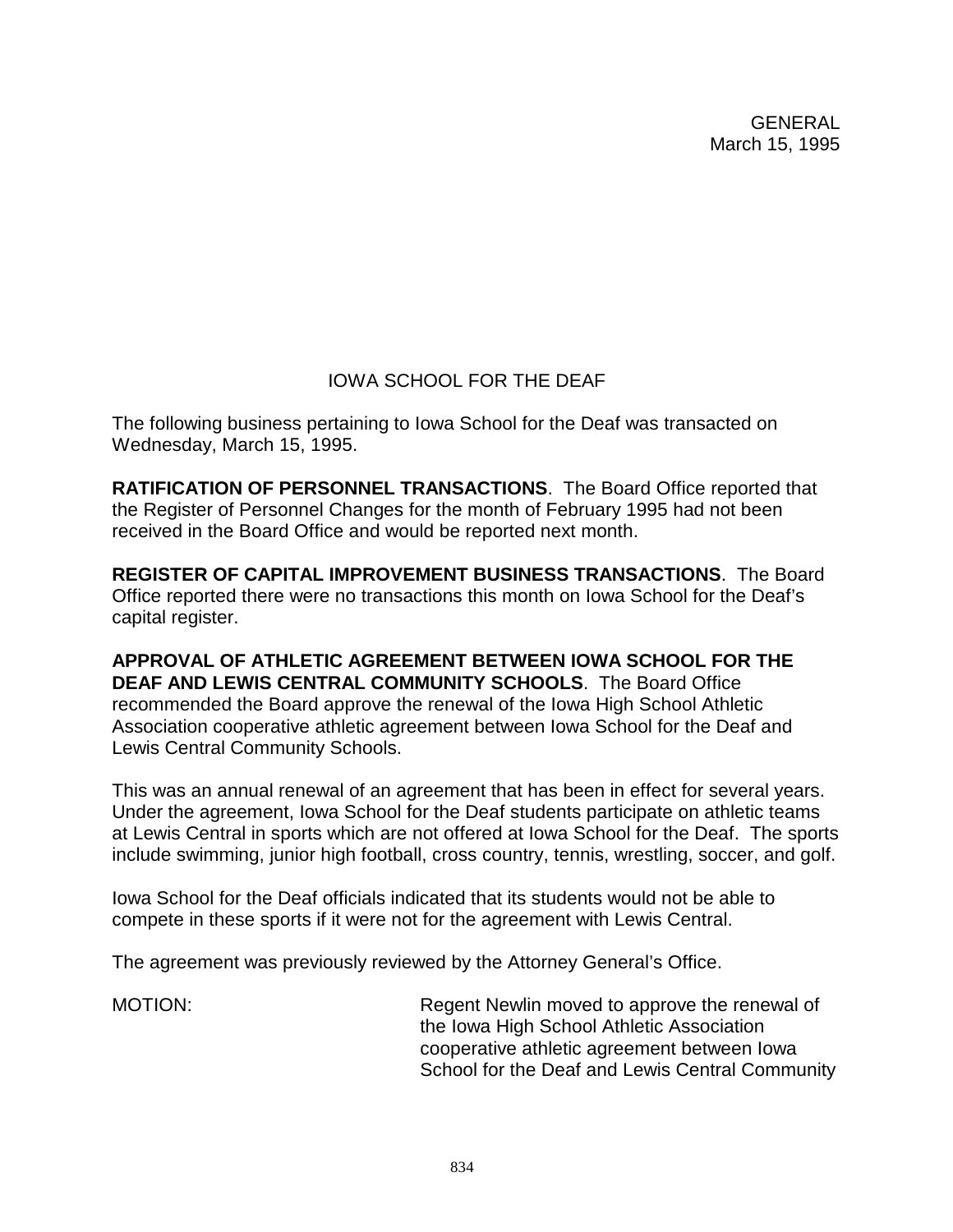Schools. Regent Johnson-Matthews seconded the motion. MOTION CARRIED UNANIMOUSLY.

President Berenstein then asked Board members and institutional officials if there were additional items for discussion pertaining to the Iowa School for the Deaf. There were none.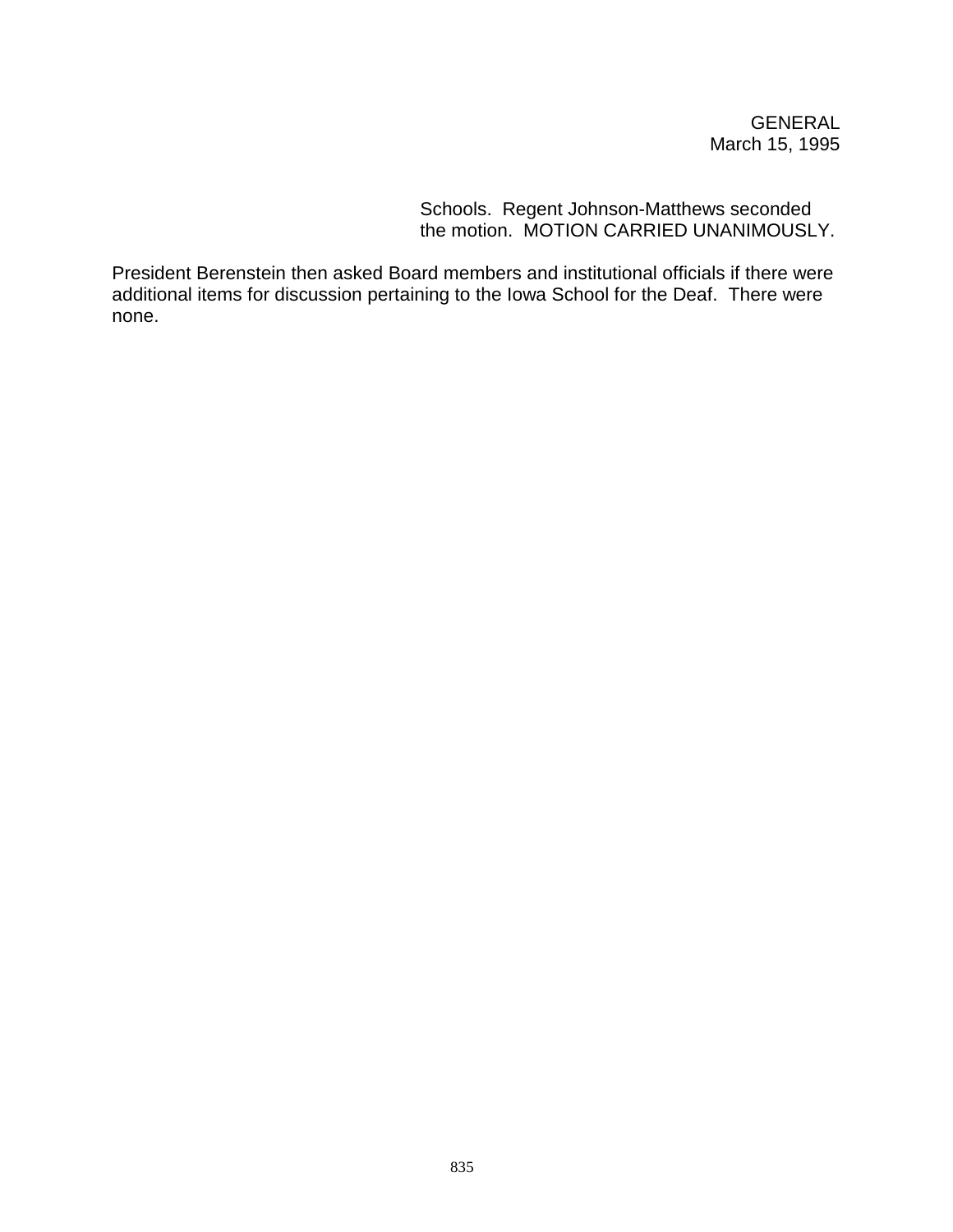# IOWA BRAILLE AND SIGHT SAVING SCHOOL

The following business pertaining to Iowa Braille and Sight Saving School was transacted on Wednesday, March 15, 1995.

**RATIFICATION OF PERSONNEL TRANSACTIONS**. The Board Office recommended the Board approve personnel transactions, as follows:

Register of Personnel Changes for the period January 1 to January 28, 1995.

MOTION: MOTION: Regent Furgerson moved to approve personnel transactions, as presented. Regent Johnson-Matthews seconded the motion. MOTION CARRIED UNANIMOUSLY.

**REDUCTION IN FORCE - FACULTY**. The Board Office recommended the Board (1) receive report; (2) approve the superintendent's recommendation to reduce five faculty members' contracts by 10 days each beginning with the 1995-96 school year; and (3) approve the Superintendent's recommendation to reduce one of the five faculty members' contract an additional 7 days beginning with the 1996-97 school year.

The current 199-day contract will be reduced to a standard 189-day contract for the five faculty members. The days will be reduced from 196 beginning with the 1996-97 school year to the standard 189 day contract for one of the faculty members.

The reduction in days to a standard 189-day contract for the coordinator of instructional materials was an adjustment in response to a previous reorganization of duties including reduction of staff supervised by 50 percent; significant reduction in large print production and reorganization of oversight responsibility for high tech items housed in the state depository of equipment and materials.

The reduction of the four orientation and mobility staff contract days will be accomplished by the school reorganizing some of its services provided. This change means that there will be 27 faculty providing services within the standard 189-day contract.